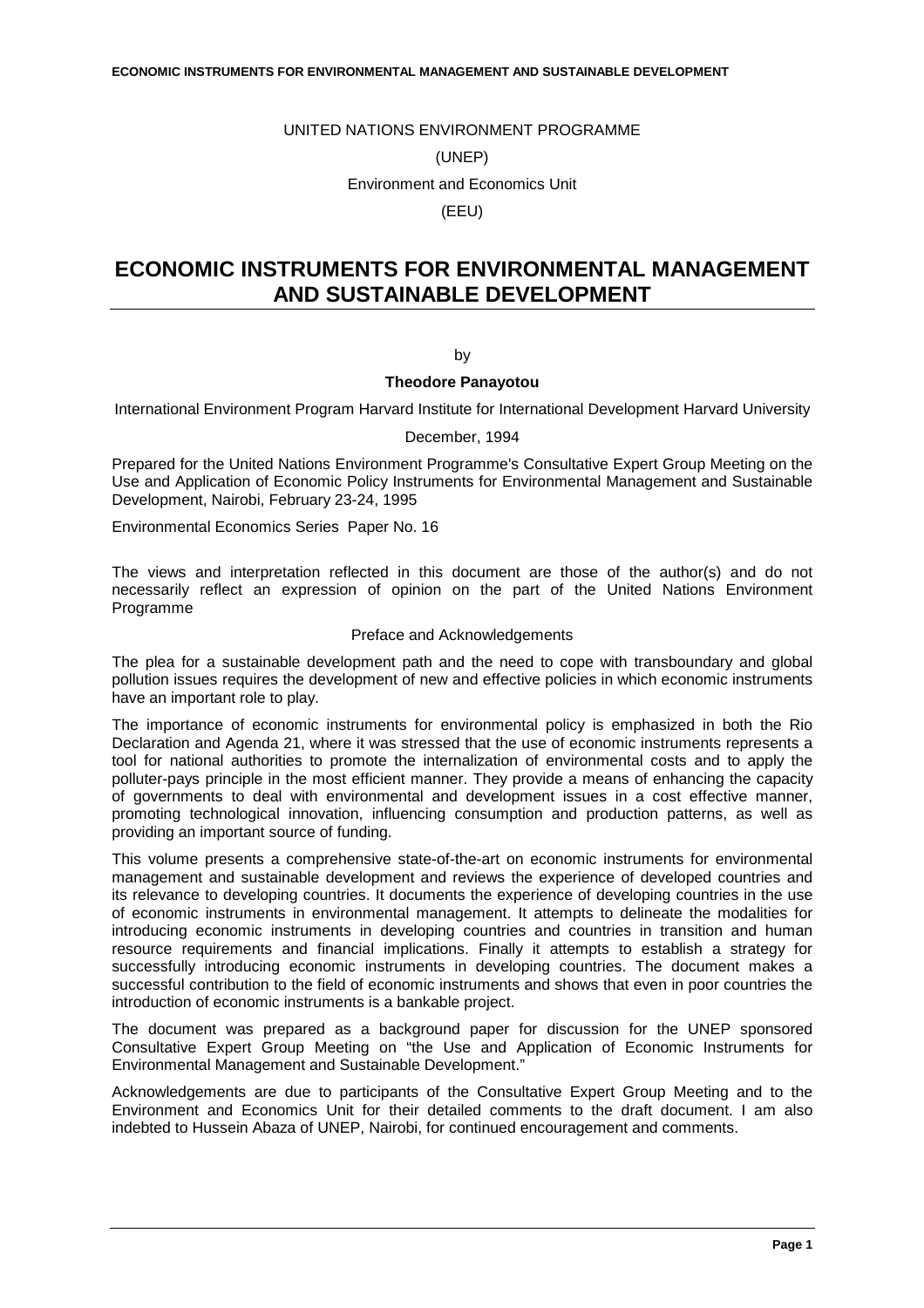# **CHAPTER 1 INTRODUCTION**

Environmental policy and management, as originated in developed countries, is divorced from economic policy and sustainable development. Having achieved high levels of economic development with unrestricted access to resources and unhindered by environmental concerns, developed countries sought to protect their environment and ultimately their quality of life from the side effects of economic activity. Effects such as air and water pollution, hazardous waste, and more recently, global climate change. In that context, environmental management was seen as a necessary restriction or regulation of economic activity to contain environmental damage within acceptable bounds. Therefore, it appeared reasonable to set environmental policy independent of economic policy—as a set of quantity constraints such as emission standards on the level of pollutants and maximum allowable harvests to stem the depletion of resources. The cost of doing so was thought to be low relative to the high income levels already achieved in these countries.

The experience with standards-driven environmental policy in developed countries over the past decades suggests that the mandated environmental standards and technologies acted as a drag on economic growth and costs have been far greater than expected, though still quite affordable given their high incomes (see Jorgenson and Wilcoxen, 1990). This realization has induced developed countries to seek more efficient or at least less costly means of achieving the same level of environmental protection through the use of economic or market-based instruments.

For developing countries and the transitional economies of Eastern Europe and the former Soviet Union, the divorce of environmental policy from economic policy and from efforts to achieve sustainable development is meaningless and potentially disastrous both economically and environmentally. Where standards of living are unacceptably low, where poverty is a major source and victim of environmental degradation, where natural resource exploitation is the engine of growth, where formerly planned economies struggle to restructure and recover, imposing constraints on economic activity to protect the environment for its own sake rather than as an input in sustainable development has very limited appeal. Under these conditions, environmental policy cannot be divorced from economic policy and development strategy. Moreover, under conditions of (desired) rapid economic growth and massive structural change, mandated standards and technologies that allow no room for differential response and adjustment to rapidly changing circumstances are both very costly and difficult to enforce. Command-and-controls require the generous use of resources such as capital, government revenue, management skills, administrative and enforcement capabilities, the very factors that are in scarce supply in developing and reforming economies.

The challenge for developing countries and transitional economies is to identify and adopt instruments that integrate environmental and economic policy and that are parsimonious in their use of scarce development and management resources; instruments that allow differential response by economic units and adjust flexibly to changing circumstances. The search for instruments of environmental management in developing countries and transitional economies is a search for instruments of sustainable development. Economic instruments meet most of these conditions and are uniquely suited for the integration of environmental and economic policy and can be designed to advance sustainable development.

Despite their many advantages, economic instruments are not widely used and their introduction faces many obstacles. First, the experience with economic instruments is very limited and much of it comes from developed countries which have used them primarily as sources of government revenues, much less as incentives to alter behavior, and not at all as instruments for the integration of economic and environmental policy or as vehicles of sustainable development. Given the very different conditions prevailing in developing countries, the developed country experience is not readily transferable; it does, however, contain useful lessons for both developing countries and transitional economies.

Second, developing countries themselves have been experimenting with economic instruments for some time and although this experience is more relevant, it is anecdotal and largely undocumented. It is also important to note that developing countries are a very heterogeneous group, both in terms of the stage of economic and political development and in terms of ecological conditions. These differences limit the direct transfer of developing country experience (e.g., from Southeast Asia to sub-Saharan Africa). Nevertheless, the fact that a dissimilar group of developing countries has been able to adopt and adapt economic instruments for environmental management bodes well for the introduction of these instruments elsewhere in the developing world. Furthermore, traditional societies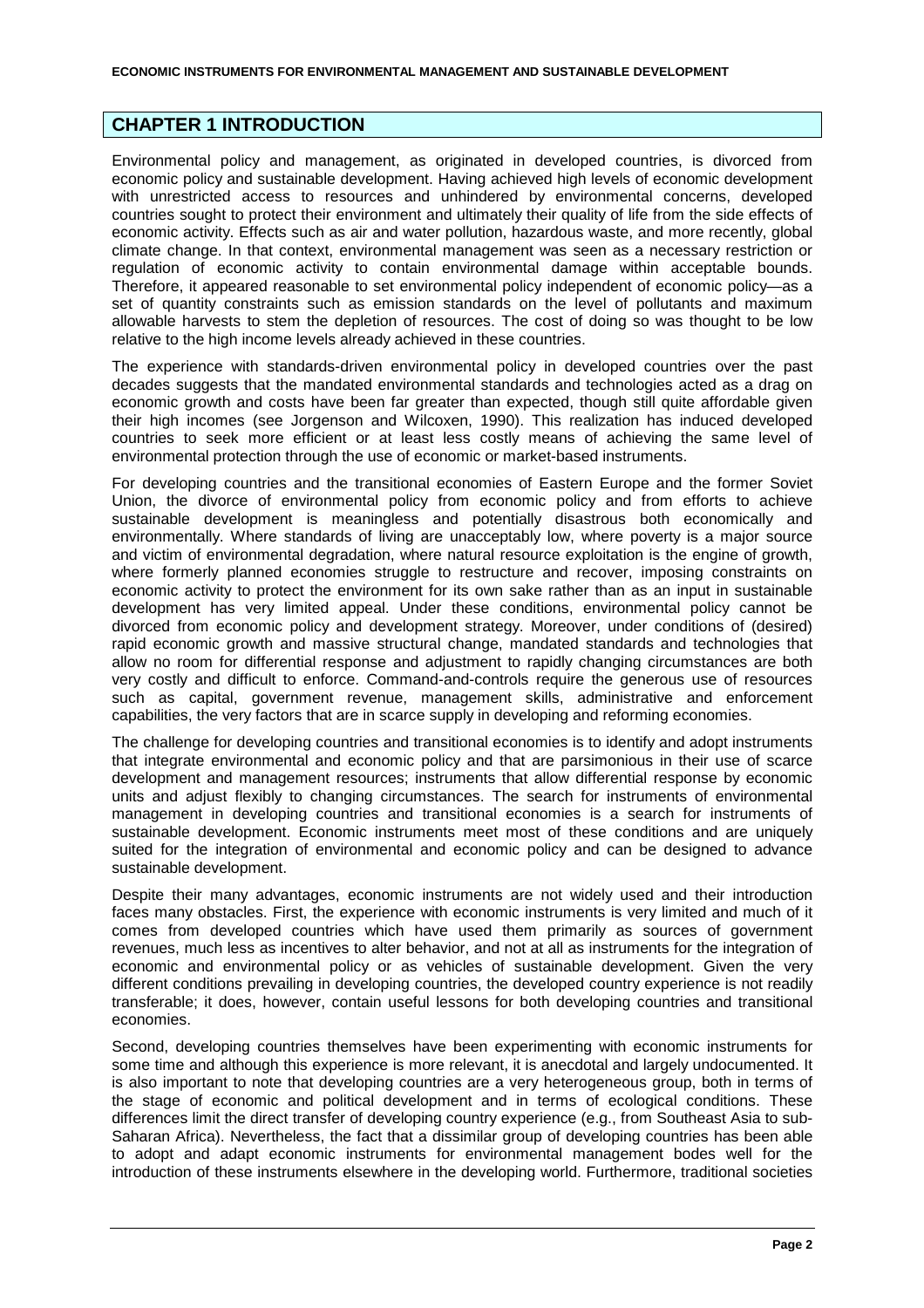have a wealth of incentive-based instruments for resource management such as communal property rights and customary use rights that provide a cultural basis and insights for the introduction of modern economic instruments.

However, the slate for the introduction of economic instruments is far from clear. There are already in place command and control regulations dictating pollution and resource depletion standards and specific technologies. Their complete abandonment and replacement by economic instruments is out of the question for reasons that range from economic disruption to political economy. The most promising entry points for economic instruments are in answering concerns about the efficiency and flexibility of existing regulations, the need for fiscal revenues, and in the search for instruments to reconcile economic and environmental policy and to promote sustainable development. A good place to start is with the gradual introduction of selected economic instruments adapted to local conditions, to lend flexibility, financial support, and increased efficiency to the existing regulatory regimes.

The objective of this monograph is sevenfold: (a) to explore the analytical foundations as well as the scope and role of economic instruments in environmental management (Chapters 2 and 3); (b) to review the experience of developed countries and assess its relevance to developing countries (Chapter 4); (c) to document the experience of the developing countries which have applied economic instruments to the management of different resource and environment sectors (Chapter 5); (d) to explore the applicability of economic instruments to the protection of the global commons and their implications for developing countries (Chapter 6); (e) to analyze the special circumstances of developing countries and the way in which they could influence the applicability and selection of economic instruments (Chapter 7); (f) to delineate the modalities for introducing economic instruments in developing countries and transitional economies and to assess the institutional and human resource requirements and financial implications (Chapter 8); and (g) to formulate a strategy for the successful introduction of economic instruments in developing countries.

# **CHAPTER 2 ANALYTICAL FRAMEWORK AND THE ROLE AND SCOPE OF ECONOMIC INSTRUMENTS**

A combination of institutional, market and policy failures results in the underpricing of scarce natural resources and environmental assets, which in turn translates into an underpricing of resource-based and environment-intensive goods and services. Institutional failures such as the absence of secure property rights, market failures such as environmental externalities, and policy failures such as distortionary subsidies, drive a wedge between the private and social costs of production and consumption activities. As a direct result, producers and consumers of products and services do not receive the correct signals about the true scarcity of resources they deplete or the cost of environmental damage they cause. This leads to: over-production and over-consumption of commodities that are resource-depleting and environment-polluting (See Figure 1), and underproduction and under-consumption of commodities that are resource-saving and environment-friendly. Thus, the emerging pattern of economic growth and the structure of the economy is one that undermines its own resource base, and is ultimately unsustainable.

# **Full-Cost Pricing**

Economic instruments aim to bridge the gap between private and social costs by internalizing all external costs (both depletion and pollution costs) to their sources: the producers and consumers of the resource depleting and polluting commodities. Economic instruments aim to institute full cost pricing by costing and charging full scarcity cost for resource depletion and full damage cost for environmental degradation (See Figure 1). Full cost pricing is given by the formula:

 $P = MPC + MUC + MEC$ 

Where  $P = price$ 

MPC = marginal (or incremental) production cost

MUC = marginal user (or depletion) cost

MEC = marginal environmental (or damage) cost.

*Policy failures* such as subsidies, reduce marginal production costs (the cost of capital, labor, energy, and materials) below the social opportunity costs, (that is, the true cost of these factors of production to society), encouraging inefficient and excessive use of subsidized inputs. *Institutional failures* such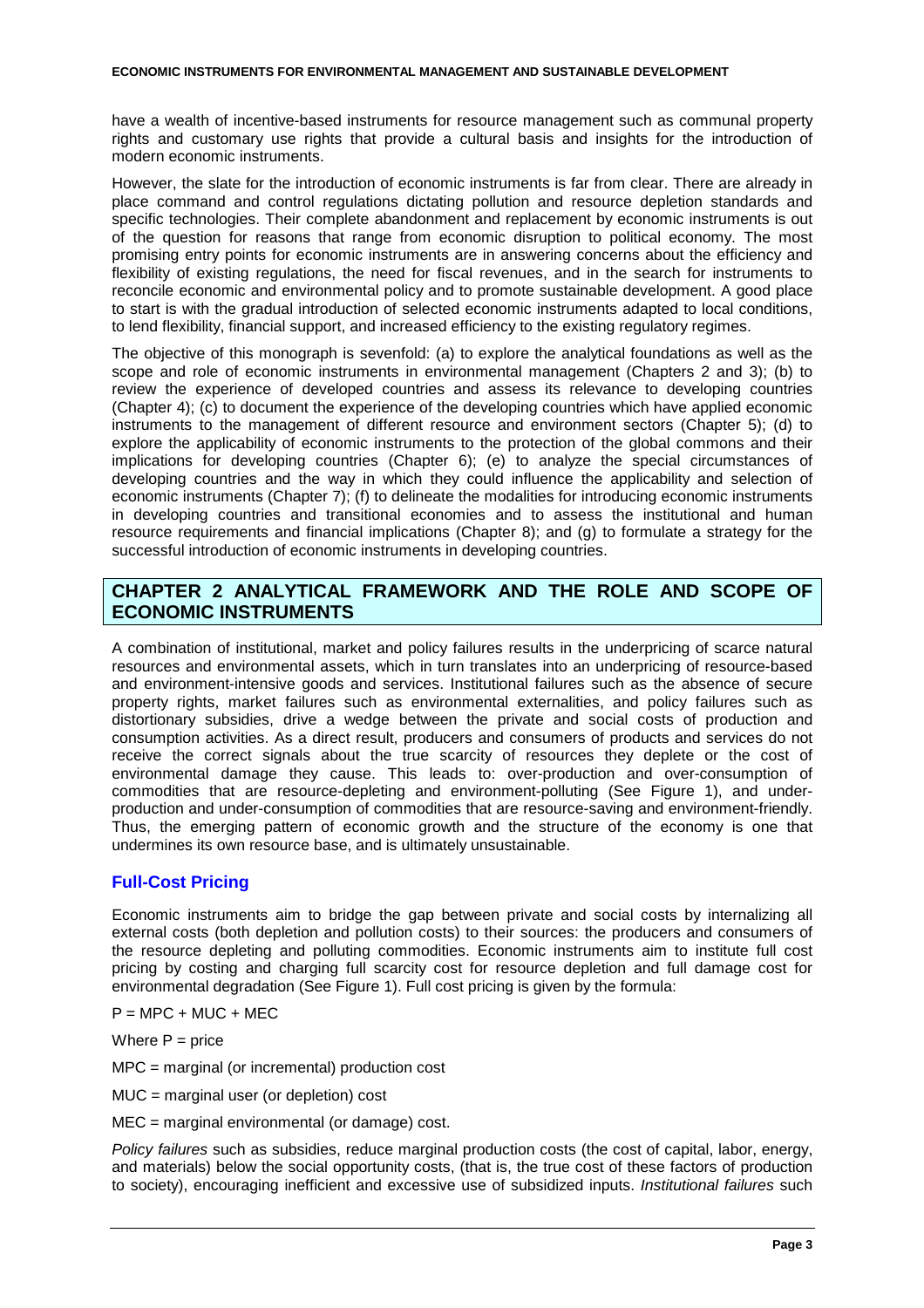as open access and insecure tenure, reduce the user's benefits from the conservation of depletable resources and remove the marginal user (or depletion) cost from the decision-maker's calculus. The cost of depletion to the user is effectively set equal to zero even though the cost of depletion to society is high and rising. As a result the resource is undervalued, and used excessively and inefficiently. Resource-based goods and services are thereby underpriced and over-consumed. *Market failures* such as environmental externalities (and public goods), leave important social costs (and benefits) outside the producers' and consumers' decision calculus. The lack of market prices for environmental services effectively sets the marginal environmental cost (that is, the cost to society from the diminution of these services) equal to zero from the individual producer's or consumer's perspective. This becomes one more source of underpricing of environmentally damaging commodities and overpricing of environmentally friendly commodities. The latter is not only relatively more costly but also absolutely more costly because of the loss of resources and scale economies to highly polluting commodities.

Figure 1. Unaccounted social costs (S+MUC<sub>0</sub>+MEC<sub>0</sub>), underpricing and overproduction (P<sub>0</sub>, Q<sub>0</sub>) vs. internalization of external costs, full cost pricing and optimal production  $(P, Q)$ ; the role of economic instruments in internalizing external costs (MUC + MEC)

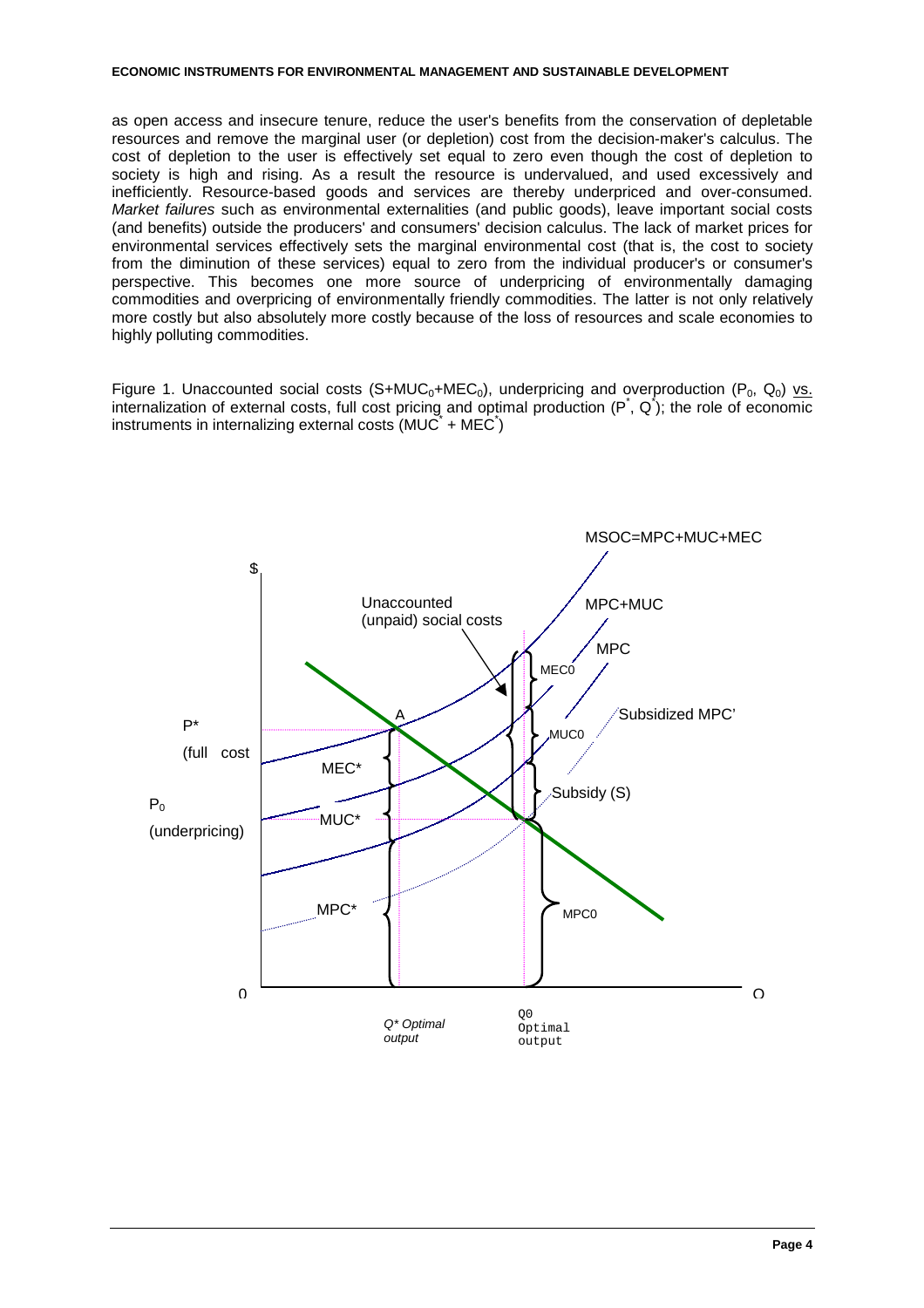At A:  $P^*$  = MSOC≡MPC + MUC + MEC where  $P^*$  = optimal price, MSOC = marginal social opportunity  $cost$ , MPC = marginal production cost; MUC = marginal user (or depletion) cost; MEC = marginal environmental (damage) cost.

 $Q^*$  = optimal output; resources freed by the reduction of the polluting output from  $Q^0$  down to  $Q^*$  move to other products with lower social costs (e.g., resource saving and environment-friendly).

MPC<sup>\*</sup> internalized by removal of distortionary subsidies.

MUC<sup>\*</sup> internalized through secure property rights (assuming no discrepency between private and social discount rates; if such discrepancy exists output taxes or tradeable production quotas can be used for further correction).

MEC<sup>\*</sup> internalized through taxes, charges, tradeable permits or other economic instruments (optimal  $tax = optimal price of permit = MEC<sup>†</sup>).$ 

### **Internalizing External Costs Through Economic Instruments**

Economic instruments for environmental management such as the removal of distortionary subsidies, secure property rights, pollution taxes, user charges, tradeable emission permits, and refundable deposits aim to correct these failures, reinstate full-cost pricing, and bring about a realignment of resource allocation with society's objectives and interests—a necessary condition for sustainable development. The importance of the internalization of environmental costs in sustainable development and the critical role of economic instruments in bringing it about was duly recognized by the United Nations Conference on Environment and Development in Rio de Janeiro, June 1992. Principle 16 of the Rio Declaration states: "National authorities should endeavour to promote the internalization of environmental costs and the use of economic instruments, taking into account the approach that the polluter should, in principle, bear the cost of pollution with due regard to public interest and without distorting international trade and investment (UN 1992)."

Economic Instruments are ideally situated for reconciling environmental concerns with development needs and integrating environmental and economic policy by virtue of their a) market correction quality, b) efficiency or cost-minimization objective, c) flexibility in accommodating heterogeneity, and d) adjustability to changing circumstances.

Indeed, economic instruments cannot only be used to reduce the apparent environmental development conflict but, if properly designed and implemented, can actually make economic development a vehicle of environmental protection and vice versa. Economic instruments can be used to provide the kinds of signals concerning resource scarcity and environmental damage that induce efficient resource use and minimization of waste, which are needed to make sustainable development possible.

The key to the promise of economic instruments is their ability to harness the power of the market and self interest and to turn these presumed adversaries of sustainable development into powerful allies. This is done not by mandated or prescribed actions, but by changing the economic incentives facing producers and consumers; by taking full advantage of their self interest and superior information at their disposal without requiring the disclosure of such information or creating large and costly bureaucracies. Economic instruments in effect transfer from bureaucrats to the market the responsibility of identifying and exploiting new and additional low cost sources of pollution control. Incentive-based systems provide the regulators with the capability to reach and control previously unregulated sources of environmental degradation. Dispersed, small scale sources, which are too costly to reach or in financial difficulty can be encouraged to control their pollution voluntarily and to sell their credits to higher cost pollution abators who will find it in their own best interest to purchase credits rather than to control their own emissions at a higher level (Titenberg, 1993). This is a major advantage for developing countries with large numbers of small scale polluters and undeveloped regulatory systems.

# **Efficiency, Cost Effectiveness and Equity**

Another advantage of economic instruments, which is of enormous importance to both domestic and international environmental policy (and ultimately sustainable development) is a separation of the question of who controls pollution or who practices conservation from the question of who pays for it.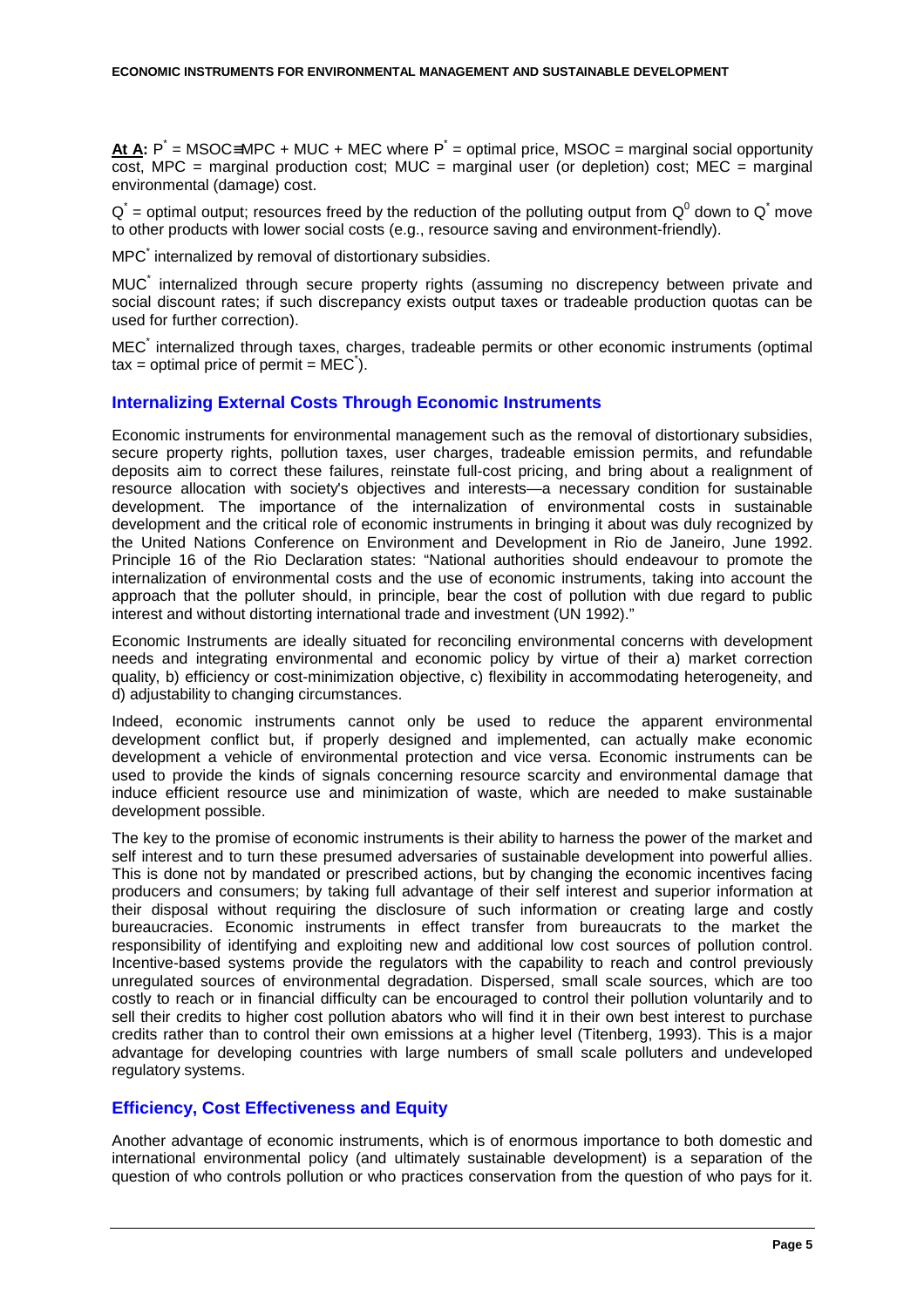This makes possible the attainment of an equitable distribution of costs and benefits without sacrificing efficiency or cost effectiveness, another necessary condition for sustainable and optimal development.

Clearly, to minimize costs (to be cost effective), pollution control and resource conservation should be carried out by those who are able to do it at the lowest cost. To be efficient, no more pollution control should take place than is justified by the ensuing benefits (i.e., the pollution control should be carried out to the point where the incremental pollution control costs just equal the incremental benefits i.e., additional damages avoided. To be equitable, the cost of pollution control should be paid by those whom society has determined it is fair to do so. If the society's sense of fairness, as determined by the political process, accords the rights to a clean environment to the society at large, the users of the environment for the disposal of waste (polluters), whether producers or consumers, ought to pay the cost of pollution control and abatement. Indeed, in this case, polluters are liable not only for the cost of pollution control to socially optimal levels, but they are also liable for payment for the use of the assimilative capacity of the environment, a scarce, renewable, but depletable resource. This is known as the "polluter pays principle" and is widely accepted by most countries internationally as a fair distribution of pollution control costs. This principle is a statement about cost distribution or fairness, not about efficiency. It does not tell us who and how to control pollution, only that the costs are to be paid by the polluters. Mistakenly, polluters are thought to be the producers of goods and services; however, consumers are indeed the ultimate polluters since without demand the polluting products would not be produced. In practice, the pollution control costs are shared between producers and consumers according to the elasticity of demand for the polluting product in question. Another popular misconception is that the private sector is the most important, if not the exclusive source of pollution and environmental degradation while governments are viewed mainly in the role of environmental regulators. In reality, governments and state enterprises are themselves major sources of pollution and environmental degradation, either directly through public production, consumption, and investment or indirectly through subsidization of polluting activities and other misguided policies.

How are the pollution control costs to be allocated among polluters? Fairness here requires that the costs are allocated in proportion to the damages caused by each polluter (which are considered proportional to emissions within the same airshed or watershed) and not according to their pollution control costs. A combination of efficiency and equity (with the polluter pays principle as the operative rule of fairness) dictates that pollution within a given airshed or watershed is (a) controlled up to the point where the marginal cost of control equals the marginal benefit. (b) that the control is carried out by those who have the lowest possible pollution control cost, and (c) that the cost of pollution control is paid by those who generate the pollution in proportion to their emissions (in the first instance the producers and ultimately both producers and consumers with their relative shares determined by the elasticity of demand).

The polluter pays principle is not the only possible distributional rule. Different societies in different cases may allocate the rights to the use of the environment to the polluters in which case the operative distributional rule is the "beneficiary pays principle". According to this principle, those who expect to benefit from pollution control or conservation are expected to pay the costs according to the benefits they expect to derive. This may sound unfair and regressive because the layman's perception of polluters is that of large, wealthy corporations and multinationals, while the affected parties are perceived to be poor and helpless. (The classic example is the Bhopal disaster in India where wealthy, multinational corporations destroyed the lives of thousands of poor Indian workers). However, there are many counter-examples of poor "polluters" and wealthy affected parties (potential beneficiaries of pollution control). Consider for example the case of upland shifting cultivators who deforest watersheds causing downstream flooding and sedimentation of irrigation and hydroelectric reservoirs that provide wealthy farmers, urban residents and industries with water and energy. Clearly in this case a "beneficiary pays principle" appears to be both fair and distributionally progressive. Again it should be made clear that, although we can generally characterize as distributionally positive or progressive, policies and instruments that favor the poor over the wealthy (help narrow income distribution inequalities), it is the particular society concerned that determines what is a "fair" or "just" distribution of costs and benefits.

Another example of the "beneficiary pays" application, which is also seen as fair and equitable, is in the conservation of the so-called global commons. It is widely accepted that the cost of biodiversity conservation and control of greenhouse gases ought to be borne by the developed countries, the major beneficiaries. Again, this does not imply that it is solely the developed countries who would actually conserve their biodiversity or control their greenhouse gas emissions. Efficiency requires that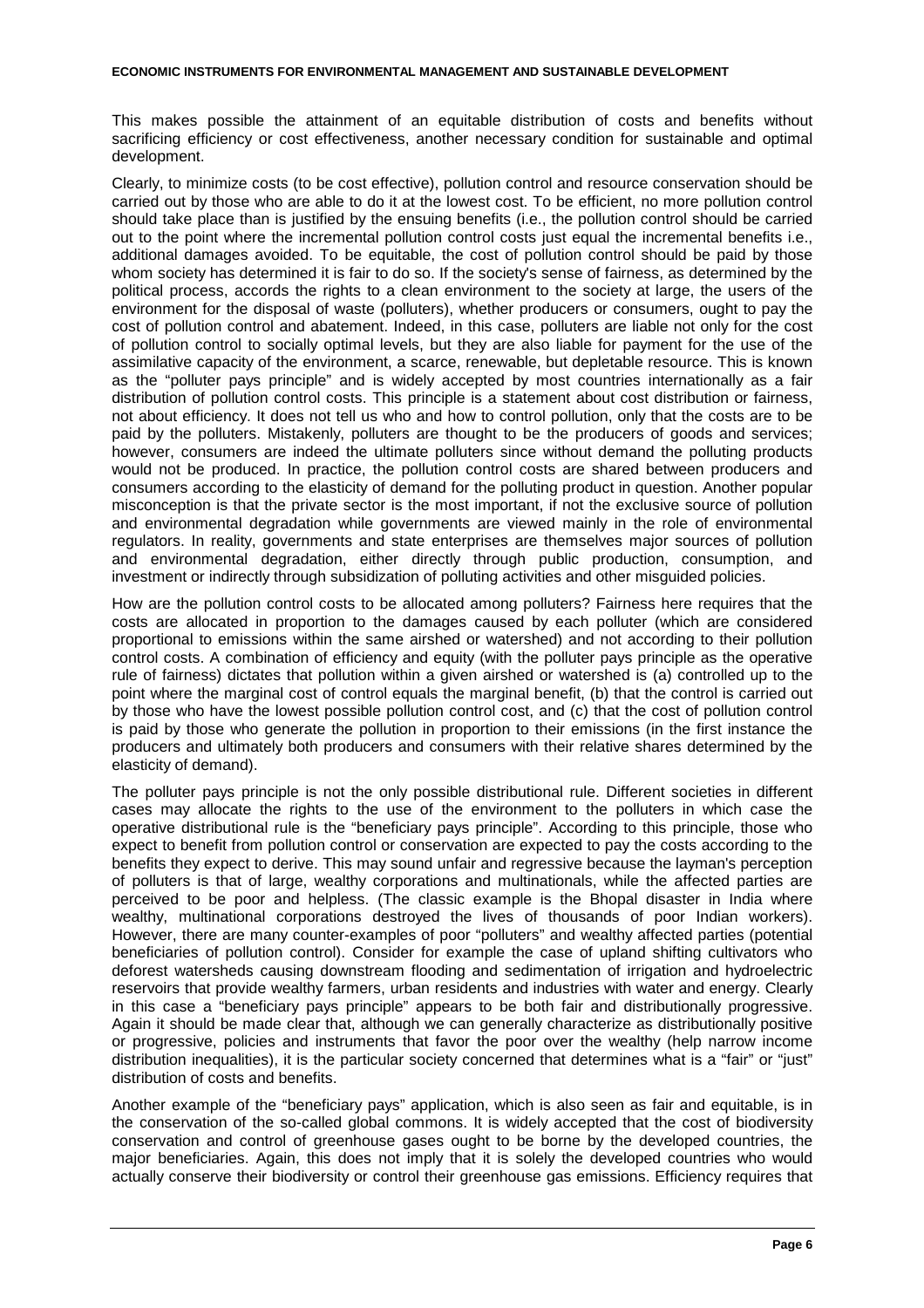biodiversity conservation and  $CO<sub>2</sub>$  emissions reductions and sinks take place where they can be achieved at the minimum cost, which may be the developing countries. Fairness or equity under the beneficiary pays principle requires that the cost of biodiversity conservation and  $CO<sub>2</sub>$  emissions be borne largely by the developed countries.

It is also possible that the property rights to environmental assets (or to their services) are divided between polluters and affected parties (potential beneficiaries of pollution control). For example, polluters may be entitled to use the environment for the disposal of waste, free of charge, up to the socially optimal level of pollution; beyond this level polluters are subject to a pollution tax or charge, the implication being that the society at large owns the right to the environment beyond this level.

### **Economic Instruments as a Source of Revenue**

Last but certainly not least, economic instruments raise large amounts of revenue that can be spent either on public goods that improve environmental quality or can be used to reduce distortionary taxes such as income taxes, which reduce the incentive for work, or sale taxes which distort consumption decisions. As the focus of the present study is on economic instruments as incentive systems, their financing function is addressed in a companion study (Panayotou, forthcoming).

# **CHAPTER 3 ECONOMIC INSTRUMENTS TYPOLOGY, ADVANTAGES, AND LIMITATIONS**

The set of economic instruments available for implementing an economic incentives approach to natural resource management and environmental protection spans a wide range of options and possibilities, and the potential permutations and combinations are virtually limitless. Any instrument that aims to induce a change in behavior of economic agents by internalizing environmental or depletion cost through a change in the incentive structure that these agents face (rather than mandating a standard or a technology) qualifies as an economic instrument. Different instruments have advantages over other instruments in different applications and circumstances, and severe limitations in others. The application and relative advantages and limitations of each type of instrument will be addressed in connection with particular sectors and sets of objectives and conditions in later chapters. In the present chapter we focus on (a) a typology and brief description of the range of economic instruments that have been actually used or proposed; (b) their general applicability in different sectors; and (c) their general advantages and limitations.

As shown in Figure 2, economic instruments may be classified into seven broad categories:

- a) property rights
- b) market creation
- c) fiscal instruments
- d) charge systems
- e) financial instruments
- f) liability instruments
- g) performance bonds and deposit refund systems

Below we discuss each broad category of instrument and their constituent components, as outlined in Figure 2. In Figure 3 we present a matrix of economic instruments and their sectoral uses.

### **Property Rights**

This class of instrument is based on the recognition that excessive resource depletion and environmental degradation arises from misleading price signals which result from the absence (or thinness) of markets in resource and environmental assets. To the extent that the failure of markets to emerge is due to the lack of well-defined, secure, and transferable property rights over resources (as opposed to other reasons such as high transaction cost or failure to enforce contracts), establishment of secure property rights should lead to the emergence of markets and scarcity prices for the resource in question (assuming other barriers are absent). With exclusive and secure property rights, resource depletion is internal to the owners/users, while under open access it is external to the users. The consequence of this internalization is that the owner will not engage in resource extraction unless the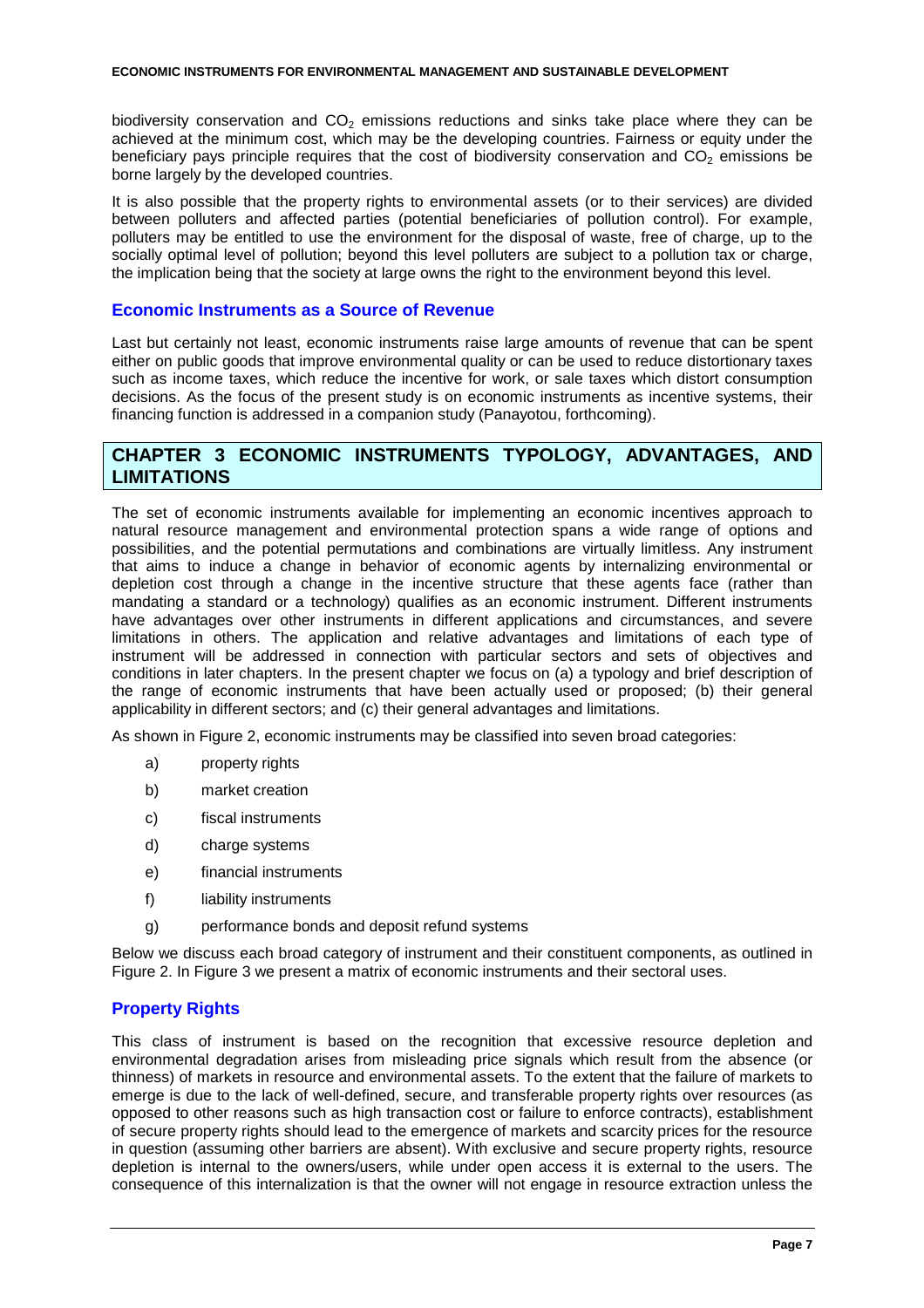price of the resource commodity covers not only the extraction cost but also the depletion or user cost, which is the foregone future benefit as a result of present use.

With secure property rights, the price of resource commodities such as minerals, oil, and timber would reflect the resource depletion cost and provide the right signals for efficient use and conservation in line with changing relative resource scarcities. This result is based on three assumptions: (a) that the resource markets that would emerge following the assignment of secure property rights would be competitive; (b) that there is no divergence between the private and the social rate of discount; and (c) that there are no significant externalities (such as environmental impacts) from resource extraction that have not been internalized through the established property rights. If these conditions are not met, secure property rights alone would not suffice to create the right incentives for socially optimal resource allocation: uncompetitive markets will lead to a distorted time path of resource use; higher private discount rates would lead to faster resource depletion than is socially optimal;<sup>1</sup> and unaccounted, negative environmental externalities would have a similar effect. Hence, additional instruments would be necessary to promote competition or regulate monopolies, to induce a longer time horizon and to internalize off-site effects. The policy maker has again a large tool kit of economic and regulatory instruments (taxes, charges, subsidies) to choose from to complement the assignment of property rights, as we will see below. Nevertheless, assignment of secure, exclusive and transferable property rights goes a long way in correcting the incentive structure and altering the behavior of resource users to one that more closely conforms to socially responsible behavior.

Assignment of property rights as an instrument for the internalization of external cost has several advantages: (a) it goes to the root of the problem, the absence or malfunctioning of markets due to undefined property rights; (b) it relies on the government to do what it does best, (i.e., to create the institutional infrastructure and legal framework for the efficient functioning of markets—the government allocates property rights and the markets allocate resources); (c) since the government does this only once, leaving future changes of property rights to the market, it has relatively low administrative costs and it minimizes distortionary interventions in the price system; (d) property rights can be easily attenuated (restricted in certain ways) to internalize other external costs or to pursue other social objectives, through liens, easements, and other restrictions of use and disposal; (e) unlike taxes and charges, property rights adjust automatically to changing circumstances (i.e., once established they meet the automaticity criterion from then on); (f) regardless of how property rights are distributed, efficiency is ensured as long as the property rights have certain properties such as clarity, exclusivity, transferability and enforceability, and no other market failures are present.

The property rights approach to the internalization of external cost has a number of limitations which, though important, do not outweigh the advantages in most circumstances, and could be remedied with additional instruments. One limitation is that the assignment of property rights is a politically contentious issue subject to rent seeking and corruption and can be used as an instrument to achieve political objectives (e.g., reward political supporters). A second limitation is in how property rights are assigned (distributed), this has momentous distributional implications: if granted free of charge, property right holders are given ownership to the entire present value of the infinite stream of rents flowing from the resource; if the rights are sold or auctioned, the issuing authority acquires the present value of rents which it can then expend or redistribute according to its own social, environmental, economic, or other objectives. The once-and-for-all distributional impact or property right assignment has a double-edged implication for social policy. On the one hand, it can be used as a means of improving wealth distribution; on the other hand, it creates strong pressures from politically powerful groups and organized interests who stake a claim to rights over natural resources in the public domain. While the assignment of secure property rights to open access resources is certain to improve efficiency, management and conservation, it may also deprive the poor of access to common resources important for survival, unless they are the recipients of the property rights.

l

<sup>&</sup>lt;sup>1</sup> Assuming the extractive industry is not capital intensive.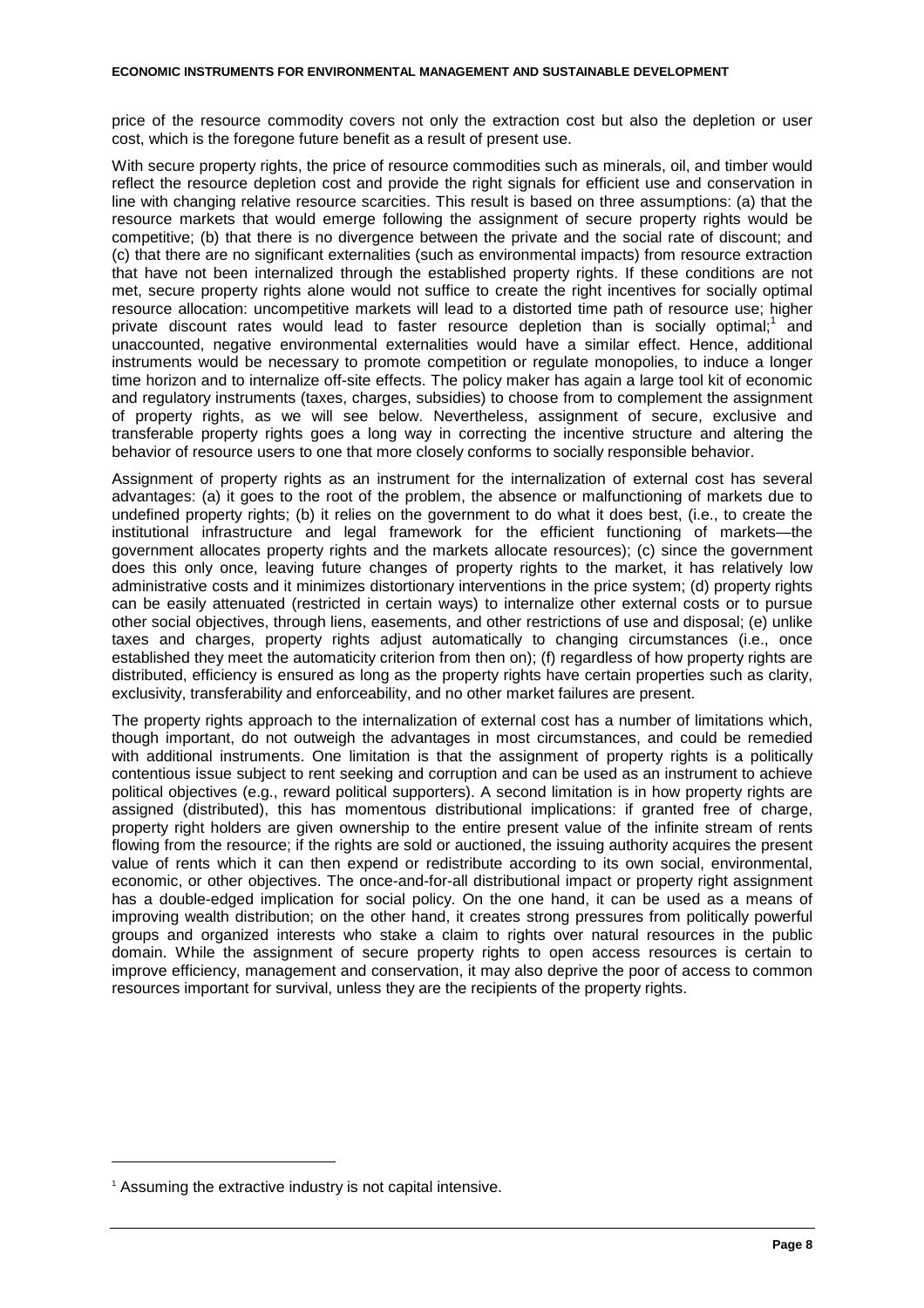Figure 2. Economic Instruments for Environmental Protection and Natural Resource Management

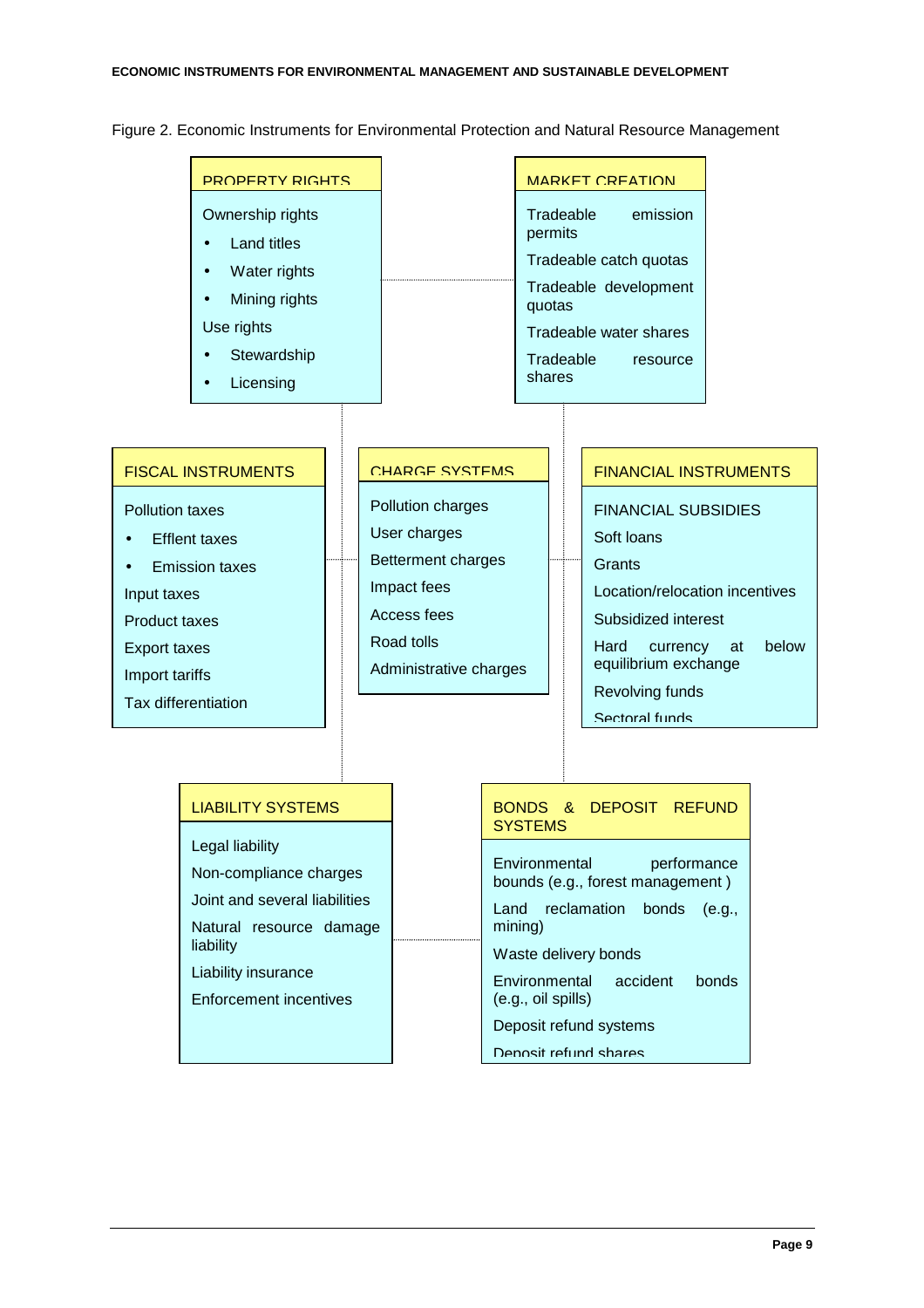Property rights need not be private—they can be communal or public (state)—but they need to be well-defined, secure, and transferable if they are to effectively internalize depletion costs. Where traditional, customary or communal rights exist, the best policy might be the recognition and strengthening of these rights rather than their supplantation with private property rights, especially if the latter is alien to the local culture.

Property rights are particularly applicable to land and soils (**land rights**), water resources (**water rights**), minerals (**mining rights**), and other natural resources which can be parceled out and enclosed or their boundaries easily demarcated and defended, as the ability to exclude non-owners is critical to the effectiveness of property rights as an economic instrument that induces rational resource use. Property rights are less applicable to situations where the resource is mobile or fugacious, i.e., it moves across boundaries (e.g., marine fisheries), or where significant externalities infringe on the content of the property rights, as when downstream land, water or a fishery resource are the receptors of upstream externalities (e.g., damage from floods or water pollution resulting from upstream deforestation or runoff of agrochemicals). In both these cases—a fugacious resource or significant externalities—the security and exclusivity of the property right is compromised and the right might no longer act as an incentive for efficient use and management; at the limit, the behavior of the "owner" resembles that of an exploiter of open-access resources who maximizes short-term capture and minimizes long-term investment. This behavior is also exhibited by farmers with only use rights or insecure land titles: they tend to "mine" rather than farm the land.

Finally, property rights (at least in their conventional form) are not a suitable instrument for environmental management where the resource itself or its use generates significant externalities, for example, a forest in an upstream watershed. In this case, property rights to the forest within the watershed would fail to internalize the environmental benefits of forest conservation (and environmental costs of forest harvest) to downstream activities. The result would be too little forest conservation and too much forest harvest from the society's point of view. If the externality was private, involving one or very few easily identified parties, the assignment of secure property rights to both upstream and downstream activities would have been sufficient to produce an efficient allocation, through either (a) bargaining between the parties involved or (b) unitization, that is, one party would buy out the other and unify the upstream and downstream activity under a single management (i.e., internalize the externality).

In the case of a public (widespread) externality with many sources and receptors, the bargaining between the parties is constrained by high transaction costs (information, negotiation, policing, etc.). Unitization, which can be effected either through assignment of property rights to the entire river basin or to a single owner, could result in monopoly control (another market failure) even if the distributional considerations could be addressed. A consequence of the above limitations of property rights is their unsuitability for management of environmental resources such as air, water, atmosphere and the global climate. However, as we will see below, it is still possible to use the advantages of property rights without their limitations in the protection of the environment and management of fugacious resources through innovative market creation (e.g., tradeable emission permits, tradeable catch quotas, etc.).

As shown in Figure 2, property rights are of three main types: (a) ownership rights, such as land titles and water rights; (b) use rights, such as licenses, concession bidding, usufruct certificates, and access rights (e.g., to roads, parks, etc.); and (c) development rights as distinct from both ownership rights and use rights. Unattenuated, indefinite ownership is the purest form of property right while short-term use rights lie at the other extreme. For scarce resources with no significant externalities, unattenuated, private ownership rights are likely to result in the most efficient resource use and management (including long-term investment and conservation), provided private property is consistent with the social norms and traditions of the society concerned; otherwise, the private property owners would not feel fully secure or high enforcement costs would partially or fully offset the social gains from improved resource management. Divergence between the private and social discount rates also creates a wedge between private and social objectives but it does not, by itself, "invalidate" private ownership. As an economic instrument of efficient revenue allocation, it can be bridged either by eliminating the source of the divergence (economic and political uncertainty, highinterest rate policies, etc.) or by introducing supplementary economic or regulatory instruments (e.g., maximum allowable cut, tax on the rate of resource extraction, or subsidies for soil conservation).

Attenuation of property rights through regulation of use (e.g., building-plot ratios) or restriction of certain types of development (zoning) are often used to internalize externalities or public good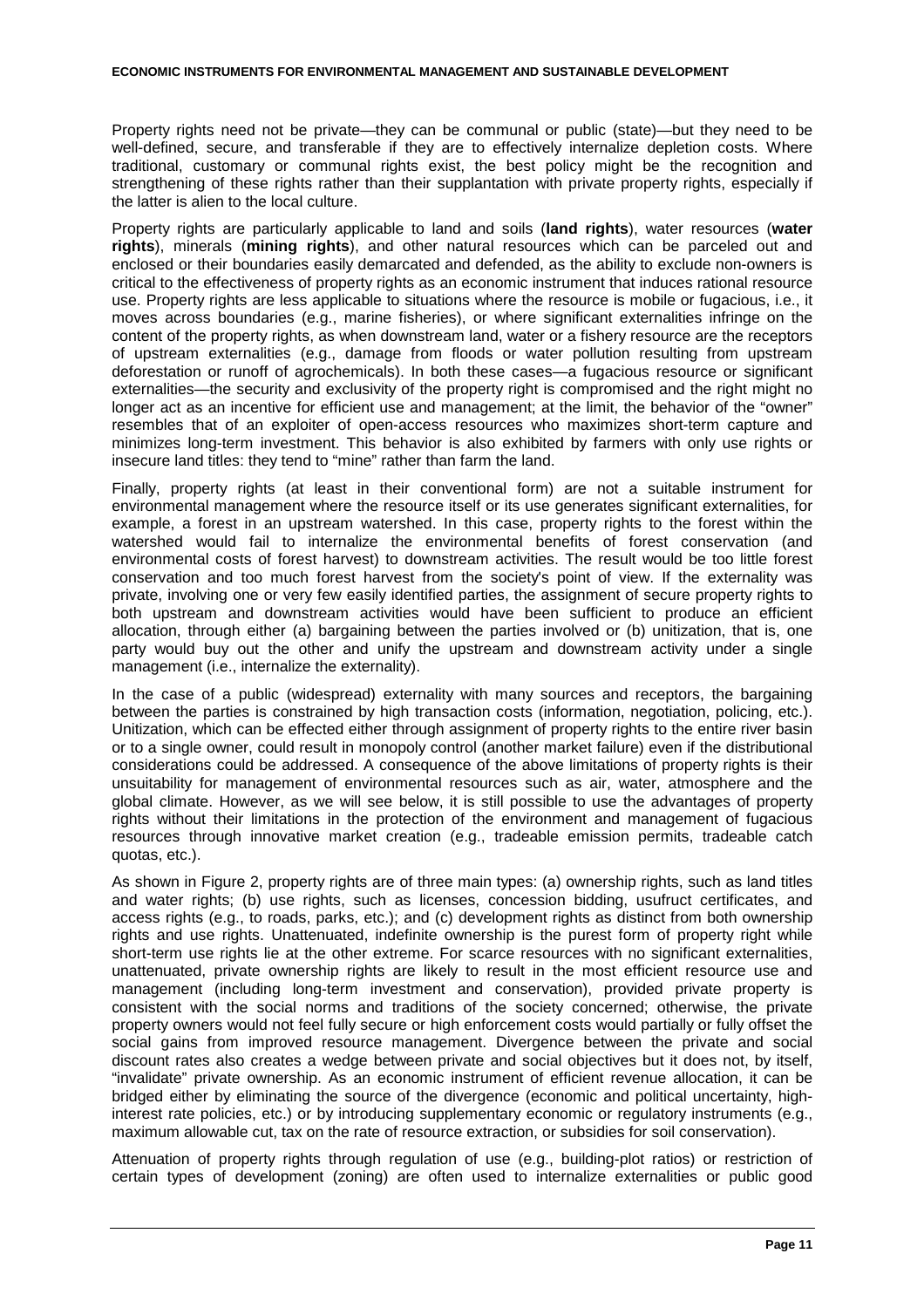aspects which are significant but not significant enough to "invalidate" private property. Economic instruments such as differential land use taxes, development charges, impact fees, etc., can be used for the same purpose.

One form of attenuation of property rights is the complete separation of development rights from ownership rights, through the instrument of **transferable development rights** (TDRs). Without challenging property ownership (and entitlement to the benefits from ownership), all or certain types of development are prohibited on site in the name of the public interest, but property owners are allowed to transfer to other sites or sell to others their development rights and thereby recover their full market value. Demand for such rights is ensured by allowing extra development (beyond building or zoning regulations) to the holders of transferred development rights. Both the ratio of transferred development rights to additional development entitlement and the percentage by which existing regulations can be exceeded in each zone are specified by law. The instrument of TDRs has been used extensively in the conservation of historical buildings, archeological sites, cultural heritage, wetlands, and coastal areas, and is today under consideration by a number of countries as an instrument for the conservation of greenbelts, forests, and biodiversity.

When externalities or public good aspects are pervasive as in the case of critical watersheds, forests with significant ecological functions, fisheries, wildlife, and biodiversity, the necessary restrictions and regulations of private use could be so many and their enforcement so costly that collective forms of ownership are a more efficient means of internalizing environmental costs. If externalities are local (e.g., local watershed, village forest, or local fishery), **communal property rights** combined with private use rights (regulated by the community) could internalize external costs with minimal management efficiency loss, especially when the community has a cohesive social organization and a tradition of collective resource management. It is important to stress here that the management responsibility for the communal resource (regulation of use, conservation, protection, and investment in productivity enforcement and sustainability) lies with the collective owner, the community, not the individual users. The community may exercise the management responsibility either directly through collective community institutions or internalize it to individual users through obligations, regulations, norms, taboos, and various social sanctions.

**User rights** by themselves do not ensure efficient use and sustainability, because a user that conserves or invests in the resource assumes all the costs yet can capture only a small part of the benefits; the rest accrue to other users who have an incentive to free ride. Even in resources with minimal externalities, (e.g., cropland), use rights that are limited in duration and nontransferable (e.g., usufruct or stewardship certificates), conservation, and investment are discouraged by (a) short-time horizons or uncertainty of tenure and (b) inability to recoup the costs and liquidate any equity value accumulated through investment in the resource such as land improvement, soil conservation, and forest regeneration. Classic examples are logging firms with short-term forest concessions or shifting cultivators, and farmers with short-term tenure. The problem can be partially addressed through longer duration, renewability, and transferability of concession and use rights. At the limit, indefinite, freely transferable, comprehensive and exclusive use rights are equivalent to full ownership rights.

Where externalities or public good aspects dominate (e.g., major national watersheds, offshore fisheries, biodiversity, and unique environmental assets), the most efficient means of internalization is likely to be state ownership with regulated individual use rights through concessions and licensing. In this case the management responsibility lies with the state and could be exercised either directly through state agencies or indirectly through regulations and incentives. In the case of global public goods such as forests and biodiversity, where national sovereignty precludes global community property rights, internalization is effected through global conventions and international transfer mechanisms, internationally tradeable emission permits, or transferable development rights (see Chapter 6 below).

# **Market Creation**

As we have seen, property rights in their conventional form are not an appropriate instrument for the protection of the environment, unlike their use in natural resource management. In the case of most natural resources, a great deal of the benefits and costs of resource use and conservation occur on site and therefore can be made internal to the user through secure ownership of the site. Property rights effectively internalize depletion cost (scarcity value) and on-site environmental cost. Any external cost (off-site effects) or public-good aspects are internalized through supplementary instruments such as regulations and incentives. In the case of environmental pollution, individual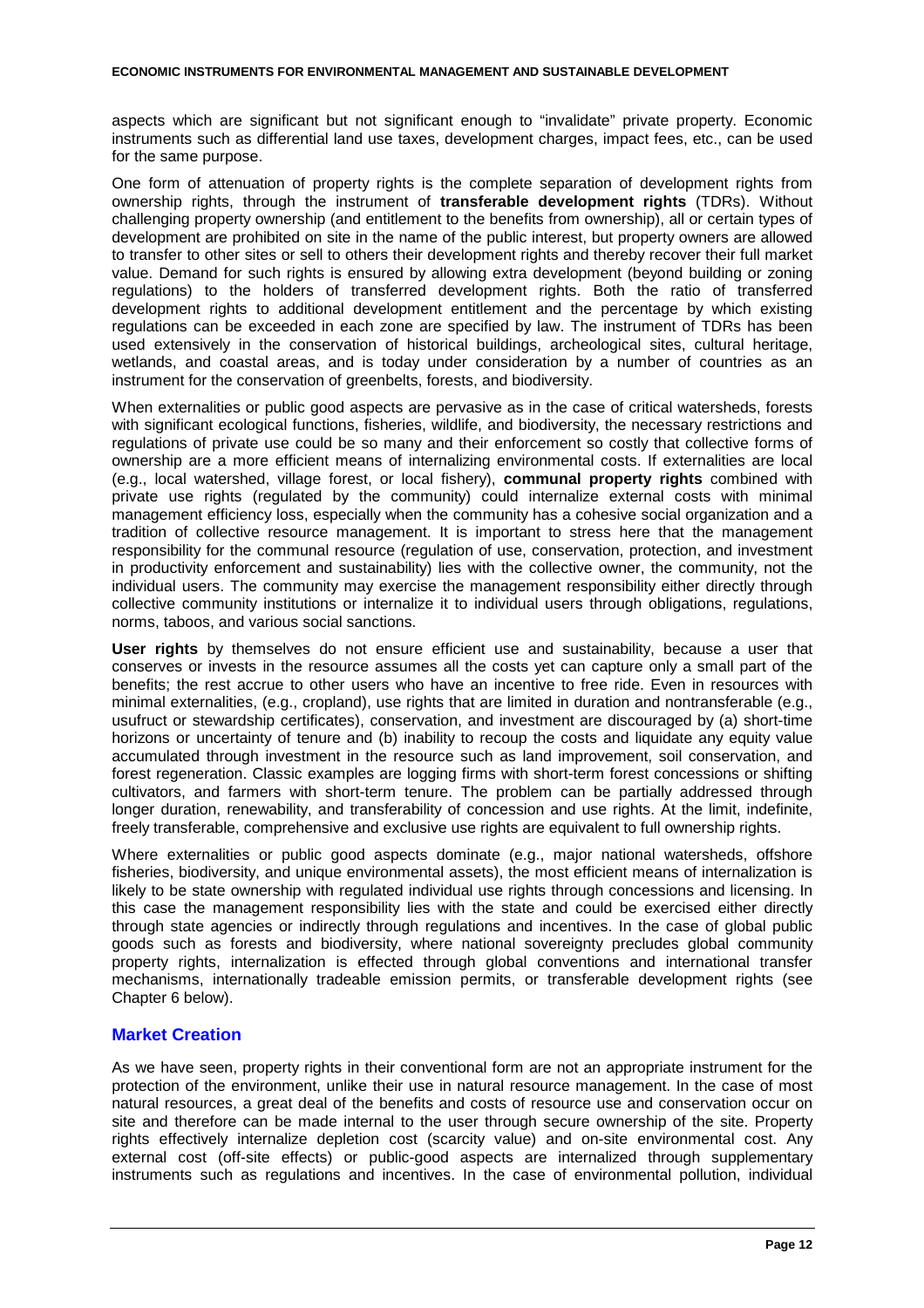property rights to the environmental media of air, water, and atmosphere are neither feasible (exclusion is not technically possible) nor desirable (zero opportunity cost to allowing more people to enjoy clean air). Indeed environmental quality is a public good which is grossly undersupplied by free markets because it is not possible for private providers to recoup the cost of supply.

One solution is for the state to provide the desired level of environmental quality (like other public goods) and pay for it through general taxation. This can be effected through a combination of pollution control regulations, incentives, and public investment in pollution abatement. An alternative (often a more cost-effective one, as we will see below) is to try and mimic the market, in fact, to create a market in environmental quality. This approach treats the environment as a scarce, yet unmarketed and unpriced resource which is overused because it is free. A solution, thus, might be to create a market in which the right to use the environment as a waste sink (a sort of use right) is assigned, priced, and traded. Assignment (i.e., definition and allocation of the right to use the environment) would ensure a total aggregate use to the desired level of environmental quality, and specify the content of individual rights (shares). Pricing, the consequence of scarcity (resulting from the issuance of fewer environmental-use rights than demanded), would ensure a more rational use of the environment, because the more it is used the more it costs. Trading of pollution rights (or permits) would ensure that the assimilative capacity of the environment, a scarce resource, is put to its best possible use. Over time, economic growth and the need for expansion of economic activity would induce industries to become increasingly more efficient in the use of the environment, to further reduce waste per unit of output, and to develop new polluting technologies and products as well as more efficient pollution abatement methods, to make room for expansion with the limited number of pollution permits.

**Tradeable emission permits** are a form of market creation. An aggregate level of allowable emissions is set for each airshed or watershed and allocated among polluters either according to the level of output or current level of emissions. Since the aggregate emissions quota is set at or below the current level of emissions, an artificial level of scarcity is created and permits acquire positive value (market price). Industrial producers with a deficit of permits or with expansion plans must secure emission permits by reducing emissions from existing plants. Alternatively, they may purchase permits from other polluters who are either able to reduce emissions at a lower cost than the industrial producers can or who find it more profitable to sell their permits than use them themselves. Thereby, the desired reduction of emissions (and hence the desired level of ambient environmental quality) is attained at the minimum possible cost to society and a strong incentive is provided for continued efforts to improve efficiency and to develop cleaner technologies. Even if the aggregate quota is set at the current level of emissions, the expansion of economic activity would create a scarcity of permits with all the desired incentives described above. Furthermore, government and non-government environmental organizations have the option to purchase and retire pollution permits in order to speed up an improvement in environmental quality.

Whether the emission permits are issued free of charge, sold at a fixed price or auctioned to the highest bidder makes no difference from the point of view of efficiency. As long as they are fixed in number and freely tradeable, the level of emissions reduction will be attained at the lowest possible cost to society. Distributionally, it matters a lot. Awarding pollution permits to polluters free of charge amounts to assigning property rights to them over the assimilative capacity of the environment, or at least a use right, up to the specified level described in the permit. Thus, the permit entitles the polluter to the present value of the stream of profits arising from free disposal of the allowable amount of emissions into the environment. If the permits are instead sold or auctioned, the state is the recipient of the revenue, which can then be passed on to the citizens either in the form of an increased supply of public goods or lower taxes.

Alternatively, emission permits could be allocated to the general public (say, one person one permit) with the total number of permits fixed at the socially acceptable level of emissions. Polluters would then have to buy their permits from the general public which has, under this allocation, the entitlement to the present value of benefits from the use of the assimilative capacity of the environment. In other words, the general public has the right to an unpolluted environment and should be compensated by the polluters for any reduction in environmental quality. (This, unlike the allocations discussed earlier, is consistent with the polluter pays principle). Different combinations are also possible, e.g., 50% to polluters and 50% to the general public; or 30% to current polluters, 20% to future polluters, 20% to the public 20% to the government (or the environmental protection agency) and 10% to environmental NGOs.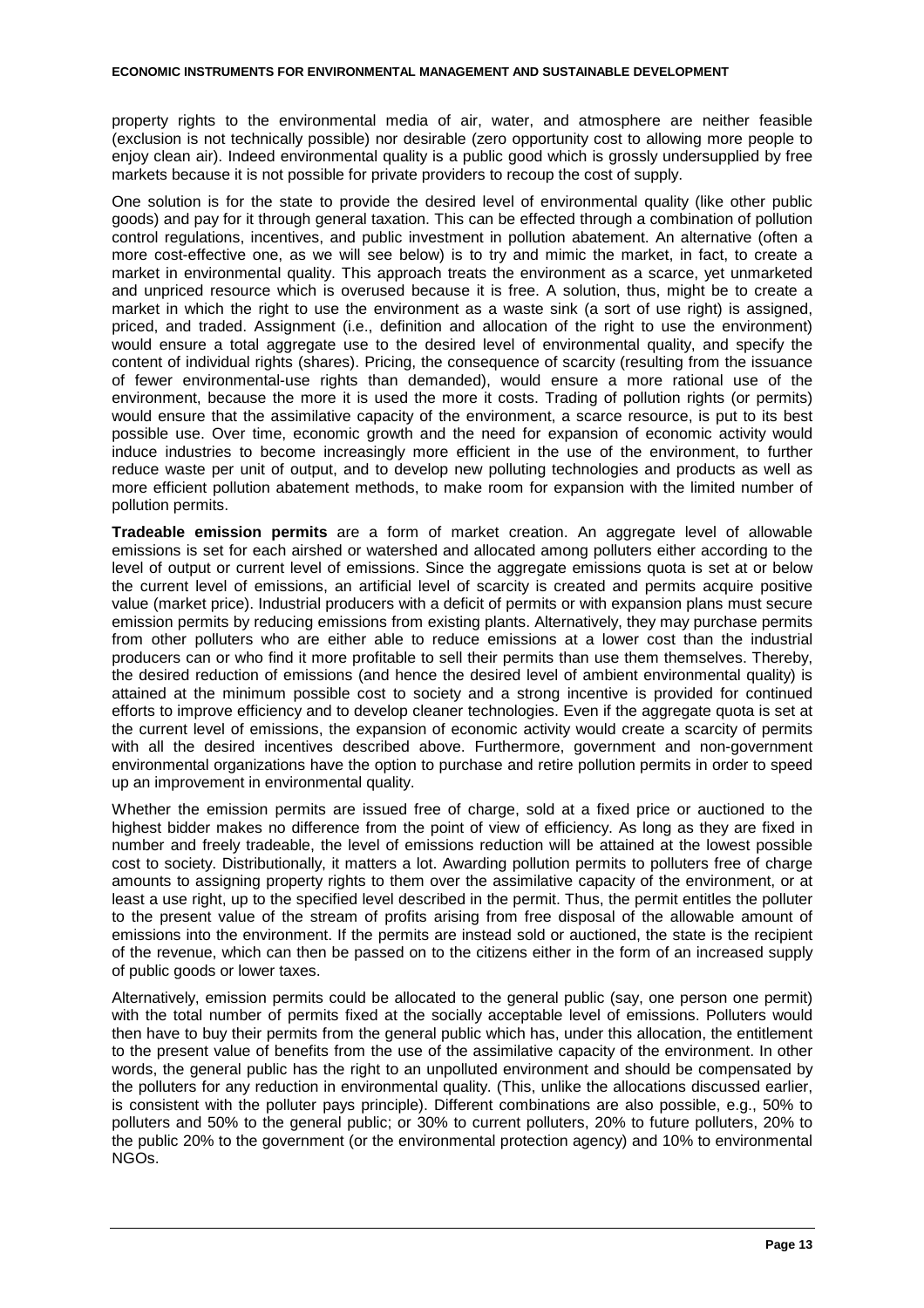Whatever the allocation, efficiency and environmental quality is not compromised, only the distributional implications are different. Therefore, those who criticize pollution permits as a right to pollute are correct only in the case where the polluters are given the permit for free. If the polluter has paid a market price for the permit, the criticism could only be that the "price" of the permit is "too low," or the supply of permits is "too large," which is the equivalent to saying a higher level environmental quality is desired.

Establishing a system of emission permits has relatively high management costs: (a) it requires proper definition of airshed (trading permits across airsheds would create hot spots), which in turn requires knowledge of the sources and of the movement of pollutants under the local atmospheric conditions; (b) monitoring of ambient air quality in the airshed (or water quality in the watershed) and the relationship between emissions and ambient quality; (c) capacity to monitor or randomly inspect individual emission sources to ensure that the emissions limit specified in the permit is observed; and (d) a system of approving and recording credits, offsets, and trades among permit holders. Depending on the type of pollutant and the content of the permit, management requirements could be significantly reduced. For example, in the case of a global pollutant such as  $CO<sub>2</sub>$ , there is no need to define the airshed since it makes no difference where in the world  $CO<sub>2</sub>$  is emitted or controlled. In the case of local pollutants, systems of self-reporting, auditing, and random inspection with sanctions for violations may suffice to replace a formal system of approving and recording credits, offsets, and trades. Incentives for self-enforcement and group policing can be introduced to minimize monitoring and enforcement costs.

Tradeable emission permits are nothing but tradeable emission quotas, a concept that has wide applicability beyond air and water pollution and greenhouse gases. Consider the example of a mobile (or fugacious) resource such as an offshore fishery suffering from overfishing. Property rights cannot be assigned but a total allowable catch or aggregate catch quota can be set (at say the maximum sustainable economic yield) and allocated to existing fishermen in some equitable way (e.g., according to average historical catches). Potential entrants can be accommodated by reserving quotas for them or through the purchase of quotas from retiring fishermen. If trading is allowed, the individual tradeable quotas would gravitate towards the most efficient fishermen, ensuring that the allowable total catch is caught at the minimum possible cost. Thus overfishing is eliminated, the fishing resource is protected, economic efficiency is achieved (i.e., fishery rents are maximized), and fishermen who choose to leave the fishery, making all this possible, are fully compensated. New Zealand has successfully used this system to manage its marine fishery (see Chapter 4).

Space limitations do not allow discussion of all the available instruments in the category of market creation. Two more examples of instruments should suffice. A number of countries with substantial tourist industries are facing a serious problem of expansion and haphazard development of their most popular resorts. In fact, the more attractive a resort is the more likely it is to be degraded by overdevelopment. Experience shows that zoning and building regulations have been ineffective in many parts of the world to regulate development and to maintain the quality of the tourist product (especially in coastal areas). Examples range from Southern Europe (e.g., Spain) to Southeast Asia (e.g., Thailand) to the Caribbean (e.g. Barbados). Some countries (e.g., Cyprus) were forced to introduce moratoriums on all hotel and other tourism-related development for several years. The moratoriums were later swept by the avalanche of accumulated applications, pressures for hotel development, and a rush to build mostly poor quality establishments from fear that the moratorium might be reintroduced. This is an example of a command and control intervention that has clearly backfired, causing the rate of construction to accelerate and its quality to decline, further downgrading the island's tourist product.

Policy makers are searching for instruments that will help them control and guide the pace of new development in tourist centers in desirable areas and directions and to upgrade existing establishments, thereby improving environmental conditions and the quality of their tourist product. **Tradeable development quotas** are such an instrument. The relevant authorities can set a maximum allowable development (or construction) quota, measured in, say, cubic meters of buildable space (or number of rooms) for each year, in each area or zone, consistent with their objectives to limit development and improve quality. The aggregate quota in each area can then be allocated according to some equitable (widely accepted) formula. Possible alternatives include auctioning to the highest bidder with the revenue going towards the upgrading of public places in the town (e.g., developing parks, improving roads, cleaning beaches, and reducing air and noise pollution). An alternative allocation is by proportion of land-ownership in the tourist zone. Under this arrangement each recipient of a quota would have the choice of using it in his/her own land, selling it to others or simply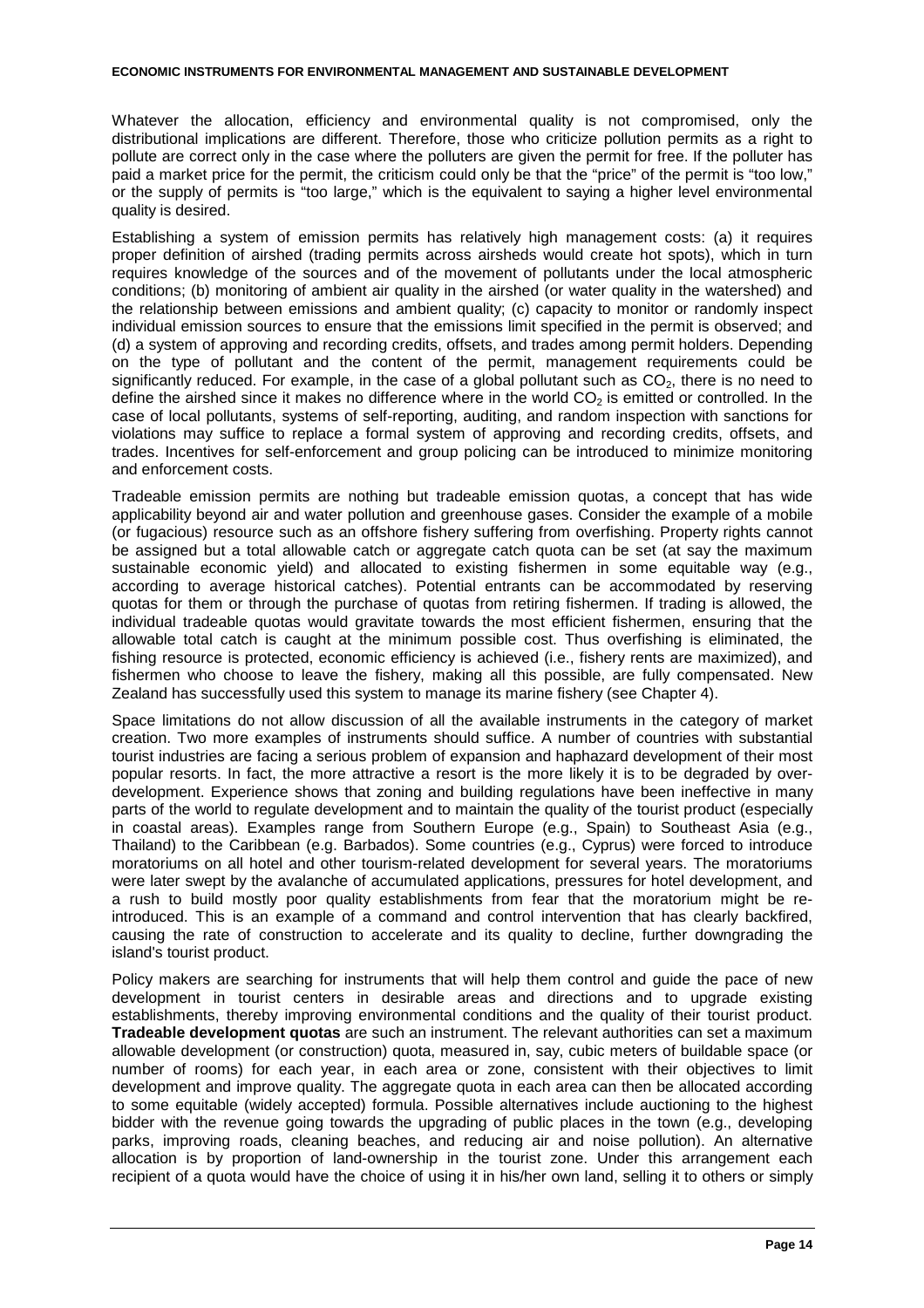banking it for future sale or use. The quotas would thus gravitate to those with the most profitable development plans and projects; since the quotas would have a high and possibly rising scarcity value, they would be used only for high-quality tourist development with more open spaces, green areas, and environmentally sensitive landscaping that would allow for charging higher prices. Additional development quotas could be acquired by a developer through retirement of equal (or larger) (e.g., 1.5) existing built-up space in the same zone. This would act as a strong incentive for upgrading existing establishments, since no-one else would be willing to incur the cost of demolition and new construction unless he/she planned to develop a higher quality, more profitable establishment. Moreover, owners of low-quality units can always sell their grandfathered development rights in the market for development quotas. The upgrading of existing units can also be accelerated by setting a less-than-one-to-one ratio of grandfathered development rights to development quotas or by introducing a graduated charge on built-up space (old and new), which would also vary by quality of establishment (two to three classes of quality). Development quotas and development rights can be made tradeable across zones, but the terms of trade must be specified by the issuing authorities to prevent "hot spots" of overdevelopment.

Another example of market creation is **tradeable water shares.** This is similar to water rights but distinct in that the resource is indivisible in its physical dimension but divisible in its use (analogous to the environment). Consider surface irrigation systems in developing countries. Farmers receive irrigation water free of charge. The result is overuse by those with easy access, with consequent waterlogging and salinization of soils and shortage, and water stress for those further afield or downstream. The consequence is that the value of the marginal product of water in much of the irrigated agriculture is near zero or even negative, while other users (cities, industry, farmers with inadequate and unreliable supplies) are willing to pay a high price for additional water quantity (the value of this marginal product is several times higher than that of farmers with easy access to irrigation systems). Calls for irrigation water pricing have been rejected by both farmers and governments as regressive and unfair since farmers are often among the lowest income groups.

Tradeable water shares can address all the equity concerns of policy makers and at the same time improve the efficiency of water use by directing it to its higher value use. In fact, this instrument can improve income distribution, water resource conservation, and environmental protection (as new dams become unnecessary) at the same time as it improves economic efficiency and maximizes the aggregate benefits from this scarce resource (all necessary conditions for sustainable development). Tradeable water shares work as follows. The irrigation authority issues to farmers and other water users in the command area of a water system percentage shares to the water stored in the system during each season. Each shareholder knows his/her entitlement by multiplying the total amount of water in the system announced by the water authority each season by his/her share. For example, if the total quantity of water announced is 100 million cubic meters, if there are 20,000 households in the command area, and if an egalitarian allocation formula is chosen, the individual farmer's share would be .0005 which equals 5,000 cu. m. (= .0005 × 100,000,000) for the season.

The farmer or rather, the water holder, is free to dispose his/her water share as he/she pleases: use it in his/her own field, sell it to another farmer, bank it for future use or sell it back to the water authority at the prevailing market price for use elsewhere (e.g., to supply urban users). A number of outcomes are certain: (1) the water share holders would use their water share as they judge to be best for themselves, and they would be significantly better off as a result; (2) water scarcity in previously deficit areas would fall and the effective price that users pay would be reduced; (3) water would be flowing to the higher value use much in the same way as it flows downhill by gravity; (4) water would be used efficiently by both rural and urban users and conserved as a valuable commodity; and (5) supply expansion would become unnecessary or postponed for several years, saving the environment the impacts of new dam construction.

The institution of tradeable water shares does presume the ability to meter water and monitor use, but these requirements are not beyond the capability of most water authorities and irrigation departments; where they are, there are alternatives such as the allocation of shares to water user associations who in turn allocate them to their members using their own (informal) distribution and monitoring mechanisms. Possible objections might be raised by those who currently use large quantities of water, either because they are large landholders with free water access due to their proximity to the system, or because they cultivate water-intensive crops. This issue again can be addressed by selecting a share allocation formula that takes these concerns into account through partial grandfathering of existing users. In principle, there is no inherent difficulty in allocating shares to people outside the command area of a system, and it is especially desirable to do so for people in the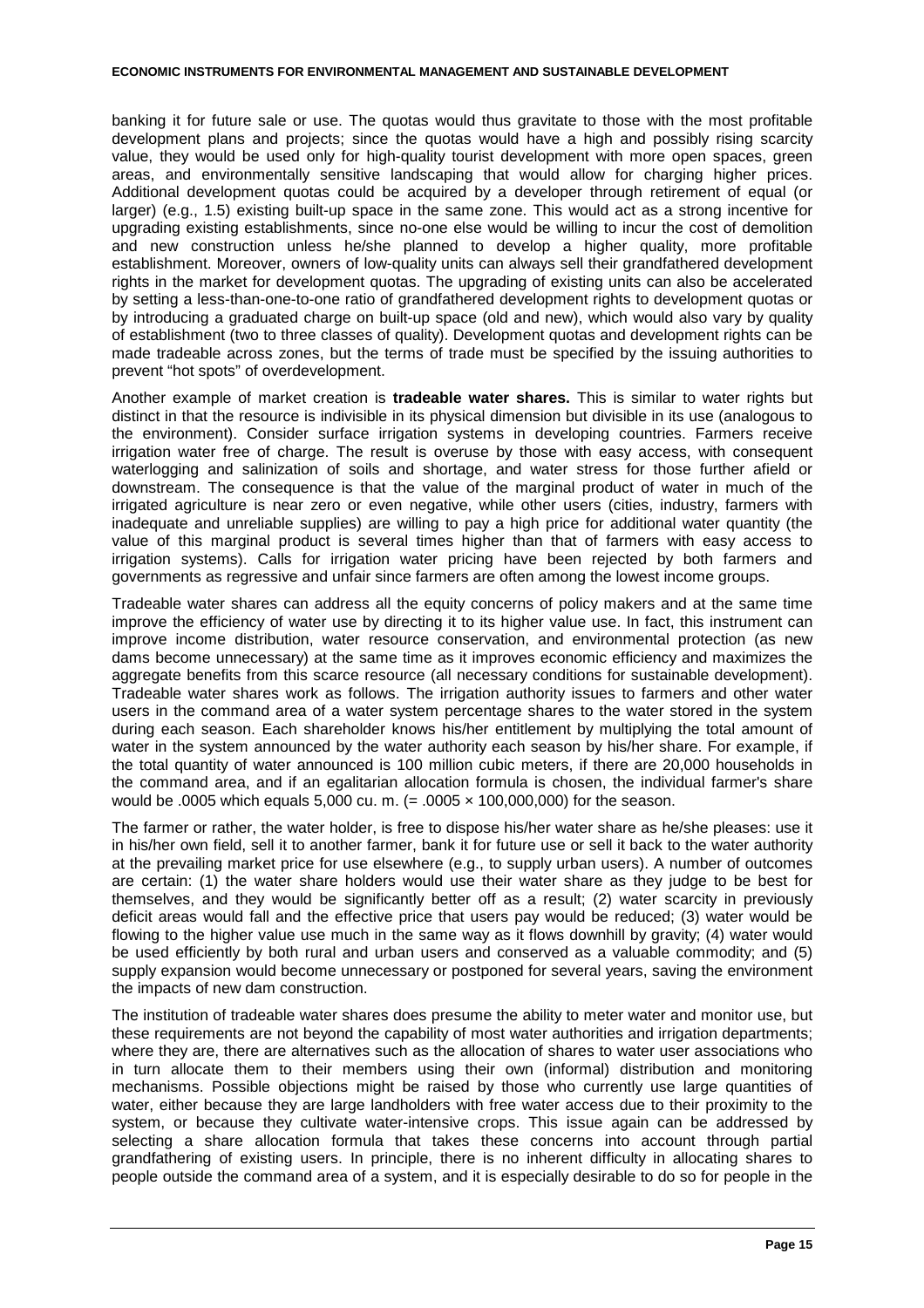catchment (or watershed) area of the system. Fiscal instruments such as taxes, royalties, or charges can be imposed on water share holders to skim off part of the rents (or of the annual water share appreciation) to fund the maintenance of the system and the protection of the watershed.

# **Fiscal Instruments**

Fiscal instruments such as taxes and subsidies could be used to bridge the gap between private and social costs/benefits. For example, the prices of polluting products such as gasoline or pesticides do not incorporate the social costs of damage to peoples' health and other activities which arise from their use because these costs are external to the decision maker (producer or consumer). Hence polluting inputs and final products are generally underpriced, both absolutely (in terms of social costs) and in relation to non-polluting or less polluting products. This results in overproduction and overconsumption which in turn result in environmental damage at a higher than socially optimal level.

**Environmental taxes** can then be used to effect full-cost pricing (i.e. to bridge the gap between private and social costs). To do this, the tax should be set exactly equal to the marginal environmental damage corresponding to the socially optimal level of pollution. This tax, known as a Peguvian tax, is the embodiment of full-cost pricing, adjusting the price of a good precisely by the amount of the reduction in social welfare caused by the externality associated with the good. The result is not a zero level of pollution externality but an optimal level: where the marginal benefit from the reduction of pollution equals its marginal cost; or alternatively the marginal damage (social costs) equals the marginal benefit from the production of the good, as shown in the figures below.



Environmental taxes can be levied on (a) the pollutant itself (i.e., on effluents, emissions, or solid waste), or (b) on final products associated with environmental externalities. Taxes on pollutants, known also as pollution charges, are applied directly to the offending substances thereby providing the maximum incentive and flexibility for the polluter to reduce pollution; therefore pollution charges are more efficient than indirect taxes on inputs or final products. The latter does not provide an incentive to limit the pollutant itself, only to use less of the input or produce (consume) less of the final product. For example, taxes on products or inputs do not provide incentives for the development and installation of pollution abatement technologies. Only when the pollution-product coefficient is fixed are pollution charges and polluting product taxes equivalent. Depending on the elasticity of supply and demand, part or all of the pollution charge would be reflected in the price of the final product—a strong incentive for the polluter to switch to products that are less harmful to the environment.

**Emission and effluent taxes** can be structured in such a way as to provide a progressive incentive for pollution control. For example, in Germany, polluters who more than meet the set effluent standards are charged a lower rate while those who violate the standards pay a higher rate than the charge set for those who meet the standard. Emission taxes face a number of difficulties: (a) to set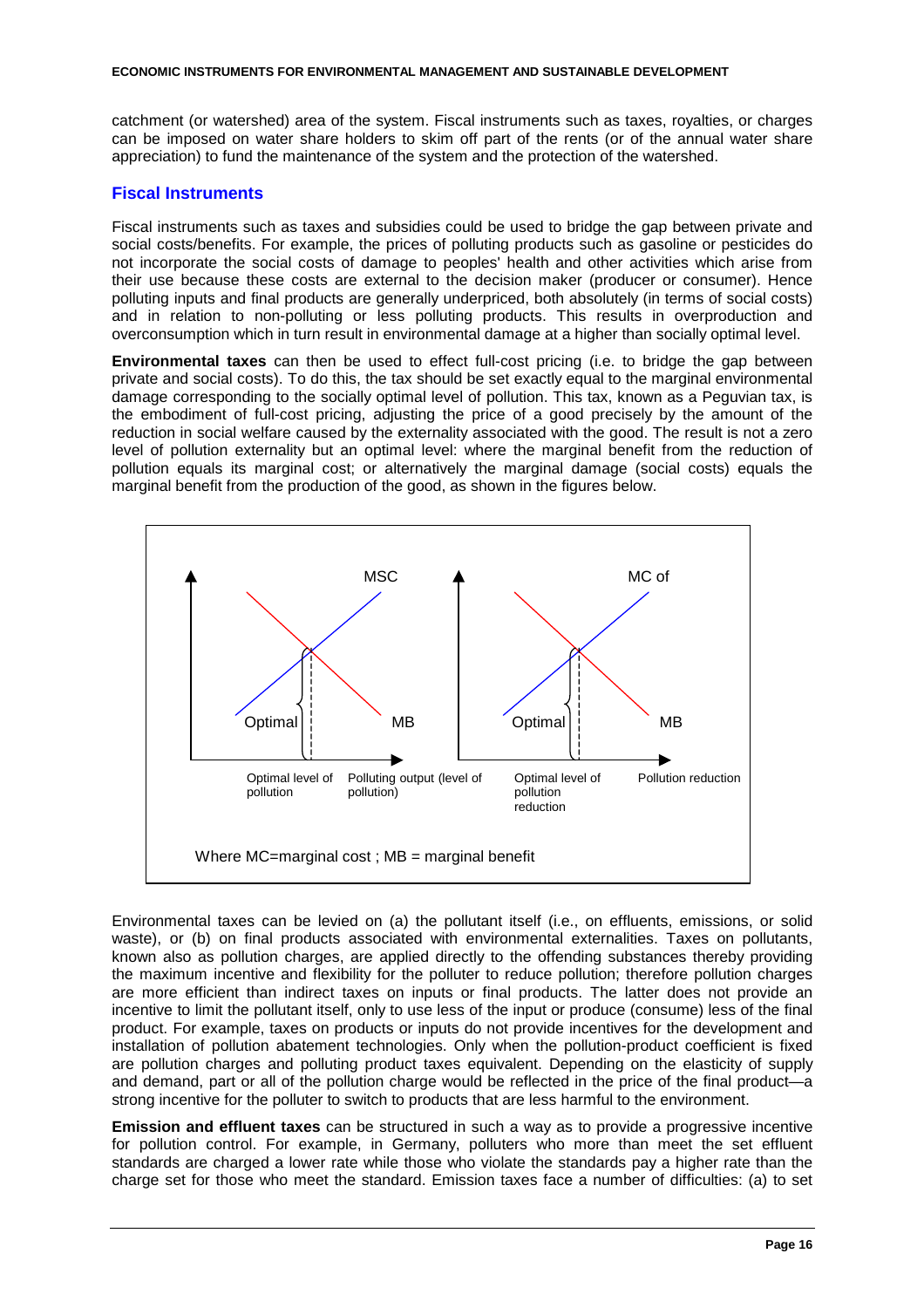the correct tax we need estimates of the marginal benefit and marginal cost curves to determine the optimal pollution level; (b) a low tax does not provide much of an incentive for environmentally sound behavior, yet higher tax rates require complex tax structures and administrative mechanisms; and (c) taxes based on actual discharges involve significantly higher administration and enforcement costs than taxes on products.

**Taxes on inputs and final products** whose production or consumption are associated with pollution externalities, though indirect and hence less efficient, have the advantage of relying on the administrative procedure of the existing tax systems. No monitoring of the sources and levels of emissions or effluents is needed and product taxes can be easily collected from producers at the time of exchange (sale, export, import). Examples include taxes on fuels, on industrial chemicals, and on pesticides. The tax induces reduction in the use of these products and proportional reduction in the production of pollutants but provides no incentive for pollution abatement; its ability to act as an incentive for pollution reduction depends on its level being high enough and the demand for the product elastic enough to discourage the consumption and thus production of the product. Environmental taxes on final products are particularly suited to the control of consumption-related pollution, because consumers are made aware, through higher prices, of the environmental consequences of their choices.

An environmental tax on final products can be adjusted to ensure international competitiveness; exports can be exempted, since the products are not domestically consumed and inputs can be made subject to an equal environmental duty.

In the case of raw materials and intermediate products, a uniform environmental tax may result in distortions and perverse incentives if some inputs or uses result in greater environmental damage than others. To remedy this problem a **differential tax structure** is often introduced—materials with higher levels of externality are charged higher tax rates, while environmentally friendly products have their regular tax rate reduced. The purpose is to induce a switching from polluting products to environmentally-friendly substitutes. If no such substitutes exist, differential taxation becomes a distortion. Since tax differentiation has by definition an incentive purpose, the differential tax is often calculated to be revenue neutral. An example is provided by the differential taxation of leaded and unleaded gasoline practiced in Thailand to induce switching to a cleaner fuel.

Fiscal instruments include not only taxes but also **subsidies**. Instead of taxing the polluters to reduce pollution to the optimal level, polluters can be subsidized to do exactly that. The optimal environmental subsidy is also equal to the marginal environmental damage at the level of the optimal tax. The outcome in terms of environmental improvement and static economic efficiency (resources expended for the improvement are minimized) is exactly the same except for differences in the transaction cost between collecting taxes and paying subsidies. There is, however, one dynamic difference which favors taxes. In the long-run subsidies tend to induce new entrants into the industry (or the expansion of existing producers) which results in both an increase in pollution and an increase in the cost of the subsidy. Distributionally, the burden of environmental taxes falls on the producer and consumer of the polluting products while that of the subsidies falls on the taxpayers. In this connection, subsidies violate the widely accepted polluter pays principle of distributing pollution control costs.

Governments wanting to abide by the above principle and, perhaps more importantly, facing growing budget deficits, do not usually favor environmental subsidies; yet most governments are rather generous with **investment tax incentives**. The most common such instruments are investment tax credits and accelerated depreciation for pollution control equipment and waste treatment facilities. While their impact on the budget is no different than that of subsidies, and while they equally violate the polluter pays principle, investment tax incentives are popular with governments because, (a) their costs are hidden from public scrutiny and hence are an expedient way to provide hidden subsidies, and (b) they give an appearance of promoting environmental protection without reducing competitiveness. Of course, the latter is not assured since the installment of the mandated (and subsidized) pollution abatement facilities does not guarantee their efficient functioning. Indeed, many mandated water treatment facilities are often found to be unserviceable to avoid operating and maintenance costs. Since there is no incentive to actually reduce pollution (only to install the equipment), the investment incentive subsidizes the overall investment and thereby induces an increase rather than a decrease in the level of pollution. Investment tax incentives are generally a source of distortion with hidden but large costs that should be avoided as much as direct subsidies. Tax incentives for environmental investments, in the form of both tax credits and accelerated depreciation are practiced in Canada, France, Korea and Taiwan, among others, while both Japan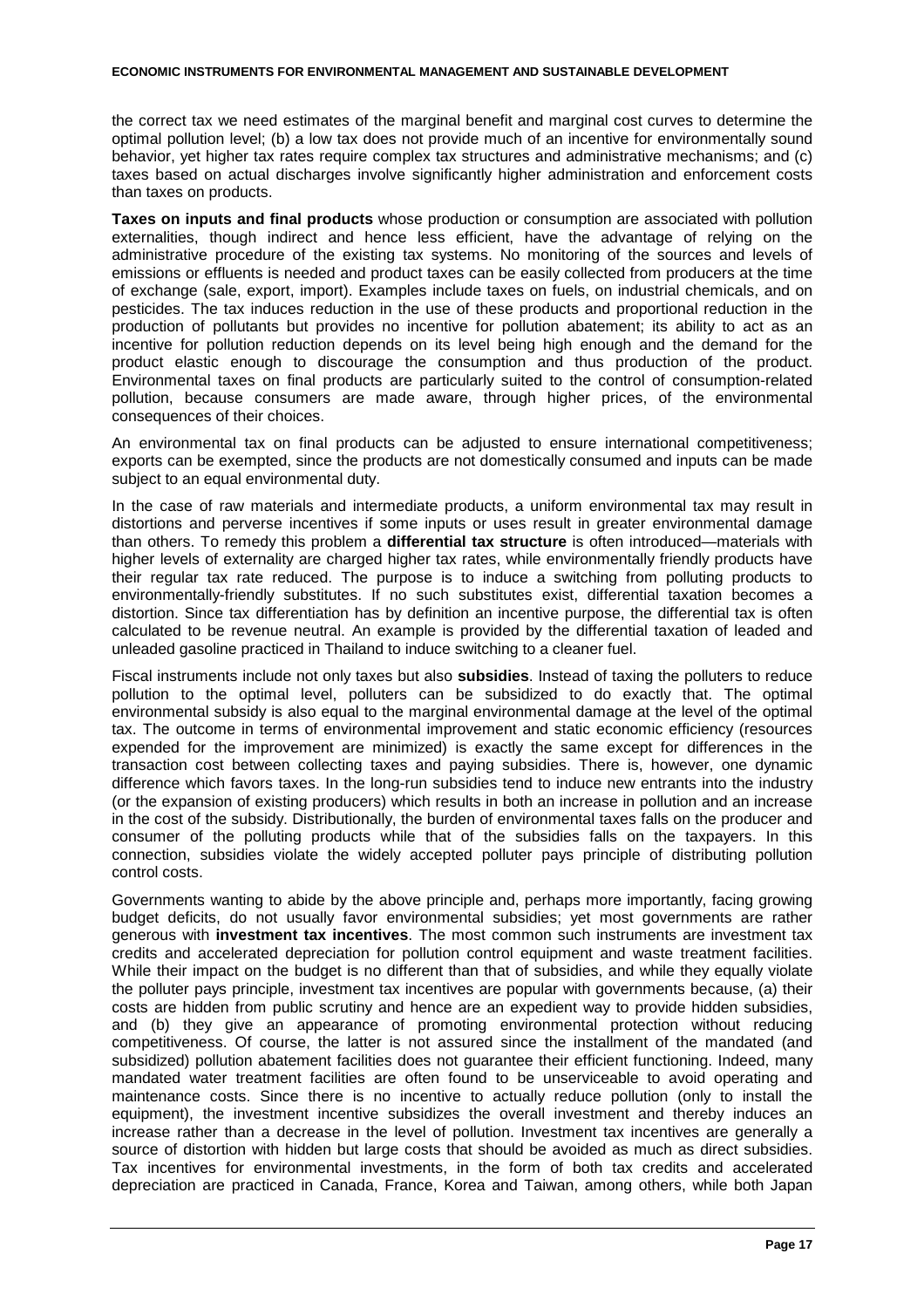and Germany provide for depreciation and the Netherlands provides tax credits for environmental protection investments.

An interesting tax credit incentive which operates in Costa Rica is known as the **transferable reforestation tax credit**. Land owners who chose to keep their land under forestry (or plant native species) receive a tax credit (i.e., they can deduct part of the costs from their taxes). This scheme benefits in particular, big, wealthy land holders who pay a significant amount of tax. To enable small land holders to share in the benefit of the scheme, the government introduced a transferable tax credit system: small-holders who keep their land under forestry earn tax credit which they can sell to wealthy taxpayers with high taxes to offset. The annual nature of both the credit and the investment (maintenance of land under forest) makes this tax credit scheme more effective than those discussed earlier. Yet a differential land use tax could have achieved the same result more directly.

Such a **differential land use tax** has been operating in Germany for several years. Land uses are classified in a number of categories ranging from most environmentally beneficial (e.g., natural forest) to most environmentally destructive (e.g., industrial site). A charge is imposed on the land owner when he changes land use from a higher to a lower class. The more steps involved in environmental downgrading the greater the charge (charge X number of steps). For example, the charge for downgrading from forestry to an industrial site is far greater than from agricultural to residential use. The effect of this differential land use tax is to internalize the environmental costs of forest conversion and land use change. A similar system has been proposed for Thailand that involves a system of land use taxes and subsidies depending on the corresponding externalities (see Panayotou 1991).

A number of countries use tax credits and subsidies as **industrial relocation incentives** to induce polluting industries to move out of urban centers where the impact of pollution is high (due to exposure of large population, limited ventilation, overburdened assimilative capacity, etc.) to less populated areas or industrial zones. Such credits and subsidies are justified by the high cost of relocation, the freeing of high-value land for more productive uses (e.g., residential or commercial), and economies of scale in pollution control which come from consolidating similar industries within industrial estates. Turkey, for example, offers a 40% tax deduction on investment during the two years of industrial estate construction. (Small and medium size tanneries receive a 7% rebate on investment.) As a temporary incentive for relocation, the tax credit has some merits but if maintained for a long time it will become a subsidy for polluting industries, increasing pollution, and draining the government budget.

Environmental taxes, if properly structured, can become a major thrust of **fiscal policy reforms.** Conventional taxation throughout the world taxes work, income, savings, and value added and leaves untaxed (even subsidizes) leisure and consumption, resource depletion, and pollution. The implied reduced incentives for work, savings, investment, and conservation and the increased incentives for leisure, consumption, resource depletion, and environmental degradation result in less growth and more environmental degradation than would have been the case had incentives been the reverse.

A reform of the fiscal system that would reduce conventional taxes and replace them with environmental taxes, so as to leave the total tax burden unchanged, would bring the economy closer to sustainable development by stimulating economic growth and resource conservation and discouraging resource depletion and environmental pollution. This is clear to see since the existing fiscal system of taxing social benefits introduces market distortion, while a reformed system that taxes social costs would remove market distortions and mitigate market failures. A fiscal reform, which is by design revenue neutral, could not generate additional revenue but it would save government expenditures on environmental regulation and pollution abatement and, in the long run, increase the tax base and hence tax revenues without increasing the tax burden.

While an overnight shift from "taxes on value" to "taxes on vice" is unlikely and potentially disruptive, a gradual shift towards environmental taxes would be a move in the right direction. For example, income taxes could be reduced and the lost tax revenues replaced by taxes on gasoline, chemicals, and other polluting products. Of course, it would be more efficient to tax pollutants ( $SO<sub>2</sub>$ ,  $CO<sub>2</sub>$ ) directly rather than polluting products (fossil fuels), but tax setting and collecting would be more complex and costly, especially in developing countries with limited administrative and technical capability. Differential taxation of products and services (differential VAT), according to its environmental externalities has been used with some success in Western Europe and it holds even greater promise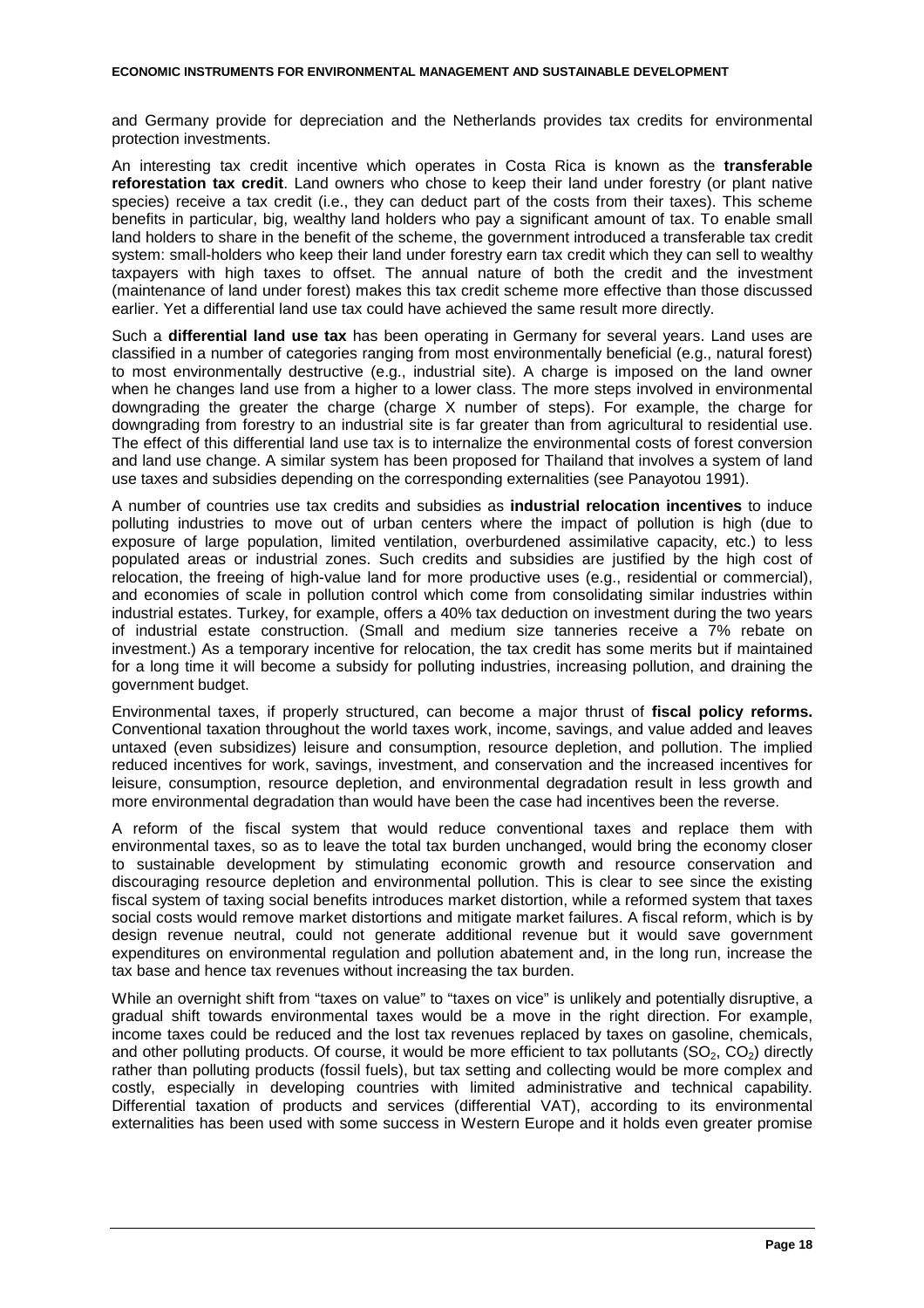in developing countries undergoing their formative years of industrial development.<sup>2</sup> True, product taxes tend to be regressive, but so are most conventional taxes; care must be taken in the design of such taxes so that the overall tax burden is progressive rather than regressive.

# **Charge Systems**

l

Environment charges are rarely distinguished from environmental taxes and are often used interchangeably, creating an unnecessary source of confusion and often a source of friction between Ministries of Finance and Environmental Agencies. In this study we distinguish between charge systems and fiscal instruments. Charges are defined as payments for use of resources, infrastructure, and services and are akin to market prices for private goods. One way of thinking of charges is as "prices" for public goods or publicly provided private goods. They differ from market prices for private goods because they are not market determined but are administratively set by a government agency, a public utility, or other types of regulated natural monopoly. This contrasts them with taxes which are not payments for "services" but a means for raising fiscal revenue. Peguvian taxes, however, may be thought of as a charge for the use of the environment's assimilative capacity (a natural resource or public good) and hence, analogous to a user charge.

A second difference is that taxes are connected to the budget, forming part of the general government revenues while charges are extra-budgetary, aiming to recover cost for a specific public investment or more appropriately, to finance the long-term marginal cost of supply. More importantly, charges are used as instruments of demand management and when set optimally (equal to the long-term marginal supply cost), they may or may not recover supply cost. When the long-term marginal supply cost is falling, "optimal" user charges result in a deficit; when it is rising, they result in a surplus. The deficit is usually met by a subsidy from the general budget, while the surplus either goes to the budget or more often is prevented through regulation of the tariffs charged by a public utility.

This connection with the general budget and the propensity to supply utilities (e.g., water, electricity), public services, and use of infrastructure at zero or nominal cost, charges are perceived more as taxes than as prices. Yet, because there is still a correspondence between use and payment, user charges are still seen as a means of partial cost recovery rather than as a source of general revenue. If anything, finance ministries might welcome a severance of the link between deficit generating utilities and the general budget. However, a problem does arise in the case of pollution charges, which (a) are not seen as a means of cost recovery or payment for service or resource use and (b) can potentially raise large amounts of revenue. Environmental ministries prefer to view pollution charges as user fees and want the revenues earmarked for environmental investments to abate pollution and to rehabilitate degraded environments.

Finance ministries prefer to view pollution charges as taxes and hence as a source of general revenue to be allocated between alternative uses in order to maximize the social rate of return without regard to the origin of the revenues. Earmarking is simply viewed as a distortion.

While there is a serious issue here, which is addressed in the companion study on environmental financing (Panayotou, forthcoming), the exclusive emphasis on the financing effect of charges in general (as in cost recovery) and of pollution charges in particular, is misplaced. The primary objective of charges ought to be the change in the incentive structure facing the users of scarce resources so as to induce a realignment of their behavior with social interests. In this spirit, user charges are instruments for reducing wasteful use, managing demand, and inducing conservation and secondarily, are instruments for recovering cost or financing supply expansion. Similarly, pollution charges are instruments for internalizing external costs and encouraging pollution control and, are also a means for raising revenues to finance environmental investments. It is possible to design a system of charges that is revenue neutral (i.e., it raises no revenues), yet accomplishes the desired level of pollution reduction.

We may divide charge systems into three groups. The first group may be called pollution charges, this includes emission charges, effluent charges, solid waste charges, noise pollution charges, and product charges. When set at optimal levels (equal to the marginal damage cost), pollution charges are identical to Peguvian taxes.

<sup>&</sup>lt;sup>2</sup> A major limitation of a differential VAT in which tax rates vary with the products' pollution coefficients (or environmental damages) is its complexity and cost of administration while a simpler tax rate structure might be too blunt an instrument for internalizing environmental costs.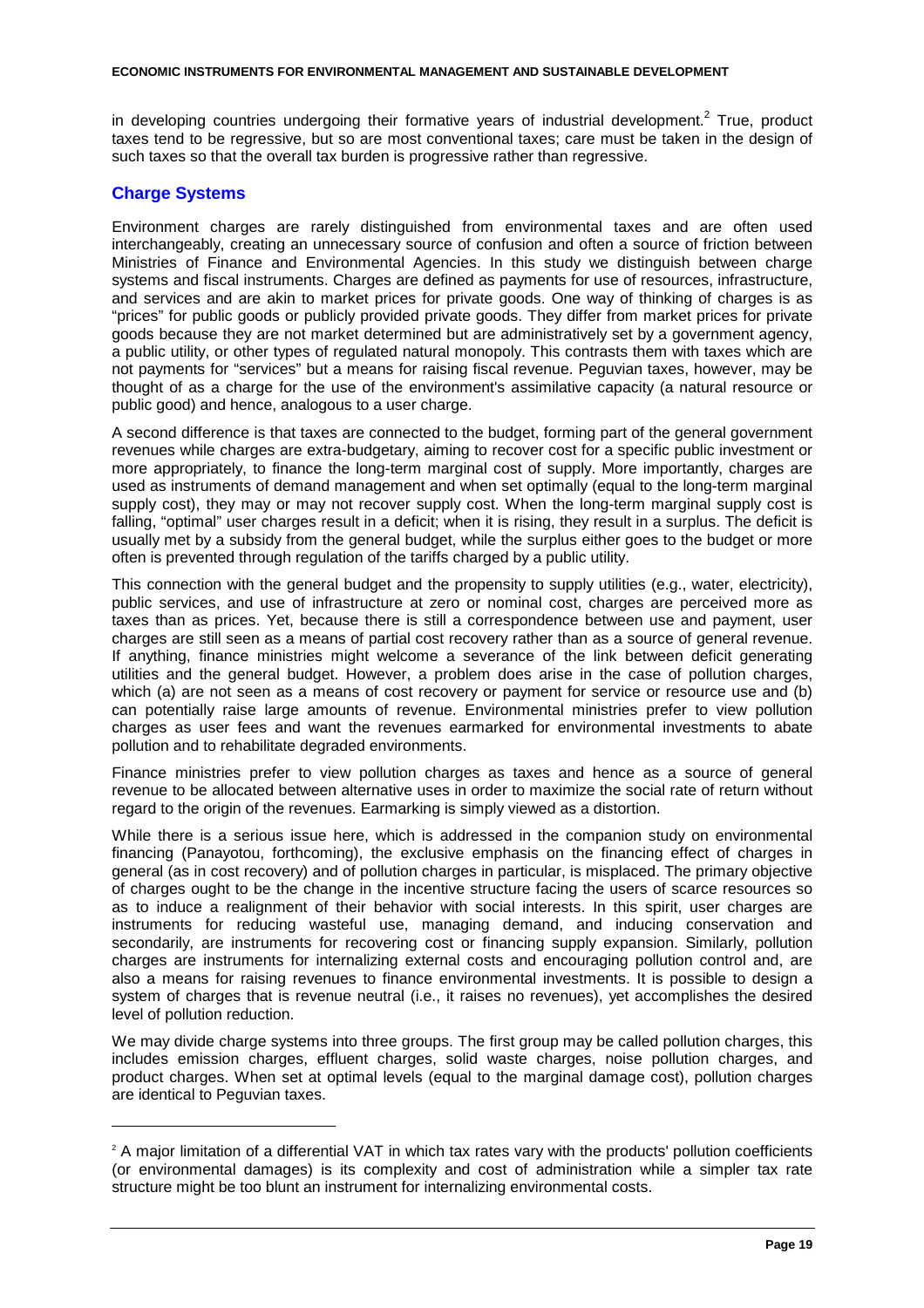The second group of charges may be called direct or "active" user charges which include utility charges (e.g.. for water, electricity, etc.), road tolls, and access fees to parks, beaches, etc. These charges are analogous but not identical to prices for private goods. Road tolls, for example, may be thought of as congestion prices not as prices for gaining access to roads. If there is no congestion, restricting access to roads through road pricing reduces social welfare because there is an unused opportunity to make someone better off without making anyone worse off (known as "Pareto improvement").

The third group of charges may be called indirect or "passive" user charges and they include betterment charges and impact fees. Betterment charges are usually imposed on private property which benefits from public investments. For example, private property values may increase manifold as a result of new roads, parks, environmental clean ups, etc. While property taxes capture some of the windfall appreciation, betterment charges may also be imposed to collect revenues for financing the relevant public investment or for partial cost recovery. This is an application of the beneficiary pays principle and could be a major source of financing, but its incentive effect is rather limited and indirect: betterment charges, if sufficiently high, may reduce the incentive for private land owners to lobby government officials to influence the location, type, and level of public infrastructure and services in order to benefit their property. Impact fees are charges that aim to internalize the external cost of private investments (construction, tourism, or industrial development) on the landscape or the ambient environment. For example, a charge may be imposed per cubic meter of built up place. The incentive effect here is stronger than with betterment charges, especially as it applies to new construction. As such impact fees may be classified as "visual pollution charges" and included in the first group, impact fees generally refer to a much larger set of environmental impact, and may, in a sense, be thought of as the reverse of betterment charges.

### **Financial Instruments**

Financial instruments have many similarities with subsidy and tax incentive systems and share many of their limitations as well. Financial instruments are distinguished from fiscal instruments because they are often extra-budgetary and financed from foreign aid, external borrowing, debt for nature swaps, and the like. Since funds are fungible and loans must be serviced and repaid somehow, the implications of financial subsidies are not very different from those more closely connected with the government budget. Often the motivation behind the creation of special funds for environmental protection or resource conservation is to avoid the scrutiny of the budgetary process. Yet, the propensity of many finance ministries to underspend on resource conservation and environmental protection and to overspend on distortionary subsidies to environmentally destructive activities provides ample justification for **earmarked environmental funds.** When such funds are financed through environmental charges or external borrowing, they often become a source of friction with finance ministries that tend to regard them as soft funds, crowding out other higher-return private and public investments.

Financial instruments such as **revolving funds, green funds, relocation incentives and subsidized interest or soft loans** (for projects with significant positive externalities, e.g., reforestation) may be justified as (a) second-best responses to distorted or inefficient capital markets, (b) vehicles for internalizing positive externalities or environmentally minded investors' willingness to pay for socially responsible investments, and (c) instruments for mobilizing additional financial resources for conservation, environmental protection, and sustainable development.

While the instrumental value of financial incentives in a second best world cannot be denied, the firstbest policy is the correction of capital market imperfections, efficient budgetary allocations, and fullcost pricing. Financial subsidies, soft loans, subsidized interest rates, and foreign exchange or special funds are too blunt as instruments for the efficient internalization of external social costs.

# **Liability Systems**

This class of instruments aims to induce socially responsible behavior by establishing **legal liability** for (a) natural resource damage, (b) environmental damage, (c) property damage, (d) damage to human health or loss of life, (e) non-compliance to environmental laws and regulations, and (f) nonpayment of due taxes, fees or charges. In a sense, all instruments have as an ultimate enforcement incentive, the threat of legal action and the use of the state's coercive powers (for example, if effluent taxes are not paid or an adequate number of emission permits to cover emissions are not purchased); administrative and ultimately legal measures are provided for to ensure compliance. The difference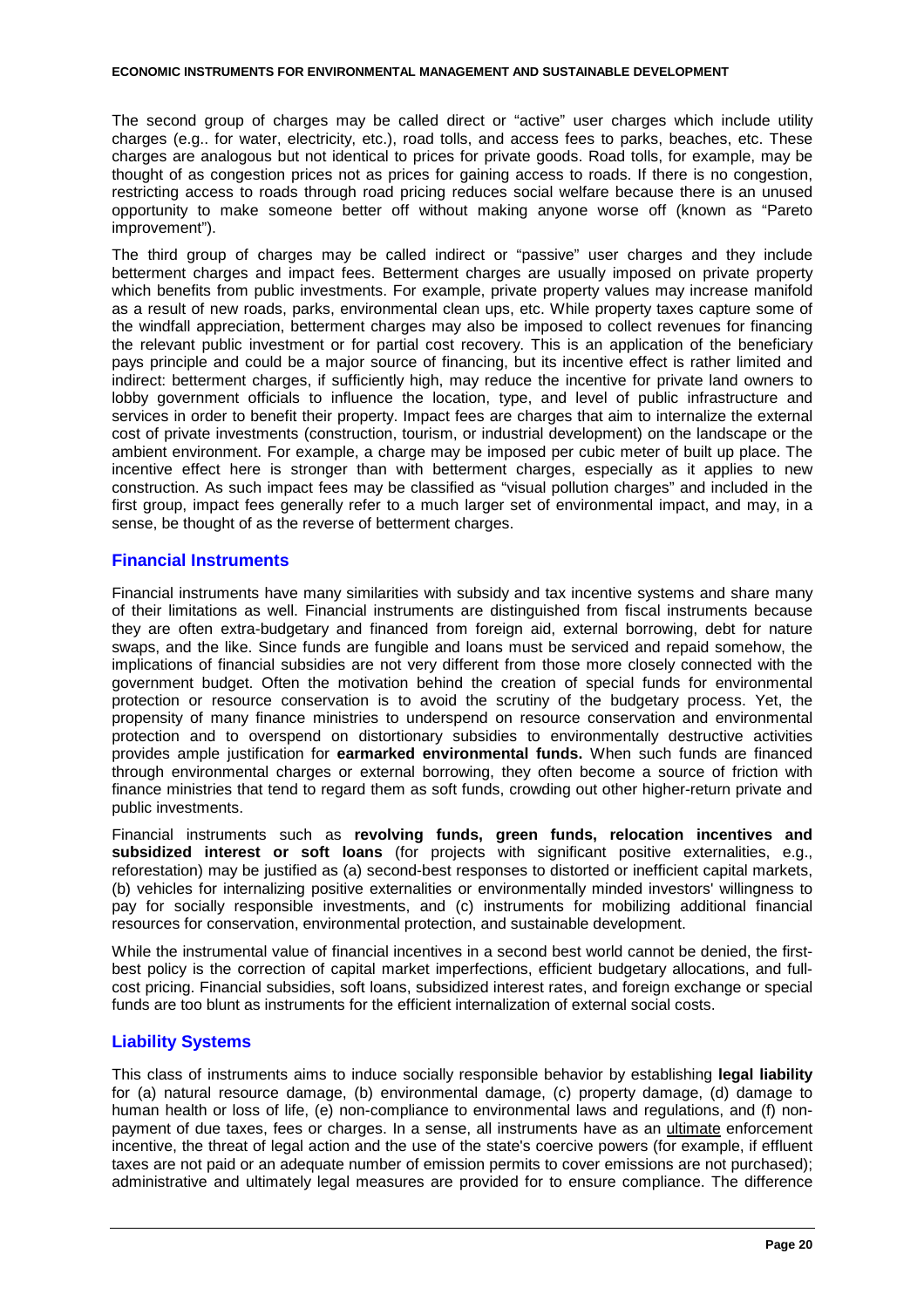between liability systems from other instruments (except for enforcement incentives and noncompliance charges) is that the threat of legal action to recover damages is the economic instrument that internalizes the external cost in the first instance. Unlike taxes and charges, that are set at the level of marginal damage cost to alter the relative probability of environmentally harmful products and activities, and unlike environmental bonds and deposit refund systems that internalize ex ante, the environmental risk liability systems assess and recover damages ex post. Yet these systems do have the effect of preventive incentives as long as the expected (certainty equivalent) damage payments exceed the benefits from non-compliance. The frequency with which liability cases are brought to the courts and the magnitude of damages awarded influence ex ante behavior of potentially liable parties.

**Liability insurance** has emerged as an instrument for pooling and sharing liability risks among liable parties. The incentive effect of liability systems is not significantly dampened as long as the liability insurance premium varies with individual behavior or performance. For example, vehicle accident insurance may vary with the individual's driving habits and/or past accident record. Where potential damages are very large relative to the ability of the individual agent to pay a certain minimum level of damages, liability insurance is mandated by law.

Liability systems are not recommended for developing countries with poorly developed legal systems, or with cultures that very rarely use courts to resolve disputes or award damages (although "liability systems" are not unknown to traditional societies, where the tribal chief or the elders settle disputes and award damages). One particular type of liability system practiced in the U.S., the joint and several liability for hazardous waste sites, is particularly litigation-intensive and cost-ineffective (legal fees rather than cleaning costs account for the bulk of the costs of the so-called Superfund for cleaning hazardous waste sites in the U.S.). This system is clearly unsuitable to developing countries, but even transitional economies with an inherited large number of contaminated sites would do well to avoid burdening their privatization efforts and nascent markets with joint and several liabilities. (For more appropriate alternatives see Panayotou, Bluffstone and Balaban, 1994).

# **Performance Bonds and Deposit-Refund Systems**

Environmental performance bonds and deposit refund systems are economic instruments that aim to shift responsibility for controlling pollution, monitoring, and enforcement to individual producers and consumers who are charged in advance for the potential damage. Often the state is saddled with huge bills for cleaning up oil spills and contaminated land, for collection and treatment of hazardous waste, for reclamation of abandoned land after mining, for reforestation after logging, and for manmade "natural" disasters. In fact, a large portion of public environmental expenditures is for restoration of degraded environments, which could have been prevented or paid for by the polluters or beneficiaries of responsible activities. The government can reduce its share of the clean up and restoration bill (and, in fact, the overall size of the bill), by instituting deposit-refund systems, environmental bonds, bank guarantees for compliance with environmental rules, presumptive charges based on engineering or statistical output-waste coefficients, etc., with refunds for improved efficiency. **Environmental bonds**, for instance, ensure that: (1) resource extracting companies and potential polluters take adequate measures to minimize the environmental damage caused by their activities; (2) they effect clean up and restoration of residual damage in the most cost efficient manner; and (3) adequate funds are available for the clean up of waste and restoration of damaged environments by anyone who fails to comply. Environmental bonds need not be a constraint on economic activity, as they can be invested in interest-bearing accounts or replaced by bank guarantees.

Deposit-refund systems can similarly shift the responsibility for controlling environmental degradation to the producers and consumers of polluting products, who are thereby induced to return the byproducts of their production and consumption for recycling or treatment and safe disposal or otherwise to finance their collection and return by others. A great advantage of deposit-refund systems for developing countries is the inducement of a labor-intensive activity (waste collection) in an environment of low-cost, abundant, and underemployed labor. Deposit-refund systems are applicable to a wide range of products and by-products from beverage containers and packaging of car batteries and vehicle hulks, to plastics and hazardous materials. In the absence of such depositrefund systems, the government has to expend scarce government revenues for their collection or to leave such waste uncollected to litter water bodies and soils, thereby damaging public health and wildlife and harming the country's tourist potential and investment climate.

There are many other ways in which governments can induce the private sector to assume responsibility for waste minimization. For example, industrial associations for specific types of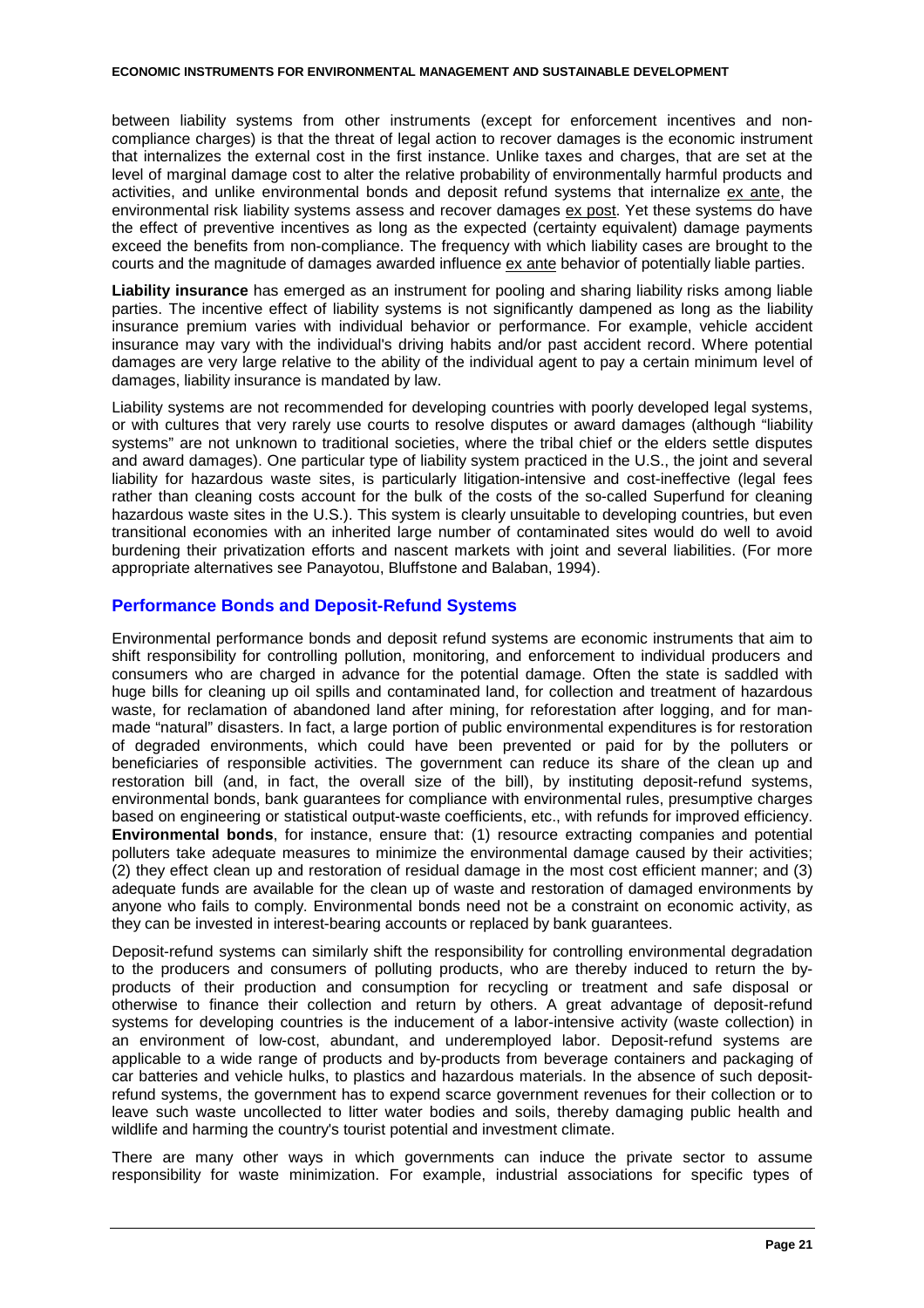industries (e.g., agrochemicals, sugar mills, palm oil mills, electroplating plants, etc.) or for specific locations (e.g., around a lake, on a river, on a segment of coast, or in an industrial estate), can be given the choice of attaining a certain ambient level of water or air quality on their own or to be directly regulated and impacted by a government regulatory agency. Experiences in Germany, with factories operating on the Ruhr river, in Thailand with sugar mills on the Tanchin river, and a variety of factories in Japan, suggest that a well-identified community of industries will choose self-regulation and selfenforcement if they are convinced that they cannot otherwise evade environmental regulations.

Induced self-regulation is more efficient and cost effective than direct government regulation because industries know best how to control their own waste, because self-enforcement is induced by a desire to be accepted by other members of the association and by the community, and because the cost of policing and monitoring is significantly reduced and assumed directly by the source. Again, the funds needed for environmental clean up and enforcement of environmental regulations are reduced and generated from among the members of the industrial association in a manner that alters behavior and way of doing business; such is the only sustainable approach to higher growth with less destruction. The government need only monitor ambient quality and impose charges on the association for noncompliance or wave the "threat" of direct regulation. This approach may not work in all situations but it will work in a sufficient number of cases to achieve a substantial reduction in the level of public funding necessary to promote sustainable industrial development. An alternative approach is the establishment of Industrial Environmental Funds through presumptive charges on industries according to expected waste generation and the use of such funds for environmental clean ups carried out by the private sector on a competitive basis. Combined with environmental auditing by accredited auditors, and rebates (or surcharges) for better than (worse than average) performance, such funds can serve both as incentive systems and as financing vehicles of sustainable development.

# **CHAPTER 4 DEVELOPED COUNTRY EXPERIENCE AND ITS RELEVANCE TO DEVELOPING COUNTRIES**

The experience of one country does not readily transfer to another. Particularly problematic is the transfer of developed country experience to developing countries because of differences in the stages of development, and in culture, traditions, and political and administrative infrastructure. Nevertheless, there are lessons to be learned from other country experience that either transcend these differences or at least could be sifted through for relevant elements. With regard to economic instruments, developed countries have relatively longer experience with such instruments which may help developing countries follow more promising routes of experimentation. In this chapter we briefly review developed country experience and examine its applicability to developing country conditions. The main categories of instruments covered in this review are the following: (a) fiscal instruments, (b) charge systems, (c) market creation, and (d) deposit-refund systems.

# **Fiscal Instruments in Europe**

Developed countries, especially in Europe, have a long experience with the application of economic instruments in environmental management. This experience has been mixed, but a general lesson is that fiscal instruments, while effective in generating fiscal revenues, are generally ineffective as incentives for changing behavior unless they are set high enough to alter the relative profitability of inputs, products, technologies and practices. Countries are often reluctant to set taxes and charges high enough to act as economic incentives because of political reasons, resistance by industry or concerns about competitiveness. Among developed countries, only the Netherlands has come close to charging the marginal damage cost of pollution. France lies at the other extreme: charges have been set at less than a quarter of the level necessary to induce a significant change in behavior, and 90% of the charge revenue is returned to the industry as subsidies for investment in pollution abatement technology.

In this section we briefly review the developed country experience (mainly European) with fiscal instruments focusing on (a) effluent charges, (b) product charges, (c) tax differentiation, and (d) subsidies.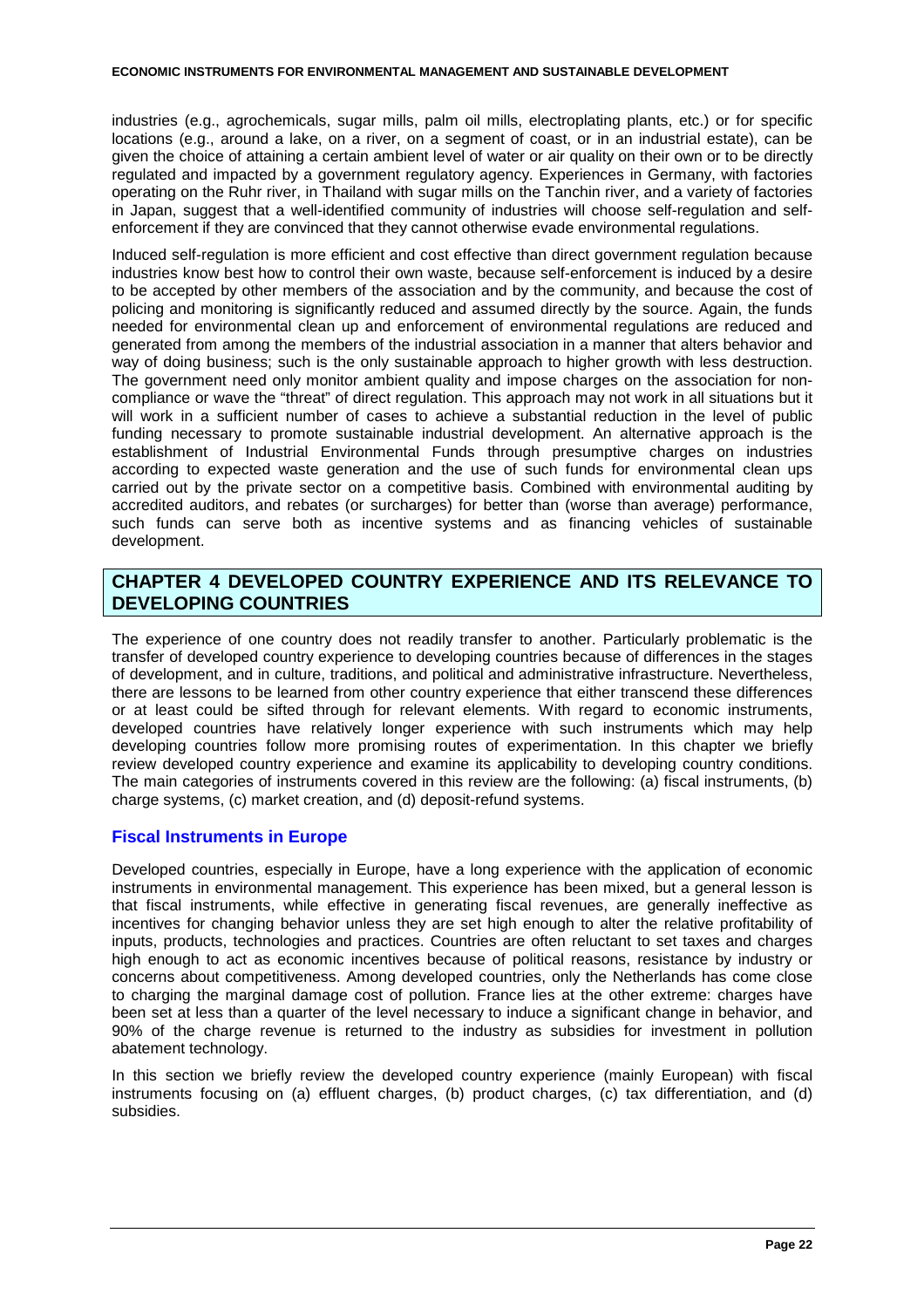# **Effluent Charges**

Effluent charges have been applied in developed countries to air and water waste and to noise pollution. Air emission charges are rare, having been used only in France with rather modest results. The charge was set at 19 ECU per ton of sulfur oxides, which is only 1% of the charge required to meet the European Community directives were they to be attained exclusively through charges. Ninety per cent of the charge revenues is returned to the charge payers as a subsidy for pollution control equipment, and the rest is used to develop new technologies. The performance of this system is limited by the unfeasibility of the collective treatment of air pollutants and the complexity of monitoring when applied to more than one or two pollutants. This system is clearly unsuitable for developing countries with monitoring difficulties.

Several countries—notably France, the Netherlands, and Germany—have used effluent charges to control **water pollution.** France has had such a system since 1969. The effluent charge is levied on all fresh and sea water polluters—both households and industries—and applies to several pollutants such as biochemical oxygen demand (BOD), chemical oxygen (COD), soluble salts, organic/ammonia, nitrogen and phosphorus. Industries are charged on a flat rate set by actual measurement. The system is designed to raise revenues rather than to act as an incentive for waste minimization, as the charge rate is set too low to induce a change in the production process. France's success with effluent charges lies in the acceptance of these charges as a way of doing business. The key has been their gradual introduction of these charges at low levels and on a few pollutants and their progressive escalation to higher levels and wider scope (Hahn, 1989).

In Germany, a water pollution charge was implemented in 1981 with an explicit incentive purpose and a close link to direct regulations. Although the nominal charge per unit of discharge was set at ECU 5.75 in 1981 and raised to 19.20 ECU in 1986, the effective charge varies according to the degree of compliance with standards. For example, a 50% discount is applied when minimum effluent standards are met. Although it is difficult to assess the effectiveness of the system separately from that of direct regulation, there is evidence of substantial incentive effects. Ten per cent of the firms complied with the standards in order to benefit from the charge discount; several large firms treated more than the minimum requirements for economic reasons; one third of the municipalities claimed that the charge system induced them to intensity their water treatment facilities; and the clean technology market grew rapidly (OECD, 1989).

On the other hand, the administrative efficiency is low as over 50% of the revenue is spent on administering the system. The revenue, however, could quadruple with little increase in administrative costs if the charge rate were raised to the optimal level (the average treatment costs). (OECD, 1989) reports that the system was to be adjusted in 1989 to increase the discount on the charge to 100% for a discharge of less than half the minimum standard, and to 80% for the application of "state-of-the-art" techniques for the control of toxic waste.

The Netherlands have a combined effluent user charge system: the Water Boards and firms pay an effluent charge (based on BOD and COD) to the State Water Authority for discharges into state waters; firms and households pay a user charge to Water Boards for discharges in other waters that are treated by the Water Boards. The overall charge is calculated by the Water Boards in order to balance their budgets for water treatment. The individual polluter's charge is based both on volume and concentration. Large polluters are monitored and charged accordingly; medium-sized firms are charged according to a table of coefficients that vary by type of industry; small firms and households are charged a standard fee (one-person households may apply for a reduction). The charge system in the Netherlands has been effective not only in raising substantial revenues to finance water quality improvement, but also in its significant incentive impacts, and in inducing behavioral and technological changes in certain industries such as chemicals, food, beverages, and tobacco. According to OECD (1989), waste pollution was reduced by 70% during 1969-80 and another 10% reduction was expected during the 1980s. Bresser (1983) reports that differences in effluent charges account for 50% to 70% of the variation in pollution abatement among 14 industrial sectors. The success of the Dutch system is attributed to the fact that the charge rates have increased considerably over time (from ECU 4.70 to 17.20 per pollution unit in 1977 to ECU 12.30 - 34.00 in 1985), generating expectations for further increases. In per capita terms the Dutch charges are eight times those of France and 16 times those of Germany. Their administrative costs are also low, ranging from 2% for state charges to 4% to 9% for others. Despite some disagreements about pollution coefficients and industry complaints about the increase in charge rates, the system is well accepted (OECD, 1989).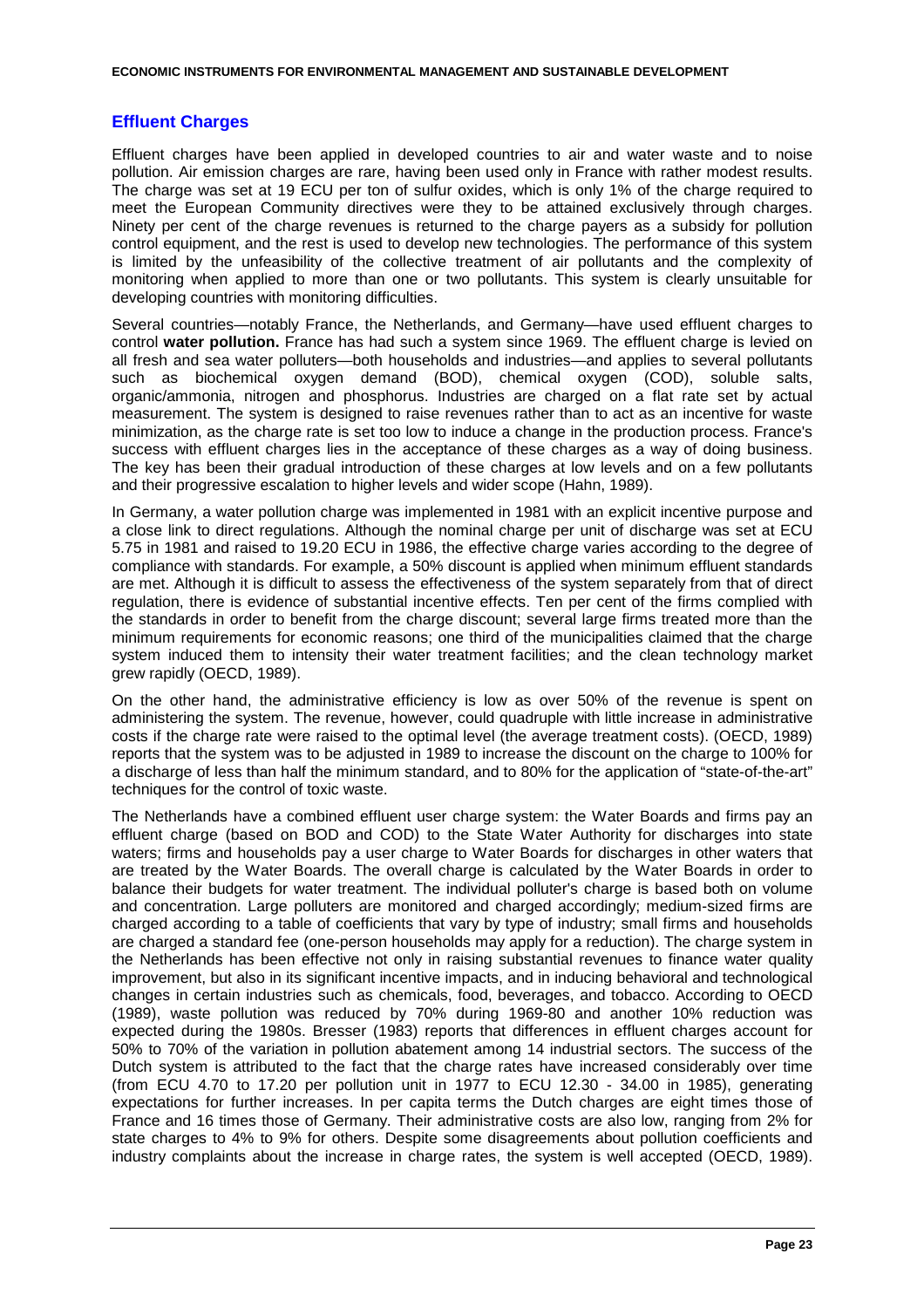One area where the Dutch charge system has been less effective and regulations more suitable is the control of heavy metals from diffused sources.

In conclusion, effluent charges for water pollution (in combination with regulatory standards) have been reasonably effective and acceptable in Europe. Where the charge rates were set at relatively high rates and escalated over time, there has been a continuing incentive for firms to minimize waste and to abate it. The charges have also been a major source of revenue for collective water treatment. It is also important to note the need for variability in charges according to source and type of pollutant (i.e., small vs. large, toxic vs. non-toxic).

Effluent charges for water pollution are quite relevant to developing countries that experience heavy pollution loads in rivers flowing through urban and industrial centers. Of the three country experiences reviewed, the Dutch system is the most relevant, not only because it has been very effective and administratively inexpensive but because it takes monitoring and enforcement difficulties into account, differentiating between large, medium, and small firms and households. Similar concepts to those of the Dutch system were used in formulating the proposed Industrial Environmental Fund for Thailand (Panayotou, 1993).

Effluent charges for **solid waste** are rarer than water pollution charges. Belgium imposes a charge of ECU 0.02 - 2.15 per ton of industrial and municipal waste, depending on the type of waste and its treatment before dumping, while exempting recycled wastes. To encourage recycling, Denmark charges ECU 5.20 per ton of "harmful" waste dumped. The Netherlands imposes a progressive charge on surplus manure, which is a major source of acid depositions, eutrophication, and soil pollution. The United States levies ECU 1.85 per dry ton of hazardous waste on waste site operations to finance the restoration of the site after closure. The problem with these simple charge systems for waste is that "low charges would not be effective and high charges would encourage evasive behavior and illegal dumping" (OECD, 1989). Therefore, effluent charges for solid waste are not recommended for developing countries unless they are combined with delivery bonds and auditing (see the proposed Industrial Environmental Fund for Thailand). User charges on waste disposal are preferable, more common, and their use is recommended for developing countries.

# **Product Charges**

One product charge used by many European community countries, such as France, Germany, and Italy, is a charge on lubricant oils. Its effectiveness in terms of waste oil recovered is high in Germany, where it is set at ECU 96 per ton, and low in France, where it is set at ECU 6 per ton. The most remarkable product charge is the Dutch new general fuel charge, which replaces five previous charges. Two thirds of this tax is a surcharge on excise duties applied to mineral oil, and one third is a levy. Its purpose is to raise revenues to finance the environmental programs of the Ministry of the Environment. The incentive value of the **general fuel charge** is low, but it is enhanced with rebates for installation of sulphur dioxide abatement technologies. Administrative costs are low, since they are tied to the excise duties on fuels.

Sweden—and to a lesser extent Norway—has a preference for product charges. Some common charges include charges on batteries, fertilizers and pesticides, non-returnable containers, and oil products. The U.S. has a general feed stock charge on industries using **chemical and other hazardous materials** in their production process in order to finance the "Superfund" for the cleaning up of abandoned hazardous waste sites. The incentive effect of this charge is limited and so is its efficiency, but it is well accepted by the industry.

In conclusion, product charges lack a strong incentive impact. Whatever reduction of waste is accomplished it's because consumption of the product has been discouraged, not because the producers have an incentive to minimize or treat waste. Thus, only prevention through sufficiently high product charges to discourage consumption and/or encourage reuse and recycling of reusable and recyclable material would result in environmental improvement. In contrast, the revenue-raising impacts of these charges is considerable, especially when the demand for the product is price inelastic. The administrative efficiency is also high because product charges are self-enforced. Product charges, despite their drawbacks, have particular relevance to developing countries because they are virtually self-enforced. The low monitoring and enforcement capabilities of developing countries present difficulties for many other economic and regulatory instruments.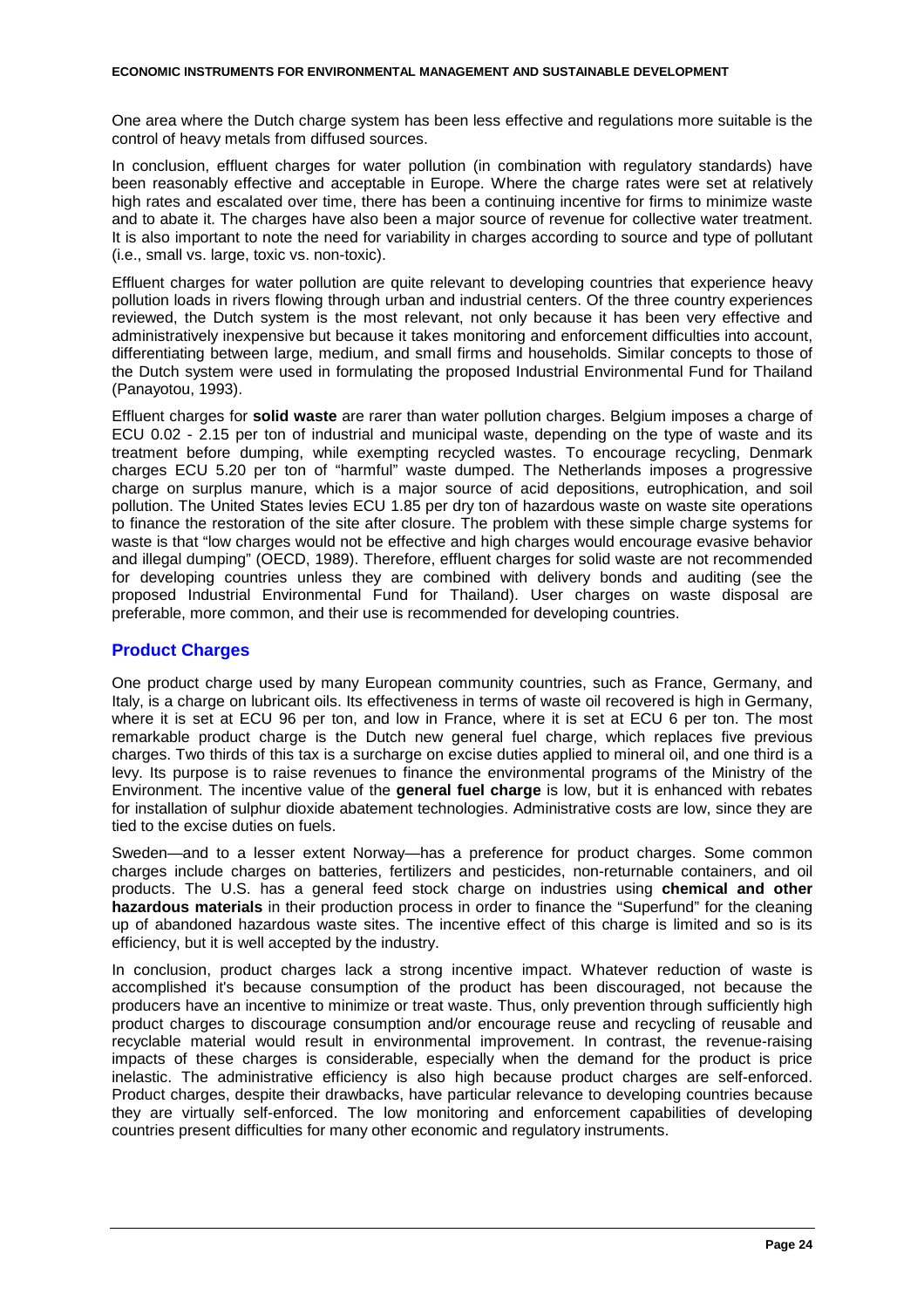# **Tax Differentiation**

Tax differentiation has been used mainly in Europe to reduce **transport-related emissions** by: (a) speeding up the shift from leaded to unleaded gasoline and (b) encouraging clean car sales. As with other charge forms, tax differentials have an incentive effect only to the extent that they are sufficiently large to alter behavior. In Europe, leaded and lead-free gasoline differentials ranged between ECU 0.17 per liter in the Netherlands to ECU 0.47 per liter in Finland. Evidence from Germany shows that a tax differential of ECU 0.034 per liter has resulted in an increase of the market share of leaded gasoline from 11% in 1986 to 28% in 1987. Subsequent reduction of the tax differential to ECU 0.029 in 1987 and ECU 0.024 in 1988 reduces its effectiveness as an incentive. It must be noted, however, that European countries have used tax differentiation as a transitional policy to speed up the implementation of direct regulations of air pollution from vehicles. In terms of transport-related emissions, the general level of gasoline taxes (and hence the general level of gasoline prices) is as important, if not more, as gas tax differentials. For example, the U.S. has traditionally maintained low gas taxes and domestic oil prices below world price levels while Europe and Japan have practised the reverse. This has resulted in significant differences in energy efficiency.

Several European countries introduced tax differentiation during 1985 and 1986 as an instrument for the promotion of cleaner cars to meet existing or forthcoming regulations. Buyers of "cleaner" cars were given a tax advantage paid by buyers of "dirtier" cars. Tax differentiation was based on pollution characteristics, size of vehicle, and/or year of purchase. Evidence from several countries indicates considerable effectiveness of tax differentials as instruments for speeding up the implementation of regulations. In 1986 only 56% of new cars in Germany met stringent emission standards; in 1987 90% of new cars met these regulations and qualified for tax advantages. Similar results are reported for Sweden and the Netherlands.

Two other variants of tax differentiation proposed in the Netherlands warrant mentioning here because of the potential applicability to developing countries: (a) a differential VAT (value added tax) between environmentally "friendly" and "unfriendly" products; and (b) a reduction in the annual road tax on cars and an increase in the indirect tax on car fuels to create a tax differential between light and heavy car users and in order to discourage driving. The latter is thought to have three related benefits: reduction of energy use, pollution, and congestion. The disadvantages are that foreign tourists driving through the Netherlands would face higher costs while residents of border areas would buy fuel abroad. The great advantage of a tax differentiation system is high administrative efficiency because it is integrated into the existing tax system and requires little additional collection and enforcement effort. As such, it is especially relevant to developing countries with low monitoring and enforcement capabilities. The side-effects noted in the case of the Netherlands are of less importance in developing countries. Also, the long-term price elasticity of fuel consumption is likely to be higher in developing countries, and hence indirect taxes on car fuels are likely to discourage car use more than they do in developed countries. Thailand has recently implemented differential leaded and lead-free gasoline taxation with encouraging results.

# **Subsidies**

Most OECD countries, with the exception of the United Kingdom and Australia, have provided some financial assistance for environmental investments by the private sector in the form of grants, soft loans, or tax allowances. The main objectives of such subsidies are:

(a) to speed up the enforcement of direct regulations;

(b) to assist firms, especially small ones, that face cash flow problems or financial difficulties caused by capital investments required by compliance to new regulations;

(c) to support the research, development, and introduction of pollution control equipment and cleaner technologies.

Subsidies are financed from charges, revolving funds, and the general budget. The use of user charges to finance collective pollution-control and treatment facilities is not considered a subsidy; only the part of the expenditures not covered by user charge revenues is considered a (hidden) subsidy. It has been estimated that environmental subsidies in Europe range between 5% and 20% of total environmental investments.

In France, most environmental subsidies are closely linked to charge systems: polluters pay for their emissions, but as much as 90% of the revenues is returned to them as refunds for environmental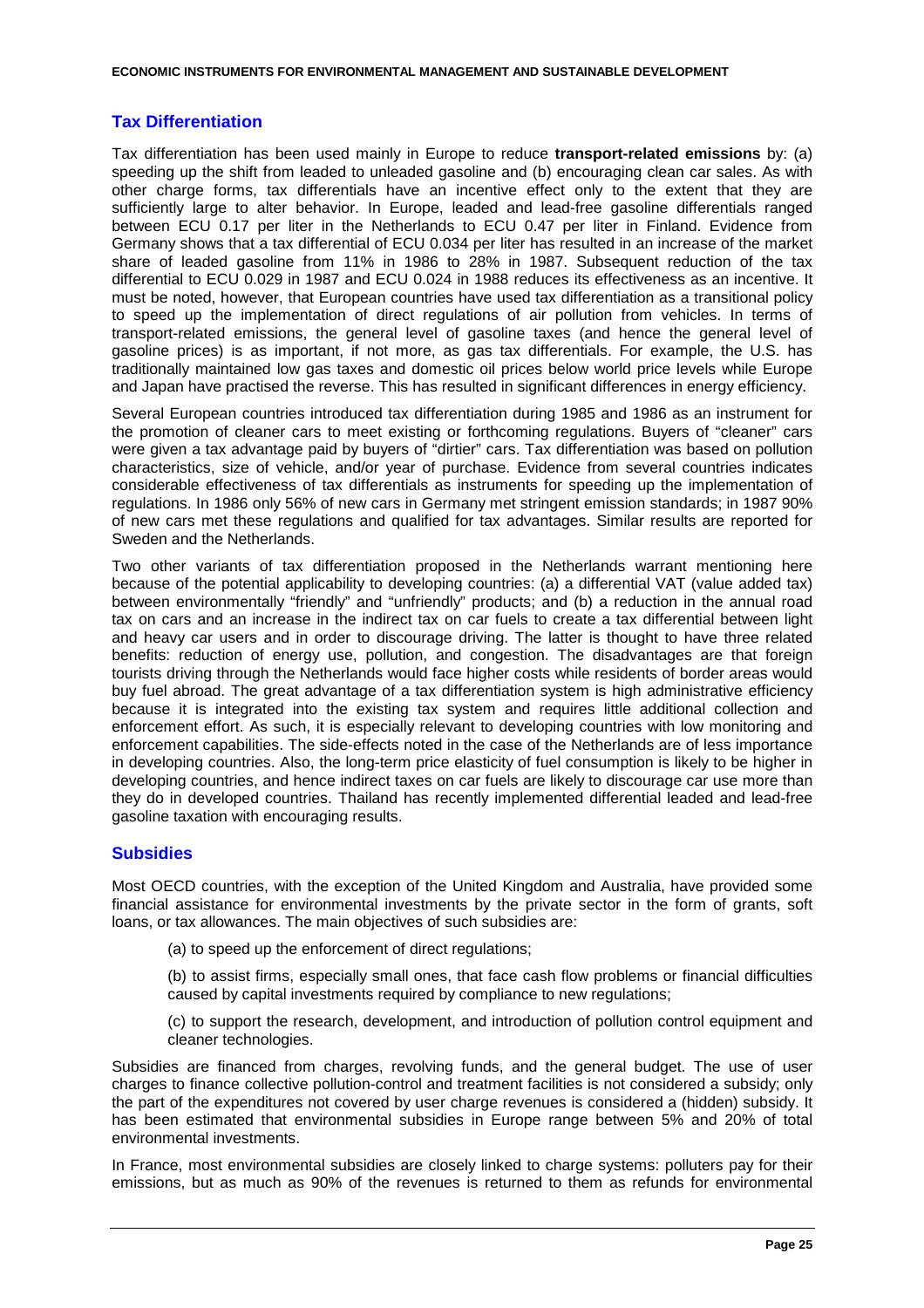investment and other improvements that they make. About 10% goes to finance research and development of new technologies. Subsidies financed from the general budget are found mainly in industrial and household waste-collection and treatment.

In Germany, subsidies are financed mainly from the general budget with the aim of assisting small firms during the transition period and speeding up implementation of new environmental regulations. Revolving funds provide an additional source of financing. Subsidies are given in the form of soft loans to polluters facing strict environmental standards are being held fully accountable for their environmental costs. There is conflicting evidence as to the environmental effectiveness and economic efficiency of these subsidies. While the responsible Federal Ministry claims 100% success in emission reduction, others argue that "subsidies have no incentive impact…, but may only give rise to `windfall profits"' (OECD, 1989). The function of subsidies in speeding up the enforcement of regulations is also disputed. The economic efficiency of subsidies—that is, their contribution to optimal pollution reduction—is also reported to be low, not only because of the windfall profits they give rise to but also because subsidies are not tied to specific environmental outcomes; non-environmental criteria play a role as well. Finally, subsidies are a violation of the polluter-pays principle to the extent that part of the environmental costs are not borne by the polluters, although OECD accepted that subsidies to target groups facing difficulties, especially during well-defined transitional periods, are not in conflict with the principle.

The United States has limited experience with environmental subsidies, which are applied mainly in **waste treatment and noise abatement.** The government subsidy to investment in waste water treatment facilities was initiated in 1956 and has varied over time between 30% and 75%. The U.S. experience indicates that:

(a) with the exception of a few financially strapped communities, subsidies were not indispensable to the waste water treatment programs;

(b) the variation in the level of subsidies over time induced a postponement of investment and of compliance with regulations in expectation of higher subsidies; and

(c) the high subsidy share of investment costs has induced capital-intensive treatment plants with excess capacity (OECD, 1989).

The developed country experience with environmental subsidies suggests the following lessons for developing countries:

(a) the use of subsidies should be minimized, targeted, and of limited duration during the transitional phase;

(b) subsidies should not be escalated, but rather, phased down over time to create incentives for accelerated rather than delayed compliance;

(c) subsidies should not be tied to a particular technology or investment but to specific environmental outcomes (improvements);

(d) for subsidies to be compatible with the polluter pays principle, they should be financed from charges on polluters and given in connection with specific environmental improvements; partial refunding of charges may help secure the industry's cooperation and willingness to pay the charges; and

(e) subsidies from the general budget may be justified for cleaning accumulated hazardous waste prior to the introduction of control policies, for abatement of non-point pollution or waste generated by large numbers of small and dispersed units, and for support of research and development of new pollution abatement and cleaner production technologies.

Environmental subsidies are relevant to developing countries because their industry is dominated by a large number of small, unregistered, dispersed, and fugitive firms that cannot be easily regulated and monitored; nor can effluent charges be collected at reasonable administrative costs. Indirect instruments such as product charges, differential taxes, refundable deposits, and subsidized collection and treatment of residual waste are superior instruments under these circumstances. Similarly, user charges may not fully cover the costs of sanitation and **solid waste collection** services making subsidies unavoidable. Every effort, however, should be made to finance such subsidies from surcharges on related public utilities and property taxes approximating as much as possible the polluter pays and beneficiary pays principles. Finally, in developing countries with little experience in pollution charges, subsidies in the form of refunded charges for environmental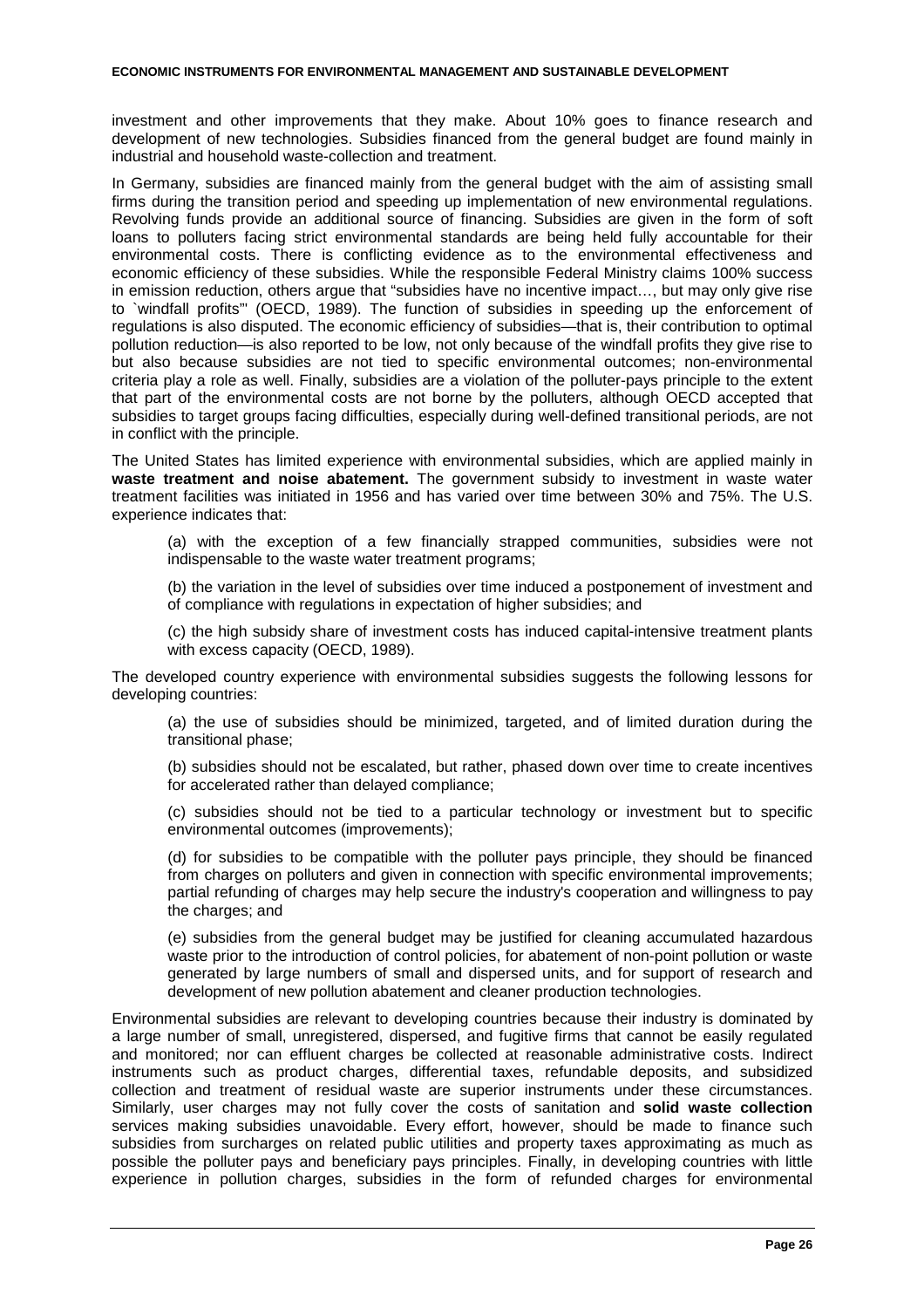improvements might be indispensable for obtaining the agreement of the industry to the introduction of such charges. The great danger with subsidies in developing (as in developed) countries is that they become institutionalized in public policy and capitalized in the value of economic assets (such as land), resulting in windfall profits or capital gains with little influence on behavior towards more environmentally benign activities and practices.

### **Charge Systems in Europe and the United States User Charges**

User charges are applied to the collection and treatment of municipal solid waste and **wastewater** in the public sewage systems. Virtually all developed countries apply a form of user charge for wastewater. Some, such as Belgium and Denmark, levy user charges only on households. Others, such as the U.K., apply the charge only to firms. Most countries, however, target both firms and households. The most common form of user charge is a flat rate. A few countries such as Canada, Sweden, and the U.S., supplement the flat rate with a water use charge, while others, such as France and the U.K., charge according to water use only (i.e., no basic flat rate). In a few countries, such as Finland, the U.K., and the U.S., user charges for firms are based partially on a flat rate and partially according to pollution load. Only Denmark and Germany levy a user charge according to the volume of wastewater discharged. In some countries, such as Sweden, there is cross-subsidization of households (which pay a low charge) by firms (which pay a high charge). Because in most countries the charge is not on water pollution strength, industries that reduce their water use and hence their wastewater may simply be raising the pollution load. To avert this problem the U.S. has introduced a water-pollution-strength charge, but because of high monitoring costs it is applied only to large dischargers.

User charges for solid waste collection services also exist in virtually every developed country, but only a few provide incentives for waste minimization and recycling. A flat rate charge is usually used for households and a waste-volume-based charge for firms. In Finland, a joint private-public sector chemical waste treatment firm offers its services at a user charge based on the volume and type of waste and transport distance. In the past France has had the only system that provides incentives for waste minimization: a household waste-collection charge that is based on the actual volume of waste that households and firms offer for collection and the unit service costs. Because of problems with invoicing and with the charge base, this system is being increasingly replaced by a household wastecollection tax based on property value. Thus, in the case of user charges there is a clear trade-off between incentive impact and administrative efficiency. User charge systems are generally acceptable and effective, but as structured provide little incentive for waste minimization and recycling. User charges, however, can be made to provide such incentives, if they are based on the quantity and quality of waste for large polluters and if they rely on a simpler system (e.g. wastecollection taxes) for small firms and households. Despite the unimaginative use of user charges in developed countries, the scope of user charges for solid waste collection and other public services is considerable (see sections on solid waste management in developing countries).

# **Access Charges (Road Pricing***)*

The traditional response to *traffic congestion* has been the building of more roads. An ever increasing demand for road infrastructure combined with budgeting pressures has stimulated the interest in demand management in general and in road pricing in particular. The costs of building new highways is increasingly recovered from revenues collected from road tolls, a form of user charge that serves both as a cost recovery instrument and as a traffic regulator. A major problem with toll highways, however, has been the need for drivers to stop and pay the toll, thus slowing down traffic and negating some of the congestion reduction benefits of the system. In response to this problem, automatic toll and entry fee systems have been developed in Denver, Colorado; Cambridge, England; Bergen, Oslo, and Trondheim, Norway.

Here we will briefly review the automatic toll system in Colorado. Toll highway E-470, the first hightech toll highway in the U.S., was opened in July 1991. Unlike conventional tolls, E-470 allows the cars to drive through at full speed. The toll booth automatically charges a toll to the driver's credit card by picking up electronic signals from the ID card with which his car is equipped. This toll system has the capacity to alter the charge based on the level of congestion (i.e., to charge higher tolls during rush hours) and thus to regulate and smooth out the flow of traffic. Knowing that a higher toll is charged during rush hours, drivers would tend to take alternative routes or to start earlier/later for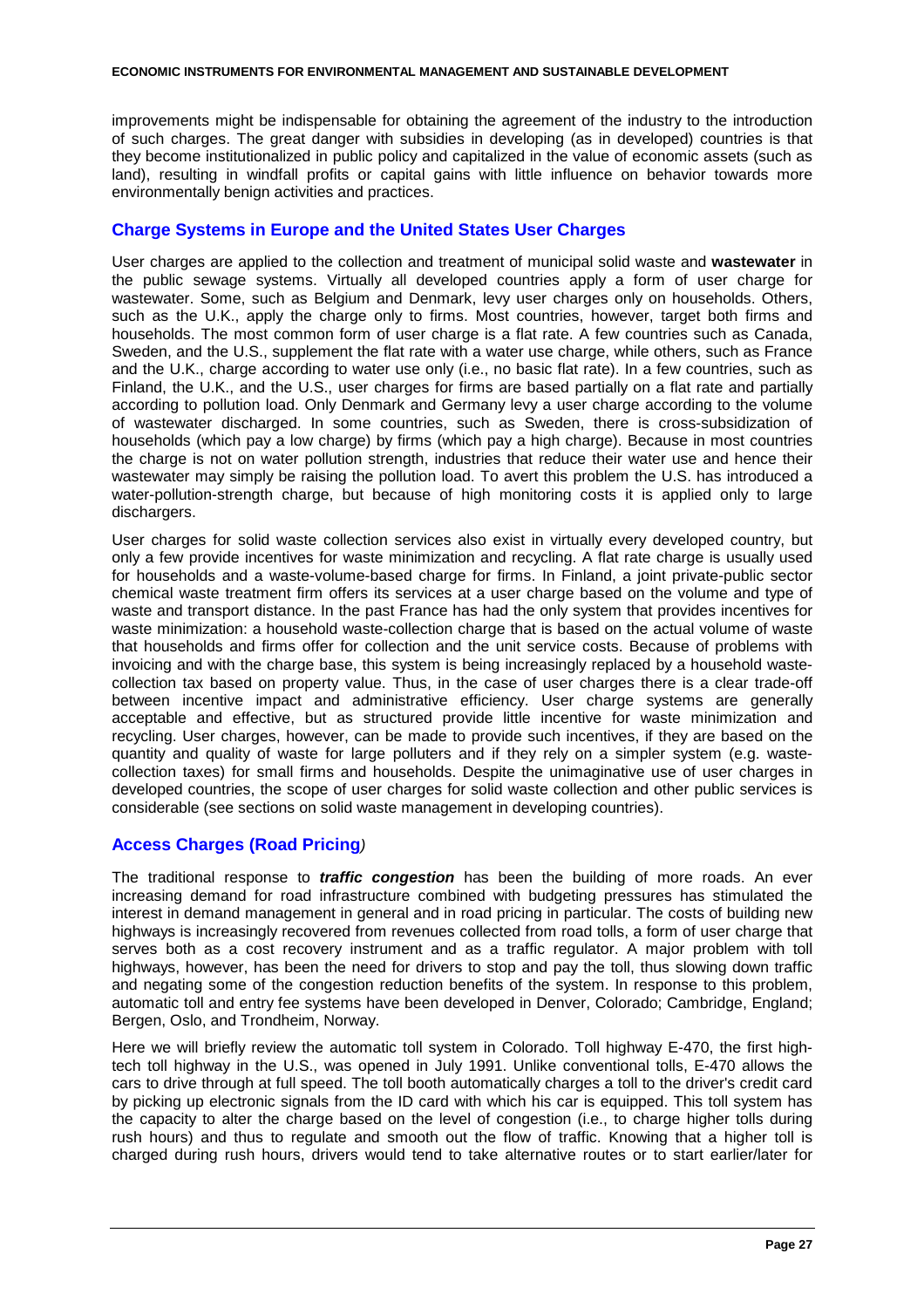work. Drivers with inflexible schedules or urgent business are then able to use an uncongested highway during rush hours by simply paying a higher toll or using car pools.

The benefits from such a system are many. First, congestion costs in terms of loss of time and fuel are reduced, thus motorists benefit. Second, pollution is reduced because of higher speeds, less time on the road, and fewer cars running (as a result of car pooling). Third, the government raises revenue for maintenance and expansion of road infrastructure. The main objections to the system have to do with the concerns that peoples' movements are thus monitored in violation of individual freedoms. Hong Kong has considered an automatic road toll system and rejected it on these grounds. However, this objection has now been addressed through a technological innovation that automatically deducts charges from the balance on each vehicle's ID card account. An alternative solution is to allow a choice to motorists by providing separately manned toll booths for those who prefer not to use the electronic toll system, just as they are provided today for those who do not have exact change.

Road pricing in general, and the electronic toll system in particular, should be applicable in any country regardless of the level of development. Because in developing countries car owners belong to the elite and the upper middle class, a road pricing system would not only be efficient but also distributionally progressive; especially if the revenue from tolls is used to subsidize an efficient mass transit system which is less polluting and more affordable by low income groups.

# **Market Creation From Tradeable Emission Permits in the United States to Individual Tradeable Fishing Quotas in New Zealand**

# *Tradeable Emission Permits*

The major applications of tradeable emission permits have been in the U.S.: (a) trading of emission rights of pollutants regulated under the Clean Air Act; (b) inter-refinery trading of lead credits; and (c) trading of permits for water pollution control. Three additional uses are being initiated or actively considered: (a) acid rain; (b) CFCs; and (c) newsprint.

Interestingly, the U.S. trading of emission rights arose from an attempt to implement strict emission regulations, which in many areas could not be met within the set timetable or could be met only at substantial opportunity cost in terms of foregone economic growth. When it was realized that many states could not meet the planned emission reduction, the EPA formulated an offset policy by which new and modified emission sources were allowed in "non-attainment areas" as long as any additional emissions were offset by reductions in existing sources. This led to the 1986 Emissions Trading Policy Statement, which covers several pollutants such as **carbon monoxide,** sulfur dioxide, particulates, VOCs, and nitrogen oxides. The U.S. emissions trading program has several elements. The "netting" or "bubble" element allows "trade" of emission reductions among different sources within a firm, as long as the combined emissions under the "bubble" are within the allowable limit. The "offset" element allows firms to trade emission credits between existing and new sources within a firm and among firms, new sources of emissions can be constructed as long as the new emissions are (more than) offset by a reduction of emissions from existing sources. Finally, the "banking" element allows firms to accumulate and store emission reduction credits for future use or sale.

It is estimated that 5,000 to 12,000 trades have taken place within firms for the modification or expansion of plants (Hahn and Hester, 1989) and 2,500 trades (some among different firms) for the locating of plants in "non-attainment" areas (Dudek and Palmisan, 1988). Large companies such as Amco, Dupont, USX, and 3M have traded emission credits, and a relatively active market for such trades has developed (Stavins, 1991). It is estimated that the U.S. emissions trading program, despite its many limitations, has saved participating firms between \$5 and \$12 billion in compliance costs (Stavins, 1991) by affording them greater flexibility in meeting emission limits. These are substantial savings considering that only 1% of potentially tradeable emissions was actually traded and that virtually all trading took place within firms rather than between firms where the highest cost savings are likely to be found.

The U.S. Emissions Trading Program has several weaknesses that limit participation and interfirm trading. First, states are encouraged but not required to allow trading in their implementation of the Clean Air Act. Second, inter-firm trades must be approved by the regulators who are not accustomed to trading practices. Third, there is uncertainty about the program's future and about the content and nature of rights that are being traded.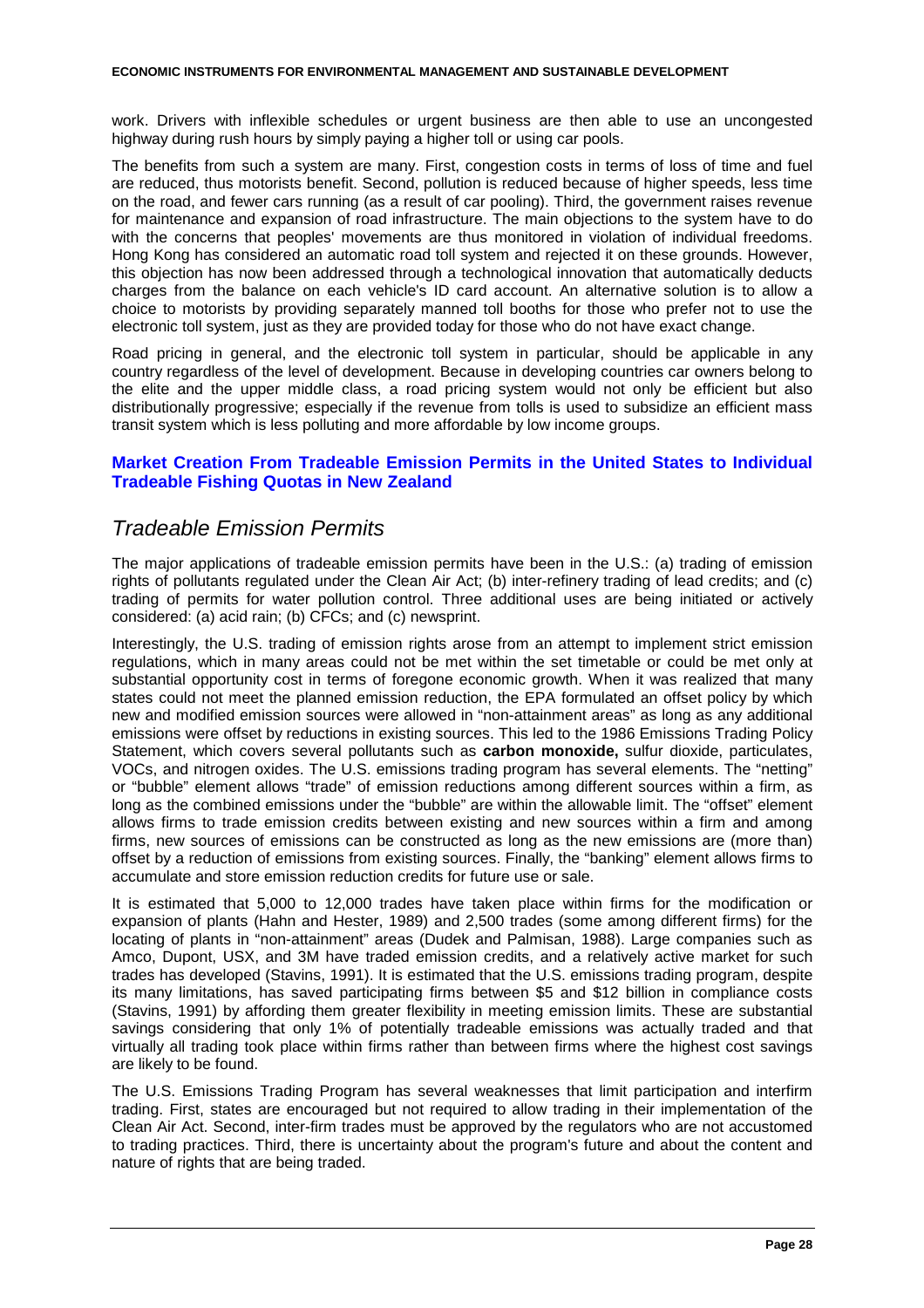Despite these limitations, the Emissions Trading Program fared well in both environmental effectiveness and economic efficiency. According to Rehbinder and Stewart (1985), trading has produced at least as high an ambient air quality as direct regulations and at a much lower cost (as the savings of \$5-12 billion reported above suggests). In contrast to "technology forcing" implied by the strict technology requirements of the Clean Air Act, emissions trading allows plant operators the flexibility to choose the technologies most suitable to their own circumstances, to come up with their own inventive technological solutions, and to go beyond the minimum requirements of the imposed standards to control pollution for profit.

An outcome of emissions trading of particular relevance to developing countries is that it allowed the construction of a large number of new plants in highly polluted areas without increasing pollution levels; an outcome that would not have been possible with direct regulations. (The substantial data and monitoring requirements of emissions trading and their implication for developing countries will be addressed below.) Developing countries cannot afford to retard their industrialization and economic development through inflexible and costly regulations or mandated technology standards. Emissions trading offers industrial firms the option to avoid meeting stringent emission standards for new plants by reducing emissions in existing plants or purchasing emission credits from other firms that can reduce their emissions at lower costs. On the negative side, the administrative costs of the U.S. emissions trading system have been high because the system evolved from efforts to enforce direct regulations rather than from a clear definition and allocation of pollution rights. The replacement of the requirement for approval of abatement technologies by the requirement for approval of emissions trading transactions did not reduce the involvement of the regulators and the administrative costs. It did, however, shift decisions about the choice of abatement technology and its location from regulators to plant operators.

In developing countries, an emissions trading system would be further limited by the high monitoring of, and transaction costs between, a large number of small firms, many of which are unregistered. Yet there is no reason why an emissions trading system could not be applied to public utilities, multinationals, large local firms, and industrial estates, while small sources may be controlled by a system that targets fuel use rather than emissions. The main limitation is that emissions trading does not apply to more than one pollutant simultaneously, unless some equivalence index is developed (OECD, 1991).

Another environmental market creation was the EPA **lead** trading program during 1982-87. Gasoline refiners were given the flexibility to produce gasoline with a lower or higher lead content than the level mandated by the standard: those with lower-than-standard lead content accumulated lead credits that they could sell or bank for future use; those with higher-than-standard lead content could use past lead credits or purchase them from other firms. About 15% of total lead rights were traded and 35% were banked and traded or used later on. The EPA estimates the annual savings from lead trading to be US\$200 million. This means that the lead standard mandated by direct regulations was attained at a cost that was 20% lower with trading than without trading (EPA 1985). There are good reasons why lead trading has been more successful than other emissions trading. First, there was consensus about the objective: the phasing out of lead in gasoline. Second, lead in gasoline can be easily monitored both technically and administratively, involving a relatively small number of refineries. Third, the content of the right that was traded was well-defined, the programs had a known fixed life, and no complex approval process for the trading was required.

Tradeable permit programs have also been used in controlling **water pollution** in the U.S. There are two notable cases: (a) the Wisconsin Fox River water permits for point pollution sources and (b) the Colorado Dillon Reservoir water permits for non-point pollution sources.

In the early 1980s, the state of Wisconsin issued discharge permits to 14 paper mills and four wastewater treatment plants discharging effluents into the Fox River. The permits were issued only for reductions of BOD discharges exceeding the levels required by treatment standards. Trading of permits was allowed in order to give firms more flexibility in controlling and treating their effluents. Despite estimates of potential cost savings of up to US\$7 million per year, no trading has taken place thus far. The reasons are many and varied. First, the oligopolistic structure of the pulp and paper industry and the regulated public utility status of the waste treatment plants limit competition. Second, the required justification of the need for permits and the requirement for modification or re-issuance of permits after every transaction create high transaction costs that discourage the trading of permits. Third, the five-year fixed life of the permits and the lack of an established process for reallocation create uncertainty about both the value of the permits and the effect of trading on their future allocation (Hahn, 1991).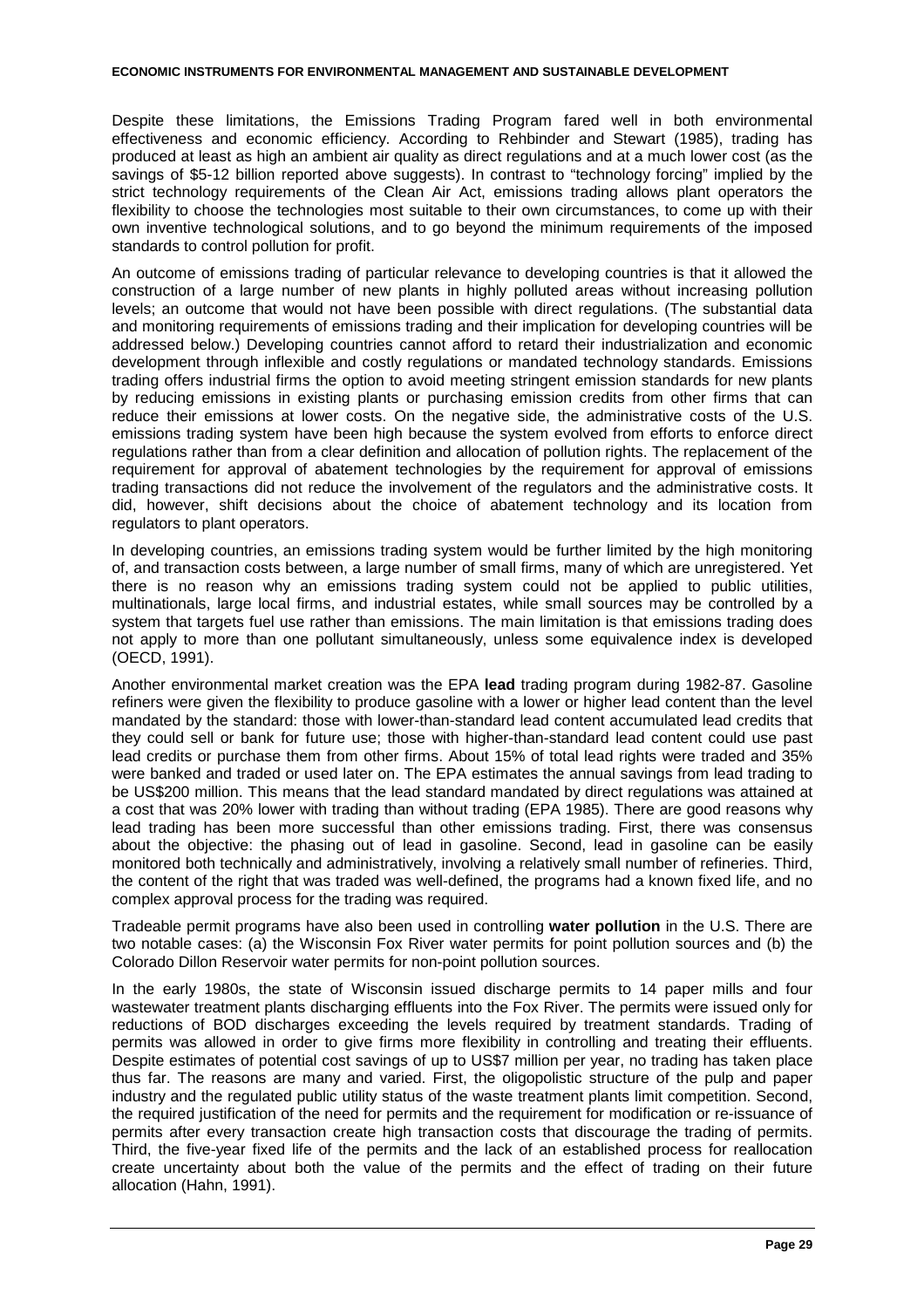Somewhat more promising is the permit trading program between point and non-point pollution sources at the Dillon Reservoir in Colorado. Under this system point sources are allowed to treat their effluents by less than required (drinking water) standards in exchange for reduction or treatment of non-point pollution sources. In the Dillon Reservoir case, the point sources are publicly owned sewage treatment plants, and the non-point sources are agricultural, recreational, and urban activities. The scope for trading arises from the lower marginal costs of treating discharges from nonpoint sources to some level (say from zero to 60% or 70%) compared to treating point discharges from 95%-98%, which requires new purification facilities. The fact that trading in this system is between the waste treatment facilities and the water authorities implies low transaction costs and hence easier implementation. Despite EPA estimates of cost savings of approximately \$1 million a year, no trading has taken place since the program's inception in 1984.

The U.S. is currently considering the use of a tradeable permits system to control acid rain and to promote newspaper recycling. The  $SO<sub>2</sub>$  allowance trading system sets an 8.9 million ton per year national cap on  $SO<sub>2</sub>$  emissions from utilities beginning in 2000 to be reached in two phases (Joskow, 1991). 8.9 million  $SO<sub>2</sub>$  allowances (each allowance representing a ton of  $SO<sub>2</sub>$ ) will be issued and allocated freely to existing sources based on baseline fuel use and a specified emissions rate. (The available allowance for Phase II units is ratcheted down to meet the national cap on  $SO_2$  emissions by the year 2000). To comply with the statute, each existing unit must hold allowances equal to or greater than their emissions during the year. Allowances can be traded within and between utilities as well as banked for future use. Thus, by allowing low-cost abaters to "over-comply" and sell surplus allowances and high-cost abaters to "under-comply" and purchase additional allowances to cover their deficit, the system aims to minimize the overall cost of compliance with the national  $SO<sub>2</sub>$  cap. New sources must purchase allowances from existing sources. The estimated value of an allowance is US\$400-US\$700, although the actual value would be determined by the market. Firms found to produce excess emissions will have to purchase permits as well as pay a penalty of US\$2,000 per ton. Except for monitoring compliance and a small EPA auction and fixed-price sale (programs involving less than 3% of Phase II allowances), the EPA's involvement in private market arrangements will be minimal. For this very reason the program is expected to work better than earlier emission trading programs. Another reason is that monitoring technologies for  $SO<sub>2</sub>$  exist and firms are required to install continuous emission monitors.

The U.S. Congress is considering a marketable permit system to stimulate the recycling of old newspapers. The bill under consideration requires producers and importers of newsprint to use an increasing percentage of recycled fibers each year and hence a diminishing percentage of virgin pulp. A system of marketable permits or credits would help the individual producers and importers meet the industry-wide percentage of recycled fiber content at a lower cost than uniform percentages. Dinan (1992) has studied the proposed system and concluded that the level of production under a percentage-based permit system would be higher than under a quantity-based system and that the cost savings are potentially high but their realization depends on: (a) level of compliance; (b) competitiveness of the permit market; (c) transaction costs; and (d) the certainty regarding the legitimacy of permits and the future prospects of the market for permits.

At a somewhat superficial level, tradeable emission permits (TEP) appear to have little applicability to developing countries. First, TEPs involve trading pollution rights in countries where even commodities are not freely traded in undistorted, competitive markets. Second, the system of TEPs seems to require a level of market sophistication and abstraction that does not exist in many developing countries. More damagingly, TEPs seem to require large data requirements and monitoring capabilities that are very scarce in developing countries. All of these criticisms are valid if developing countries attempt to copy the U.S. system of TEPs which is clearly overregulated and cumbersome. The concept that is most useful to developing countries is the concept of earning and trading pollution credits among industries of differential abatement costs. First, because production costs vary more widely among developing country firms than among firms in developed countries, the gains from trading pollution credits are likely to be proportionately larger. Second, because the industry in developing countries is undergoing faster growth and structural change and has a wider scope for efficiency improvements than its developed country counterparts, the introduction of TEPs is more likely to lead to efficiency gains and structural changes than to increased cost of production and shifting of economic growth, especially if it is phased in over a period of 5-10 years. A developing country can begin by introducing TEPs for large domestic and foreign firms as well as public utilities. At a second stage, trades can also be established between point and non-point sources of pollution. By working with local industry associations, governments can reduce monitoring and enforcement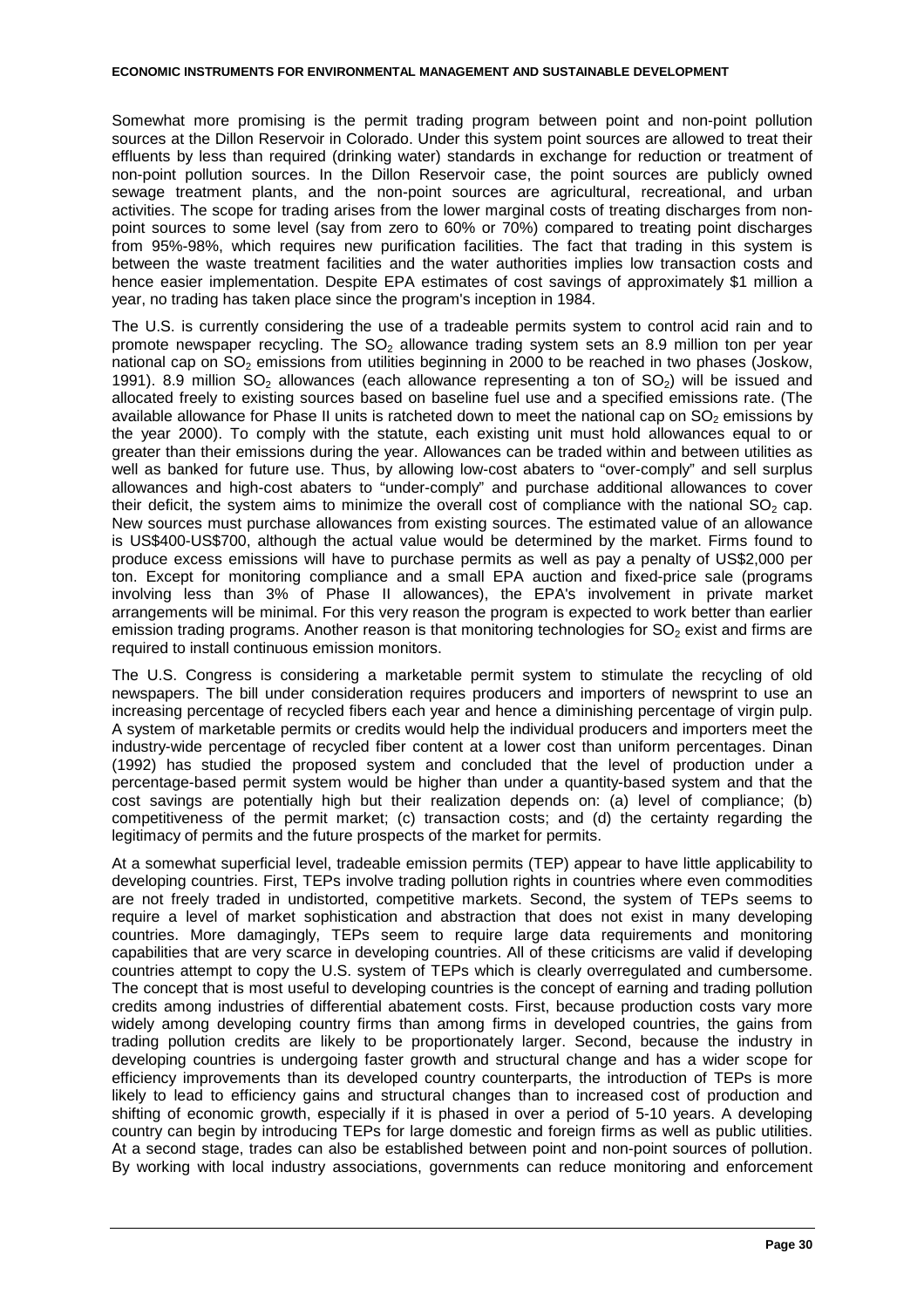costs. The application of these elements of the TEP are found in proposed pollution-abatement credit trading for Indonesia (see below) in support of the existing, but unmet, regulatory standards.

# **Tradeable Fishing Quotas**

Like most of the world's **fisheries,** New Zealand suffered from excess fishing efforts and overfishing which threatened the resource. To reduce overfishing, the New Zealand government issued tradeable catch quotas on all fish harvested, allocated to individual fishermen according to their historical catches. Fees were imposed on the recipients of these quotas, and the revenues generated were used to buy back quotas from fishermen who would rather have the money than the right to fish their allocated quota. Fishermen were asked to indicate the price at which they were willing to sell their quotas and leave the industry, the government bought back the quotas from those fishermen who were willing to sell at the lowest price until the desired level of fishing effort reduction was reached. Since the quotas were also tradeable among fishermen, they began to be transferred to the most efficient fishermen, ensuring that the aggregate fishing quota was caught at minimum cost. Those who left the fishery by selling their quotas to other fishermen or the government did so voluntarily and were fully compensated. Thus, the scheme accomplished four objectives: (a) protection of the resource, (b) increased efficiency (maximization of fishery rents), (c) fairness, and (d) self-financing (from fees on quotes rather than from the government budget).

For these reasons, the system of individual tradeable catch quotas is of particular relevance and applicability to developing countries with heavily overexploited fisheries. They can be combined with fee-financed retraining and relocation programs to encourage surplus fishermen to sell their quotas and take up alternative occupations. A problem arises when unemployment and underemployment in the rest of the economy are widespread since few fishermen would be willing to sell their catch quotas and exit the fishery if employment alternatives are not available. While under these circumstances a larger than normal level of fishing effort is justified, maximizing rents and distributing them according to pre-assigned resource shares to existing fishermen is preferable to allowing overfishing to continue unchecked.

### **Deposit Refund Systems in the U.S. and Europe**

Deposit-refund systems on **beverage containers** combined with product charges on non-reusable containers have been operating successfully in Finland, Norway, and Sweden. The percentage of containers returned is 90% for beer and soft drinks and 70%-80% for wine and liquor, while the market share of non-returnable bottles is kept small (less than 5% in Finland). Similarly, successful deposit-refund systems for beverage containers also operate in many states in the U.S. There is evidence to suggest that consumers are responsive to the level of the deposit. For example, in 1983 Sweden introduced a deposit of ECU 0.04 on aluminum beverage cans, which resulted in the return of 60% to 70% of the cans. In 1987, the government doubled the deposit (which by that time had lost part of its real value to inflation), and in response 80% of the cans were returned. The success with deposit-refund systems has encouraged several European countries to extend the system to other products such as batteries, car hulks, and pesticide residues. Denmark and the Netherlands introduced refundable deposits for batteries with a high content of cadmium and mercury to control soil contamination. A deposit-refund system for car batteries has been introduced or is being considered in several European countries and the U.S.

Norway and Sweden have introduced deposit refund systems for **car hulks** since the mid-to-late 1970s to reduce solid waste and visual pollution and to promote the reuse of materials. The system worked well in Norway and poorly in Sweden for a good reason. In Norway the deposit in 1988 was ECU 130 per vehicle, while in Sweden it was only ECU 42. While in both countries a larger amount was refunded when the hulk was delivered, in Sweden the deposit and the refund were lower than the cost of scrapping. Thus, a much smaller percentage of disused cars was returned in Sweden than in Norway (90% to 99%).

Lastly, there is an interesting Dutch proposal for extending the deposit-refund concept to various polluting **chemicals** such as cadmium, mercury, etc. The deposit would be paid by the producer or the importer of the substance; it would then be passed on to the user of the products that contain the substance and be refunded to the final user (or exporter) when the product is disposed or exported. Producers of products containing the substance could also be eligible for a refund of any waste of the substance they return or dispose of safely. Thus, the deposit-refund system is gradually expanding from an instrument of limited scope (mainly beverage containers) into a more generic instrument that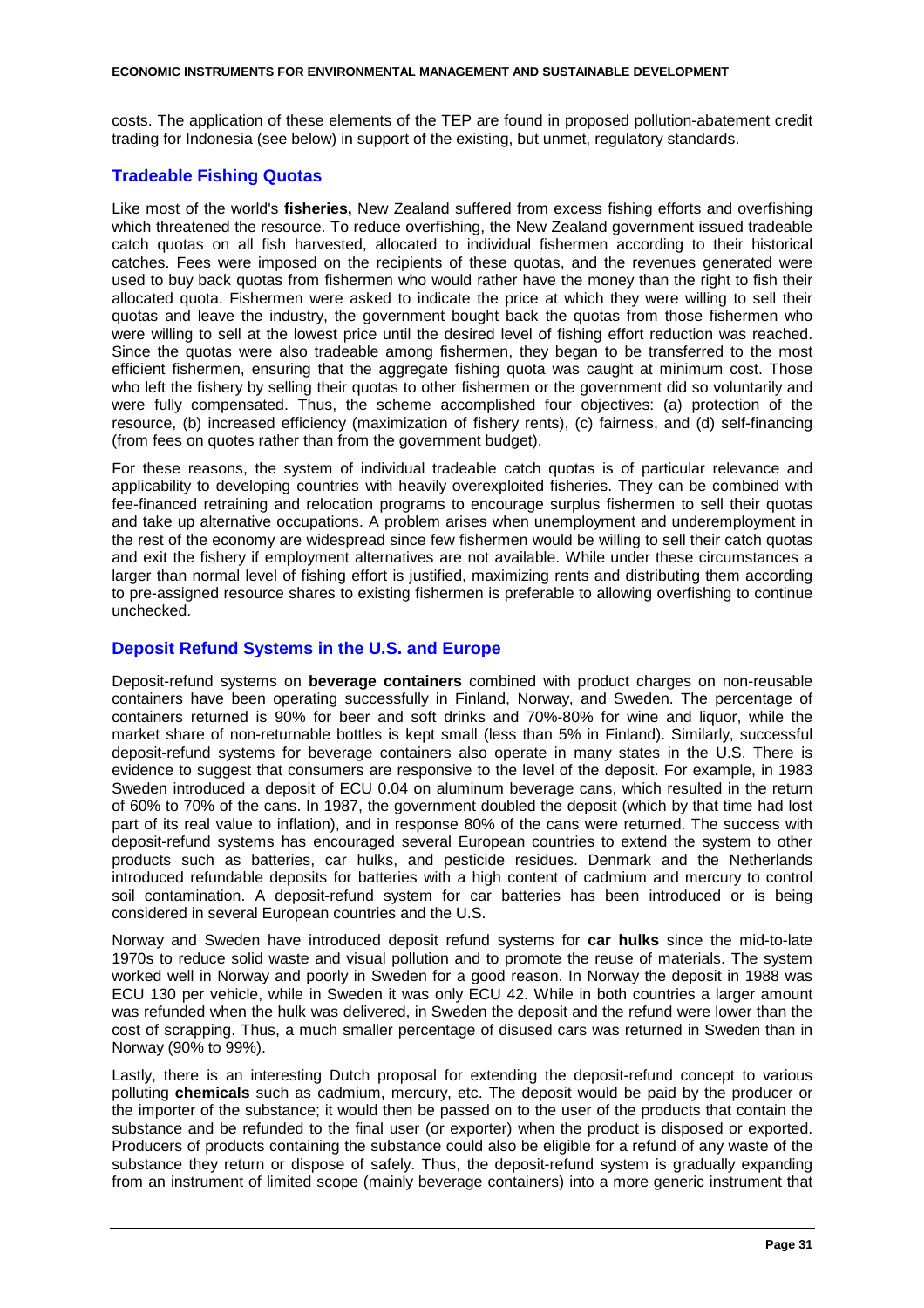can be used at the micro level by industry to limit environmental liability risks (as in the case of hazardous chemicals) and at the macro level by policy-makers to transform the current linear production process into a more ecologically sound circular flow.

The experience of developed countries indicates that deposit-refund systems are cost-effective instruments for reducing littering and waste disposal costs and for conserving material inputs. In the case of beverage containers, the relative price increase of the product as a result of the deposit may be more important than the absolute level of the deposit, while in the case of car hulks the latter appears to be important in relation to the scrapping price. Deposit-refund systems are compatible with the polluter pays principle and have high administrative efficiency because they require no monitoring or collection costs, especially when they are operated by the private companies that produce and distribute the products in the first place.

Deposit-refund systems are of particular relevance to developing countries for several reasons:

(a) the high administrative efficiency (self-enforcement) of deposit-refund is a great advantage for countries with administrative constraints and limited enforcement capability;

(b) the low opportunity cost of labor in developing countries implies that even small deposits would generate an active collection activity that would have both economic and environment benefits;

(c) because the users of batteries, cars, and products with heavy packaging are better off than the waste collectors and scavengers, deposit-refund systems would have positive distributional implications as long as the deposits are not set very high and are extended to a great variety of waste products; and

(d) finally, since most toxic and hazardous substances are imported, it might be administratively simple (reduced audit requirements) to impose a deposit at the import point and refund it to the final users or exporters.

# **Conclusion**

Developed countries, even those that think of themselves as free market economies, have relied on command and control regulations for the protection of the environment. It is only recently that there has been a trend towards increased use of market-based incentives to achieve environmental objectives. This shift, which is still in its early, largely experimental phase, has been prompted by four factors: (a) the lackluster performance of regulations in achieving the objectives of environmental management; (b) the high costs of administration, monitoring and enforcement of regulations as well as the high cost of compliance to regulations; (c) the need to raise revenues to pay for these costs as well as the costs of residual clean up, which have been substantial; and (d) growing evidence that market-based incentives might accomplish the same benefits at lower costs.

In a 1989 OECD survey of economic instruments used for environmental protection, at least 14 OECD countries employed between one and 20 such instruments with Germany, Sweden, and the Netherlands being in the lead. A total of 151 instruments were in operation with approximately half being charges and a third subsidies, with a variety of other instruments such as deposit-refund systems, market creation, and enforcement incentives making up the balance. It must be noted, however, that there are hardly any cases of economic incentives actually replacing regulations; i.e., they have been introduced in parallell, supplementary to regulation with the primary aim of collecting revenues rather than altering behavior in favor of environmentally less destructive activities and practices. The trend, however, is towards increased reliance on economic incentives as instruments of behavior modification. There has also been a trend towards the increased use of instruments such as charges, market creation, deposit-refund systems, and a declining use of subsidies.

The developed country experience with economic incentives is mixed but encouraging, and is replete with lessons for developing countries. One should not look for economic instruments that have succeeded in developed countries to transfer wholesale to developing countries, but rather for lessons that would help avoid the pitfalls that lie ahead. Ultimately, it is a combination of lessons from developed (and developing) country experience and an accommodation of local conditions and realities that will indicate which economic instrument in what form might be applicable. A number of developing countries have already experimented with economic incentives that support regulatory standards, and their experience is of particular relevance to other developing countries contemplating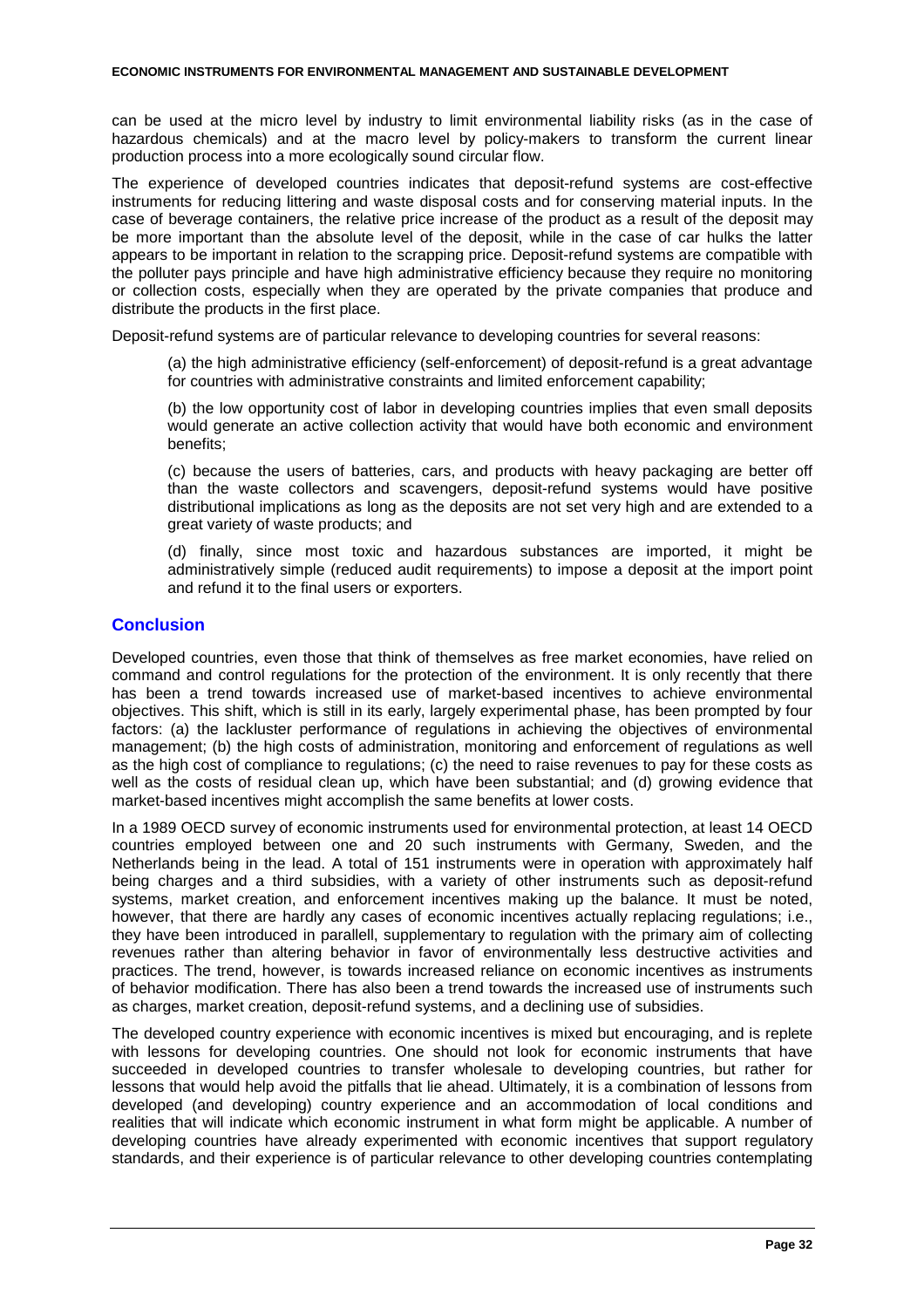the use of economic incentives. In the following chapter we review the experience of developing countries with economic instruments.

# **CHAPTER 5 DEVELOPING COUNTRY EXPERIENCE**

Contrary to conventional wisdom, economic instruments are neither foreign to non-Western cultures nor new to developing countries. Traditional societies, especially in developing countries, have a wealth of customary use rights, communal management systems, and customs that provide incentives for efficient use and management of natural resources. These range from water rights in India, to communal forests and land rights in Papua New Guinea, to customary fishing rights in Brazil, Sri Lanka, and the Cote d'lvoire.

These systems, far from being outdated, contain valuable lessons and essential elements for the design of effective modern systems of managing natural resources in developing countries. Customary communal rights over resources is a dynamic balance between the diseconomies of collective management and the gains from internalization of externalities. While many of these traditional systems did not withstand the test of time and others are undergoing intense pressure from population growth, new markets, and modern technologies, they nevertheless act as prototypes of management systems that are attuned with the local cultures and provide insights into the design of modern systems of natural resource management in non-Western societies.

The developing country experience is not limited to customary use rights for communal resources. Private water rights in India provide incentives for efficient management of increasingly scarce water resources. Concession bidding, forest fees, timber taxes, and environmental bonds are employed in West and Central Africa to promote sustainable forest management. As early as the mid-seventies Malaysia introduced a system of effluent charges for its palm oil and rubber industries, and Singapore, still a developing country at the time, instituted marginal cost pricing of access to the city center to combat traffic congestion. More recently, China introduced industrial discharge permits and emission charges, which double or triple when the allowable discharge standard is exceeded. Turkey has effectively used relocation incentives for urban-based industry. Chile has instituted both tradeable emission permits and tradeable water rights, and Puerto Rico used transferable development rights for coastal conservation. Costa Rica introduced biodiversity prospecting rights and tradeable reforestation tax credits and is currently experimenting with internationally tradeable development rights and carbon offsets. Virtually all Eastern European countries introduced pollution charges, and some of them (Poland and Lithuania) are in the process of experimenting with tradeable emission permits for industrial pollutants. The rapidly accumulating experience of these countries in the use of economic instruments is of particular relevance to other developing or transitional economies contemplating the introduction of a more market-based approach to environmental management. In this chapter we review developing country applications of economic instruments in a number of sectors.

Fisheries Management: The Experiences of Brazil, the Cote d'Ivoire and Sri Lanka with Customary Fishing Rights

Efforts to regulate fishing and prevent overfishing have ranged from quantitative controls (such as catch quotas) to area controls (such as closed areas and seasons) to economic instruments (such as taxes on catch or effort and fishing licensing schemes). Traditional fishing communities in a number of developing countries have solved the problem of over-fishing through customary territorial rights, which combine economic incentives and internally imposed quantitative controls sanctioned by the community's social organization.

Resource allocation through territorial rights—such as leasehold arrangements, franchises, or allocations of ownership over an area or a stock—aims at creating the appropriate environment for self-management through the establishment of private or community "ownership" over common property resources. The "owners" of the resource having an interest in its current and future productivity would be inclined to control fishing effort so as to maximize the net benefits from the resource in much the same way as farmers regulate their farming activities to maximize the returns from their land. For such a system to be workable, however, those allocated rights to the resource should not only be in a position to deny access to others, but they should also clearly perceive that their actions have a direct and pronounced effect on the state and productivity of their portion of the resource (and hence on their future profits).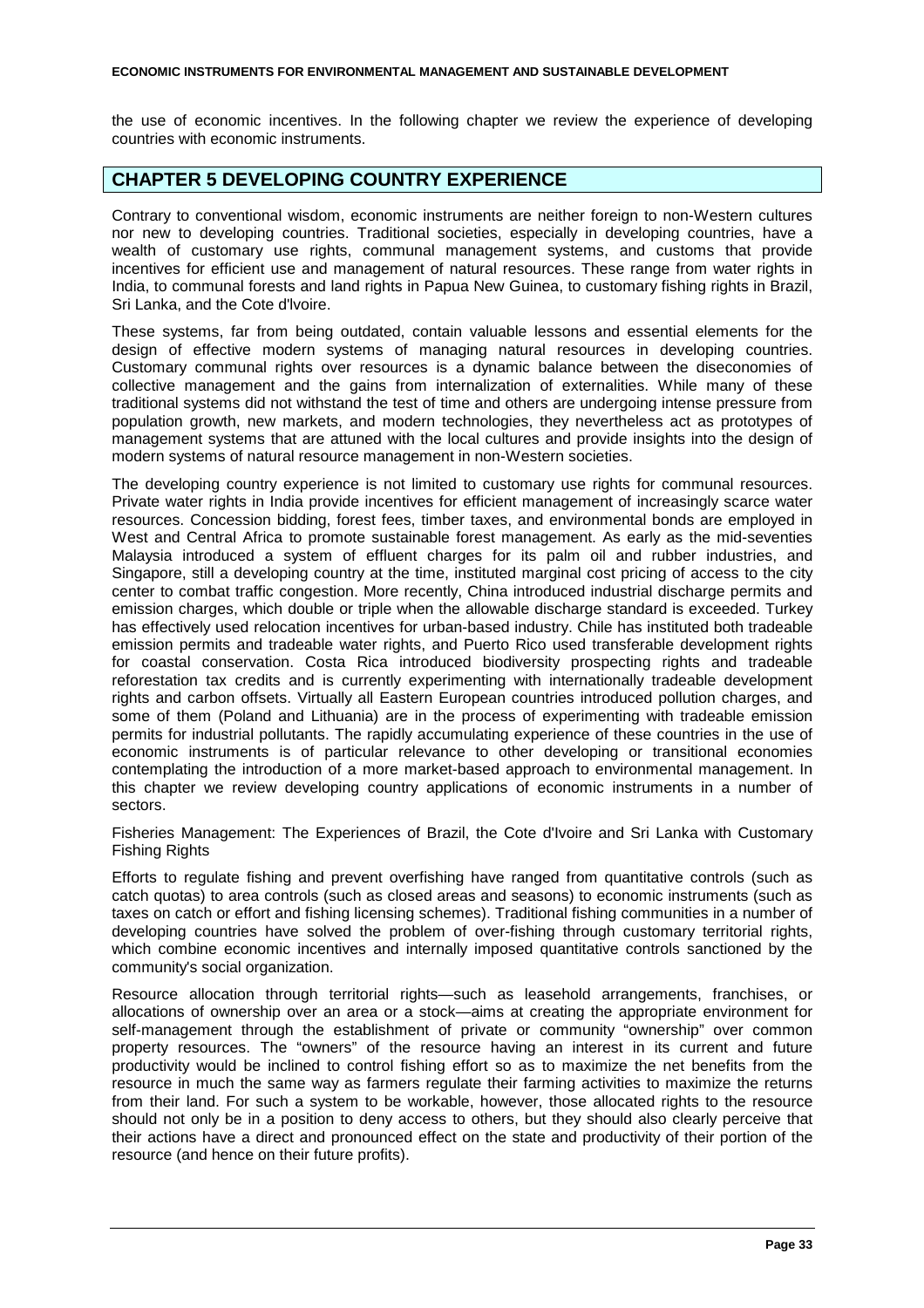The above conditions are certainly met in the case of sedentary or slightly mobile resources, such as seaweed and oyster and clam beds, and in the case of resources within well-defined geographical areas such as tidal lands, swamps, self-contained bays, lagoons, and river estuaries. Even with more mobile resources (like crustaceans) and open areas (like coastal waters) there is a possibility of dividing up the resource as long as the fish displacements and migrations between portions are not sufficient to obscure the connection between the "owner's" current actions and his/her future profits. The revival and rejuvenation of traditional community rights over coastal resources offer, perhaps the best possible management option for scattered, remote, and fluid small-scale fisheries.

There are several examples of territorial rights in traditional fisheries in countries as diverse as Brazil, the Ivory Coast, and Sri Lanka. Canoe fishermen operating in a river estuary in Valencia, eastern Brazil, succeeded through a rather complex system of zoning and timing based on the lunar-tide cycle to control internal population pressures and set limits on the intensity of fishing through access limitations, which established fishing as a reliable long-term occupation. Although the resource moved with the tide, the fishermen were able to map out its distribution in time and space and establish "temporary territorial rights which (could be) converted into long-standing territorial claims". Competition between different fishing methods was eliminated through the zoning that had matched fishing methods and fishing grounds according to the effect of the tide cycle on their efficiency. This had a "boat-spacing" effect. Competition between the same type of gear was reduced through the selection of fishing spots (which had both a spatial and a temporal dimension) by individual captains on the basis of their knowledge of the tide movements and the fishing grounds. Although it was not unlikely for two or more captains to select the same fishing spot, the first to reach the spot had a temporary territorial claim. In the absence of clear-cut prior claims, lots were drawn. What prevented a common-property type of race for the premium fishing spots was a community ethic for captains to anticipate and avoid competitive encounters in deciding where to fish each day. This resulted in a situation where a limited number of captains owned "chunks of the lunar-tide fishing space," exercised deliberate control over the "opportunity structure of fishing," and passed their skills to a limited number of apprentices. Thus, the fishermen on their own were able to stabilize their production system, set limits on the intensity of fishing, and resolve inter-gear conflicts through a system of temporary territorial claims.

Sri Lankan coastal fisheries have a history of traditional property rights in the form of rights of access and closed communities. In earlier times, beach seine owners controlled the access to coastal waters and had associated fishing rights that, along with other property, were subject to bilateral inheritance (by descent or marriage). Although at the start each beach seine owner had his own beach for which he had exclusive rights to operate, each of his children had only a fraction, not of his beach, but of his right to fish off the beach along with his brothers and brothers-in-law. While there was no limit to the number of nets that anyone holding rights to access could have constructed, the fishermen on a given beach, being a single kinship group, refrained from constructing additional nets unless they could bring in a catch whose value would have been higher than the cost of the net. That is, they acted as a single economic unit.

Sri Lankan coastal fishing villages are generally "closed" communities in the sense that persons from outside the village are not allowed access to the fishing grounds of the community. Outsiders are not allowed to anchor or beach fishing boats along the shoreline of the community, and labor is not recruited from outside the village. These restrictions on entry help to explain why Sri Lankan coastal fishermen, unlike many other small-scale fishermen in Asia, earn incomes appreciably above their opportunity costs.

Another example of the stark contrast between the situation of a fishery under open access and that of a fishery with traditional fishing rights is provided by the case of two lagoon fisheries in the Cote d'Ivoire (S.M. Garcia, pers. comm.). In Lagoon Ebrie near Abidjan, traditional customary rights of fishermen operating fixed gears broke down following the introduction of mobile gears, such as purse seines, by outsiders (mainly town investors). The Ebrie fishery is now overcapitalized and heavily overexploited in both the biological and economic sense, as evidenced by the small size of fish caught and the relatively low incomes of fishermen.

In contrast, the rather isolated fishery of Lagoon Tagba, over 100 kilometers from Abidjan, is still controlled by a limited number of chiefs (fishing team leaders) who have knowledge of the biological features of the resource and are enforcing traditional regulations on mesh size and on fishing in spawning areas. Though several tribes operate on the lagoon, the limited migration of catfish (the main species exploited) permits each community to manage its own portion of the lagoon. In the late 1960s a severe conflict arose between fishermen from neighboring countries and local fishermen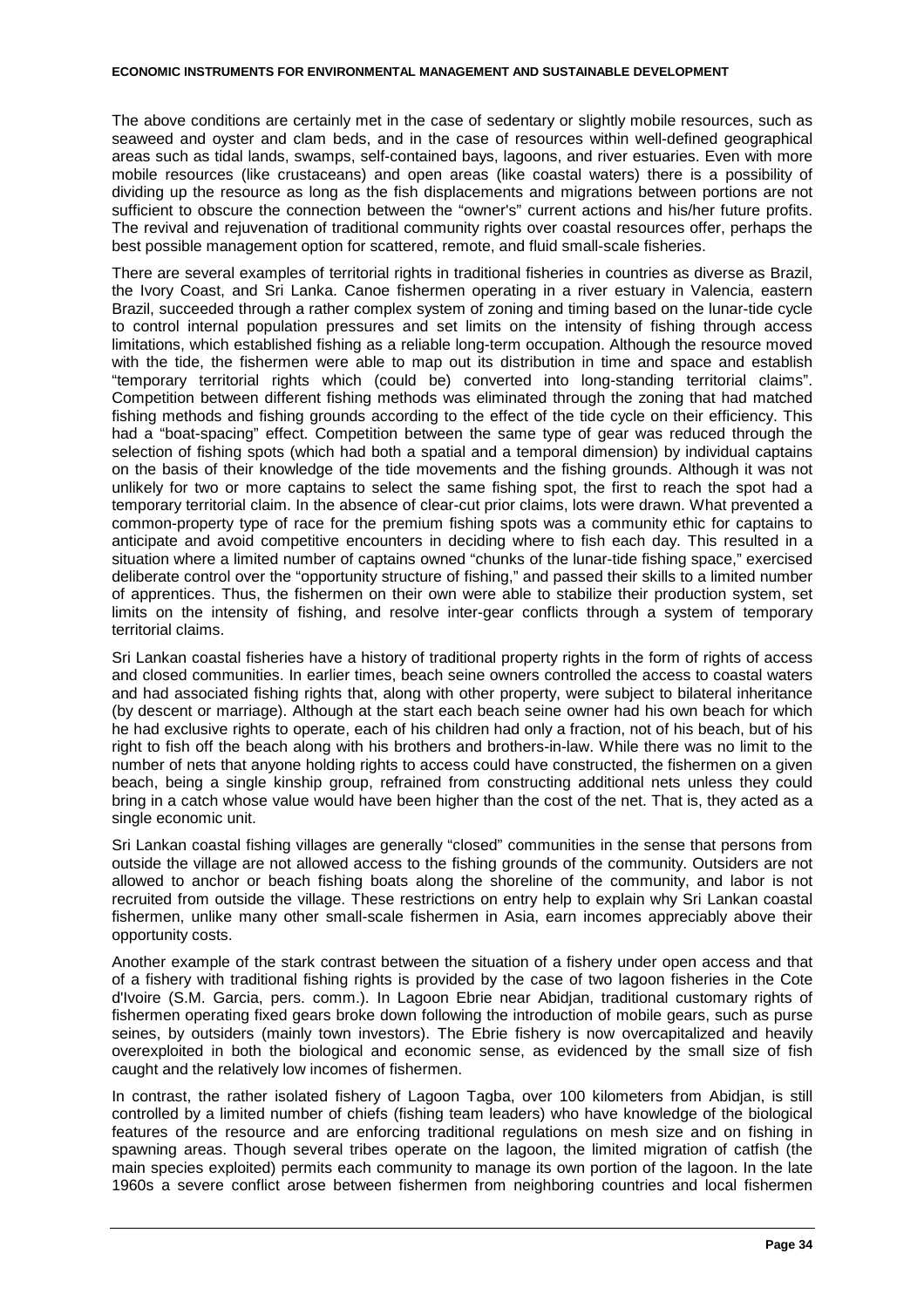when the outsiders attempted to introduce purse-seine fishing to the lagoon. The latter managed to capture the purse-seine nets, but they did not use them themselves. Instead, they piled them up as a warning against similar attempts in the future. With so jealously guarded territorial rights, it is no wonder that local fishermen are reported to enjoy relatively high incomes and no surplus labor is evident. The fishermen also claim that the size of fish caught has not changed much in living memory.

Forest Management: From Tenurial Incentives in Southeast Asia to Economic Incentives in West and Central Africa

Most countries have responded to market pressure for secure ownership of resources by imposing a new system of private or state ownership, disregarding customary community-based use rights to forest resources by the state. This deprived communities of any incentive to practice forest protection and sustainable forest management and led to encroachment and unsustainable harvesting practices (Panayotou and Ashton, 1992). Papua New Guinea is one of a few countries that have formally recognized customary community rights over land and forest resources. **Papua New Guinea's** land law builds upon the customs governing its communally held land. The country's Land Ordinance Act calls for local mediators and land courts to base settlements on existing principles of communal ownership. Consequently, 97% of the land remains communal, has been neither surveyed nor registered, and is governed by local custom (Cooter).

This communal tenure seems to provide clearer ownership rights, with all their environmental and market implications, than private ownership. Settlements that convert communal land to freehold are often later disputed, with reversion back to customary ownership a frequent outcome. Yet, unlike the reality of state-owned land in other developing countries, communal land in Papua New Guinea is neither unowned nor public. Rather, the bundle of rights deemed "ownership" in the West does not reside in one part. For example, individual families hold the right to farm plots of land indefinitely, but the right to trade them resides in the clan (Cooter).

In marked contrast to much of the developing world, only six million of Papua New Guinea's 46 million hectares of forest land have been converted to other uses (Australian UNESCO Committee, 1976). This should come as no surprise since those who control the land have an interest in the sustainable, productive use of its forest. Rather than dealing with a distant government in need of quick revenues and foreign exchange, companies seeking logging rights must negotiate directly with those who have secure tenure and who use the land not only to farm, but to gather fruit, hunt, and collect materials for clothing, buildings, and weapons (HIID 1988, Australian UNESCO Committee, 1976). Because the communal tenure patterns provide an entitlement to all clan members, individuals have little incentive to sacrifice future value for current use. Two conclusions may be derived from the Papua New Guinea experience with communal forest tenure:

(a) Basing land law upon customary communal tenure patterns can be a viable adaptation to the requirements of a market economy;

(b) Communal tenure may prevent deforestation more effectively than either state or private ownership if it provides an entitlement and secure tenure to a group that benefits from a forest's sustainable use.

In an effort to reverse past policies, the Philippines have recently granted 25-year communal forest leases through a Community Forest Stewardship Agreement between communities and the Forest Management Bureau. The lease is renewable for an additional 25-year period. The community undertakes the responsibility to protect the remaining forest area in exchange for legalization of the community's occupation and use of the area and government assistance in keeping migrants out of the communal area. Fifteen agreements covering an area of 44,221 ha were reported by the end of 1990. While it is too early to evaluate the program, benefits are reported in the form of: (a) sustainable use of land and forests within the leased area, and (b) reduction of encroachment by migrant farmers (Lynch, 1991). Despite the relative success of the program, the Philippine Government is not yet prepared to increase the incentives for sustainable forest management by recognizing ancestral land ownership. (Sinesio, Mariano, et al. 1987).

Logging concessions in tropical forests are usually awarded through a long administrative process, following negotiations with logging companies, or in an arbitrary fashion that invites corruption. The concession area is typically too large to be protected and managed efficiently and the duration of the conversion is typically too short to encourage careful harvesting and regeneration for a second crop. Forest fees and taxes are generally too low to capture timber rents and to internalize the negative externalities of logging. When forest taxation provides any incentive at all, it is a perverse one; for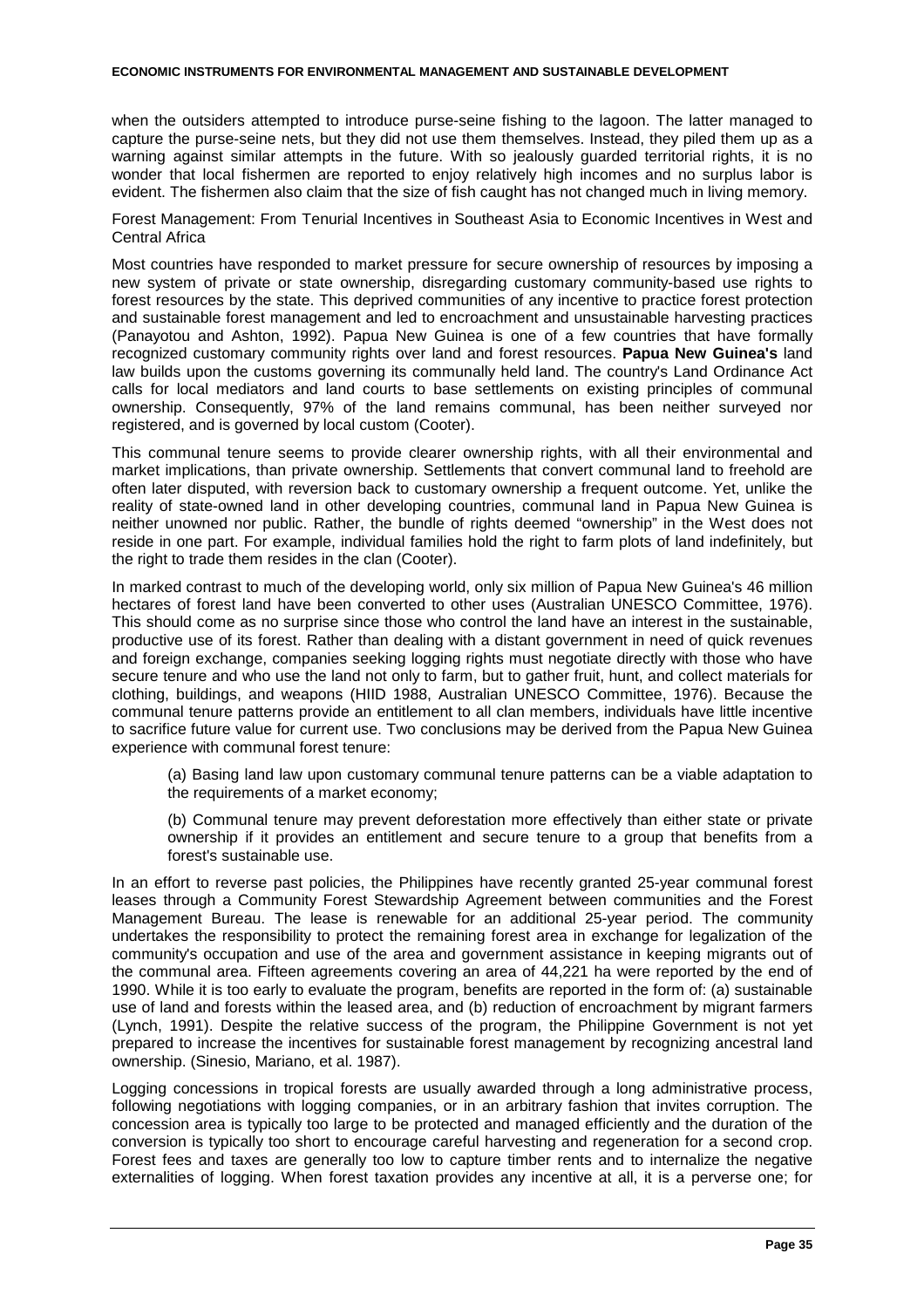example, logging taxes are based on the quantity of merchantable timber removed (rather than on the timber on the site), thus encouraging high grading and damage to the remaining trees. Forest management and regeneration are not made in the interest of the concessionaire but prescribed through regulations (such as minimum diameter, maximum allowable cut, selective cutting, and replanting requirements) that are rarely monitored or enforced.

In recent years, a number of West and Central African countries began introducing economic incentives for improved forest management. In the **Congo** in newly opened areas for logging and in areas where existing concessions are canceled or returned, concessions are allocated by bidding. Bidders submit a bid per cubic meter for the annual volume available for cutting (Egli, 1990). Côte d'Ivoire has also introduced bidding for new logging concessions and **Ghana** has agreed to do the same (World Bank, 1988). The **Côte d'Ivoire** government in early 1991 auctioned log export rights: 30 out of 40 registered bidders participated, 20 were successful and the average sale price was 25% higher than the administratively set price (Chausse, 1991). When there is sufficient competition, bidding ensures: (a) that concessions go to the most efficient and productive operation; and (b) that the government or community that owns the resource extracts the maximum amount of revenues (rents). The bidding price also provides a market based indicator for adjusting forest fees to their correct levels—even for concessions that cannot be allocated by bidding.

The system could be improved further by: (a) replacing logging concessions with forest management concessions; (b) using sealed tender; (c) including technical competence among the allocation criteria; (d) entrusting the bidding procedure to an independent auctioneer; (e) opening the concession bid to local communities and NGOs as well as local and international firms; (f) auctioning the concessions in small but manageable units and making them transferable; and (g) making concessions sufficiently long to internalize the value of the next crop, with a review every five years to ensure satisfactory performance (Grut et al., 1991).

Economic incentives may also be introduced to support the regulation and management of concessions. For example, pre-payment of forest fees or deposit of refundable performance bonds may help avoid logging damage and encourage regeneration. An interesting performance or compliance incentive is the "interim concession license" (Lettre d'Intention) introduced in **Zaire** in 1984 to weed out speculators acquiring large concessions without making the necessary investments in forest inventory and efficient harvesting and processing. The interim license requires the satisfactory completion of 20 elements (specified in the application file) before it can be converted into a full concession license. If the concessionaire does not make the necessary investments within three years, the interim license is canceled. Since the applicants are required to pay in advance for inventories of their prospective concession areas, they are more likely to take their responsibilities seriously.

Another innovative incentive is the "deforestation tax" levied on land clearing in public forests by the **Central African Republic**. It ranges from US \$170 to US \$500 per ha, depending on the type of public forest land (Egli, 1990). To the extent that the deforestation tax reflects the foregone non-timber values from logging, it acts as an economic incentive to reduce deforestation (Grut, 1991).

# **Water Resource Management: From Water Pricing in China to Water Rights in Chile**

From India to Morocco to Botswana, free or heavily subsidized irrigation water obstructs market signals, encouraging farmers to use the resource beyond its economic (or agricultural) optimum and stifling incentives to invest in improvements and maintenance of existing dams that are often plagued by poor drainage and inefficient distribution systems. In Bangladesh, Nepal, and Thailand, total costs were at least 1000% of revenues collected.

Cheap water often becomes a substitute for other inputs. Over-irrigation by farmers nearest to the water source leads to water logging, salinization, and alkalization. Meanwhile, those less conveniently located are forced to rely on sporadic and sparse water. A study of **Pakistan's** irrigation systems found that 73% of farmers surveyed complained of insufficient water supplies, while farmers close to the water source of the same system were overwatering. The consequences are reduced crop yields, loss of irrigated lands, and increased salt loadings of return flows and aquifers. Downstream effects include the erosion and siltation of estuaries and deltas.

Water subsidies encourage farmers to treat water as an abundant resource when it is in fact scarce. With no water rights, and no effective water user associations or other mechanisms to allocate water efficiently, water scarcity does not register. Indeed, water charges do not reflect the increasing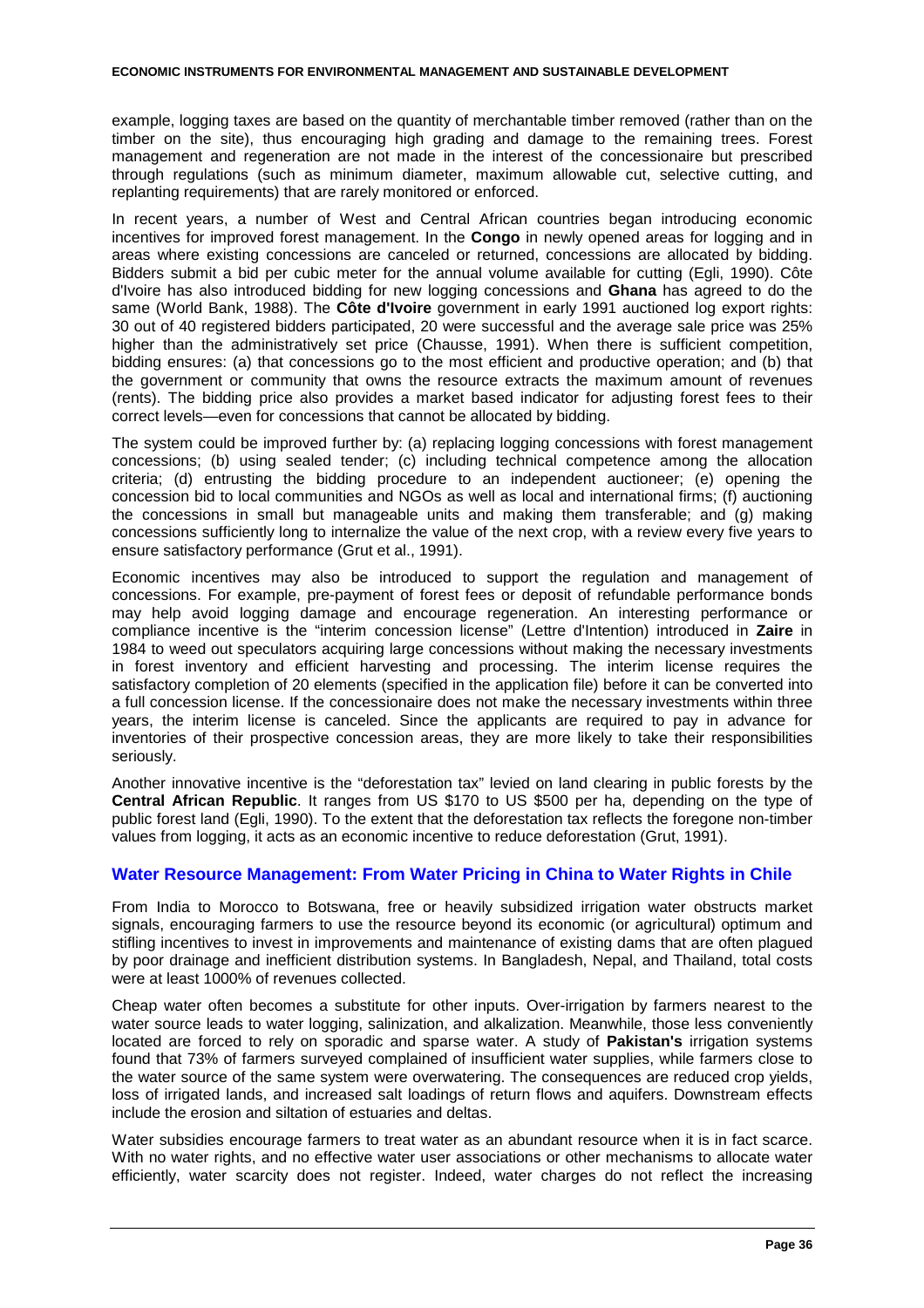opportunity cost due to increasing scarcity. As long as farmers do not bear the true cost of water, however, they will be unlikely to appreciate its scarcity or the problems that arise with overuse. Until they receive clear market signals indicating otherwise, they will continue to use water wastefully. Beyond the less apparent economic costs, there is an absence of effective financial cost recovery mechanisms. Even at low maintenance levels only a fraction of operation and maintenance costs are covered by the revenues collected by water users. For example, revenues cover 20% of costs in **Bangladesh**, 27% in **Thailand**, and 60% in **Nepal**. If capital costs are included, water charges often cover only 10% to 20% of costs. It is ironic that capitalist economies such as those of Pakistan and Thailand failed to price irrigation water, while the centrally planned socialist economy of China did not.

In July 1985, the People's Republic of **China** took an important first step towards promoting greater efficiency in irrigation water usage. The Chinese government instituted agricultural policy reforms which invested a greater degree of financial and managerial autonomy in provincial water management agencies. The policy emphasized "water as a commodity rather than a gift of nature and clearly attributed wasteful consumption and the imbalance between supply and demand to irrationally low water charges" (SOURCE). As a result, irrigation water is priced more closely to what it actually costs, and problems associated with overuse and inefficient distribution have diminished. Irrigation service fees are charged at levels to cover operation, maintenance, and amortization of capital costs. Beginning in 1980 the government switched from financing systems with grants to providing loans. The move provided an extra incentive for water management agencies to collect higher water fees. In general, water charges are determined by what the water actually costs for different uses. For example, charges may vary according to season, and in very dry areas progressive water pricing schemes have been adopted to reflect scarcity.

In Hungxian County, for example, farmers reported a more reliable water supply and were willing to pay more for the guaranteed supply. Management is often further decentralized when a local agency purchases water wholesale and sells it in bulk to smaller water user associations responsible for distribution to farmers. These smaller groups strengthen the bond between the water-user and the supplier who must recover costs.

Farmers have begun to irrigate their crops more efficiently, and water use per hectare has declined. Decentralized management has led to more efficient distribution through practices such as distributing water according to land area, levying water charges on a volumetric basis rather than charging a flat rate, and preparing distribution plans in advance. Crop production has improved, with China producing twice as much as similarly irrigated crops in India.

**Chile** has both a system of tradeable water rights and a full-cost pricing policy towards water (Hartje et. al., 1994). Like most other countries in the world, Chile considers water as a national resource, yet individuals are granted perpetual, irreversible, and freely tradeable water use rights independent of land ownership and use. Water use rights are defined for a fixed quantity per unit of time and are awarded following application by a potential user. The General Director of Water (DGA) grants the water right provided that (a) the new water right does not impair existing rights and (b) the ecological requirement of minimum flow has not yet been reached by previous right allocations. Water use rights are granted free of charge and recorded in a national register; the granting authority reserves the right to restrict water consumption in times of water shortage.

Downstream owners of water rights have a right to a percentage share of the river flow but no protection against reductions of downstream flows due to increases in upstream use. While owners of consumptive rights (e.g., irrigation) have no specified obligation with regard to quality or quantity of return flows, owners of non-consumptive rights (e.g., hydropower and recreation) are required to return the same quantity and quality of water. The distribution of water according to existing property rights is organized by water users' associations under the control of DGA. The water users' associations are also responsible for maintaining the irrigation infrastructure.

Water rights are freely tradeable and the market for water rights is quite active. Seasonal water rentals are particularly frequent within the agricultural sector. Farmers also sell or lease water rights to water supply utilities who often find such purchases a significantly less costly source than the development of new sources of supply for urban and industrial use. Individual negotiations determine the price of each transaction.

The tradeable water rights system in Chile has both advantages and limitations. On the positive side, growing water scarcity is accommodated through demand management (conservation, improved efficiency, and higher prices) rather than through rationing or the expansion of the water supply with consequent environmental impacts. Water users receive a price signal indicating the true opportunity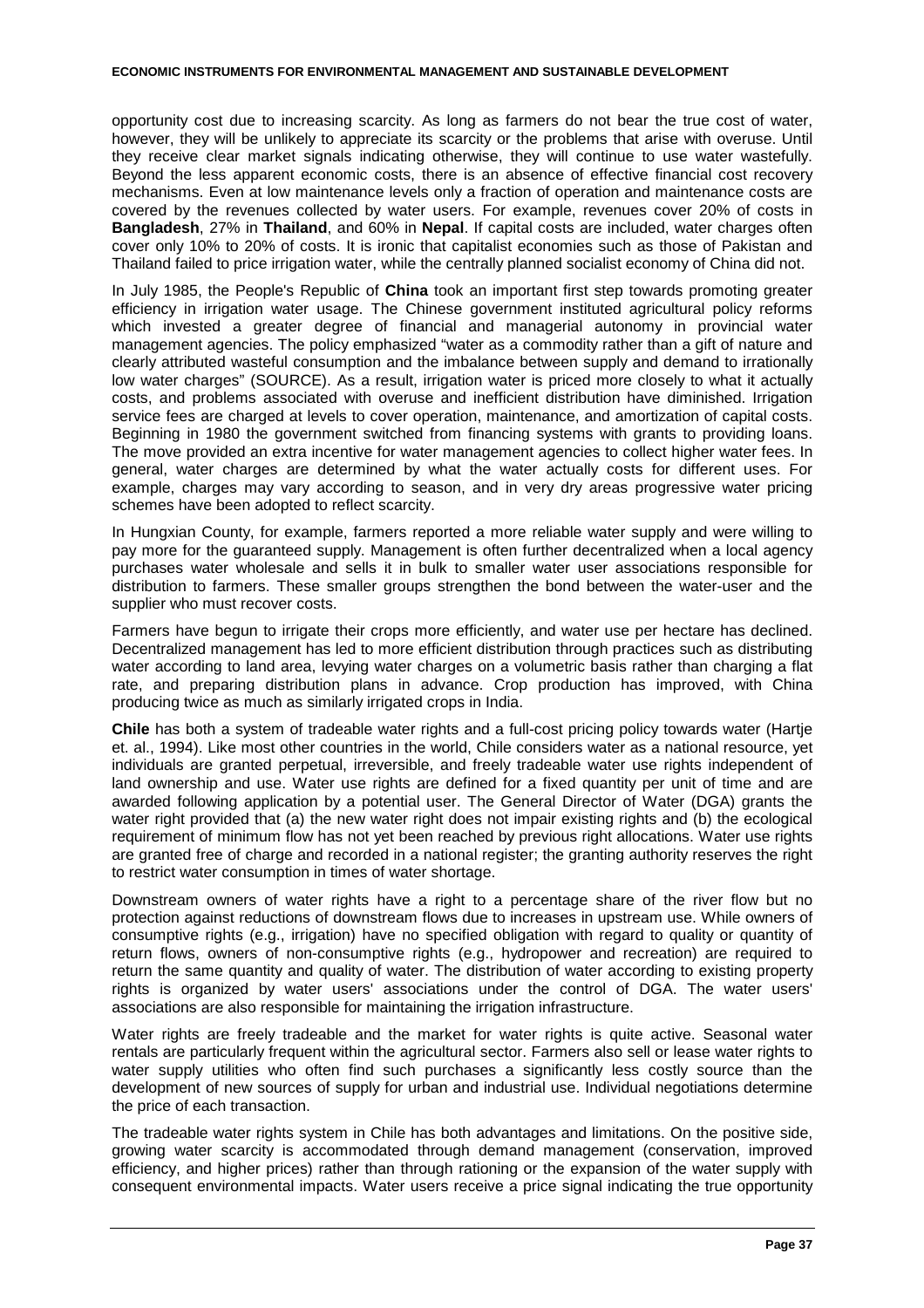cost of water and are thereby made to undertake conservation measures. Water flows from low-value to high-value use with a consequent significant reduction in over-irrigation, a major cause of waterlogging and salinization.

On the negative side, unregulated water markets may fail to internalize externalities such as minimum flow requirements, water quality changes, return flows, and watershed protection which requires integrated watershed/river basin management. To deal with these externalities, a number of proposals are being considered including: (a) charges for new water rights; (b) a five year limitation or an annual charge for unused water rights (varying according to regional water scarcities); (c) guarantee of an ecological minimum water flow by the DGA; and (d) the establishment of watershed management corporations to resolve intersectoral water use conflicts, water quality management, and watershed protection, all of which are expected to be self-financing through water charges.

Chile also applies the principles of marginal cost pricing and full-cost recovery (including a return to inverted capital) in the provision of water supply and sewage collection in urban areas. "The tariffs are based on the marginal cost of additional supply if new investments are necessary and on the marginal cost of the optimized, entire system, based on replacement costs if the existing capacity is sufficient for the foreseeable demand" (Hartje et.al., 1994). The tariffs are divided into fixed charges (for connection) and variable charges based on the volume of water consumed and wastewater collected. The full-cost recovery system is implemented gradually over a four year period and is expected to reach its full targeted level in 1994. Tariffs vary by region depending on the marginal costs of supply in each region: while in Santiago the tariff is US \$0.32 per m<sup>3</sup> in the south it is twice as high and in the north, four times as high. To cushion the impact on low-income consumers and reduce the repressivity of tariff charges, the government has introduced a personal subsidy system targeted at about a quarter of the users (those with the lowest incomes) at a cost equal to about 2.5% of the total revenues of the water utilities.

## **Controlling Industrial Effluents: The Malaysian Effluent Charge System**

As far back as 20 years ago, the **Malaysian** Environmental Quality Act of 1974 included provisions for using economic incentives and disincentives in the form of effluent charges in support, rather than replacement, of regulatory controls on discharges. The act requires that all dischargers pay a fee to obtain a license to discharge waste into public water bodies. Because the license fee varies with the level of waste discharged, it is effectively a discharge fee (Knesch, 1991). The fee varies according to one or more of the following factors: (a) the class of the premises; (b) the location of such premises; (c) the quantity of wastes discharged; (d) the pollutant or class of pollutants discharged; and (e) the existing level of pollution.

In 1977, the discharge fees provided by the Act were combined with discharge standards into an incentive-supported regulatory regime for controlling pollution from palm oil mills. The first discharge fees were collected in 1978. With the standards becoming more stringent over time and the discharge fees becoming larger with the quantity of waste discharged, the results were dramatic. Despite a 50% increase in the number of palm oil mills between 1978 and 1982 and a steady increase in palm oil production, the total biochemical oxygen demand (BOD) load released in public water bodies dropped steadily from 222 tons per day in 1978 to 58 tons in 1980, 19 tons in 1982, and 5 tons in 1984 (Ong et al., 1987, quoted in Knesch, 1991). According to Ong et al. (1987):

"The charging of high effluent-related fees as well as granting incentives by way of waiver of fees for research had the effect of expediting the pace of research, and notable successes have been achieved in palm oil mill effluent treatment technology. Malaysia can justly claim credit for having developed its own technology to treat palm oil waste and protect its environment." (p.39)

The Malaysian combination of economic charges and standards worked as follows. In the first year (1978) of implementation of the system, the standard was set at 5000 mg/l of BOD and was not mandatory, in recognition of the initial difficulties that would be faced by the industry. The effluent related license fee was set at US \$3 per ton of BOD discharged up to the standard. In the following year, the BOD standard was made stricter (2000 mg/l) and mandatory and progressive effluent charges were imposed to provide an incentive for the establishment of waste treatment facilities. If the BOD concentration exceeded the prescribed standard, a surcharge was imposed equal to \$100 per ton above the standard. This is equivalent to a non-compliance fine or a compliance incentive. The rates were set such that the annual fees for untreated discharge exceeded at least the capital costs for building treatment facilities based on the anaerobic lagoon treatment facility. This already departs from the theoretically correct effluent charge which should equal the marginal environmental damage,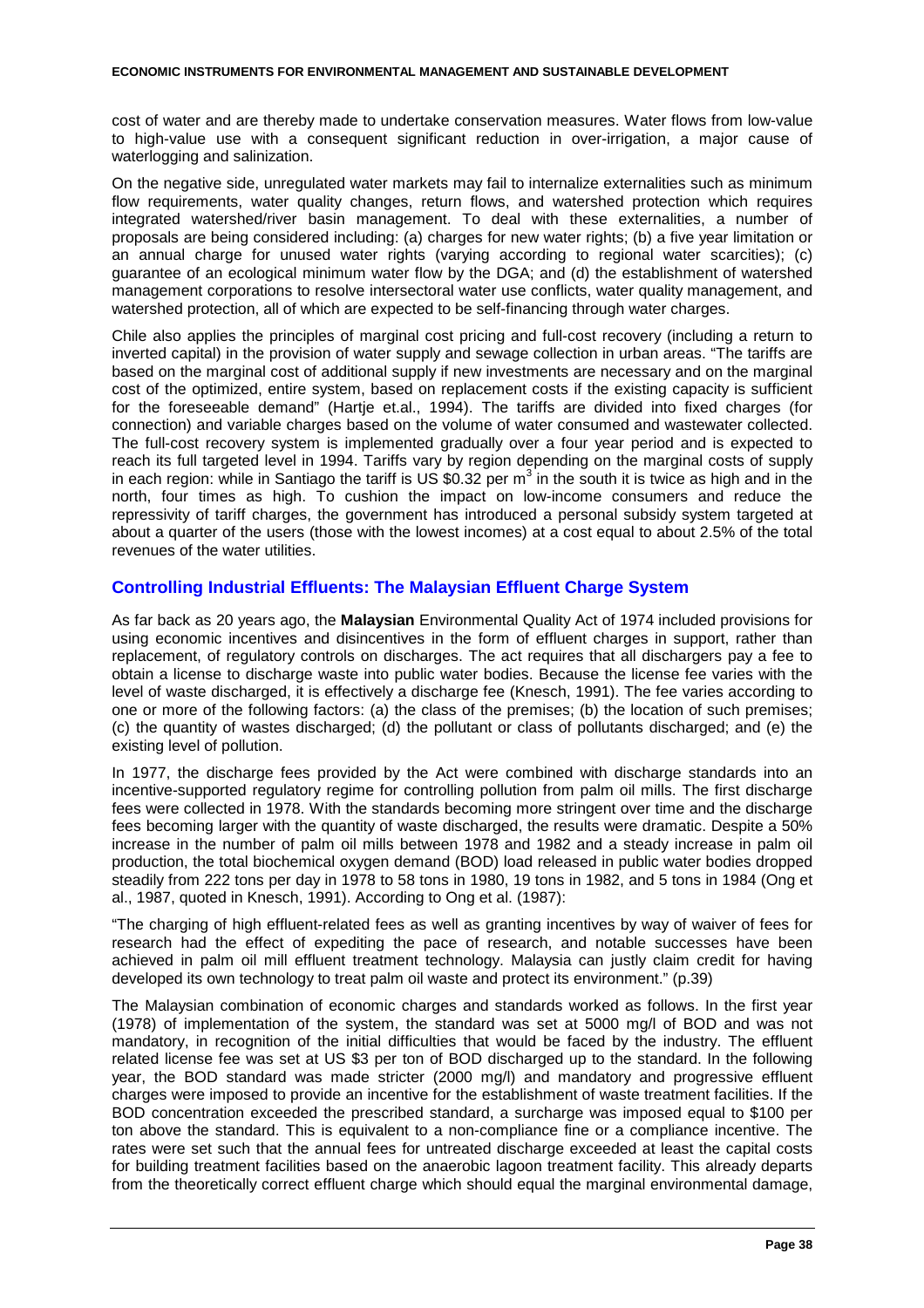not the costs of installing a discharge treatment facility. Nevertheless, the system performed fairly well in managing pollution problems in the palm oil industry as long as the charges maintained their real value and were fully collected. By 1984, when the effluent standard was tightened to 100 mg/l, the BOD load discharge by the palm oil industry was down to only four tons per day out of 1640 tons of BOD generated per day. A similar system, apparently with equal success, was adopted for the control of pollution by the rubber industry. By 1984, most rubber factories were discharging BOD under 100 mg/l and the total BOD load discharged was down to five tons per day out of a total load of 200 tons generated per day.

The combined effluent, standard-charge system, however, was more effective than efficient. First, the charge was not set on the basis of marginal environmental damage costs, as the economic theory of externalities requires for optimal pollution control, but based on the cost of capital investment in treatment facilities with the apparent objective being the construction of waste treatment facilities rather than the control of pollution to optimal levels. This is also supported by the fact that the basic effluent charge is no longer enforced, but the surcharge for effluents above the standard is enforced.

A second problem with the Malaysian effluent standard-charge system, with regard to efficiency, is the imposition of the charge on BOD load rather than volume of discharge. This would clearly provide an incentive for some firms to dilute their effluent to avoid the charge, without actually reducing the total BOD load entering the river. Evidence for this is lacking but some developed countries, such as the Netherlands, base their effluent charges on a combination of effluent volume and BOD concentration that discourages dilution.

A third problem with the Malaysian system is the implicit incentive for intermedia substitution. While both a basic charge and a surcharge are also levied on discharges on land, the basis for the charge is volume, not concentration, while the basis for the surcharge is BOD load above the standard. While this is an effort to address the weakness with the BOD-only-based charge system for disposal in water bodies (identified above), it results in a higher discharge level for land disposal and encourages a shift of disposal from land to water. Again, the fee structure did not reflect marginal environmental damage from disposal in different media, but rather an attempt to offset the higher cost of waste treatment for charge into water courses.

Vincent (1993) analyzes in detail the economic efficiency (cost-effectiveness) of the Malaysian effluent standard and charge system, using an economic model of cost-minimizing abatement and disposal behavior by palm oil mills, and compares it with alternatives, such as command-and-control only (aggregate BOD standard allocated among mills according to output) and emissions trading among mills. While the results of this exercise are not yet available, it is clear that despite its effectiveness in controlling palm oil pollution, the Malaysian mixed regulation-incentive system was not economically efficient. Yet it was a pioneer system for a developing country, and despite its inefficiencies, it did not result in loss of competitiveness for the Malay palm oil industry. According to Rahim (1991), Malaysia's palm oil export sector "lost only 5% of the value of output as a result of environmental regulations from 1982-1986 that reduced allowable BOD discharges by 90%. The CPO [crude palm oil] sector lost even less—only about 1% of the value of production … despite the highly competitive nature of world oil markets (Vincent, 1993; p.24)." In contrast, Rahim found large losses among the primary input producers, the oil palm plantation sector, which bears over two-thirds of the total welfare losses of the industry.

The Malaysian combined effluent standard-charge system is still in effect but has apparently lost part of its original rationale (to promote waste treatment facilities) and its potency. With treatment facilities becoming a licensing requirement and standard feature of palm oil mills, the basic charge is no longer enforced. The surcharge for effluents above the standard is still enforced but it is so low (having lost much of its real value to inflation) that it no longer acts as a compliance incentive: some mills find it more advantageous to pay the surcharge rather than treat their effluent sufficiently to meet the standard.

In conclusion, despite its weaknesses—and to some extent because of them—the Malaysian mixed regulation-incentive system holds valuable lessons for developing countries that are contemplating the introduction of economic instruments in support of their environmental regulations. Neighboring Indonesia has recently been considering the introduction of economic incentives to increase compliance to its industrial environmental standards. The Malaysian experience should be helpful both in this general context as well as in the specific case of pollution from the palm oil industry. Sections of rivers in north Sumatra are reported to be anaerobic because of heavy BOD loads from palm oil mills (some of the them state owned) despite stringent discharge standards. An effluent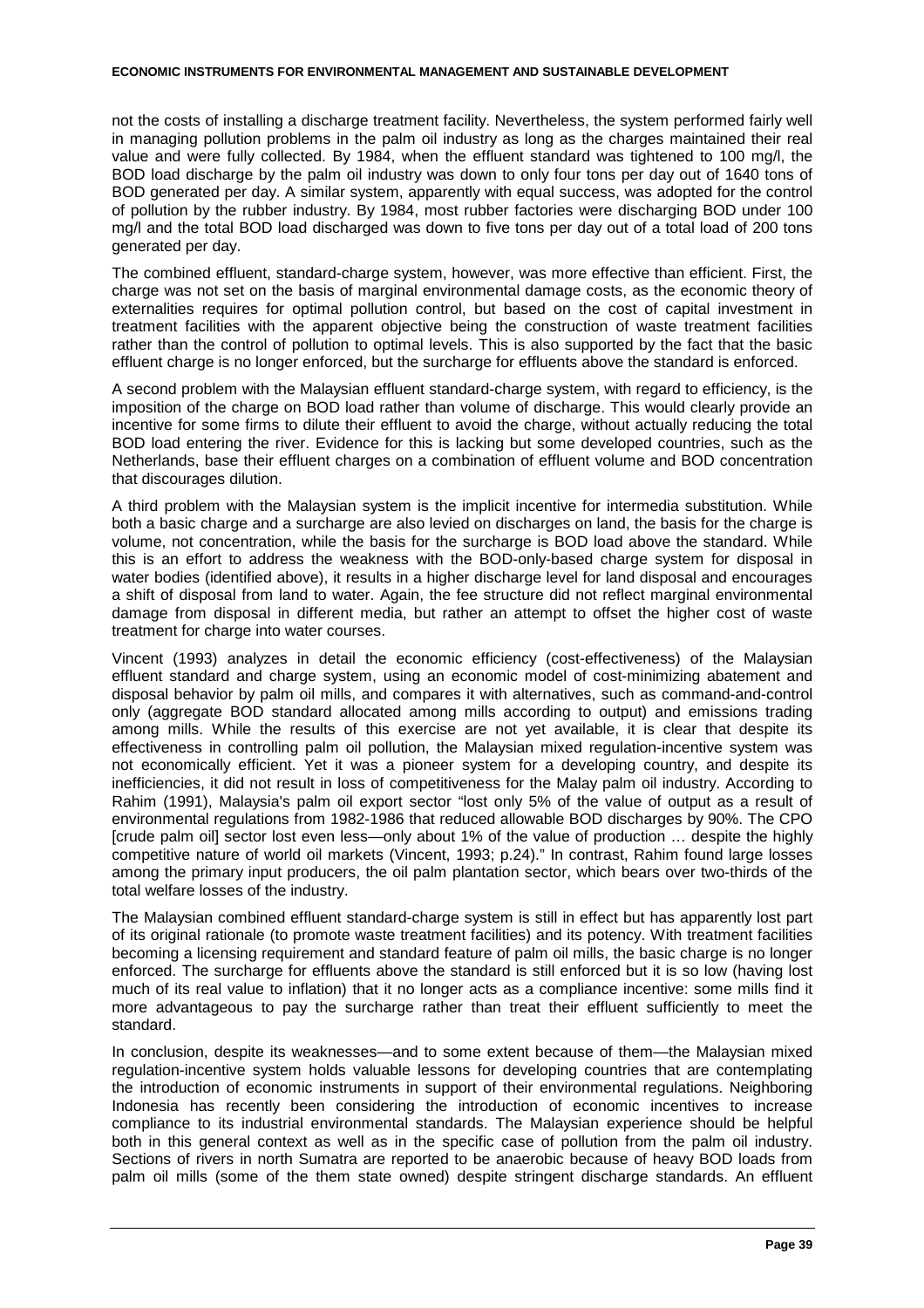charge system with improvements drawn from the experience of Malaysia is certain to increase compliance of privately owned palm oil mills. As for state-owned firms, the Polish experience discussed below indicates that economic charges have little impact on the behavior of state enterprises because: (a) the profit motive does not operate to minimize costs; and (b) the soft budget constraint of such enterprises allows the shift of charge payments to the state budget. Under these circumstances, privatization may be necessary for economic charges to work.

### **Controlling Industrial Emissions: The Polish Pilot Project in Tradeable Emission Permits**

A tradeable industrial emissions demonstration project was recently started in **Poland** (Dudek et. al., 1992). The project seeks to show that the economic instruments that have been successful in the U.S. also offer a significant potential for pollution abatement for economies in transition. These countries, which are heavily polluted but striving to attain sustainable growth, face economic and environmental investment costs in excess of annual GNP. If demonstration projects can provide evidence that economic instruments are both environmentally and economically effective, they may help to overcome the institutional, social, and political obstacles to the adoption of economic approaches to environmental management and the implementation of economic instruments.

The demonstration project, which began in March 1991 and was implemented in Chorzow, Poland in July 1991, is expected to involve at least six large enterprises and a number of small district heating plants. To date, two enterprises have participated: Steel Mill Kosciuszko (one of Poland's "Top 80" polluters) and The Power Plant Chorzow. These firms are heavy polluters and need new equipment before they will be able to comply with environmental regulations. Replacing the old equipment could take as long as six years. In the meantime, the current regulatory system offers no alternative to current extreme environmental damage and likely plant closure with the loss of municipal heating and electricity supply.

A tradeable emissions program is recommended, using a combination of bubble policy and a revolving fund. The regional administrator would issue an emissions permit for the power plant, which would use a combination of control technology and emissions reductions credits to achieve the ambient standard. The power plant would obtain these credits through financial support of the steel mill, which would reduce pollution by accelerating changes. The system would gradually improve the city's air quality without disrupting its municipal structure.

Because the region is extremely degraded, it was felt that some external support was needed. An external study (from regional environmental funds) was provided to the steel mill to facilitate restructuring. The subsidy is intended to initiate the revolving fund to benefit the participating polluters who reduce emissions.

The demonstration project has already shown some promise. Despite legal and social problems, educational efforts have achieved positive attitudes towards the experiment from potential participants. It is believed that there are also many opportunities for successful replication of the project, both in Poland and in other economies in transition. Hopefully, the success of demonstration projects will promote greater acceptance of economic approaches to environmental management.

# **Decongestion of Urban Settlements: Road Pricing in Singapore and Auctioning of Street User Rights for Urban Buses in Chile**

Road transport imposes a variety of external costs on society not directly paid by the beneficiaries (that is, the road users): (a) wear and tear on the road infrastructure necessitating more frequent maintenance; (b) road congestion necessitating expansion and upgrading of the road system; (c) air emissions that are detrimental to health, property, and nature; (d) noise pollution and associated vibrations that affect sleep, mental health, quality of life, and property values; and (e) road accidents that damage vehicles, incur medical costs and loss of output as well as pain, grief, and suffering. Not all of these external costs are conventionally thought of as environmental costs, but virtually all have environmental implications. For example, road congestion increases air and noise pollution per kilometer traveled as well as necessitating road expansion that encroaches on nature and open space. Similarly, the increased frequency of road accidents not only lowers economic output and quality of life but also necessitates the expansion or modification of infrastructure that has environmental costs in addition to economic costs.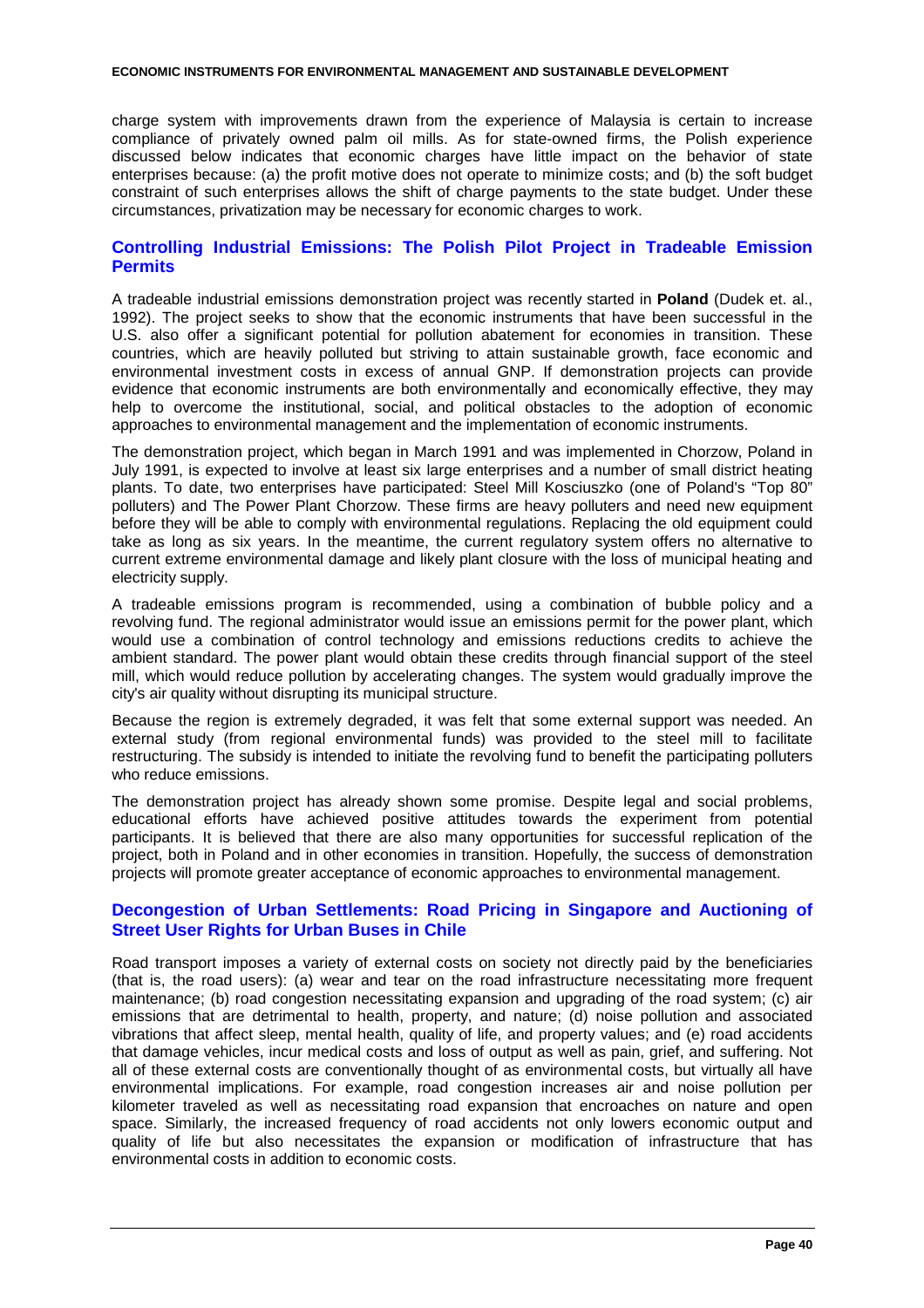Like many cities, **Singapore** has suffered from the environmental effects of a growing car-driving population: congestion resulting in longer travel times for cars and public transport alike, air pollution, wear and tear on roads, and a lower quality of life for those living and working in heavily congested areas. Because car drivers do not naturally bear the substantial costs they impose on society, charging for urban road use is theoretically appealing. The success of Singapore's Area Licensing Scheme demonstrates its practical appeal as well.

In 1975, cars represented half of Singapore's 280,000 registered vehicles and were owned at a rate of one per 16 people. In an attempt to reduce central city traffic from 25% to 30% during peak hours, the city implemented a scheme that charged drivers for using roads in the city center during these hours. Specifically, the city aimed to: a) reduce car use within certain areas during particular times; b) leave economic activity unaffected; c) enact a scheme that was easy to implement and enforce; and d) provide those no longer driving into the inner city with attractive travel alternatives. The area pricing scheme required vehicles traveling through the city center at peak hours to purchase a daily or monthly license, raised daytime parking fees within this area, and instituted a park-and-ride service to facilitate easy non-car commuting. Buses, cycles, and cars with four or more passengers were exempted from the licensing requirements.

The scheme had the following effects. Above all, it achieved a traffic reduction of 73% in the restricted zone during peak hours. In addition, business seemed largely unaffected, and although the park-andride option was not heavily utilized the city found the overall scheme easy to implement and enforce. Carpools increased from 10% to 40% of all traffic. Thirteen per cent of car-owning commuters traveling into the zone switched to public transport, and about the same percentage changed their commuting time to pre-peak hours. For those who did not change their habits to avoid the zone during peak hours, the monthly average commuting cost rose from US \$64 to US \$95. More significantly, all but one-tenth of "through zone" commuters changed their route or departure time to avoid licensing fees. Travel speeds increased by 10% on incoming roads and by 20% on zone roads. There were additional environmental benefits. Although other pollutants were difficult to measure, the level of carbon monoxide declined significantly during the hours the scheme was in effect. Central city residents and shoppers reported greater ease and safety in getting around, less fumes, and generally happier living and shopping conditions.

Generally, all affected groups concurred that the impact on Singapore was positive, with motorists being the only ones to perceive themselves as worse off, though not badly so. Their perceptions were accurate since they were, in fact, shouldering more of the social costs of their car use. With an initial return on investment of 77% (which rose to 95% with an increase in license fees) the scheme achieved its goals without undue budgetary costs. Less quantifiable, but more significant may be the long-term benefits, specifically the road construction or future congestion that may be avoided due to changed habits and attitudes towards public transit and car use.

In another part of the world, Santiago, **Chile** suffered from a similar congestion and pollution problem in the late 1980s, as did Singapore in the mid-1970s, but for a different reason. Ten years earlier the Santiago urban public bus system was completely deregulated and made a free access system. This resulted in rapid expansion of the bus fleet to 13,000 buses, 40% above the optimum (rentmaximizing) level. Congestion resulted both from the excessive number of buses and the lack of coordination of bus stops. Transport-related emissions grew as a result of the large number of buses and taxis scouting the city streets for passengers, the very low speed, and the lack of minimum standards of quality. Despite the formation of an operators' organization, the "Consejo Superior del Transport," which was able to raise prices, excess congestion continued because most buses were depreciated and continued to operate with low occupancy as long as they covered their operating costs (Hartje et. al., 1994).

To relieve congestion in the streets of central Santiago, a new law was passed in 1991 to enable the Ministry of Transportation to establish regulations regarding minimum quality of service, air pollution, and access to congested roads. A number of innovations were introduced under this law. First, buses and taxicabs older than 18 years were bought by the government for their scrap value and retired. By 1994, as much as one-third of the fleet was to be retired. Second, a registry for public transport vehicles was established, and entry was limited to new vehicles. Third, service quality and air emission standards were introduced. Fourth, the rights of access by buses and taxis to roads congested by these vehicles were auctioned. To ensure compliance and reduce enforcement costs, only incorporated companies were allowed to bid, thus providing a strong incentive for incorporation of small operations into companies or cooperatives. The selection criteria included quality of proposed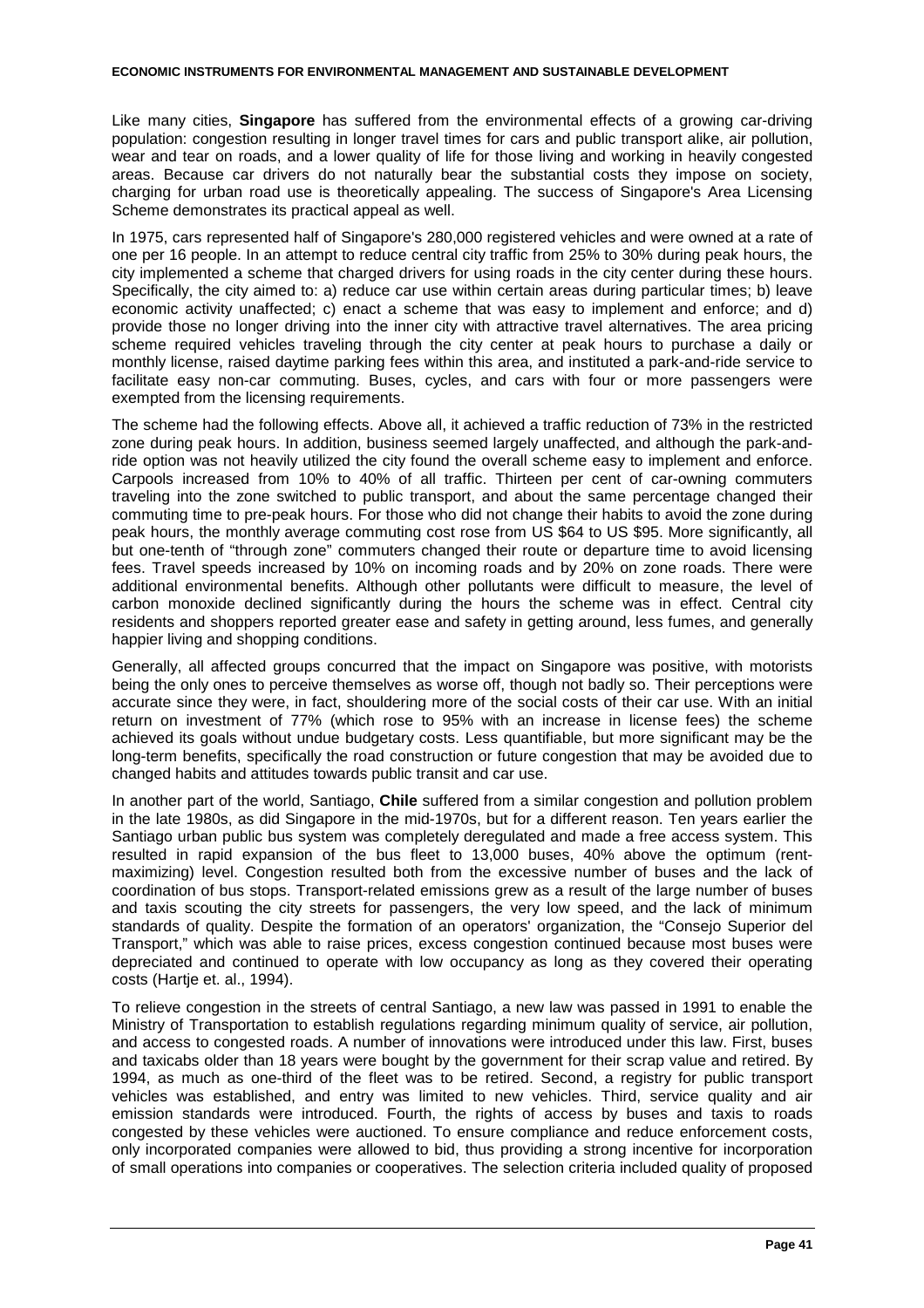service, air emission characteristics, and frequency on specific lines to ensure that the reduction came from frequency reduction not from change in spatial structure of lines (Hartje et. al., 1994).

The system had a number of beneficial outcomes. Overcapacity was reduced by 30%, the occupancy rate of buses increased, congestion was relieved, and air pollution reduced at least proportionately (specific figures are not yet available). The reduced frequency of service and increased waiting time were offset by the increased speed of service. A negative side effect of the auction system has been the relocation of small operations to adjacent streets and residential areas, somewhat diluting the effectiveness of the auction (Figueroa, 1993). In response, the government is planning to extend the auction system to a wider area. There is also a proposal for a similar system for private cars, including a road pricing system.

Like the Singapore congestion pricing system, the Santiago auction system may not be applicable everywhere, but the innovative ideas it contains could help devise a system for cities, like Manila, with similar congestion and pollution problems and a large private fleet of public transport.

# **CHAPTER 6 ECONOMIC INSTRUMENTS FOR THE GLOBAL COMMONS**

The scope and role of economic instruments are not limited to the management of domestic environmental problems, but extend to the management of the global commons, such as the conservation of tropical forests, the preservation of biodiversity, and the protection of the global climate and the ozone layer. As in the case of local environmental problems, the cost of controlling global pollutants or conserving resources of global significance varies significantly among countries as does people's willingness to pay for accomplishing global environmental objectives. The demand for global environmental policy comes mainly from the developed countries which have sufficiently high incomes and low discount rates to be concerned with environmental amenities and distant threats to their lifestyles. The lowest cost supply comes mainly from developing countries either by virtue of their greater biodiversity, lower energy efficiency, or lower opportunity costs. Under these circumstances equal or proportional emission reductions by all countries would be excessively costly, if not totally unacceptable to developing countries. Economic instruments could be used as vehicles for the internalization of global environmental benefits to developing countries: in terms of efficiency, the cost of a given global environmental improvement would be minimized (cost-effectiveness); in terms of distribution, the wealthy beneficiaries would pay and the poor countries would benefit (equity) along the lines of the "beneficiary pays principle."

In the absence of a global government with taxation power, developed countries' willingness to pay for conservation could be captured through new innovative trading arrangements between developed and developing countries. Developing countries need financial resources and efficient technology to pursue sustainable development, in exchange they can offer:

a) unmatched biological diversity that can best be preserved only *in situ*;

b) forests that are of global significance in terms of their impact on global climate and atmospheric balance; and

c) environmental amenities that include wildlife and other natural assets of recreational, educational, and scientific value.

The South could offer to trade environmental conservation for financial and technological resources on behalf of the global community. It has a comparative advantage to do so because protection and maintenance of natural resources is labor-intensive and requires proximity and intimate knowledge of the resource, as well as interest in preserving national sovereignty.

But how are such trading arrangements actually to be effected? While there is a well-developed market for financial and technological resources, there is no such market for the conservation of natural and biological resources. This is due to the nature of these resources (global externalities), the lack of well defined (and fully recognized) property rights, and the difficulty of enforcing contracts across borders in the absence of a "global authority" that supersedes national sovereignty. Moreover, the object of conservation and exchange is difficult to define and monitor. Despite these difficulties, some exchanges of this nature have taken place. Examples include debt-for-nature swaps, the Global Environmental Facility, the prospecting rights purchased by the Merck Pharmaceutical Company in Costa Rica, and the EcoFund in Poland created through debt-conversion and several carbon-offset arrangements between northern power utilities and southern energy companies or forest concerns. However, as these exchanges circumvent rather than enhance the market, they remain more the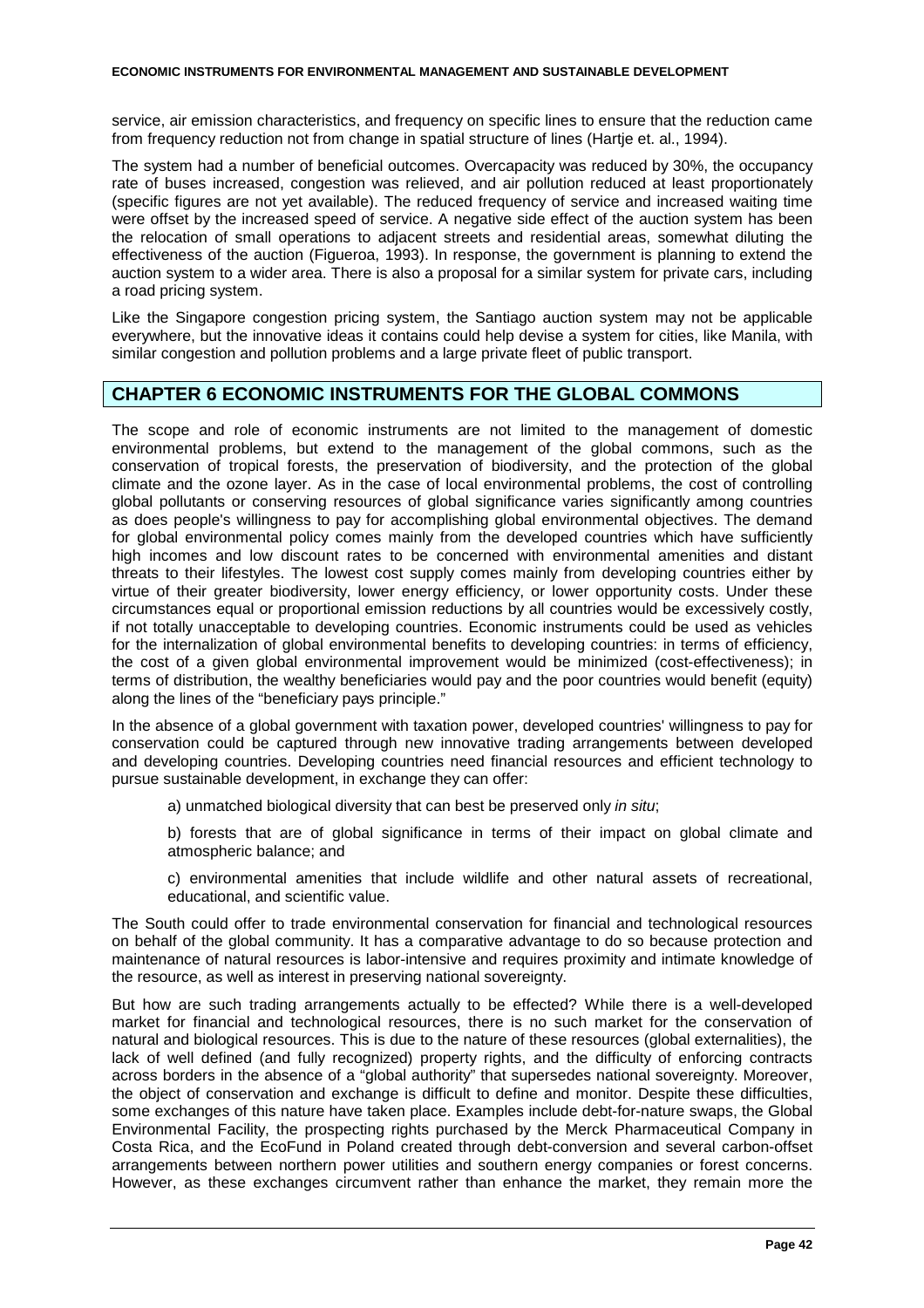exception than the rule. Just as other goods and services are traded, mechanisms need to be developed through the market for trading conservation and global climate protection. Transferable development rights and internationally tradeable emission permits provide such mechanisms.

## **Conserving Biodiversity: Transferable Development Rights**

Much of the conflict between developed and developing countries concerning the conservation of biodiversity arises from a failure to distinguish between ownership and the spatial exercise of development rights. The treatment of biodiversity as a global rather than national resource and the pressures to conserve it are perceived by developing countries as a challenge to their ownership and sovereignty over these resources. If, however, the primary purpose of efforts to protect biodiversity is conservation, not redistribution of resources, the first step is to recognize the ownership of developing countries over these resources and their right to develop them in order to maximize their own benefits. The only negotiable issue then is the terms by which the development rights over critical habitats would voluntarily be transferred elsewhere in the country or abroad.

The concept of transferable development rights (TDRs) makes possible the creation of conservation areas without the need for assessment of land values and compensation: it simply creates a market with the demand and supply of development rights that results in an equilibrium price at which exchange or transfer takes place.

In principle, there is no reason why TDRs cannot be used internationally to transfer development rights between countries. Tropical countries could set aside habitats for biodiversity conservation and divide each habitat into a number of TDRs, corresponding to an area unit, say, a hectare. Each TDR would state the location, condition, diversity, and degree of protection of the habitat and any special rights that it conveys to the buyer/holder. TDRs could then be offered for sale both locally and internationally at an initial offer price that covers fully the opportunity cost of the corresponding land unit (i.e., the net present value of the income stream of the foregone development opportunity). It is preferable to start at a relatively high price to test the market, since undervaluation is irreversible (following sale) while overvaluation is reversible (following non-sale). If the price turns out to be too low to clear the market (i.e., to exhaust the supplied TDRs for a particular habitat), the price could be lowered to attract additional demand or the quality of the TDR can be enhanced by enlarging the area to include additional biodiversity values or by improving its protection and management.

The potential buyers of TDRs include local and international environmental organizations, local and international foundations and corporations, developed country governments, chemical and pharmaceutical companies, scientific societies, universities and research institutions, and even environmentally minded individuals from the developed countries. The motivation for purchasing TDRs would naturally vary among prospective buyers. Some may have direct use values such as prospecting for new chemicals or pharmaceuticals. Others may be expressing their non-use values through the purchase of TDRs. Yet others might buy and hold TDRs if they expect them to rise in value as a result of decreasing supply and increasing demand due to population and income growth, change in tastes, or an increase in environmental awareness. Certainly every new discovery of a valuable new species, or even a new use of existing species found in a particular habitat, would increase the value of the TDRs of that site.

Despite the variety of increasing benefits that TDRs may confer on prospective buyers and holders, it is unlikely that there will be sufficient demand to preserve all the habitats that are worth conserving (e.g. based on contingent valuation of willingness to pay), for reasons ranging from myopia to freeriding. Given the public-good nature of biodiversity conservation, governments of developed countries (the main beneficiaries) could take action to stimulate the demand for TDRs (pump priming).

One way developed countries can stimulate the demand for TDRs is by providing credits to domestic firms and property owners for the acquisition of TDRs from developing countries against domestic environmental regulations such as building codes, forest harvesting and replanting regulations, environmental emission standards,  $CO<sub>2</sub>$  emissions, etc. A criticism of this method of stimulating the demands for TDRs might be that the conservation of biodiversity in the tropics would have been accomplished at the expense of the domestic environment in the developed countries. One way around this problem is to tighten environmental regulations from current levels and then provide offset credits for buyers and holders of TDRs. Another method is to introduce a conservation tax and then allow people the option to pay this annual tax or purchase and hold TDRs from conservation areas in lieu of the tax. The great advantage of this financing mechanism for the conservation of tropical forests and biodiversity is that it makes the opportunity costs clear and provides a vehicle for the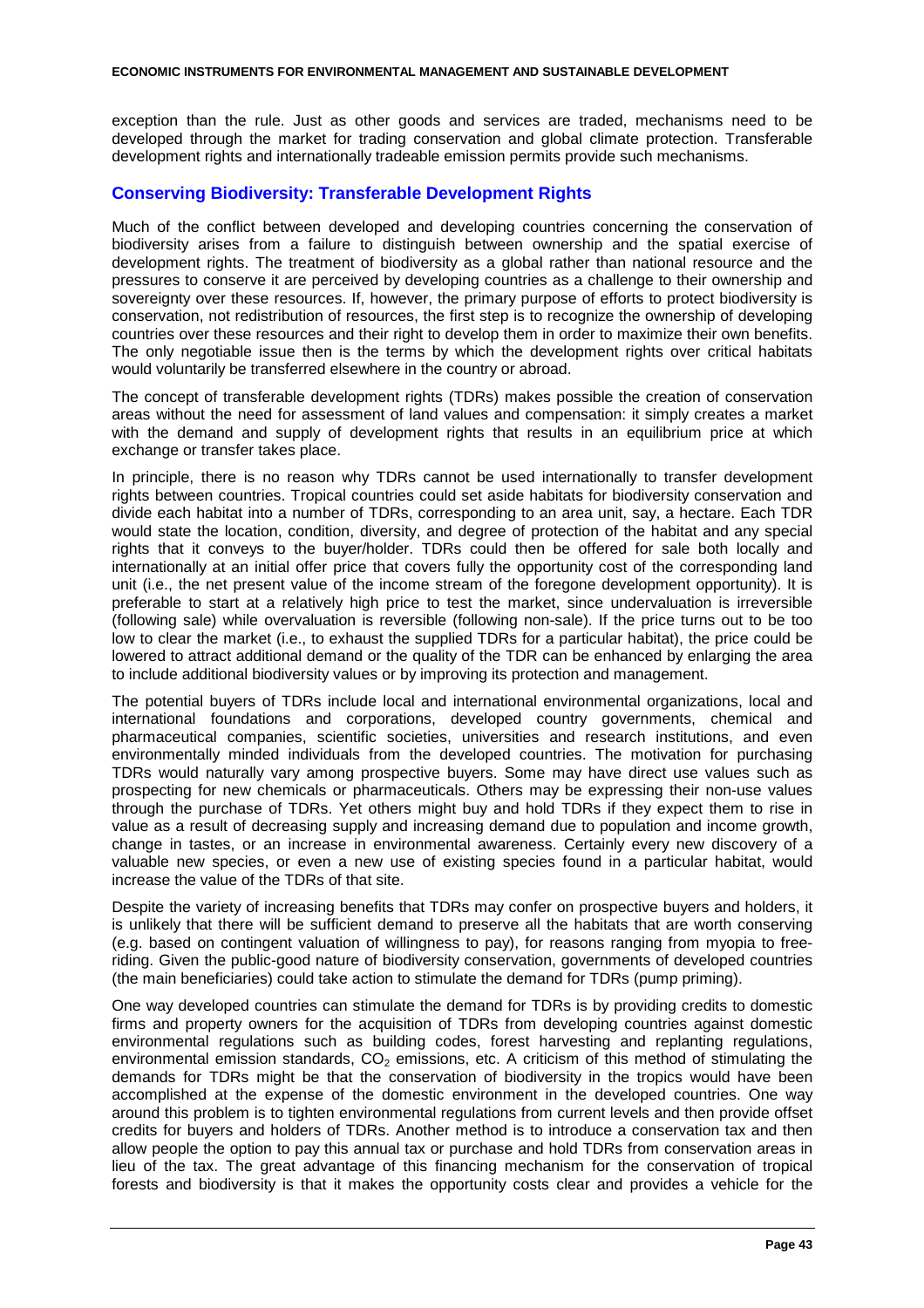beneficiaries to pay them. It also provides developing countries with substantial transfers of financial resources for sustainable development without compromising national ownership or sovereignty over tropical forests. Not only can TDRs be bought back, they can be leased on an annual basis rather than sold outright. Essentially, what the country is selling or leasing are not the rights to exploiting or developing its forests, but conservation services.

# **Protecting the Global Climate: Internationally Tradeable Emission Permits**

Virtually unlimited opportunities for low-cost reduction of greenhouse gas emissions are another grossly undervalued resource in potentially high demand in the North and for which the South has a comparative advantage to supply in exchange for financial and technological resources. While reductions of  $CO<sub>2</sub>$  emissions from fossil fuel consumption in Japan and the EEC might cost over US\$100 per ton, in developing countries, such as India and China they would cost under US\$10 per ton. If  $CO<sub>2</sub>$  emission reduction were a conventional commodity, there would be no doubt about where developed countries would seek to obtain these supplies from. Today two obstacles stand in the way of emissions reduction trading. First, there is no binding obligation on countries to contain their emissions. The Climate Convention could change that, especially if amended to set an aggregate ceiling on greenhouse gas emissions, allocated among countries according to population size or a combination of population size and some other variable such as GDP or historical level of emissions. Any allocation mechanism that has any chance of being accepted by the South would result in excess demand for emission permits by the developed countries and excess supply by the developing countries, setting the stage for emissions trading. Even if allowable emissions are frozen at historical levels, growth would generate demand for additional emission permits which could be more easily obtained from developing countries through improved energy efficiency rather than from developed countries such as Japan or Germany where further improvements in efficiency or reductions in emissions could only come at a high cost.

Allowing emissions trading across nations would obtain a given reduction of emission at the lowest possible cost and also encourage technology transfer and flow of financial resources from North to South in the interest of both the protection of global climate and sustainable development. For most developing countries, tradeable emission permits would be a major source of financial inflow and technology transfers and a strong incentive to become more efficient to save emission permits for sale to other countries or for their own industrial expansion.

# **Joint Implementation and Carbon Offsets**

Joint implementation is a bilateral arrangement between developed and developing countries to collaborate on a global commons problem in recognition of the potential mutual benefits arising from differential opportunity sets (determined by differences in the level of development, technology, and preferences). A developing country with low-cost carbon emission reduction opportunities and in need of new technology and financial resources may cooperate with a developed country that has both the technology and the financial resources but needs low-cost carbon emission reductions (or sequestration) opportunities to meet its obligations under the Global Climate Convention. The cooperation, or rather, joint implementation may take the form of the developed country transferring help to the developing country in terms of financial resources and technology—helping them to become more energy efficient by switching fuels (e.g. coal to natural gas) and protective of their forests (planting trees in degraded watersheds)—-in exchange for carbon reduction credits against the country's international obligations. These exchanges or carbon offsets, as they are known, could take place between the two countries' governments or private sectors (with government endorsement).

One such type of carbon offset is between a developed country utility and a developing country forest company or forest department. The power utility finances a shift to reduced impact logging techniques, enrichment planting (or reforestation), or forest conservation in a developing country in exchange for credit for the carbon saved or sequestered by the funded forestry activity. The potential benefits are substantial (arising from differential costs of CO<sub>2</sub> reductions between developed and developing countries) and shared between the parties involved (both private and public). While several such pilot offsets have been initiated in recent years (e.g., New England Electrical System with the Sabah Foundation and Applied Energy Systems of Virginia with Guatemala), North-South carbon offsets have not yet been sanctioned by governments or the global community as a legitimate means of meeting  $CO<sub>2</sub>$  reduction obligations under the Climate Convention. Despite criticism of this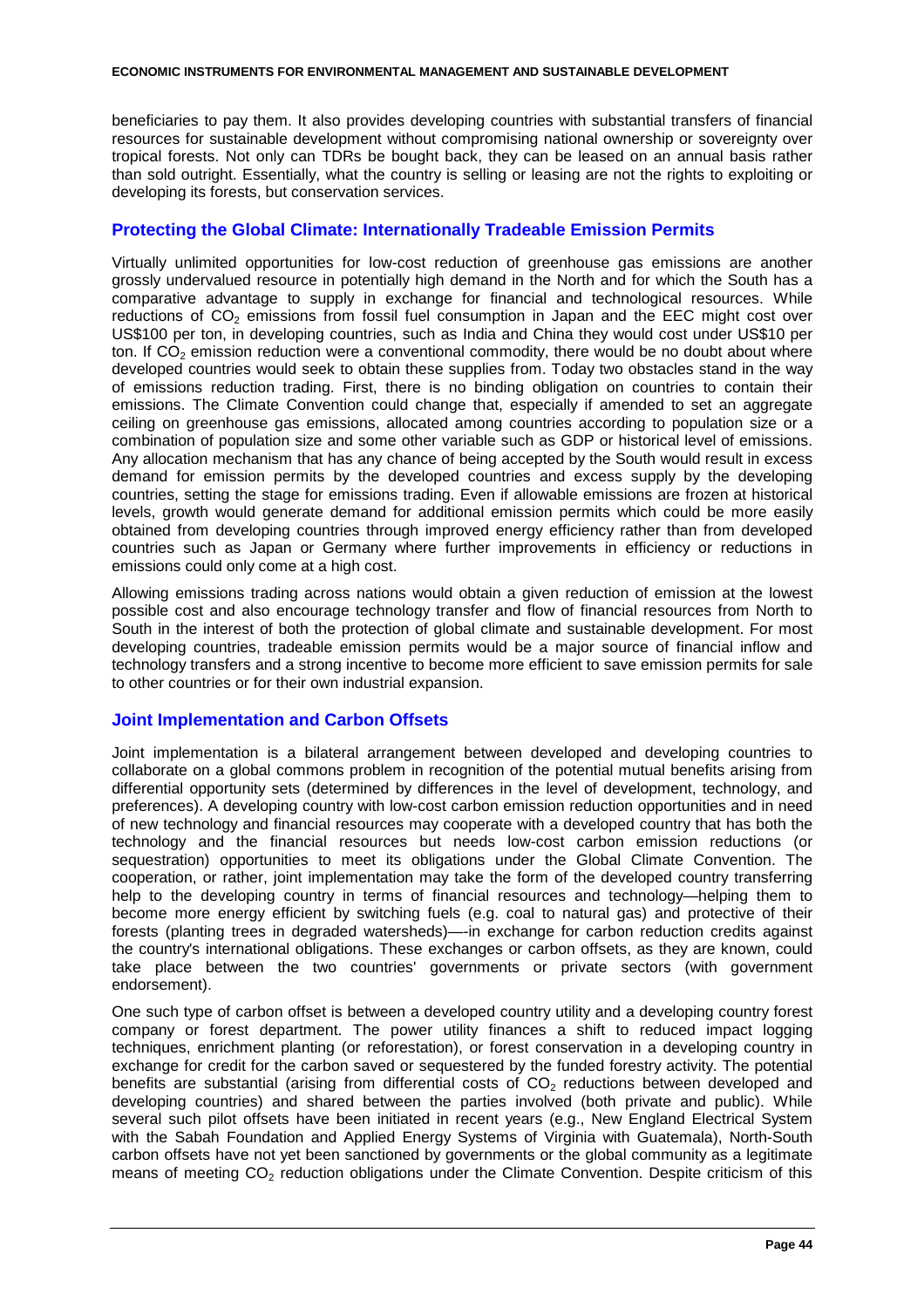and other joint implementation mechanisms, there is sufficient interest by both the North and South to warrant further study and experimentation. Carbon offsets is one mechanism by which the global value of carbon sequestions can be internalized by the local populations of developing countries. Joint implementation, if properly designed and implemented to be efficient and equitable, is indeed an application of the cost-effectiveness and beneficiary pays principles of efficiency and equity, respectively.

# **CHAPTER 7 THE SPECIAL CIRCUMSTANCES OF DEVELOPING COUNTRIES AND THE APPLICABILITY OF ECONOMIC INSTRUMENTS**

Despite the increasing use of economic instruments by developing countries, their applicability to developing country conditions continues to be questioned by environmental groups, development assistance agencies and developing countries themselves. Indeed, much of the technical assistance received by developing countries is skewed towards the use of command and control regulations. The conventional wisdom that economic instruments are of limited applicability to developing countries is based on the argument that their circumstances are radically different from those of developed countries and therefore developed country experience is of limited relevance. The increasing use of economic instruments by developing countries is often dismissed as experimentation by middleincome, newly industrialized economies that is of little relevance to low-income agrarian economies. The objectives of this chapter are to examine the special circumstances of developing countries that might affect the applicability of economic instruments, either positively or negatively, and to assess the applicability of particular instruments to particular circumstances, especially those of low-income countries.

By definition, developing countries differ from developed countries by their level or stage of development, as measured by income per capita. This definition of development is by itself unsatisfactory for inter-country comparison, even in the narrow economic sense. Converting income per capita into purchasing power parity alters significantly the "development" ranking of countries. Further adjustments need to be made for differences in quality of life indicators such as child mortality, life expectancy, literacy, etc., which are not always correlated with income. These adjustments result in further changes in the "development" ranking of countries (see for example UNDP's Human Development Index). Even then, resource depletion and environmental degradation are not accounted for and hence the "development ranking," even after the purchasing power and quality of life adjustments, is biased against countries that practice resource conservation and environmental protection.

With these caveats in mind, but without a more widely accepted and understood alternative, we use the conventional definition of developing countries as the non-OECD countries, excluding the transitional economies of Eastern Europe and the former Soviet Union and the high-income oilexporting countries such as Brunei, Kuwait, Saudi Arabia, and the Gulf States. This definition still leaves more than 120 countries ranging from the tiny Pacific Islands to China. The ecological, cultural, and political diversity is at least as wide as the differences in size and geography. Therefore, the special circumstances describe below are generalizations that apply more to some countries than others, but do constitute distinguishing features of developing countries as a group, from the OECD countries taken also as a group. However, since developing countries are far from a homogeneous group, a further classification into low- and middle-income countries is appropriate. The latter group is defined to include the newly industrializing economies. Correspondingly, the special features of developing countries discussed below apply *par excellence* to low-income countries and to a lesser degree, to middle-income countries.

# **Development Priorities Growth and Distribution**

Economic development and poverty alleviation are the top priorities of developing countries, while maintenance of prosperity and of quality of life, through economic stability and environmental protection, is the primary concern of developed countries. A 2% to 3% growth rate, considered an accomplishment among OECD countries, is lamented as a failure among developing economies, which, given 2% to 3% population growth must grow at least that fast to stand still at what is a very unsatisfactory standard of living. Growth rates of 5% to 10% are aspired to by all developing countries but achieved by only a few. Yet high growth rates remain a priority even for those developing countries that are experiencing stagnation or even economic decline (e.g., sub-Saharan Africa), perhaps more so; hence they are unlikely to give high priority to environmental protection unless it is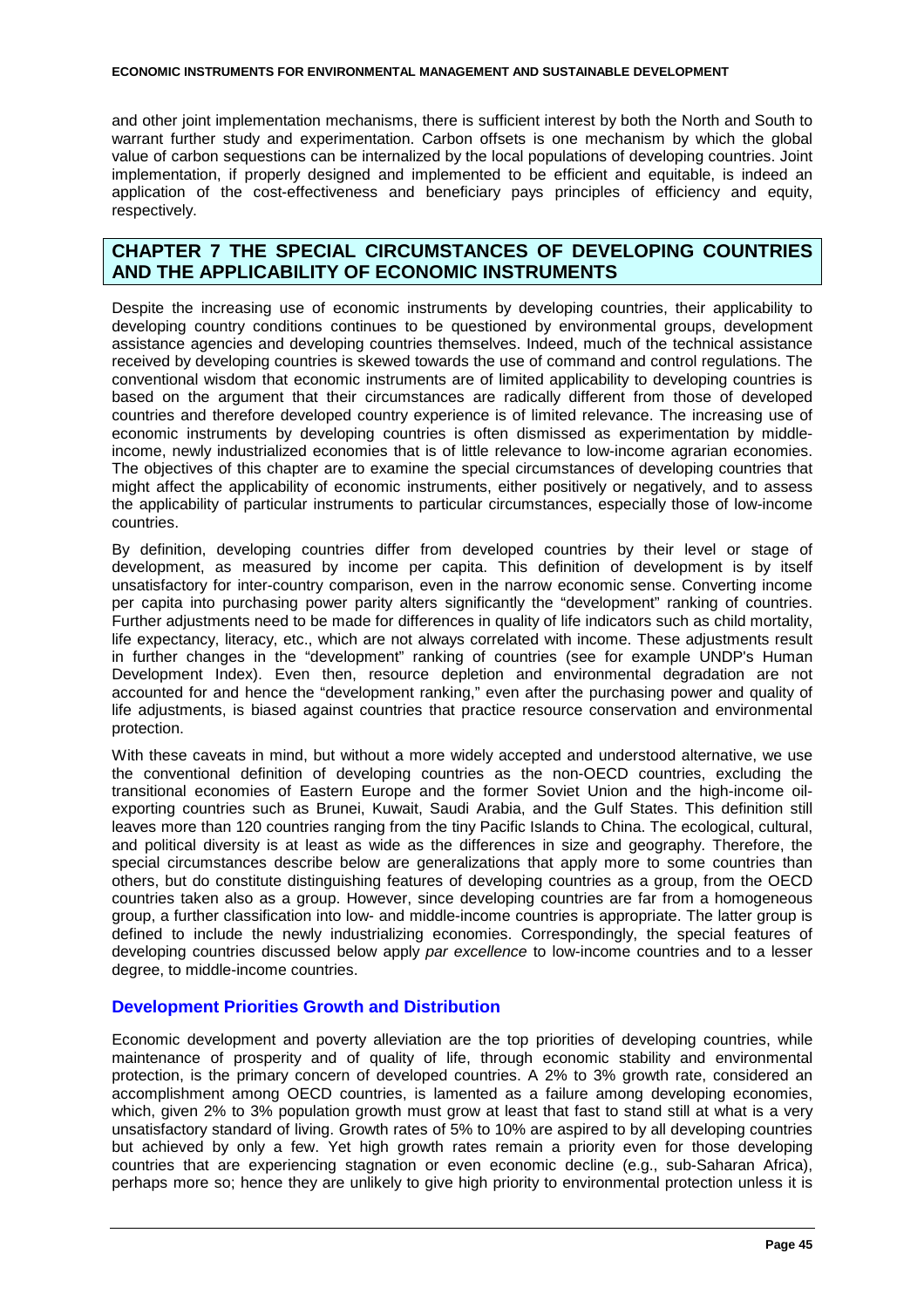seen as an effective means of escaping stagnation and of achieving high rates of economic growth. This has significant implications for the applicability of economic instruments in general and for the right choice of instruments in particular. First, instruments with applications to natural resource management are of special interest to low-income resource-based economies while instruments of industrial pollution control are of particular interest to newly industrializing countries. Second, the effect of the instrument on economic growth is of primary concern. Instruments that restrict or constrain economic growth conflict with developing country priorities. The instrument must achieve its purpose at the lowest cost possible, and whatever that cost is, it must not be such as to adversely affect the competitiveness of the country's exports as a whole, even if particular exports might be affected.

More positively, the instrument must help improve the efficiency of resource use, increase productivity, and economize on scarce resources (e.g., capital, skills, and management). It is also desirable that the instrument promotes the search, development and adoption of more efficient, less wasteful production technologies. Clearly, the development priority of developing countries favors the efficiency, cost-effectiveness, and flexibility of economic instruments over the rigidity and costinsensitivity of command and control. Moreover, it has clear implications for the choice of economic instruments and the mode and speed of their introduction. Clearly, secure property rights, efficient taxation of natural resources, and gradually phased-in pollution charges are favored by the high priority that developing countries attach to their growth objectives.

At the same time, poverty alleviation and improved income distribution are also among the top objectives of developing country governments. Therefore, the distributional implication of economic instruments is also of primary concern. It is not sufficient that secure property rights to open access resources are assigned; it matters who gets them. If the poor who depend on these resources for survival are assigned the property rights, both efficiency and distribution improve, otherwise efficiency is gained at the expense of equity. Similarly, the incidence of pollution or product charges may by regressive if they raise the price of goods that account for a higher percentage of poor people's expenditure, or if the environmental improvement so attained benefits mainly the rich. Distributional concerns may disqualify certain instruments (e.g., bidding for open access resources), favor differential rate structure (e.g., lower charge rates for basic necessities), or suggest mitigation measures (e.g., offsetting the regressivity of tax charge incidence by the progressivity of spending charge revenues). Of course, the ultimate choice of the appropriate instruments would also be influenced by other features of developing countries, to which we now turn.

# **Low Willingness to Pay for Environmental Amenities**

The lower per capita incomes of developing countries imply higher marginal utility of income and lower willingness to pay for environmental improvements and amenities. Whenever a development opportunity and environmental protection are in conflict (or in a tradeoff relationship), the choice between the two would be influenced by existing levels of income, as well as by other factors such as preferences, environmental awareness, etc. Other things constant, low income people would assign a relatively higher value to each additional dollar of income (from the development opportunity) than rich people, because of the higher marginal utility of income at low-income levels. At the same time, poor people have a lower willingness to pay for environmental quality or amenities because environmental services are income elastic (i.e., their demand is low at low income levels but rises more than proportionately with income growth). Both these factors would result in individuals assigning higher priority to development than environmental protection (unless of course, the latter is an input into the former).

Thus, economic instruments set according to estimates of marginal damages or marginal benefits derived from estimates of people's willingness to pay for a benefit (or accept compensation for a damage) better accommodate the significant differences in willingness to pay and marginal valuations of income between developed and developing countries than do command and control regulations. This is particularly important at low levels of income, where survival can be threatened by a small change in prices or a reduction in income. Therefore, the developed country regulations and standards (or level of pollution charges) are not suitable for poor countries and if enforced, can in fact lower welfare and even threaten survival. Developed country *environmental* standards (not consumption patterns) can only serve as long-term targets or aspirations, just as developed country *living* standards can.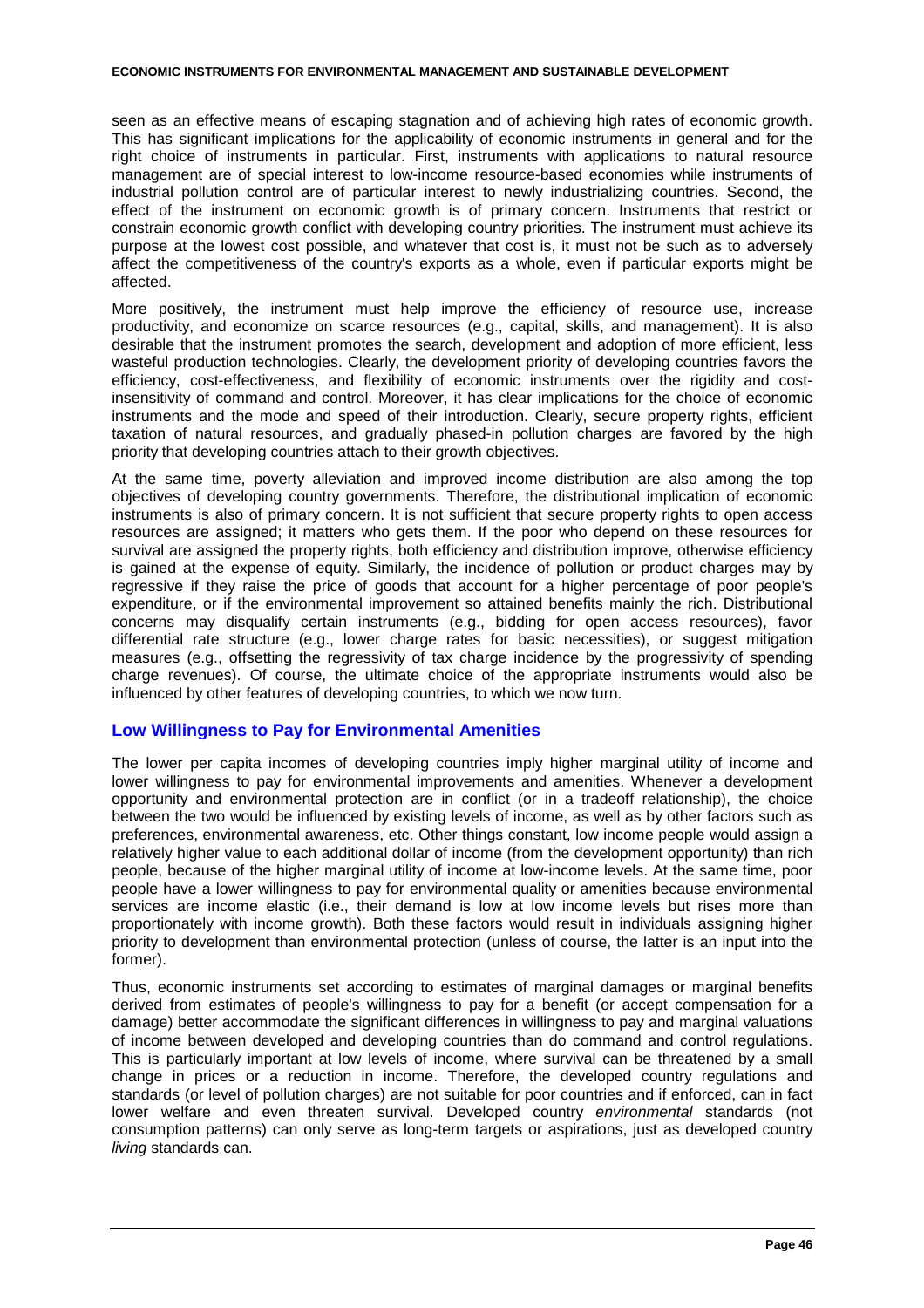The above argument in no way justifies the transfer of polluting industries or the shipment of hazardous waste from developed to developing countries. In the case of direct foreign investment, environmental standards or charges are a relatively minor factor by comparison to access to new markets and to low-cost labor and material. Moreover, the environmental standards of developed countries are embodied in the capital and technology of the industry that moves to a developing country. Furthermore, the liability laws of the country of origin may apply and exported products must reflect the environmental standards of the trading partners. Shipment of hazardous waste is not justified because of the asymmetry of information regarding its true nature and potential risks between the shipper and receiver and because the receiver (developing country) lacks the knowledge and technology to treat and dispose of the waste safely. Furthermore, because of the low or zero assimilative capacity of the environment for hazardous waste, and the risk of leakage, spill, or dumping during transport, hazardous and toxic waste is best handled at its place of origin. In light of the uncertainty and asymmetry of information, treatment and disposal at the source are required for full internalization of the externality and application of the polluter pays principle.

# **Limited Tax Revenues**

Tax revenues in developing countries are usually severely constrained by a narrow tax base, low incomes, and limited tax collecting capacity. As a result of limited revenues and major infrastructural expenditures, developing countries tend to run sizable budget deficits. Hence, they can ill afford the costs of a large environmental bureaucracy. As a result, their monitoring and enforcement budgets are very limited and their infrastructure for collection treatment and disposal of waste grossly inadequate. At the same time, they face severe administrative and human resource constraints. Given these constraints, the opportunity cost of resources necessary to implement, monitor, and enforce end-of-the-pipe command and control regulations are significantly higher than those in developed countries. The limited experience with administrative regulations and the inadequate information available for setting standards may lead to overly ambitious or unenforceable regulations. In contrast, economic instruments, if properly selected, can have low enforcement costs and generate significant government revenues. In contrast to command and control regulations, which often lead to increases in a developing country's already excessive dependence on narrowly-based, highly distortionary taxes, economic instruments are corrective taxes that can lower this dependence by serving as alternative sources of revenue.

The choice of specific economic instruments is significant in light of developing countries limited administrative and enforcement capability. For example, product taxes that use existing administrative structures may be preferable to emission charges or tradeable permits that require new collection mechanisms or additional administrative arrangements. Since product taxes are indirect instruments, they are not as efficient as pollution taxes, which directly attack the externality, the right instrument is determined by the balancing of the administrative cost savings against the efficiency losses. Lowincome countries may thus opt for product taxes while middle income countries may choose pollution charges or tradeable permits on account of greater administrative and charge collection capacity. Refundable deposits and performance bonds are also easily administered instruments, but may not be equally suited to the resource endowment of poor countries. The collection and return of residuals and waste is usually a labor-intensive activity, well-suited to the labor-surplus conditions of many poor countries, while the posting of a bond requires substantial capital which is usually scarce and costly in developing countries but more easily available and less costly in middle-income and newly industrializing economies.

# **Legal, Institutional, and Cultural Constraints**

Where legal institutions are weak or not well developed, as is the case in many developing countries, instruments that rely on legal action for enforcement are unlikely to be effective. Examples include command and control regulations such as effluent standards or mandated technology that provides for fines, prosecution, closure, and imprisonment in case of non-compliance. Another class of instruments difficult to enforce under these circumstances is legal liability systems, used extensively in the United States. Moreover, because of a long backlog of cases in the courts of most countries, the threat of court action does not act as a deterrent or compliance incentive.

In addition to the weakness of the legal system, many cultures are not given to litigation in the same way that Western culture is. Courts are used as a last resort, which means they are rarely used. Since this is common knowledge, regulations that depend on court action are not complied with. Fines are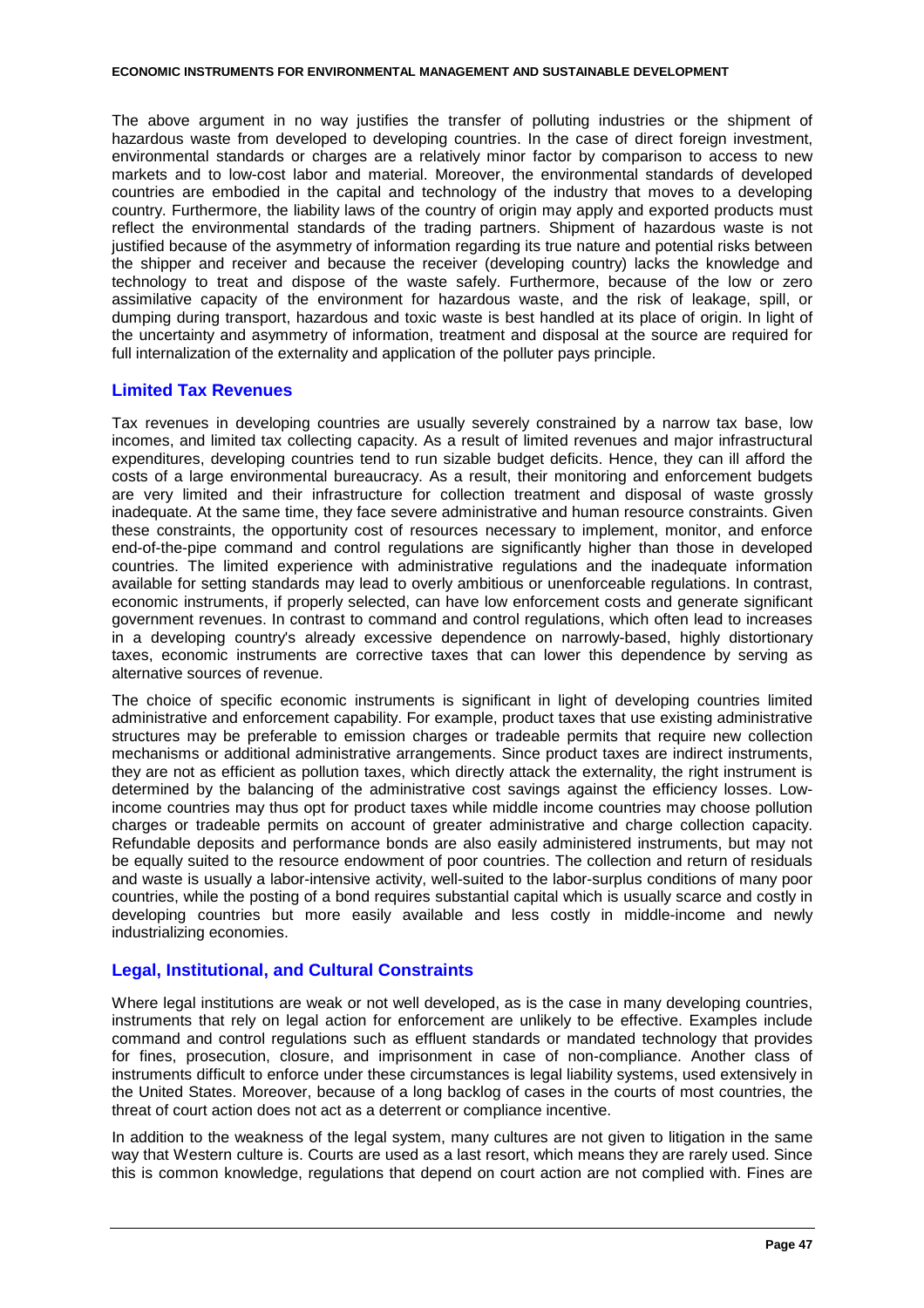set at levels that are too low to deter violators given also the low probability of apprehension and conviction. Regulations that are replicas of developed country regulations have little grounding in local realities and culture and are therefore largely unenforceable. In cultures where the institution of private property rights is not sanctioned and contracts are not enforced by courts, (e.g., parts of sub-Saharan Africa), economic instruments that are based on private property rights or market creation are likely to fail. In these cases, the recognition and protection of customary, communal, or tribal rights are preferable to their supplantation by alien institutions of private and state property. Papua New Guinea provides an example of sensitivity and accommodation to institutional weaknesses and cultural traditions and realities. Indeed, traditional societies, while having weak legal systems and undeveloped modern institutions, often have time-tested traditional institutions, management systems, and customary use rights that can be strengthened or used as models for the development of new institutions and instruments that fit the local cultures and traditions as well as emerging new realities (e.g., commercialization, new technology, population growth, etc.).

# **Undeveloped Capital Markets and High Discount Rates**

Natural resource conservation and environmental protection are analogous to investment, in the sense that they involve high current costs in return for a stream of future benefits of higher present value. This creates a cash flow problem, especially for societies with limited cash incomes. This problem can be solved through current borrowing and future repayment, a solution that presupposes well-functioning capital markets. In many developing countries, capital markets are segmented or distorted through interest rate ceilings, credit rationing, and capital subsidies, etc. Credit is generally very costly for small borrowers and often unavailable to those with no secure property rights for collateral. Furthermore, low incomes, often barely above survival levels, economic uncertainty, and political instability result in very high private discount rates applied to future benefits.

The implications of capital scarcity and high discount rates for the selection of instruments are that the right instrument does not impose a high initial capital cost. Therefore, mandated technology such as water treatment plants and economic instruments, such as environmental performance bonds or auctioning of pollution permits, are not suitable for countries with undeveloped capital markets and high rates of discount.<sup>3</sup> Where initial capital costs are unavoidable, as in the case of water or energy supply, instruments that aim at full cost pricing must accommodate the capital constraint by amortizing the capital costs into monthly payments integrated with the variable costs (user charges). In the case of natural resources, especially land, assignment of secure property rights is usually an effective mechanism for improving access to capital markets and for lowering the private discount rate for poor farmers. Removal of interest rate ceilings and capital subsidies (investment incentives) for large-scale industries increases the availability and reduces the cost of rural credit, further encouraging long-term investments such as soil conservation and tree planting.

# **Formative Stages of Development**

l

In developed countries, the selection of instruments for environmental management is often constrained by the legacy of existing regulations, an entrenched environmental bureaucracy, and vested interests created by past and present policies and structures. Furthermore, with mature industries and cities and virtually all infrastructure in place, it is technically difficult and economically costly to introduce radical policy changes or new instruments. Retrofitting industrial plants and urban infrastructure, put in place under a different policy regime, are often very disruptive and costly, necessitating a very slow and gradual process of adjustment with grandfathering of existing industries.

Developing countries, being in the formative stages of their development, have considerably more flexibility than developed countries to introduce new policies and instruments of environmental management. First, without a large environmental bureaucracy and the vested interest created by past regulations, developing countries have an almost clean slate to introduce new instruments that best fit their own circumstances. Second, the limited fixed plant and infrastructure in place, the higher rates of investment and economic growth and the rapid turnover of capital stock imply lower implementation and compliance costs for new instruments as well as greater effectiveness, provided

<sup>&</sup>lt;sup>3</sup> This conclusion does not preclude the use of these economic instruments for large-scale producers, both domestic and foreign.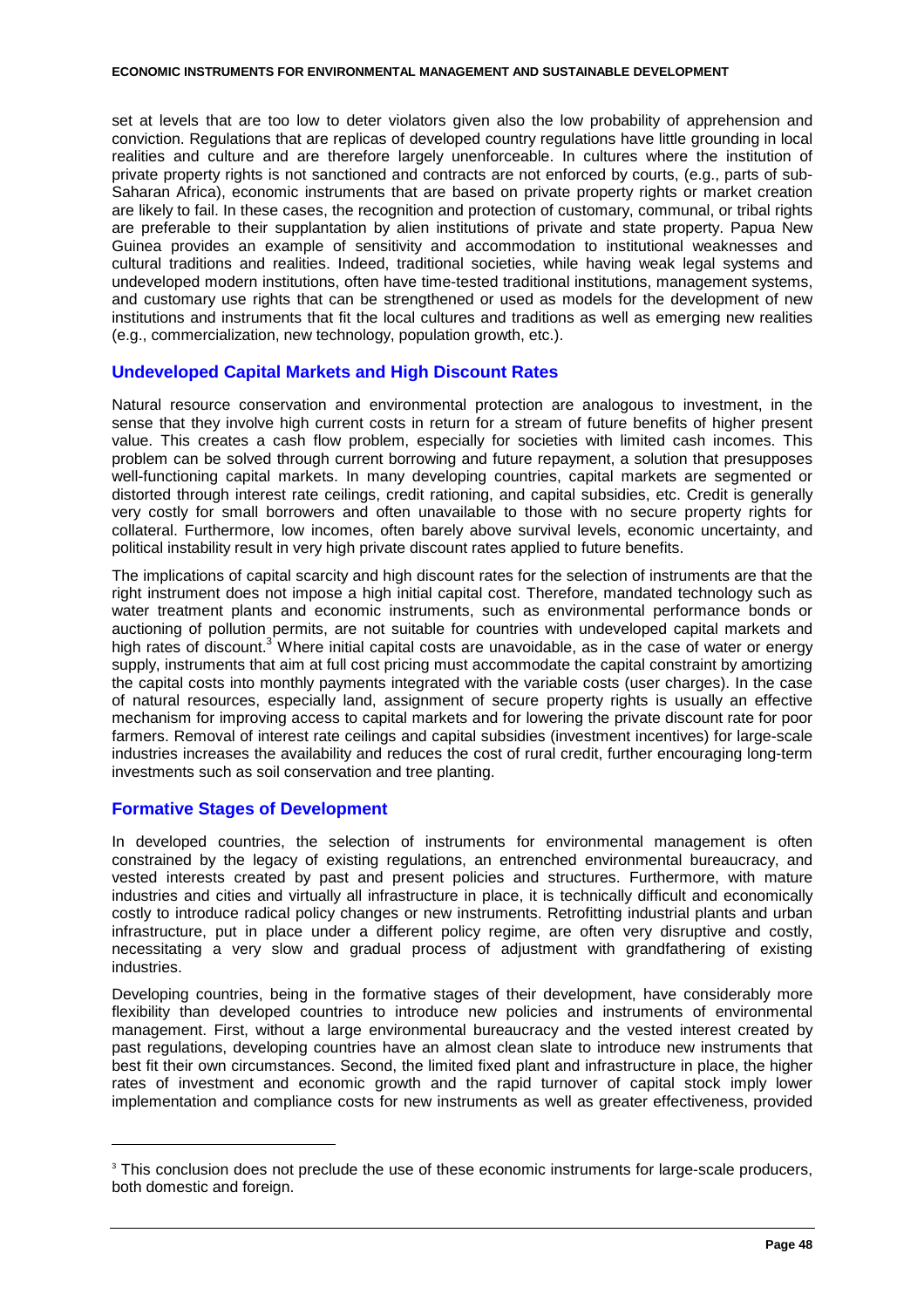that they are expected to remain in place and escalate over time to fully internalize environmental costs.

Economic instruments have the advantage that they can influence the direction and pattern of development of human settlements and industries without unduly constraining the pace of development. The rapidity with which urban and industrial centers are growing in developing countries provides economic instruments with the opportunity to achieve cost-effective environmental improvements through structural change, an opportunity that flees with every new investment planned and implemented under existing policies.

A related characteristic of developing countries is the large number of scattered, small-scale industries which are difficult to either regulate or tax. Product taxes, refundable deposits, and incentives for waste delivery are clearly preferable to effluent standards and charges or to market creation instruments which are costly to monitor and enforce when a large number of small and scattered polluters are involved.<sup>4</sup> Rapidly growing vehicular pollution and traffic congestion, as a result of increasing car ownership, are other characteristics of developing countries that the selected instruments must address cost effectively. Car ownership taxes, differential fuel taxes, and road tolls are among such instruments, provided that alternative means of transport (e.g., mass transit systems) are available.

### **Conclusion**

l

Economic instruments as a group are at least as applicable to developing countries as they are to developed countries. The earlier, formative stages of development in which developing countries find themselves make the introduction of new, flexible instruments both easier and more beneficial. However, underdeveloped and inefficient markets and institutional and administrative constraints call for careful selection of specific economic instruments that fit (or are adapted to fit) the country's special circumstances. In addition to the stage of development and associated constraints and opportunities, the country's cultural traditions and social organization are critical factors to consider and build on in selecting and introducing incentive-based instruments for environmental management and sustainable development.

Transitional economies, that is, formerly planned economies which are now in the process of market reforms and industrial restructuring, temporarily experience some of the characteristics of developing countries (low incomes, limited tax revenues, priority for recovery and growth), but in other aspects (levels of industrialization, education, etc.) they also share features common with developed Western European countries. [This is less true of Central Asian Republics which share the conditions of developing countries]. Transitional economies (such as Poland and Russia) have historically used economic instruments for pollution control (pollution charges), but their effectiveness as incentives were minimal because of the lack of enterprise autonomy and the existence of the soft budget constraints (charges were paid and included in production costs to be covered by state subsidies). However, the familiarity of transitional economies with economic instruments and their bitter experience with command and controls in the economic sectors help them resist misguided Western advice to replicate Western command and control regulations. Many of these countries aspiring to join the European Community (EC) are in the process of adopting EC environmental standards, but appropriately aim to attain them gradually (through pre-announced compliance schedules and with the use of economic instruments).

# **CHAPTER 8 MODALITIES FOR THE INTRODUCTION OF ECONOMIC INSTRUMENTS**

The selection of the relevant set of economic instruments for a particular developing country or a transitional economy at a given point in time is determined by the country's special conditions as discussed in the previous chapter. Yet this leaves a large set of instruments from which to choose. Criteria for specific instrument selection needs to be established, or if a set of instruments is selected, an assessment must proceed implementation. Furthermore, the adoption of an economic instrument approach to environmental policy and sustainable development and the specific instruments chosen

<sup>4</sup> This conclusion does not preclude the use of tradeable pollution permits to abate non-point pollution, as long as there are a few large polluters that share the same watershed or airshed.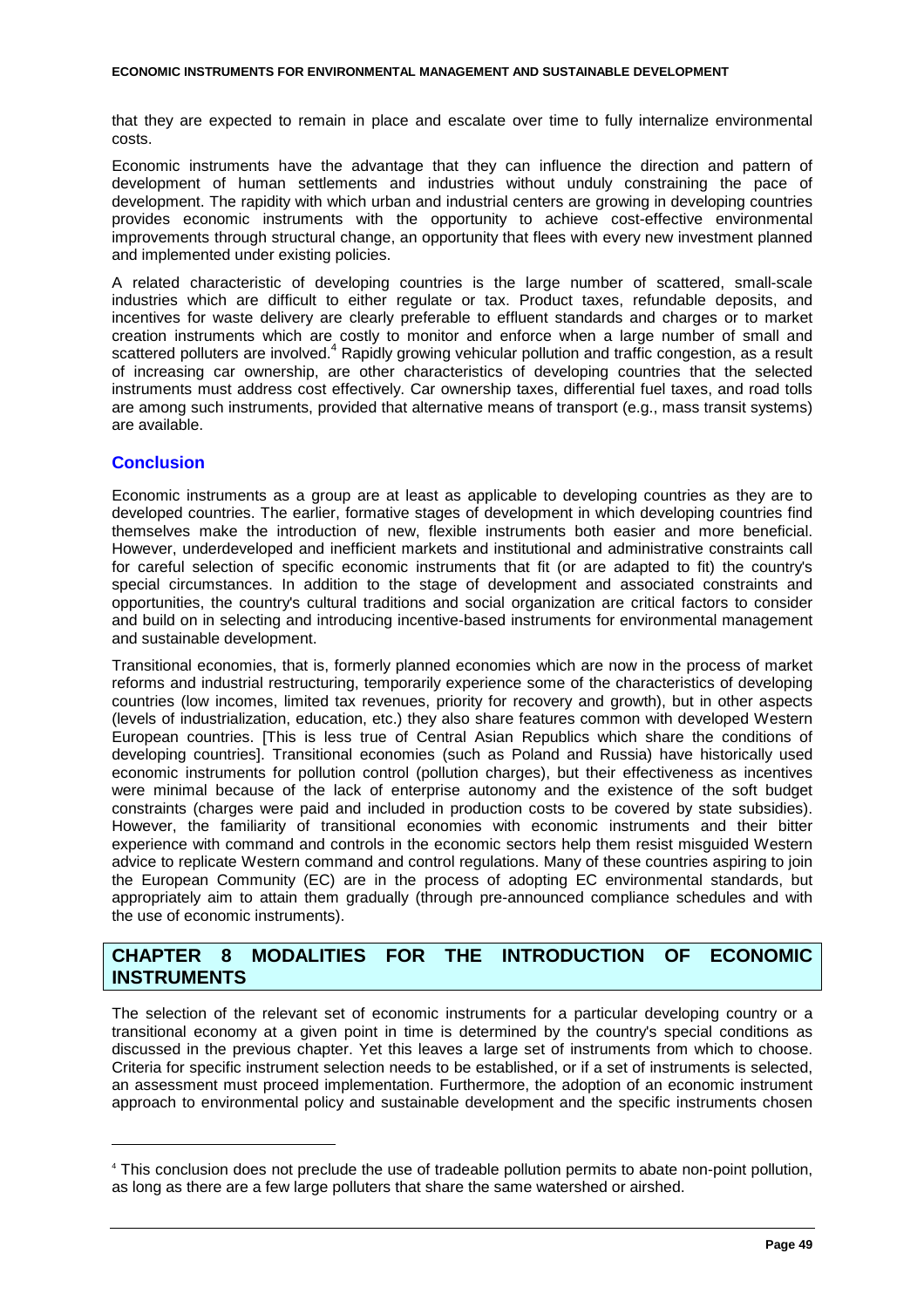would have institutional and human resource requirements and financial implications that need to be addressed. For example, certain instruments such as secure land titles require cadastral surveys; environmental bonds and self-assessed charges require environmental auditors; and revolving funds may require new institutions. The objective of this chapter is to detail the criteria for instrument valuation and selection and to assess the human, institutional, and financial requirements. Particular attention is paid to distributional considerations, dynamic efficiency, and political acceptability.

### **Assessment of Instruments**

The assessment and selection of instruments is best done by asking and answering the following nine questions, all conditioned by the special circumstances of the particular country concerned:

Environmental Effectiveness: *Will the instrument achieve the environmental objective within the specified time span and what degree of certainty can be expected?* If the environmental outcome is somewhat uncertain or experimental (trial and error) and different instrument levels are needed, how acceptable is deviation from the set goal? The answer depends to a large extent on the nature of environmental damage in question. The acceptable margin of error is much higher for reversible environmental damage, depletion of substitutable resources, or generation of biodegradable waste than for irreversible loss of unsubstitutable assets (e.g., biodiversity, species loss) and generation of hazardous waste.

Cost Effectiveness: *Will the instrument achieve the environmental objective (or target) at the minimum possible cost to society?* Not only are environmental budgets limited, but any savings can be used to achieve other social objectives (e.g., equity) or to pursue further environmental improvement. The costs to society of pursuing certain environmental objectives through a particular instrument or set of instruments is not limited to the cost of monitoring and enforcement by the environmental agency. The largest component of the social cost of environmental intervention is the cost of compliance by the industry (e.g., output reduction, capital and operating cost of abatement technology, and the additional cost of switching to higher-cost inputs, such as from coal to natural gas). A second component of the social cost is the distortionary effect of the particular instrument chosen. Most economic instruments if rightly chosen and set at the right level (e.g., Peguvian taxes set equal to the marginal damage cost) are corrective of existing distortions and hence have a negative distortion cost (i.e., a correction benefit). There are, however, economic instruments such as subsidies which, though statically equivalent to environmental taxes, dynamically (in the long-run) they encourage entry into the polluting industry, thereby increasing rather than reducing pollution and hence violating the environmental effectiveness criterion above.

Flexibility: *Is the instrument flexible enough to adjust to changes in technology, the resource scarcity, and market conditions?* For example, in the face of inflation will it maintain its potency or will it be gradually eroded into an ineffective instrument. Indexing to inflation is one way of maintaining the value of the instrument; another is by setting the instrument (e.g., a charge in terms of a percentage of the price, rather than at a fixed nominal monetary value). With regard to scarcity, the instrument's value or level must rise with increasing resource or environmental scarcity. For example, tradeable emission permits meet this criterion, as do property rights (their value rises with scarcity); command and control standards and environmental bonds do not adjust automatically to changing resource scarcities (they need to be deliberately adjusted). With regard to technology, will the instrument adjust to changes in monitoring, abatement and production technology or will it soon become obsolete by new technologies? For example, mandated best available technology, an extensively used command and control instrument, does not meet this criterion unless it is deliberately and regularly revised, at great cost.

Dynamic Efficiency: *Does the instrument provide incentives for developing and adopting new environmentally cleaner and economically more efficient technologies? Does it promote development of an environmentally sound infrastructure and economic structure in general?* Charges and tradeable permits, for example, meet this criterion while effluent standards or mandated technology do not. Perhaps more importantly for developing countries is the extent to which the instrument provides an incentive for environmentally sound and economically efficient structural change. A dynamically efficient instrument is one that encourages the flow of resources towards activities in which the country has a genuine comparative advantage (i.e., towards commodities that can be produced at a domestic resource cost, inclusive of the resource depletion cost and environmental cost, which is lower than the world price). The structural-change effects of the instrument are equally important with regard to infrastructure and urban development. For example, low gasoline prices in the United States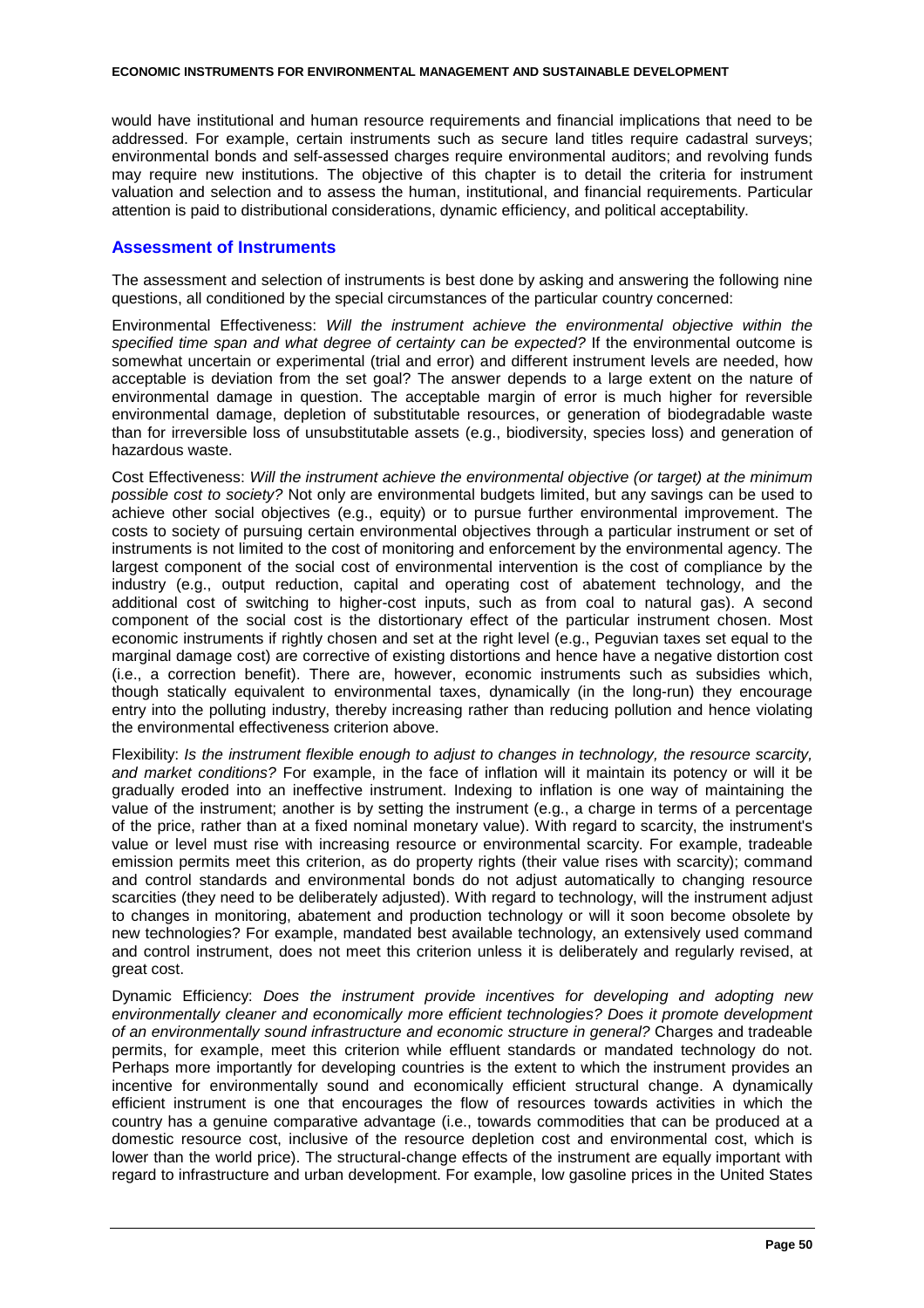have resulted in a dispersed pattern of development and land use that make the development of most transit systems unprofitable and the economy dependent on private driving, with the ultimate consequence being that air quality standards are very costly and difficult to accomplish. In contrast, European cities' mass transit systems are profitable because of the high density land use induced by high gasoline prices.

Equity: *Will the costs and benefits of the instrument be equitably distributed? Who gains and who loses?* This is a complex question but of critical importance to the successful introduction of economic instruments. Different instruments have different distributional implications. Environmental taxes tend to be regressive compared to regulatory standards. The pollution control costs fall more heavily on low-income groups, especially with product taxes or pollution charges that affect the prices of commodities (such as food, clothes, or shelter) on which the poor spend a higher proportion of their income. The benefits of environmental improvements such as improved water supply, sanitation, and reduction of indoor pollution of suspended particle matter (SPM) and of lead emissions, tend to be progressive (pro-poor) because the poor are more exposed to these pollutants due to their living and working conditions and the lack of means for preventive or mitigating expenditures. On the other hand, when these benefits are valued in monetary terms, their distribution may in fact be regressive because the poor have a much lower willingness to pay for environmental improvements due to their low income. Thus, ultimately the distributional impact of economic instruments depends on (a) how the property rights or pollution permits are allocated and (b) how the revenues from environmental taxes and charges are spent.

Property rights and trading programs (pollution permits, development quotas, catch quotas, etc.) can lead to large transfers of wealth between socio-economic groups and locations. As such, they can also act as instruments of social policy or income transfers to improve income distribution. For instance, the poor could be issued secure property rights over open access resources (e.g., land rights, water rights, etc.). The regressivity of environmental taxes can be dealt with through differential taxation (lower taxes on necessities). In principle, even tradeable pollution permits can be allocated in a way that benefits the poor (see Chapter 3). In controlling global climate change, internationally tradeable  $CO<sub>2</sub>$  emission permits are emerging as a major source for transferring financial and technological resources from North to South. The distributional impacts of different instruments vary by location and time horizon; they are higher in targeted areas (e.g., industrial towns, coal producing areas, etc.) and during the transitional period than in other areas and subsequent periods, respectively. Retraining, compensation for impacts, gradual implementation, grandfathering of old (or small) producers, and revenue neutrality (commensurate reduction of other taxes) are some ways in which the distributional impact of economic instruments can be mitigated or compensated for.

Ease of Introduction: *Is the instrument consistent with the country's legislative framework?* If new legislation is necessary, how feasible is it? Does the executive branch of government have the administrative capacity to issue the necessary regulations and administer the instruments? What is the administrative opportunity cost given the limited administrative resources in a poor country? This criterion favors instruments that do not require new legislation and which can be administered with existing administrative structures. For example, in countries with very scarce administrative resources, product taxes which use the existing tax collection system are preferable to pollution charges or tradeable pollution permits which require new legislation and new institutions.

Ease of Monitoring and Enforcement: *How difficult or costly will monitoring and enforcement be?* This is partly a function of the administrative capacity (discussed above and below) and partly a function of the structure of the industry towards which the instrument aims. Large numbers of scattered, smallscale economic units imply high monitoring and enforcement costs. A country with limited monitoring and enforcement capability will opt for indirect instruments (product taxes over effluent charges) that are embodied in the prices of inputs and outputs, or other self-enforced instruments such as bonds and deposit-refund systems which shift the burden (and the cost) of monitoring and enforcement to the polluters. Community resource management and customary use rights have the great advantage that the monitoring and enforcement costs are decentralized and internalized to communities which enforce them using their own internal organization, kinship relationships, and social norms. In terms of the introduction of new instruments, the challenge is to design them so they are self-enforced by drawing lessons from traditional systems. For example, the pollution charge imposed on an individual firm could be made a function of both the firm's own emissions and of the industry's total emissions, or of the airshed's or watershed's ambient quality, thereby providing incentives for the industry to police itself.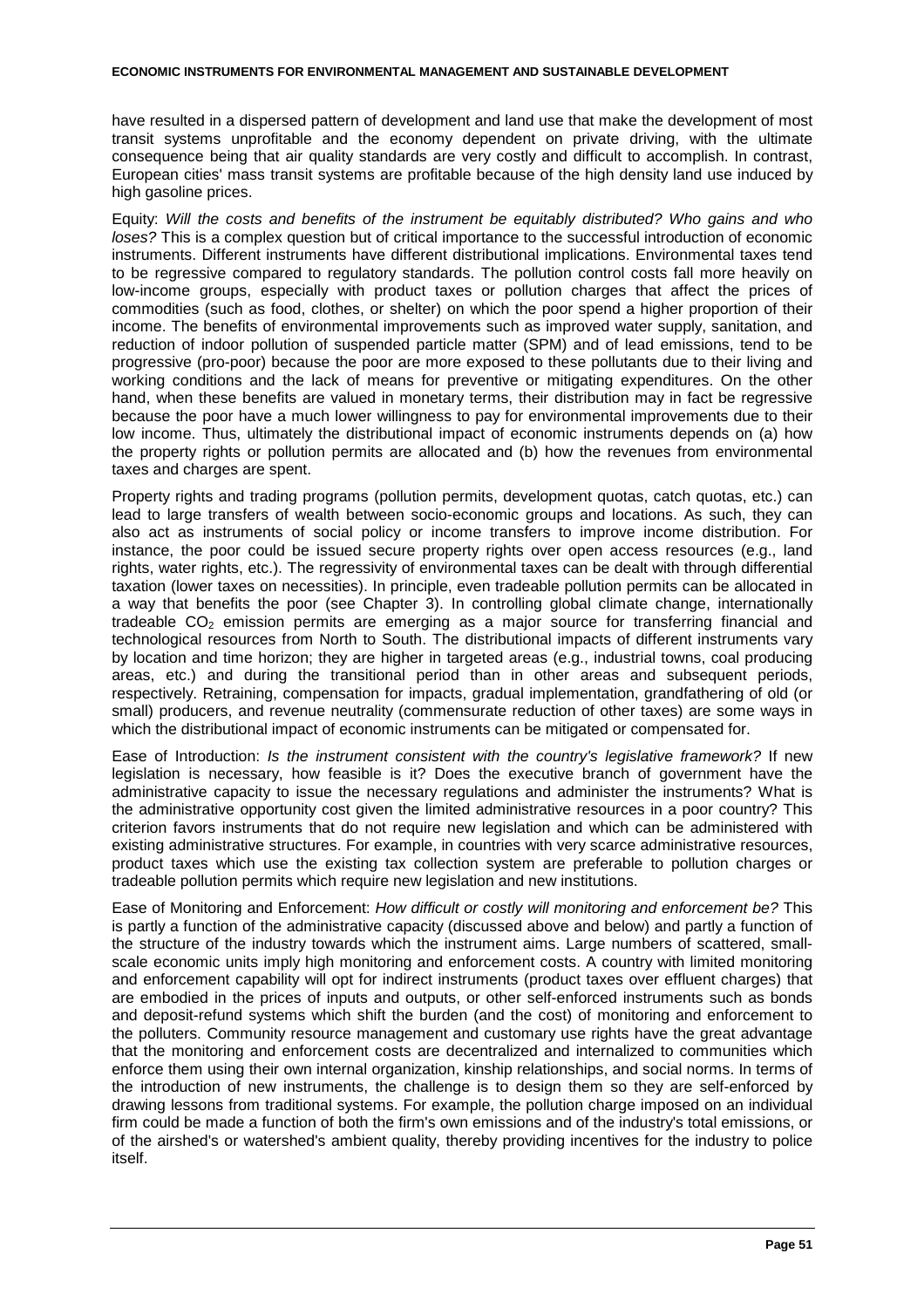Predictability: *Does the instrument combine flexibility and predictability?* Flexibility is critical for cost minimization, adjustment to varying conditions, locations, and changing circumstances, and for gradual implementation. Predictability is critical for dynamic efficiency both in terms of technological innovation and structural change. The effectiveness of any instrument depends critically on the perception of its permanency and direction of change. Only when the industry perceives that a standard, a tax or a charge is in place to stay (that its value will escalate over time towards full-cost pricing rather than be eroded by inflation) will it modify its long-term investment plans to reduce environmental costs. It is the instability and unpredictability of environmental policy rather than the costs of compliance that the industry finds disruptive and ultimately more costly. Therefore, when an instrument is introduced gradually, the compliance or escalation schedule must be pre-announced and adhered to.

Acceptability: *Is the instrument understandable to the public, acceptable to the industry, and politically saleable?* This is perhaps the most difficult criterion to meet and definitely one which puts economic instruments in a disadvantageous position. Unlike the hidden costs of command and control regulations, the costs of economic instruments such as product taxes, pollution charges, user fees, environmental bonds, and liability systems, are all too transparent. Taxes are generally unpopular and user charges are unwelcomed when the service is taken for granted or if it has been available at a subsidized cost for a long time. Underpricing and subsidies become capitalized into property values and their removal is seen as a net reduction in the owner's wealth. Market creation, such as tradeable pollution permits, is often resisted by environmental groups and the general public as a license to pollute. Polluters would resist economic instruments such as taxes and charges if they perceive unenforced command and control standards as a feasible alternative, if they see an easier opportunity for regulators' capture in non-economic instrument approaches to environmental management such as the process of negotiation between polluters and regulators practiced in England. Exploiters of open access resources would generally resist regulations or closure of the commons from fear that they might be the ones that are excluded. Finally, the public is likely to be receptive to charges that economic instruments for environmental management are just another form of taxation or license for big polluters to continue to pollute. They are also likely to be receptive to calls for "environmental justice" in the form of either equal pollution reduction (in absolute or percentage terms) by all sources or uniform emission standards.

Therefore, the promoters of economic instruments have a hard sell and a difficult marketing task. Without making it clear to the industry, to environmental groups, and the public, the benefits and costs of the available options (including that of no action), the chances of acceptance and successful implementation are severely limited. Selecting simple and easily understood instruments makes the marketing task easier and the likelihood of acceptance greater. In addition, a number of mitigatory and compensatory measures can be introduced to lessen both the transitional and long-term cost. One such measure is revenue neutrality (i.e., reduction of other taxes such as income taxes which reduce the incentive for work or sales taxes and import tariffs that distort consumption decisions). Other mitigation measures include gradual implementation and grandfathering of existing producers. The support of environmental groups and the industry can often be secured through greater communication and participation in the selection and implementation of economic instruments.

# **Institutional and Human Resource Requirements**

Economic instruments as a group tend to have lower institutional and human resource requirements than command and control regulations, because they operate through incentives rather than through coercion. First, it is far easier to implement an instrument that makes compliance in the best interest of the economic agent than an instrument which forces compliance through enforcement. Second, economic instruments make maximum use of the superior and privileged information that the polluters and resource users have on their own pollution control and resource conservation cost without attempting to find out what that information is. This contrasts with the considerable informational demands of command and control regulations which include intimate knowledge by the regulators of the production and pollution control technologies of a multitude of production processes. The informational parsimony of economic or market-based instruments can be compared to the informational advantage of market economies over those of centrally planned economies.

Nevertheless, the informational requirements of economic instruments are not insignificant, especially when one attempts to introduce them at the optimal level (i.e., at the point where the marginal control cost equals the marginal damage cost). This presumes knowledge of pollution control (or conservation), cost function, and environmental damage functions, none of which are readily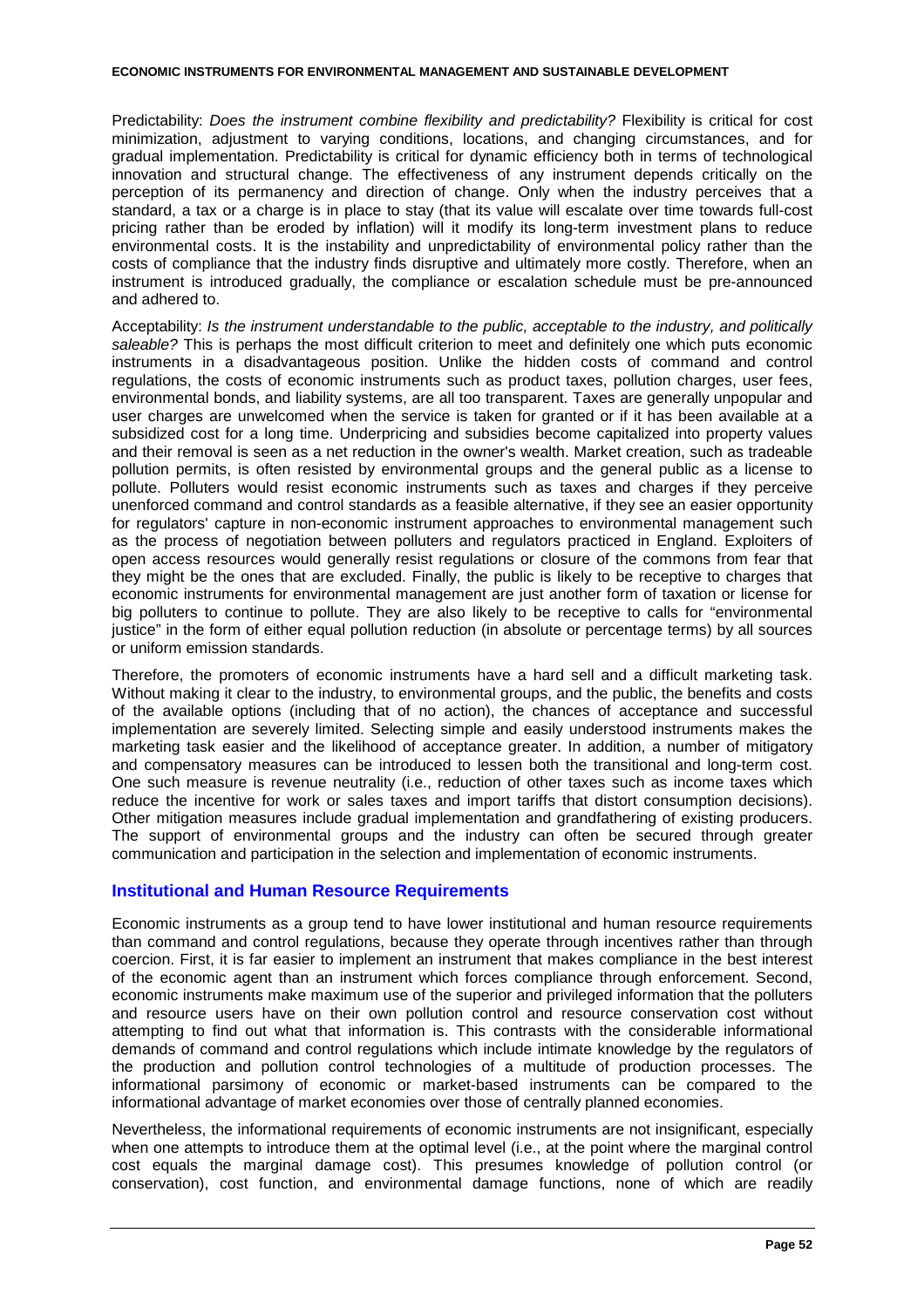available. These informational requirements are considerably reduced if we only seek to attain costeffectiveness (i.e., the environmental objective is set through some other means such as the political process or at scientifically-established ecological thresholds), and if the economic instrument only attempts to achieve this objective at minimum cost. Then experimentation with pilot projects or trial and error would help reveal the needed information for determining the optimal level of the instrument. Since gradual introduction is often preferable, the instrument can first be introduced at a very low level and progressively escalated, gaining information in the process until the optimal level is approximated.

The informational requirements can be reduced further by taking into account the special conditions of the country (see previous chapter), the industry, the environmental media, and the specific pollutant or resource whose control is sought (see next chapter). When the instrument is tailor-made to fit these conditions, the informational and enforcement costs are minimized. An ill-designed economic instrument or one which is alien to the culture of the country and the structure of the industry could have higher informational and enforcement requirements than well-designed command and control regulations. For example, effluent charges applied to scattered, small-scale industries in developing countries with a larger underground economy have enormous information requirements and little chance of successful implementation. Under these circumstances product taxes and deposit-refund systems, though indirect instruments, are overall more efficient.

While every effort should be made to choose instruments, designs, and modes of introduction that minimize the informational and management/enforcement requirements, there is an irreducible minimum level that must be met if environmental policy is to produce results on the ground. Informational and management requirements are translated into institutional and human resource requirements—two resources in high demand and limited supply in developing countries. To minimize institutional demands, maximum use must be made of existing administrative structures (e.g., existing tax collection, bureaucracy, industry licensing procedures, vehicle registration system, the town and country planning department, the government tourist agency, line ministries or departments such as forestry, mining, industry, and agriculture). For example, product taxes can be integrated with existing sales, excise tariffs, or Value Added Tax systems and collected by the relevant collection agencies. Betterment charges can be integrated with the property taxes and collected by the existing property tax department. Wastewater treatment charges or watershed protection charges can be incorporated into the monthly water bill and collected concurrently. Transferable development rights or land-use taxes can be implemented through the land registration department to maximize use of the private land market institutions (e.g., real estate firms, land surveyors, property value assessors, etc.)

Using existing institutions would significantly reduce the need for new institutions and additional human resources though it will not eliminate it entirely. For example, water rights, tradeable catch quotas, or emission permits would require a special registry which is regularly updated. Issuance of secure land titles require cadastral surveys and a process for the resolution of conflicting claims, while land use taxes call for land use registry. Performance bonds require a financial institution that will manage and reinvest the funds, pay interest, assess performance, and dispose the bond accordingly. Effluent charges require a monitoring and collection system which has relatively high institutional and human resource requirements because it calls for specialized knowledge and measurement capabilities. While existing institutions can be restructured or upgraded to handle many of these tasks, additional specialized organizational and human resources need to be added.

Among the new skills required are specialists in environmental impact assessment and valuation (damage or betterment assessment), environmental auditors and inspectors, environmental engineers and economists, financial analysts, environmental tax experts, etc. While some of these skills may not be available in developing countries, related skills exist and can be easily retro-fitted for the use of economic instruments in environmental management. External training and technical assistance might be needed for some time in certain countries but local expertise would not take long to respond if effective demand exists because related skills are often available.

What about legal institutions, legislation, and regulations needed to back economic instruments? Property rights, and enforcement of contracts are essential for the efficient operation of markets, on which the effectiveness of economic instruments, also known as market-based instruments, depends. As we have seen, where property rights cannot be defined in physical space, they can be defined in legal space (e.g., permits, licenses, quotas) which assigns right of use. Economic instruments require enabling legislation, legitimation, or legal frameworks, not detailed regulation. Environmental charges need to be legislated, unless they qualify as taxes or user charges permissible by executive decision within existing legal frameworks. Similarly, performance bonds and transferable development rights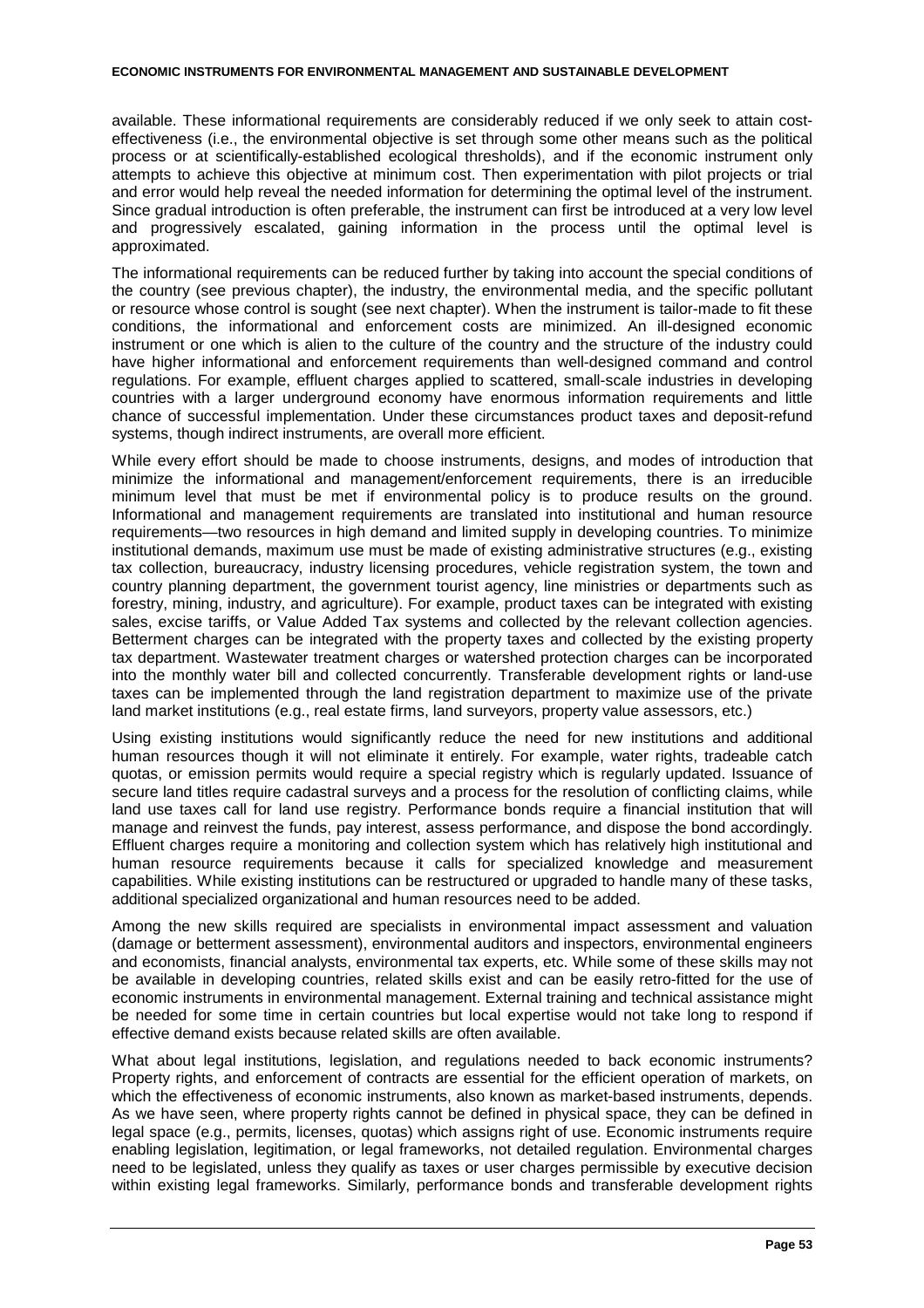need to be legislated and environmental funds need to be legally constituted. However, once economic instruments are in place they should be more or less self-enforced; otherwise, they have not been properly designed. The economic instruments approach to environmental management and sustainable development requires regulations to set the rules of the game not to specify and arbitrate every move. In most real world situations, a command and control structure already exists and economic instruments should not seek to replace it overnight, but support it, make it more flexible and cost effective by making allowances for differences in compliance cost through credit, offsets, trades, and other mutually beneficial exchanges.

# **Financial and Fiscal Implications**

l

With the exception of subsidies, tax credits, and financial incentives which are generally not favored by the economic-instruments approach to environmental management, all other economic instruments have positive financial and fiscal implications.<sup>5</sup> Removal of distortionary subsidies (e.g., on fossil fuels, agrochemicals, water, etc.) would save substantial amounts of government revenue as well as generate additional taxes in the long-run through the enlargement of the tax base following the removal of the distortion. Environmental taxes, by virtue of being non-distortionary and corrective, generate additional government revenues at minimum cost. In fact, estimates by the Norwegian Statistical Office indicate that the costs of raising a tax dollar through conventional taxes is greater than one dollar (because of the distortion effect (e.g., disincentive for work) while the same dollar could be raised through environmental taxes at a cost of less than one dollar; in fact, at a negative cost (because of the correction effect). This corrective and revenue generating quality of environmental taxes contrasts sharply with the distortions, zero revenue (except from fines), and considerable expenditures associated with command and controls. There are, of course, issues as to whether the revenue from environmental taxes should be earmarked and used for environmental investments or go to the treasury to be used for general expenditure, or for the reduction of other taxes (e.g., income tax). This is an issue we address in the companion study on financing mechanisms. Revenue generated by user charges or full-cost pricing for wastewater treatment, road access, water use, or other public utilities are payments for services rendered and are retained by the utility for cost recovery.

On the other hand, tradeable emission permits, tradeable catch quotas, transferable development quotas, fishing licenses, and other forms of market creation do not automatically generate revenue, unless they are auctioned by the issuing authority, in which case they can generate substantial amounts of revenue. When they are given free of charge, the issuing authority may introduce a capital gains tax on the price of the permit or quota (which is likely to appreciate over time because of rising demand for permits against a fixed supply) to finance the administrative costs of issuing, registering, and monitoring the permits. Administrative fees may similarly be imposed for issuance of land titles, water rights, and transferable development rights to defray costs. Capital gains from these rights may also be taxed to raise general budget revenues.

The financing advantage of economic instruments has long been recognized by environmental policy makers in both developed and developing countries where pollution charges or property taxes are more often levied as sources of revenue than as incentives for more environmentally sound behavior. Hence, they tend to be set at a high enough level to generate the targeted expenditures (usually required to finance the enforcement and monitoring of command and control regulations), but not high enough to induce a change in behavior.

Despite the favorable financial implications of economic instruments over the medium to long term, depending on the instrument, a short-term cash flow problem may be created by the effort to introduce economic instruments such as secure land titles, water rights, fishing licenses, and tradeable emission permits, etc. The financial deficit may arise from the fact that property rights acquire value, (and can be used as collateral for access to financial markets) after they are issued. Since cadastral surveys, resolution of conflicting claims, and title issuance and registration take time (three to five years is not unusual), a cash flow problem is created for the issuing agency which assumes the cost without an immediate means of cost recovery. Given the severe scarcity of

<sup>&</sup>lt;sup>5</sup> Pigouvian subsidies are an exception in that they may be the preferred instrument for the internalization of positive externalities and they do require fiscal or financial resources to implement. They could, however, be financed by "symmetric" Piguvian taxes as in the case where revenues from deforestation or logging taxes are used to finance reforestation incentives.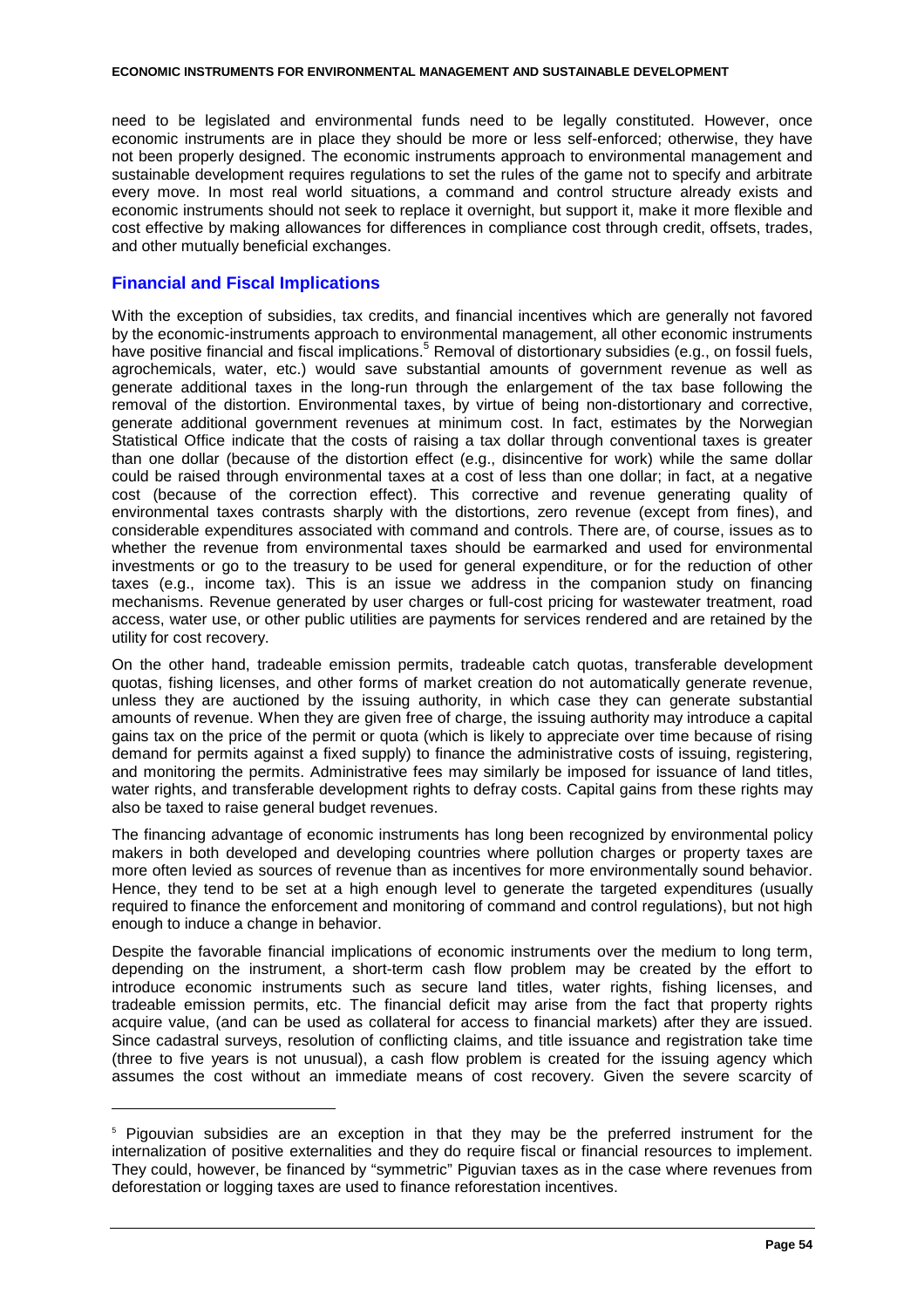domestic financial resources in many developing countries, external financial assistance or borrowing are necessary for the implementation of certain instruments such as property rights. For example, Thailand in the 1980s received a \$30 million loan from the World Bank, in conjunction with its structural adjustment program, specifically for the purpose of cadastral surveys, land registration, and titling.

Market creation instruments, such as tradeable emission permits or fishing licenses, may also face a financial problem because in order to secure acceptance by the industry, the government may allocate, free of charge, permits to all existing firms to cover fully their current emissions (grandfather system). Not only are the costs of establishing the system not recovered, but the government needs substantial additional financial resources to buy back a large number of permits or licenses in order to reduce emissions or fishing effort to the desired level. These costs can later be recovered through a capital gains tax on the market value of the permits, which will rise as more licenses are withdrawn and as demand for permits rises over time due to economic growth.

In conclusion, the introduction of economic instruments is generally a bankable project and even poor countries should be able to find the financial resources from development or environmental assistance or external borrowing to finance the short-term implementation cost. Alternatively, they can implement a cross-instrument subsidization; for example, the revenues from product charges can be used to finance the introduction of more sophisticated instruments such as tradeable emission permits.

# **CHAPTER 9 STRATEGY AND PROSPECTS FOR THE SUCCESSFUL INTRODUCTION OF ECONOMIC INSTRUMENTS IN DEVELOPING COUNTRIES**

Economic incentives as instruments of environmental management in developing countries have many advantages over command-and-control regulations. First, they can achieve the desired effect at the least possible cost—this is vital to developing countries with limited resources and a dire need to maintain their competitiveness in world markets. Second, economic incentives are easier to enforce this is important for countries with limited enforcement capability. Third, economic incentives present fewer opportunities for rent-seeking behavior than do regulations and therefore they are likely to both be more effective and more equitable. Finally, unlike regulations that require bloated bureaucracies and large budgets, economic incentives generate revenues which should be welcomed by countries facing tight budgets and budgetary deficits.

There is a large tool kit of economic instruments that can be used in support (or replacement) of command and control regulations. Each instrument has several variants and the potential combinations of instruments are practically infinite. Choosing the right instrument or combination of instruments for a particular problem and circumstance makes the difference between efficient and effective intervention that mitigates market failures and a costly distortion that worsens the allocation of resources and reduces social welfare. What works under one set of circumstances may be totally ineffectual under another.

# **Elements of a Successful Strategy**

The level of development and structure of the economy are critical factors (because they determine enforcement needs and capabilities), as are social organization and culture. For example, in a country in a early stage of development with an economy dominated by agriculture, small-scale industry, and a large informal sector, regulations such as effluent standards and economic instruments such as effluent charges are likely to be ineffective because they are costly to monitor and enforce. Given the smallness, scattered distribution, and elusive nature of artisanal and small-scale industry, the costs of monitoring are likely to be high relative to the damage caused by the individual polluting activity; similarly, the administrative costs of collecting charges for such entities are likely to be large relative to the expected revenues. Under such circumstances the right intervention would be indirect instruments, such as product charges and differential taxes, imposed at easily monitored points (i.e., imports, exports, raw material production, etc.). Moreover, economic instruments in developing countries need to be at the same time both simpler and more sophisticated than in developed countries: simpler, because the developing countries have a limited administrative capacity for tax and charge collection; more sophisticated because the resource systems and ecology (especially in the tropics) are more complex than in temperate developed countries.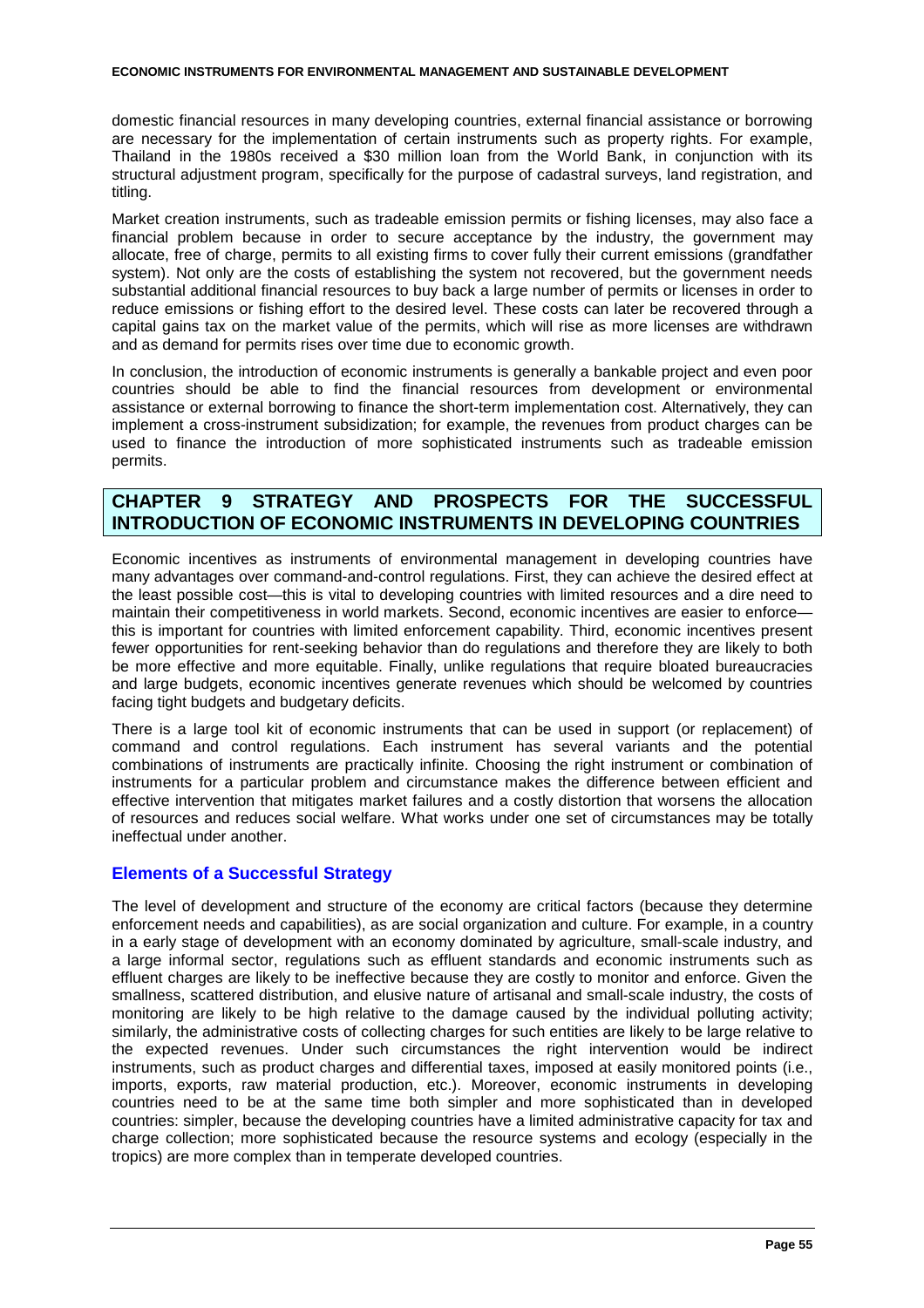A successful selection of instruments has several distinguishing features. First, it is differentiated according to *scale of production*. In the case of a small number of large industrial conglomerates (as in Korea), emission standards, effluent charges, tradeable pollution permits, and even mandatory installation of pollution equipment can be effective because monitoring and enforcement are relatively easy. In contrast, a large number of small cottage industries call for indirect instruments such as input taxes, refundable deposits, and waste delivery incentives.

Second, successful environmental intervention is differentiated according to the *degree of competition*. Monopolistic or oligopolistic industries do not respond to economic incentives to the degree that competitive firms do because the demand for their product is more inelastic. Therefore, standards and mandated control equipment which do not depend on market response can be more effective in attaining the desired level of pollution control.

Third, a successful intervention is differentiated according to *ownership and control*. An industrial sector dominated by public enterprises facing a soft budget constraint or cost-plus pricing formulas does not respond to pollution charges or to fines for non-compliance, as the experience of Poland (under a command economy) and former East Germany demonstrates.

Fourth, a successful intervention is differentiated according to the *composition of industrial pollution*. Flexible systems, such as pollution charges/permits or inadequately enforced standards, are inappropriate if the pollution is dominated by waste for which the environment has no assimilative capacity (i.e., heavy metals, corrosive materials, or radioactive wastes). Strict regulations, manifest systems, performance bonds, and central collection treatment and disposal facilities are more appropriate.

Fifth, successful interventions consider explicitly the *monitoring and enforcement capabilities* and provide for an institutional support system. Where the feasibility of monitoring and enforcement is low and shut-down undesirable, mandatory installation of pollution control equipment may be preferable provided that effective use can also be mandated and monitored. Even then, taxation of inputs and performance bonds might be preferable because they have generally lower monitoring and enforcement costs.

Sixth, successful intervention accommodates *control region heterogeneity* (and hence, high information requirements) through the decentralization of authority to local agents and an allowance for locally tailored solutions; the more diverse or heterogeneous the control region is, the greater the need for locally tailored policies and instruments that automatically figure in the local conditions.

Seventh, for a policy intervention to be successful, the *acceptance by the industry* must be solicited and obtained. This is often accomplished through a new-source bias or grandfathering system that assures the industry that the objective is not punishment for past pollution but redirection of new investments towards less polluting technologies and industries. Gradual implementation is also necessary in order to allow time for industry adjustment and to preserve competitiveness. These allowances are temporary so as not to institutionalize inefficiency and sustain obsolete technologies.

The seven features of a successful policy intervention described above refer to the adaptability of the intervention to prevailing local conditions (e.g., the market structure, scale, the age and ownership of the industry, the composition of the waste flow, and the nature of the environmental media or receptor of wastes). The success of the instrument will ultimately be judged by its benefit-cost ratio, or at least cost-effectiveness. Benefits include the present value of avoided costs and the correction of distortions in resource allocation in addition to direct benefits, while costs include induced distortions in resource allocation in addition to the direct cost of enforcement by government and compliance by industry. The objective is not simply to treat and safely dispose of waste but to promote efficiency, to reduce waste, and in general, to induce a change in behavior more in line with the public interest while allowing flexibility for response and time for adjustment.

For a policy intervention to be truly successful in reducing overall emissions it must control intermedia substitution through an integrated emission reduction strategy for all media. Mandated use of scrubbers to control SO<sub>2</sub> from power plants should not result in increased water pollution, nor should wastewater treatment result in soil pollution through inappropriate disposal of slush.

Finally, a successful policy intervention would aim to reduce damage cost or at least environmental risk exposure rather than attainment of fixed ambient standards. This means that it takes into account the level of toxicity of pollutants, the pollution damage or risk exposure, and the cost of risk reduction for each pollutant.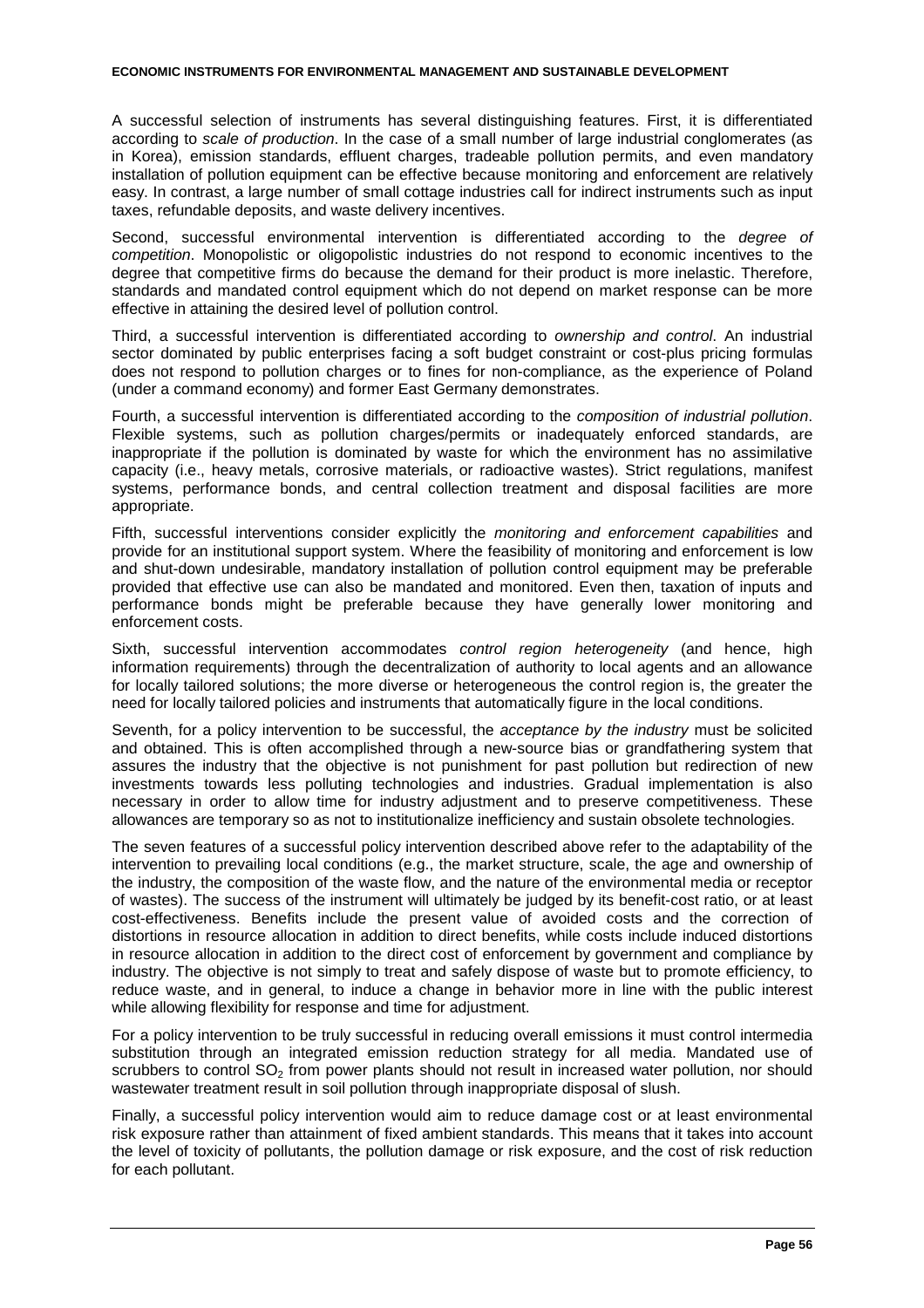The most critical first step to introducing economic instruments is to make the principles of eventual full-cost pricing and internalization of external cost acceptable to industry and the public in exchange for recognition of their legitimate concerns and the need for gradual introduction and adjustment assistance. Once the principles have been agreed upon, the next step is a gradual phase-in period, (usually 5-10 years), which is roughly the time it takes for the average-age capital stock to depreciate. In this manner future investments are generally directed towards a more desirable mix (e.g., less energy intensive, less polluting) without penalizing past investments. It is preferable for a country to begin with nominal charges—based on solid principles that earn wide acceptance and support—and to work its way to full implementation on a pre-announced schedule, than to go for a gamut of regulations that give the illusion of being firmly in command but leave the situation no further ahead in the future than it is today.

Another principle that needs to be observed is the minimization of enforcement/ monitoring requirements of the system and of the latitude for discretion by regulators. Compliance should be made in the interest of the resource user or the polluter. The regulators should be indifferent as to whether the polluter pollutes or pays, wastes or conserves water, cuts or plants trees. If the regulator is not indifferent then the price or charge is too low. The need to minimize regulatory, enforcement, and monitoring costs arises from the low enforcement capability in developing countries and the rentseeking behavior that high charges and low salaries bring about. The ideal economic incentive is the one which is incorporated into the price of a resource or product; it can be avoided only by avoiding the use of the resource or product. Other instruments that meet this condition are refundable deposits, performance bonds, presumptive charges at clean-up-cost levels, transferable development rights, property and land use taxes, and transaction quotas. Hazardous waste management is an example where an imaginative combination of presumptive charges, performance bonds, and environmental auditing can be at least as effective as strong preventive measures and a lot more efficient (Panayotou, 1993).

Hybrid systems of economic incentives and regulations do exist but they should not be confused with a mixture of the two, arising from the unwillingness of regulators to depart from their command and control posts. In the hybrid systems the government sets a long-term target (e.g., ambient standard, rate of reforestation, water conservation) and market-based instruments are used to achieve the target at minimum cost.

By necessity, regulations and economic incentives are complementary instruments in the sense that a minimum amount of regulation (legal framework) is necessary for economic incentives to become operational. Similarly, without economic incentive, regulations either remain on paper or generate *de facto* financial flows through side payments. An efficient system is one that sets a broad regulatory framework which is implemented through a well thought-out and structured set of economic instruments.

# **CHAPTER 10 CONCLUSION**

Policy makers charged with environmental management are generally faced with a difficult task to start with because environmental interventions are not perceived as productive activities but as breaks in economic activity. The task is even harder in developing and transitional economies in which environmental concerns are not only low on the list of priorities, but they are also perceived as drags on the development and restructuring efforts which are the top priorities—not only because they compete for scarce resources but also, and often primarily, because they weigh down on the economy at its critical take-off stage. This perception arises partly from a failure to recognize the linkages between environmental protection and the efficiency and sustainability of the development and restructuring process and partly from the dominant type of policy instruments used to implement environmental management. Command and control regulations are almost by definition additional constraints which are not welcome in a developing or transitional economy context in which there are already too many constraints (capital, foreign, exchange, government budget, technology, and institutions) and too few instruments to pursue a multiplicity of objectives. These reasons, along with the inherently limited enforcement capability within these economies (arising from the above constraints) account for the slow and rather reluctant progress of environmental management in all but a limited group of mostly developing countries.

Two rather recent developments, the concept of sustainable development and of economic or marketbased instruments have fundamentally changed the landscape of environmental management in terms of both objectives and instruments. From being a luxury of primary concern to wealthy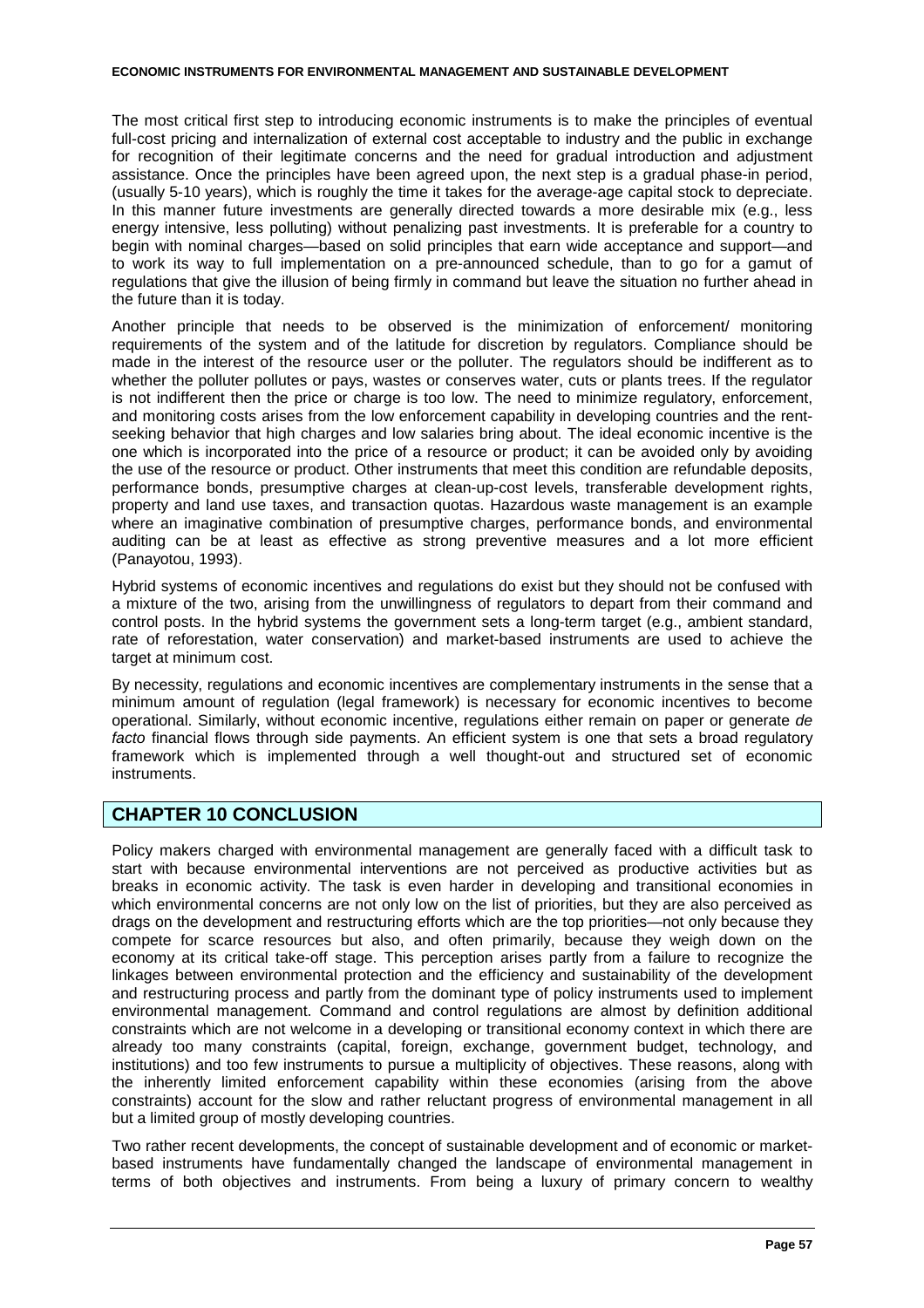countries, environmental protection has become one of the foundations of efficient and sustainable development; from being caught in an inevitable trade-off with economic growth, environmental management has become a source of growth, at least in the long run. The perception of the environment has changed from one of economic liability to one of a potential economic asset.

While the concept of sustainable development clearly enhanced the expected benefits of environmental management from one of an amenity to one of necessity, it did little by itself to lower its costs. More benefits of an essential nature do justify more effort in protecting the environment even in poor countries, but a high and sharply rising supply price quickly eats up the newly discovered benefits. The continued use of rigid command and control regulations that are insensitive to compliance cost differences among economic agents and fail to provide incentives for continued environmental improvement and technological innovation are not consistent with the positive view of environmental management in the context of sustainable development.

Enter economic or market-based instruments with the promise of flexibility, cost-effectiveness, and dynamic efficiency—all critical factors in development and restructuring efforts. Not only is more environmental management justified on account of lower costs, but the new incentive structure created improves resource allocation and promotes technological innovation. The premise of economic instruments is that environmental degradation and unsustainable development is a behavioral response to perverse market signals created by the failure to fully price natural resources and environmental assets and their products and services. The economic instruments approach to environmental management aims to correct the incentive structure by phasing out subsidies and other policy distortions and internalizing externalities and other social costs. Since full cost pricing is essential to both efficient environmental management and sustainable economic development and since the two are interrelated, the use of economic instruments to effect full cost pricing operationalizes the concept of efficient and sustainable development.

There is a large set of economic instruments to choose from and the choice is neither trivial or immaterial to the objectives of efficient environmental management and sustainable economic development. First, there is the choice of the right instrument or rather, the right combination of instruments that would best fit the specific conditions of the industry and county in question. Second, there is the choice of the level at which each instrument should be set to either ensure optimal environmental management or at least, attainment of stated environmental objectives at the minimum possible cost. Third, there is the choice of the pace of implementation or compliance schedule to minimize disruption and to ensure public support. Fourth, there is the choice of related or parallel policies necessary to address side-effects such as the regressivity of certain instruments (e.g., product taxes).

To inform this choice we reviewed the experience of selected developed and developing countries with a variety of economic instruments, including environmental taxes, emission charges, product charges, tradeable permits, refundable deposits, and environmental bonds among others. We concluded that while there is increasing interest in and use of economic instruments, the objective is more to raise financial resources than to change behavior or institute full cost pricing. Pollution charges are usually set too low to induce a major change in behavior, much less to attain an optimal level of pollution. Yet, this experience is suggestive of the potential gains from an incentive-based approach to environmental management. In addition to reviewing past experience, we examined the applicability of economic instruments to the special circumstances of developing countries and modalities and strategy for their successful introduction.

In the short-to-medium run, the best prospects for economic instruments in developing countries are first as sources of revenue and second as supports or supplements of command and control regulations. Economic charges may be introduced as enforcement incentives, tradeable permits, and credits as instruments to increase compliance with effluent or emission standards, and transferable development rights as supports of zoning regulations. The outright replacement of command and control regulations by economic instruments does not appear feasible at this time, and even if it were, it would be too disruptive. Economic instruments need to prove themselves before they can be trusted to attain society's environmental objectives; yet governments appear unwilling to set these instruments at levels that have an incentive effect on behavior. Nevertheless, it would mean substantial progress if economic instruments were to be introduced even as a source of flexibility and financing in conjunction with existing standards. By influencing investor expectations, a preannounced schedule of escalation over time would create the right incentives long before the instrument attains its full force.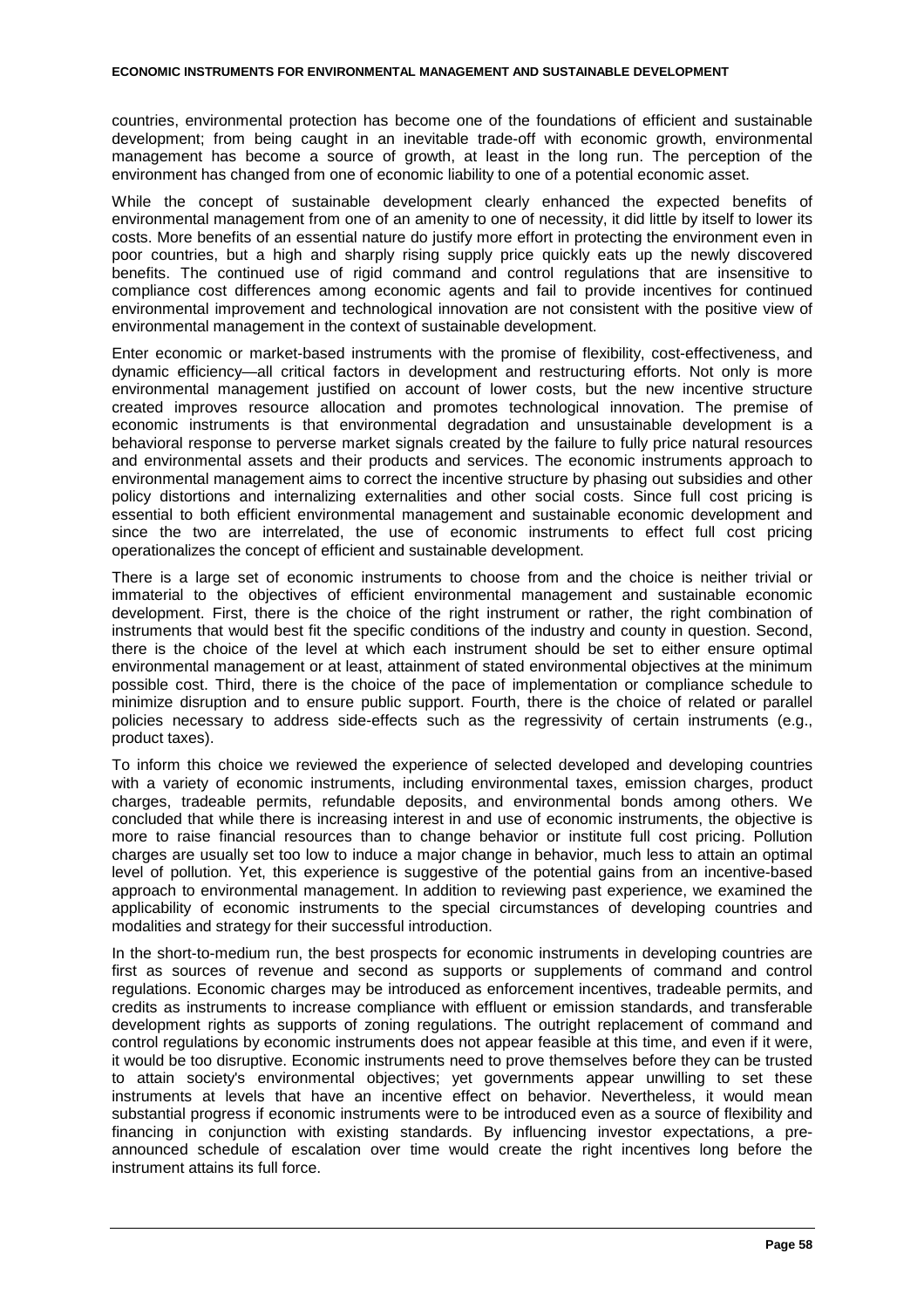In the long run, the prospects for using economic instruments in developing countries (as in developed and transitional economies) are virtually unlimited. They are the fastest and least costly (and possibly the only) vehicle to sustainable development. Whether the concern is about excessive rates of deforestation and biodiversity loss, soil erosion and water shortages,  $CO<sub>2</sub>$  emissions or unsustainable consumption patterns, the source of the problem is underpricing and free riding. To the extent that economic instruments prove to be effective means of internalizing environmental and depletion costs and instituting full-cost pricing, they hold the key to environmental management and sustainable development. Proximate causes such as poverty, population growth, and overconsumption by the wealthy North would lose their potency without the nourishment from institutional, policy, and market failures.

| <b>COUNTRY</b>             | <b>TYPE</b> | <b>PERIOD</b> | <b>DIRECT</b><br><b>INSTRUMENTS</b>                                                                                                        | <b>INDIRECT INSTRUMENTS</b>                                                                                               |
|----------------------------|-------------|---------------|--------------------------------------------------------------------------------------------------------------------------------------------|---------------------------------------------------------------------------------------------------------------------------|
| General                    |             |               |                                                                                                                                            |                                                                                                                           |
| Canada                     | <b>SB</b>   | na            |                                                                                                                                            | Accelerated depreciation for<br>pollution control investments<br>plants<br>commissioned<br>on<br>before 1974 <sup>1</sup> |
| France, Germany            | <b>SB</b>   | na            |                                                                                                                                            | Accelerated depreciation for<br>pollution control equipment <sup>2</sup>                                                  |
| Japan                      | <b>SB</b>   | na            |                                                                                                                                            | Special depreciation for 25 %<br>of pollution control equipment<br>investment <sup>3</sup>                                |
| Netherlands                | <b>SB</b>   | na            |                                                                                                                                            | 3-15 % investment tax credit<br>for<br>environmental<br>any<br>protection investment                                      |
| Netherlands                | <b>SB</b>   | na            |                                                                                                                                            | Grants and Loans to assist R<br>& D projects <sup>4</sup>                                                                 |
| <b>Land and Soils</b>      |             |               |                                                                                                                                            |                                                                                                                           |
| <b>Netherlands</b>         | C/RS        | na            | Manure surplus charge<br>excessive<br><b>on</b><br>phosphorus                                                                              |                                                                                                                           |
| Sweden, Norway,<br>Finland | C/RS        | 1989-         |                                                                                                                                            | Product charges on fertilizers<br>and pesticides                                                                          |
| <b>USA</b>                 | <b>SB</b>   | 1945-         | for<br>Subsidy<br>soil<br>conservation to farmers                                                                                          |                                                                                                                           |
| USA, France                | TP          | na            | Rural<br>transferable<br>development<br>rights<br>trading<br>U.S:<br>(in<br>Pinelands/NJ,<br>Burlington/NJ,<br>Montgomery/MD) <sup>5</sup> |                                                                                                                           |
| <b>Water Resources</b>     |             |               |                                                                                                                                            |                                                                                                                           |

ANNEX 1. Applications of Economic Instruments in Developed Countries

1 Jenkins/Lamech 1992a, p. 488 f.

l

 $^2$  Jenkins/Lamech 1992a, p. 487 f.

<sup>3</sup> Jenkins/Lamech 1992a, p. 484.

<sup>4</sup> Jenkins/Lamech 1992a, p. 488 f.

<sup>5</sup> Stewart 1992, p. 556, Kayden 1992, Peters 1990.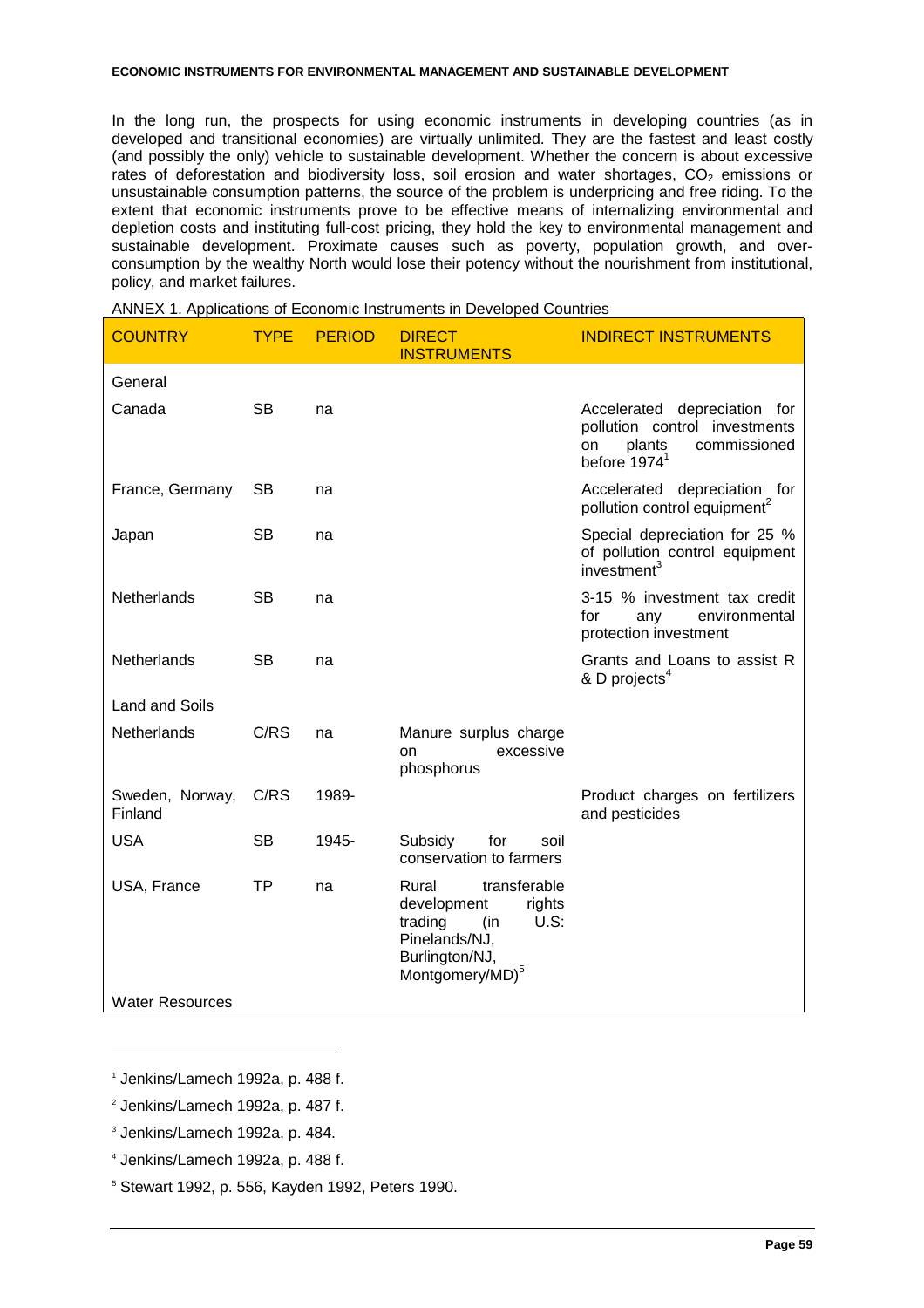| <b>COUNTRY</b>                             | <b>TYPE</b> | <b>PERIOD</b> | <b>DIRECT</b><br><b>INSTRUMENTS</b>                                      | <b>INDIRECT INSTRUMENTS</b>                                                          |
|--------------------------------------------|-------------|---------------|--------------------------------------------------------------------------|--------------------------------------------------------------------------------------|
| <b>USA</b>                                 | <b>SB</b>   | 1970-         | Sewage treatment plant<br>construction<br>(to<br>municipalities)         |                                                                                      |
| USA, California                            | TP          | 1991-         |                                                                          | Water banking and exchange<br>of water rights <sup>6</sup>                           |
| Australia                                  | TP          | na            |                                                                          | Water<br>rights<br>markets<br>and<br>for<br>auctions<br>irrigation<br>new<br>water 7 |
| New Zealand                                | TP          | 1967-         |                                                                          | Tradable water rights system                                                         |
| USA (Wisconsin)                            | TP          | 1981-         | Permits for BOD loads<br>to the Fox River                                |                                                                                      |
| France                                     | <b>SB</b>   | na            | Subsidised<br>loans<br>to<br>reduce<br>industry<br>to<br>water pollution |                                                                                      |
| Portugal                                   | C/RS        | na            | Water pollution charges                                                  |                                                                                      |
| Germany                                    | C/RS        | 1960-         | Pollution<br>effluent<br>charge 8                                        |                                                                                      |
| Netherlands                                | C/RS        | 1969-         | Pollution<br>effluent<br>charge                                          |                                                                                      |
| Italy, France                              | C/RS        | 1976-         | Pollution<br>effluent<br>charge (firms)                                  |                                                                                      |
| UK                                         | C/RS        | 1981-         | Pollution<br>effluent<br>charge                                          |                                                                                      |
| <b>New</b><br>Zealand,<br>Iceland          | <b>TP</b>   | na            | Transferable<br>fishing<br>quotas 9                                      |                                                                                      |
| <b>Toxic Chemicals and Hazardous Waste</b> |             |               |                                                                          |                                                                                      |
| <b>USA</b>                                 | C/RS        | 1983-         | Waste effluent charge<br>to waste site operators                         |                                                                                      |
| <b>Belgium</b>                             | C/RS        | 1981-         | Waste effluent charge<br>to firms                                        |                                                                                      |
| Denmark                                    | C/RS        | 1987-         | Waste effluent charge<br>firms<br>and<br>to<br>households                |                                                                                      |
| Sweden, Norway                             | C/RS        |               |                                                                          | Product charges on batteries                                                         |
| Italy                                      | C/RS        |               |                                                                          | Product charge on plastic bags                                                       |
| Germany, Italy                             | C/RS        |               |                                                                          | Product charge on lubricant<br>oils                                                  |
| Netherlands                                | <b>SB</b>   |               |                                                                          | Subsidy to industry for R&D &<br>installation of pollution control<br>equipmt        |
| Congestion and Air Pollution               |             |               |                                                                          |                                                                                      |
| Japan                                      | C/RS        | na            | Air and noise pollution<br>charges                                       |                                                                                      |

6 Bhatia/Cessti/Winpenny 1993, p. 107 f.

l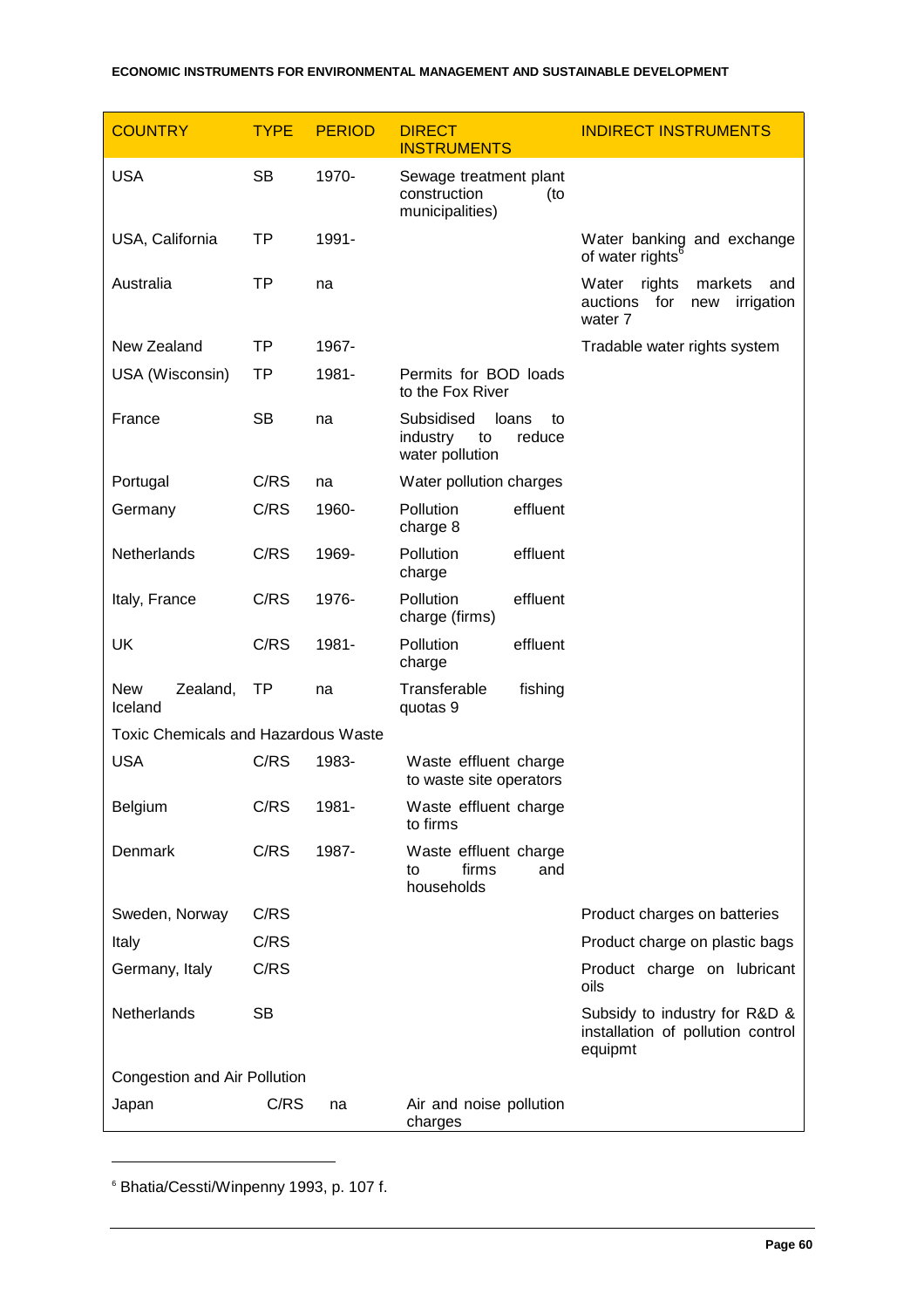| <b>COUNTRY</b>           | <b>TYPE</b> | <b>PERIOD</b> | <b>DIRECT</b><br><b>INSTRUMENTS</b>                                                                        | <b>INDIRECT INSTRUMENTS</b>                                                                                                             |
|--------------------------|-------------|---------------|------------------------------------------------------------------------------------------------------------|-----------------------------------------------------------------------------------------------------------------------------------------|
| Greece                   | C/RS        | na            | Air pollution charges                                                                                      |                                                                                                                                         |
| Italy                    | C/RS        | 1989-         | Airport noise charge                                                                                       |                                                                                                                                         |
| Netherlands, UK          | C/RS        | na            | <b>Noise</b><br>pollution<br>charges                                                                       |                                                                                                                                         |
| Sweden                   | C/RS        | na            | NO <sub>2</sub><br>SO <sub>2</sub><br>and<br>emission charges                                              |                                                                                                                                         |
| Switzerland              | C/RS        | na            | Noise and air pollution<br>charges                                                                         |                                                                                                                                         |
| most OECD                | C/RS        | 1980-         |                                                                                                            | differentiation<br>lead-free<br>Tax<br>gasoline Cordon pricing in the<br>Bergen and Oslo Toll Rings <sup>10</sup>                       |
| Norway                   | C/RS        | 1986-         |                                                                                                            |                                                                                                                                         |
| USA, Norway              | C/RS        | 1987-         |                                                                                                            | Passive<br>electronic<br>road<br>pricing <sup>11</sup>                                                                                  |
| Sweden                   | C/RS        | 1992-         |                                                                                                            | Electronic and manual zone<br>fees in Active electronic road<br>pricing (ERP) in Randstad<br>area (experiment until 1995) <sup>12</sup> |
| United Kingdom           | C/RS        | 1993-         |                                                                                                            | Active ERP in Cambridge <sup>13</sup>                                                                                                   |
| <b>USA</b>               | C/RS        | 1994-         |                                                                                                            | Passive electronic road pricing<br>in Orange County Route 91,<br>California 14                                                          |
| <b>USA</b>               | <b>TP</b>   | 1982-87       | Lead trading between<br>refineries<br>reduce<br>to<br>lead<br>content<br>0f<br>gasoline                    |                                                                                                                                         |
| <b>USA</b>               | ТP          | 1976-         | Air quality control area<br>offsets (firm<br>offsets<br>outside area)                                      |                                                                                                                                         |
| <b>USA</b>               | ТP          | 1979-         | Air quality control area<br>bubbles<br>(trading<br>between<br>sources in<br>area)                          |                                                                                                                                         |
| <b>USA</b>               | TP          | 1992-         | SO2 emission permit<br>trading                                                                             |                                                                                                                                         |
| USA (Los Angeles)        | TP          | 1992-         | Ozone<br>precursor<br>(NO <sub>x</sub> ,<br>VOC,<br>SO <sub>x</sub> )<br>permit<br>trading<br>(RECLAIM) 15 |                                                                                                                                         |
| <b>Human Settlements</b> |             |               |                                                                                                            |                                                                                                                                         |
| Sweden, Norway           | C/RS        |               |                                                                                                            | Product charge on beverage                                                                                                              |

10 Hau 1992b.

l

<sup>11</sup> Hau 1992b, 33f.

12 Hau 1992b, 5l.

<sup>13</sup> Hau 1992b, 55f.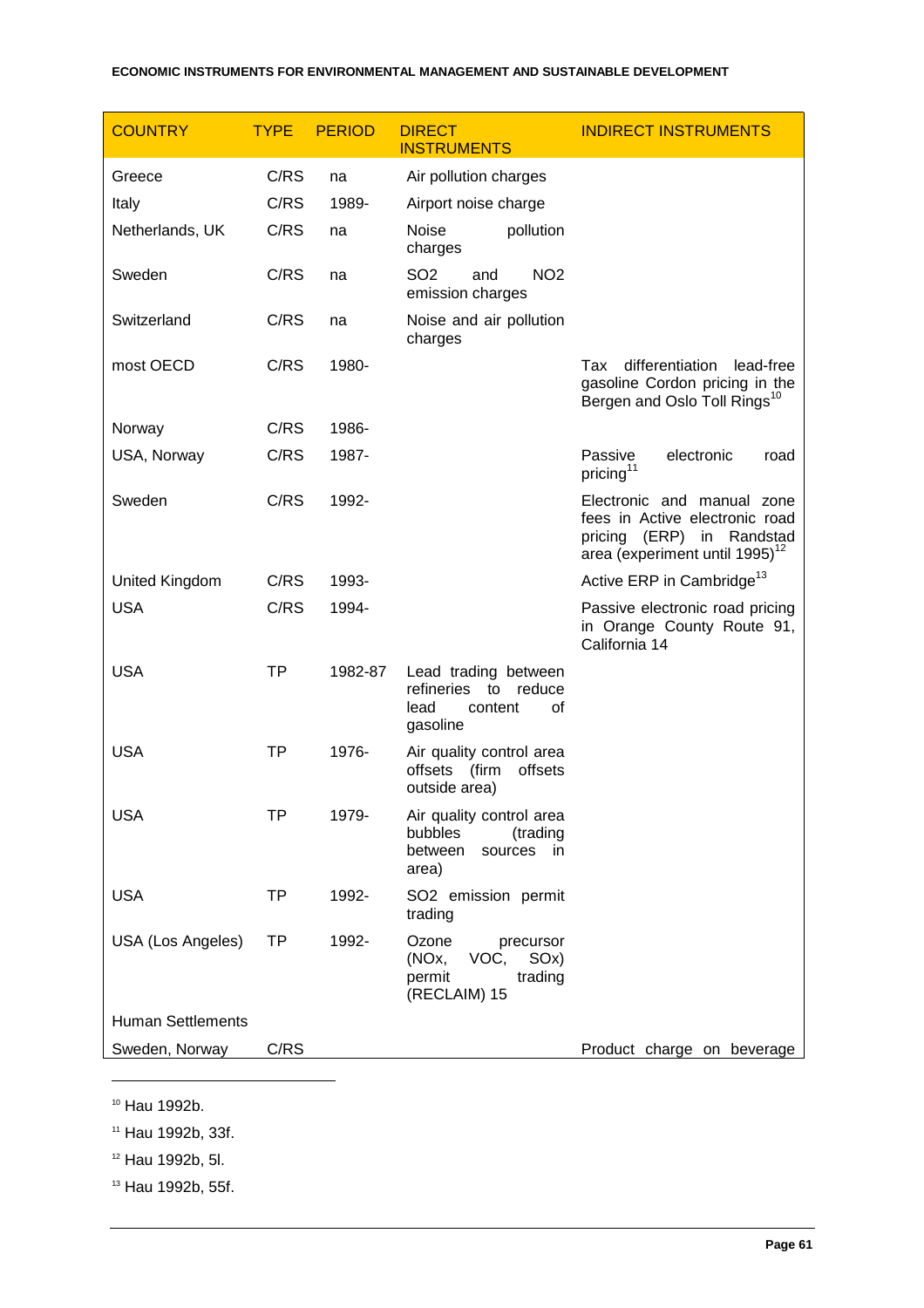| <b>COUNTRY</b>        | <b>TYPE</b> | <b>PERIOD</b> | <b>DIRECT</b><br><b>INSTRUMENTS</b>                                       | <b>INDIRECT INSTRUMENTS</b>                                                                                          |
|-----------------------|-------------|---------------|---------------------------------------------------------------------------|----------------------------------------------------------------------------------------------------------------------|
|                       |             |               |                                                                           | containers                                                                                                           |
| Turkey                | C/RS        | na            | Solid waste charge                                                        |                                                                                                                      |
| Germany               | C/RS        | 1969-         |                                                                           | Product tax on virgin oils for<br>financing of subsidies for safe<br>disposal/recycling                              |
| USA, France           | C/RS        | na            | Landfill tax (NJ, PA,<br>France) 16                                       |                                                                                                                      |
| USA (New York)        | <b>TP</b>   | 1970s         |                                                                           | Landmark<br>tradable<br>development rights <sup>17</sup>                                                             |
| France, Switzerland   |             |               |                                                                           |                                                                                                                      |
| Italy                 | <b>SB</b>   | na            | Recycling<br>of<br>old<br>wastes                                          |                                                                                                                      |
| Most OECD             |             |               | refund<br>Deposit<br>on<br>specific<br>beverage<br>containers and bottles |                                                                                                                      |
| Countries             | <b>DR</b>   | na            |                                                                           |                                                                                                                      |
| Denmark               | <b>DR</b>   | na            | Deposit on mercury<br>and cadmium batteries                               |                                                                                                                      |
| Norway, Sweden        | DR.         | 1976-         | Deposit refund on car<br>hulks                                            |                                                                                                                      |
| <b>USA</b>            | other       | 1969          |                                                                           | Incentive zoning in New York<br>San<br>City,<br>Francisco,<br>Anchorage,<br>Cincinnati<br>and<br>Miami <sup>18</sup> |
| <b>Global Climate</b> |             |               |                                                                           |                                                                                                                      |
| <b>USA</b>            | <b>TP</b>   | 1988-         | <b>CFC</b><br>reductions<br>trading                                       |                                                                                                                      |
| USA, Denmark          | C/RS        | 1989-         |                                                                           | Excise tax on ozone-depleting<br>chemicals <sup>19</sup>                                                             |
| Sweden                | C/RS        | 1991-         | Carbon Tax (SKR0.25<br>per kg)                                            |                                                                                                                      |
| Denmark               | C/RS        | 1992-         | Carbon Tax                                                                |                                                                                                                      |

ANNEX 2. Applications of Economic Instruments in Transitional Economies

| <b>COUNTRY</b> |     | TYPE PERIOD DIRECT | <b>INSTRUMENTS</b> | <b>INDIRECT INSTRUMENTS</b>                              |
|----------------|-----|--------------------|--------------------|----------------------------------------------------------|
| General        |     |                    |                    |                                                          |
| <b>Poland</b>  | SB. | na                 |                    | credit for 30% of<br>Tax<br>investments in environmental |

17 Kayden 1992.

l

<sup>18</sup> Kayden 1992, Svirsky 1970, Cook 1980, Getzels/Jaffee 1988.

<sup>19</sup> Jenkins/Lamech 1992b, p. 529.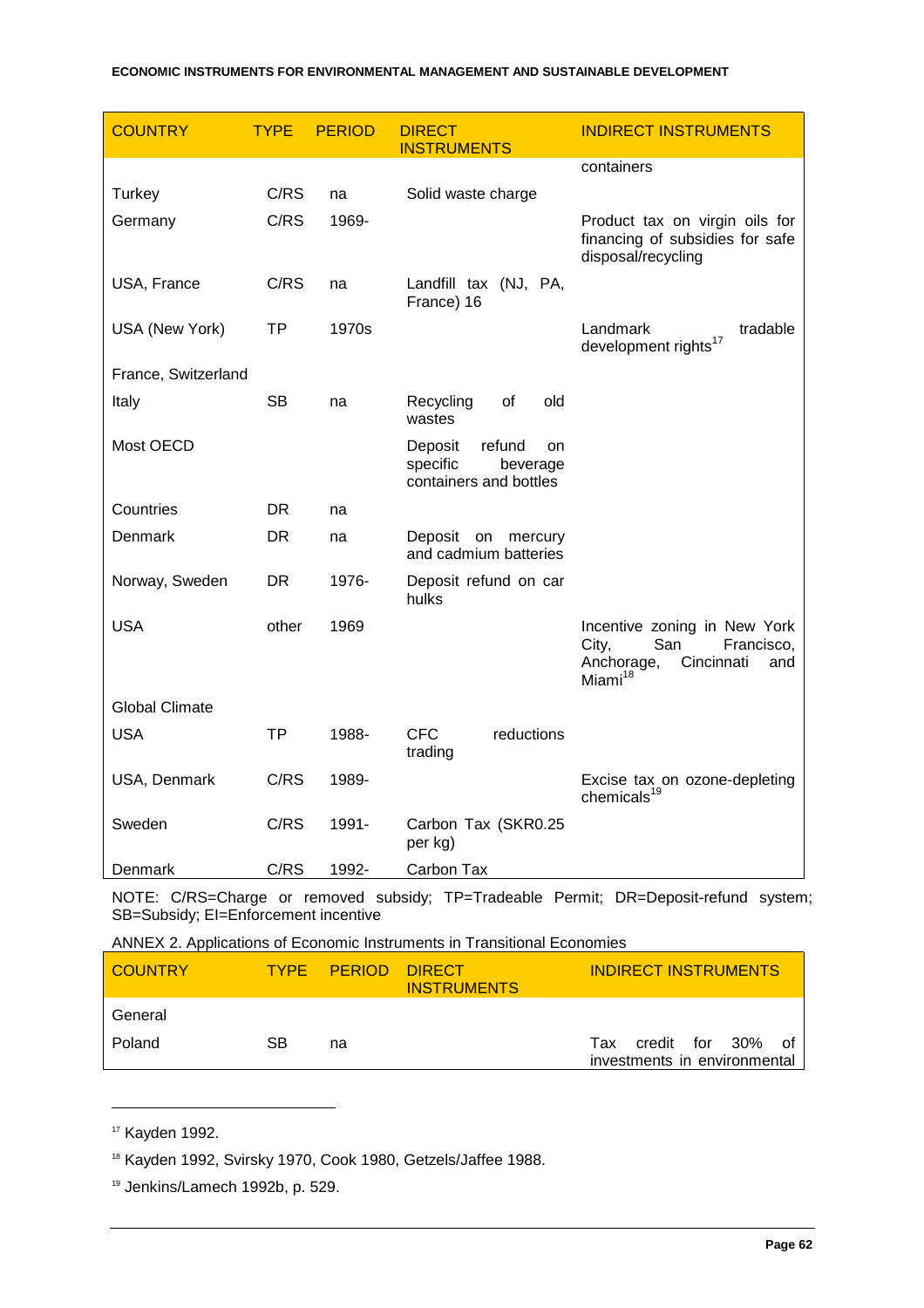| <b>COUNTRY</b>                      | <b>TYPE</b> | <b>PERIOD</b> | <b>DIRECT</b><br><b>INSTRUMENTS</b>                                                                                                 | <b>INDIRECT INSTRUMENTS</b>                                                             |
|-------------------------------------|-------------|---------------|-------------------------------------------------------------------------------------------------------------------------------------|-----------------------------------------------------------------------------------------|
|                                     |             |               |                                                                                                                                     | protection,<br>if<br>project<br>compeleted within 5 years                               |
| Poland                              | <b>SB</b>   | na            |                                                                                                                                     | Subsidized credit (50%<br>0f<br>interest) for investments<br>in.<br>pollution abatement |
| Russia                              | C/RS        | 1990-         | System<br>of emission,<br>effluent and solid waste<br>fees based on zero-<br>threshold step function<br>or assessment <sup>20</sup> |                                                                                         |
| <b>Water Resources</b>              |             |               |                                                                                                                                     |                                                                                         |
| Czechoslovakia,<br>Hungary, Poland  | C/RS        | na            | effluent<br><b>Pollution</b><br>charges                                                                                             |                                                                                         |
| Toxic Chemicals and Hazardous Waste |             |               |                                                                                                                                     |                                                                                         |
| Poland                              | C/RS        | na            | Charge on dumping and<br>of<br>storage<br>non-<br>recyclable<br>industrial<br>waste <sup>21</sup>                                   |                                                                                         |
| <b>Human Settlements</b>            |             |               |                                                                                                                                     |                                                                                         |
| Poland                              | C/RS        | na            | User<br>charge<br>for<br>collection and treatment<br>of municipal solid waste                                                       |                                                                                         |

ANNEX 3. Applications of Economic Instruments in Newly Industrialized Economies and Middle-Income Countries

| <b>COUNTRY</b> | TYPE      | <b>PERIOD</b> | <b>DIRECT</b><br><b>INSTRUMENTS</b> | <b>INDIRECT INSTRUMENTS</b>                                                                                        |
|----------------|-----------|---------------|-------------------------------------|--------------------------------------------------------------------------------------------------------------------|
| General        |           |               |                                     |                                                                                                                    |
| South Korea    | SВ        | na            |                                     | 10% investment tax credit<br>(3% for imported equipment)<br>pollution<br>control<br>for<br>equipment <sup>22</sup> |
| South Korea    | <b>SB</b> | na            |                                     | depreciation<br>Accelerated<br>(50% for domestic, 30% for<br>for<br>imported)<br>new<br>technologies $^{23}$       |
| Taiwan         | SВ        | na            |                                     | Accelerated depreciation and<br>investment tax credit 5-20%<br>depending on type of asset                          |

20 Palmisano/Haddad 1992.

l

 $21$  Wilczynski, in Er^cal (ed) 1991, p. 353 f.

22 Jenkins/Lamech 1992a

23 Jenkins/Lamech 1992a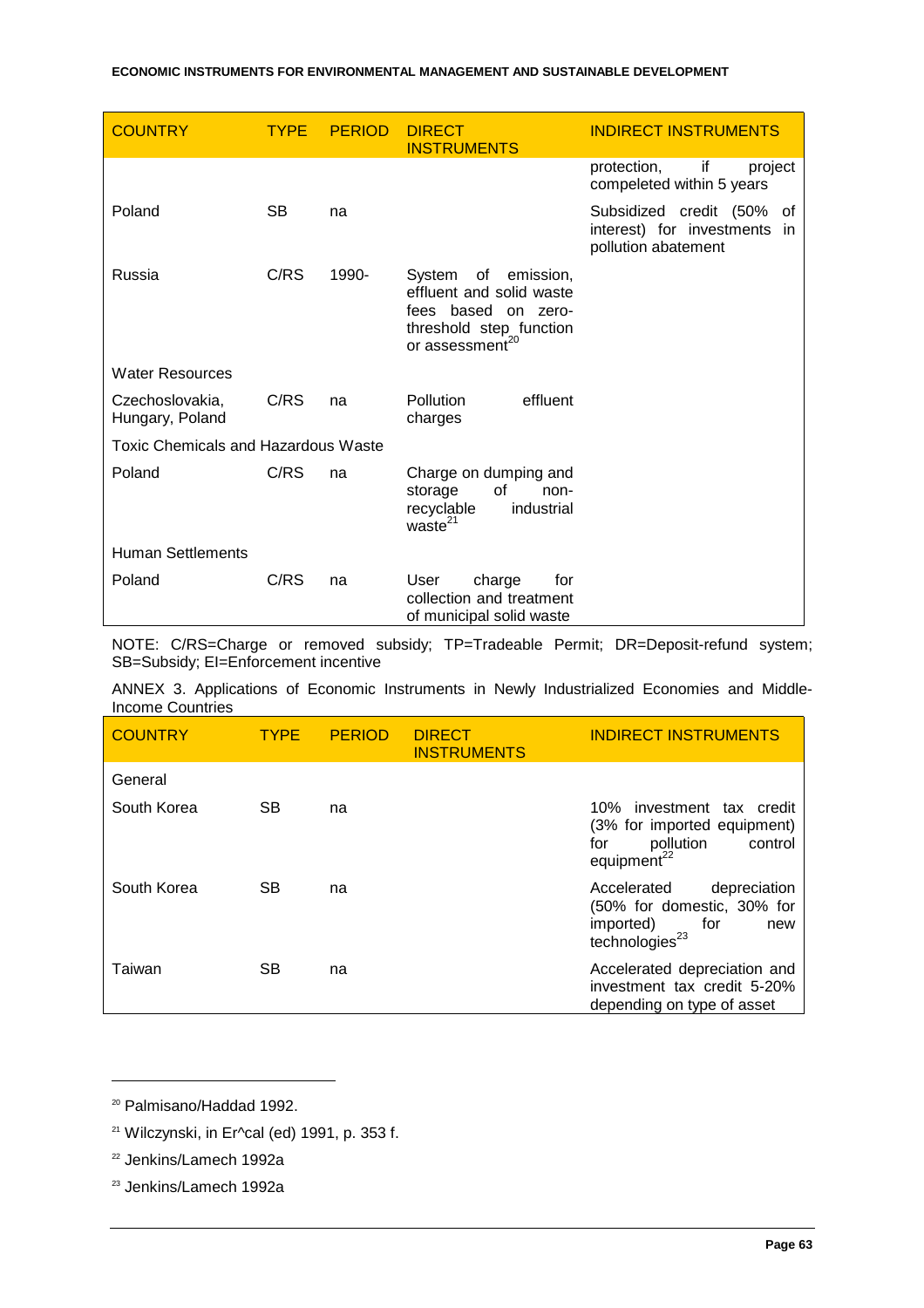| <b>COUNTRY</b>               |        | <b>TYPE</b> | <b>PERIOD</b> | <b>DIRECT</b><br><b>INSTRUMENTS</b>                                                                      | <b>INDIRECT INSTRUMENTS</b>                                                                                    |  |
|------------------------------|--------|-------------|---------------|----------------------------------------------------------------------------------------------------------|----------------------------------------------------------------------------------------------------------------|--|
| <b>Water Resources</b>       |        |             |               |                                                                                                          |                                                                                                                |  |
| Brazil                       |        | C/RS        | 1978-         | Effluent<br>charges<br>in.<br>Sao Paulo <sup>24</sup>                                                    |                                                                                                                |  |
| Malaysia                     |        | C/RS        | 1978-         | Rubber and palm oil<br>effluent<br>charges<br>mill<br>quality<br>water<br>cum<br>standards <sup>25</sup> |                                                                                                                |  |
| Congestion and Air Pollution |        |             |               |                                                                                                          |                                                                                                                |  |
| Singapore                    |        | C/RS        | 1975-         |                                                                                                          | Central zone car licensing fee<br>electronic<br>Passive<br>road<br>pricing and area licensing<br>$scheme^{26}$ |  |
| Hong Kong                    |        | C/RS        | 1983-         |                                                                                                          |                                                                                                                |  |
| Mexico                       |        | C/RS        | na            |                                                                                                          | 50%<br>increase<br>in<br>gasoline<br>emission<br>(implicit)<br>prices<br>$(\text{tax})^{27}$                   |  |
| <b>Human Settlements</b>     |        |             |               |                                                                                                          |                                                                                                                |  |
| Egypt,<br>Lebanon            | Syria, | DR.         | na            | refund<br>Deposit<br>on<br>carbonated<br>glass,<br>beverage containers                                   |                                                                                                                |  |

|                        |             |               | Territory +. Tephodiono or Economic inotramonto in Developing Ocantrico                   |                      |                             |
|------------------------|-------------|---------------|-------------------------------------------------------------------------------------------|----------------------|-----------------------------|
| <b>COUNTRY</b>         | <b>TYPE</b> | <b>PERIOD</b> | <b>DIRECT</b><br><b>INSTRUMENTS</b>                                                       |                      | <b>INDIRECT INSTRUMENTS</b> |
| <b>Land and Soils</b>  |             |               |                                                                                           |                      |                             |
| Indonesia              | C/RS        | 1985-         |                                                                                           | Removal<br>subsidies | οf<br>pesticide             |
| Forests                |             |               |                                                                                           |                      |                             |
| Cameroon               | C/RS        | na            | Fixed<br>variable<br>and<br>taxes on land area and<br>timber<br>of<br>amount<br>harvested |                      |                             |
| <b>Water Resources</b> |             |               |                                                                                           |                      |                             |
| India                  | C/RS        | na            | Mix of water tariffs,<br>pollution charges and                                            |                      |                             |
|                        |             |               |                                                                                           |                      |                             |

# ANNEX 4. Applications of Economic Instruments in Developing Countries

<sup>24</sup> Bhatia/Cessti/Winpenny (1993), p. 85 f.

25 Raman/Vincent 1994.

<sup>26</sup> Hau 1992b, 44 f.

l

27 Eskeland 1993, 30.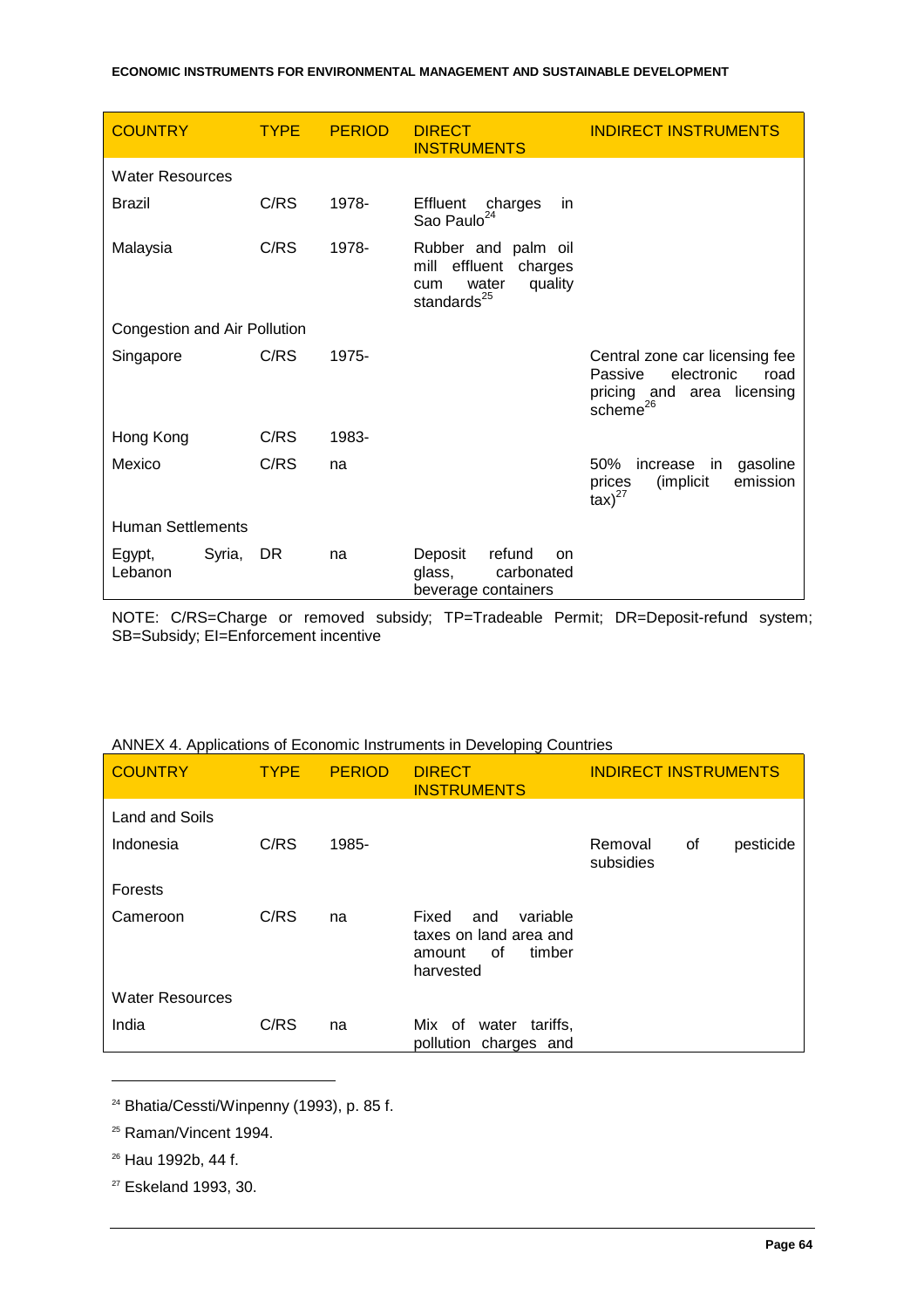| <b>COUNTRY</b>               | <b>TYPE</b> | <b>PERIOD</b> | <b>DIRECT</b><br><b>INSTRUMENTS</b>                                     | <b>INDIRECT INSTRUMENTS</b>                                                                             |
|------------------------------|-------------|---------------|-------------------------------------------------------------------------|---------------------------------------------------------------------------------------------------------|
|                              |             |               | fiscal<br>incentives<br>in<br>Jamshedpur <sup>28</sup>                  |                                                                                                         |
| India                        | ΤP          | na            |                                                                         | Groundwater<br>markets<br><i>in</i><br>Punjab, Uttar Pradesh, and<br>Haryana <tfn>29</tfn>              |
| PR of China                  | C/RS        | 1985-         |                                                                         | Irrigation<br>service<br>fees<br>Decentralization of authority<br>to local water management<br>agencies |
| Congestion and Air Pollution |             |               |                                                                         |                                                                                                         |
| PR of China                  | ТP          | 1985-         | Pollution<br>discharge<br>permit<br>system,<br>Beijing <tfn>30</tfn>    |                                                                                                         |
| PR of China                  | C/RS        | 1985-         | Emission fee and fine<br>collection<br>system,<br>Beijing <tfn>31</tfn> |                                                                                                         |
| <b>Human Settlements</b>     |             |               |                                                                         |                                                                                                         |
| India                        | <b>DRS</b>  | na            | Deposit<br>refund<br>on<br>glass,<br>carbonated<br>beverage containers  |                                                                                                         |

ANNEX 5. Applications of Economic Instruments in Developed Countries

| <b>COUNTRY</b>                      | <b>TYPE</b> | <b>PERIOD</b> | <b>DIRECT</b><br><b>INSTRUMENTS</b>                                                     | <b>INDIRECT INSTRUMENTS</b>                                                                       |
|-------------------------------------|-------------|---------------|-----------------------------------------------------------------------------------------|---------------------------------------------------------------------------------------------------|
| Forests                             |             |               |                                                                                         |                                                                                                   |
| Global (proposed)                   |             |               | System of tradeable<br>forest protection and<br>management<br>obligations <sup>32</sup> |                                                                                                   |
| Toxic Chemicals and Hazardous Waste |             |               |                                                                                         |                                                                                                   |
| Thailand                            |             |               |                                                                                         | Posting of<br>performance<br>bonds based on projected<br>levels of hazardous wastes <sup>33</sup> |

NOTE: C/RS=Charge or removed subsidy; TP=Tradeable Permit; DR=Deposit-refund system; SB=Subsidy; EI=Enforcement incentive

Sources: This matrix was compiled from a variety of sources listed in the bibliography with the assistance of Martin Wolfrum.

### *BIBLIOGRAPHY*

l

Ackerman, F. "Waste Management: taxing the trash away," Environment, 34, 1992, 5, 2-7.

<sup>28</sup> Bhatia/Cessti/Winpenny (1993), p. 73-76.

- <sup>32</sup> Sedjo/Bowes/Wiseman 1991, p.13 f.
- <sup>33</sup> Brandon/Ramankutty 1993, p. 76.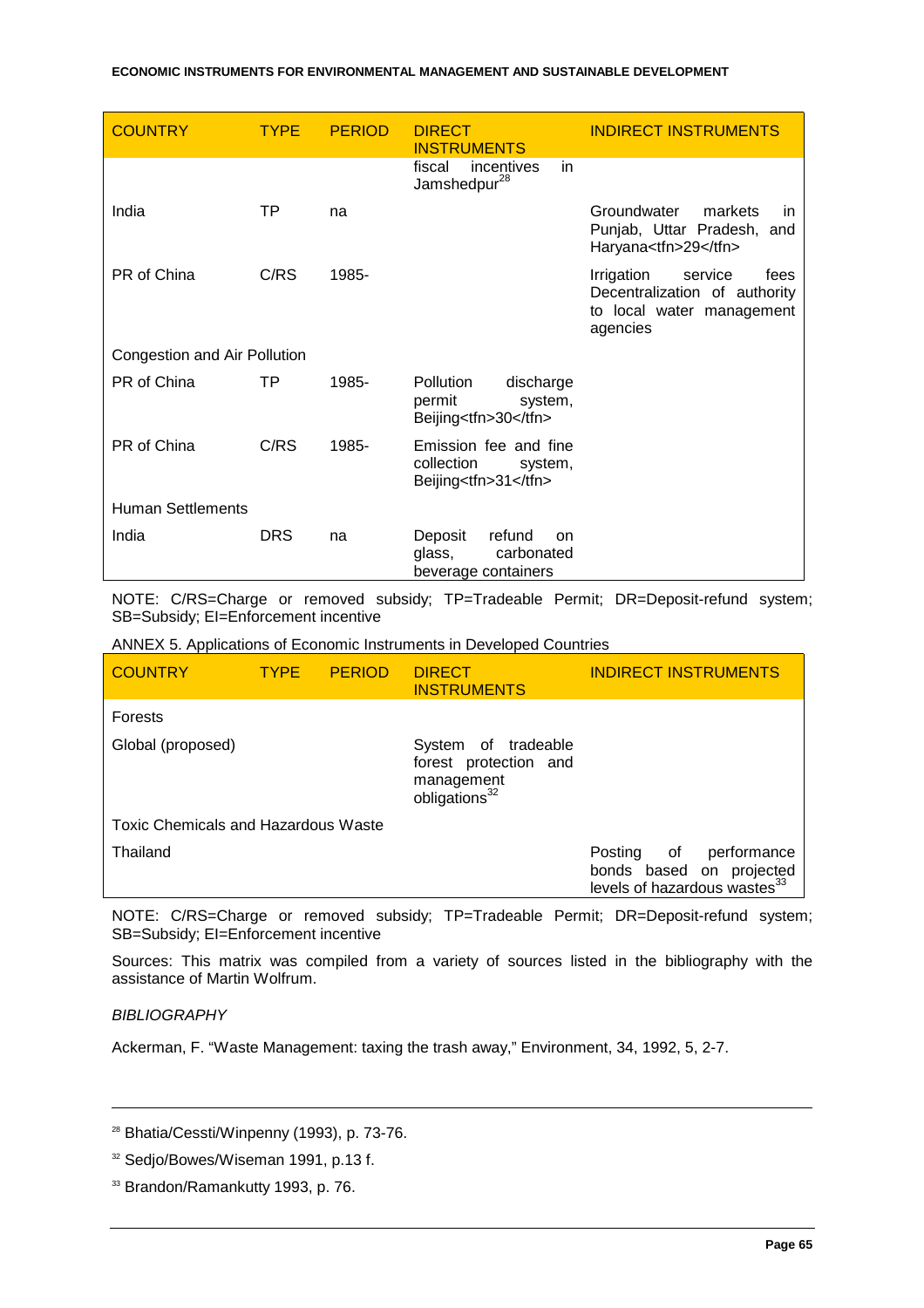Agency for International Development (AID). *Environmental and Natural Resource Management in Central America: Strategy for AID Assistance*. Washington, DC: AID, 1988.

AID. "The Economics of Man-Made Natural Disasters." *Safeguarding the Future: Restoration and Sustainable Development in South Thailand*, USAID Team Report. Bangkok: AID, May 1989.

AID. "The Economics of Man-Made Natural Disasters: The Case of the 1988 Landslides in South Thailand." Washington, DC: Agency for International Development, August 1989.

Alm, A.L. "`Tools' to protect the environment: a need for new approaches," EPA Journal, 18, 6-11, May/June 1992.

Anderson, D. "Energy and the Environment." Special Briefing Paper No. 1. Edinburgh: The Wealth of Nations Foundation, 1991.

Anderson, R.C., L.A. Hofmann, M. Rusin. The Use of Economic Incentive Mechanisms in Environmental Management. Washington, DC: American Petroleum Institute, Research Paper 51, 1990.

Arnason, R. Iceland's Experience with vessel quotas. Reykjavik: University of Iceland, 1989.

Asian Development Bank (ADB) and International Irrigation Management Institute. *Irrigation Service Fees: Proceedings of the Regional Seminar on Irrigation Service Fees*. Manila: ADB, 1986.

Australian UNESCO Committee for Man and the Biosphere. "Ecological Effects of Increasing Human Activities on Tropical and Sub-Tropical Forest Ecosystems. Canberra. Australian Government Publishing Services, 1976.

Barbier, Edward B. *Economics, Natural Resource Scarcity & Development*. London: Earthscan Publications, 1989.

Barde, J.-P. 1994. "Douze Critères pour choisir un instrument de politique environementale," Ecodécision, January 1994, 32-35.

Barde, J.-P. and J. B. Opschoor. "From Stick to Carrot in the Environment," OECD Observer, 186, February/March, 23-27, 1994.

Barde, J.-P. and J. Owens. "The Greening of Taxation," OECD Observer, 182, June/July, 27-30, 1993.

Bates, R., S. Gupta, B. Fiedor. Economywide Policies and the Environment: A Case Study of Poland. Washington, DC: World Bank, Environment Working Paper No. 63 (January 1994).

Bernstein, J.D. Alternative Approaches to Pollution Control and Waste Management: Regulatory and Economic Instruments. Washington, DC: World Bank, UNDP, UNEP Urban Management Program Discussion Paper (April 1991).

Bhatia, R., P. Rogers, J. Briscoe, B. Sinha. Water Conservation and Pollution Control in Industries: How to use Water Tariffs, Pollution Charges and Fiscal Incentives?, Washington, DC: World Bank, unpublished draft, 1994.

Bhatia, R., R. Cestti, J. Winpenny. Water Conservation and Reallocation. Washington, DC: World Bank, 1993.

Bingham, T.E. "Application of Fiscal Instruments for Achieving Environmental Quality in the Czech Republic," mimeo, 1994.

Binswanger, Hans P. "Brazilian Policies that Encourage Deforestation in the Amazon." Washington, DC.: World Bank, April 1989.

Blum, E. "Conservation Profitable: A case study of the Merck/Inbio Agreement," Environment, 1993, 35, 4, 17 f.

Bongaerts, J.C. and R.A. Kramer. "Permits and Effluent Charges in the Water Pollution Control Policies of France, West Germany, and the Netherlands, "Environmental Monitoring and Assessment, 1989, 127, 12, 128-37.

Brandon, C. and R. Ramankutty. Toward an Environmental Strategy for Asia. Washington, DC: World Bank, Discussion Paper 224, 1993.

Bresser 1983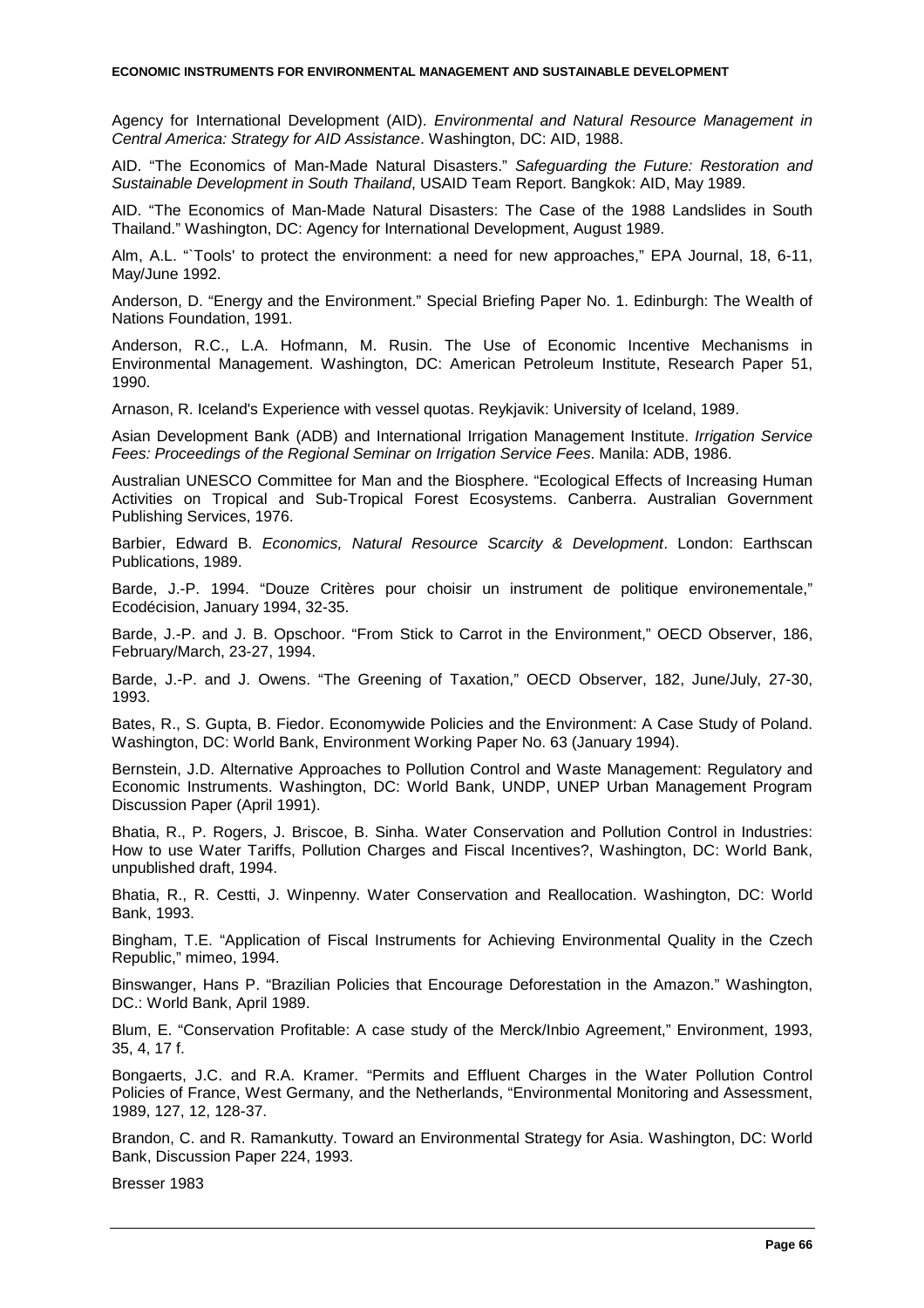Broadway, R. and F. Flatters. The Taxation of Natural Resources. Washington, DC: World Bank, Policy Research Working Papers, WPS 1210 (October 1993).

Bruce, N and G.M. Ellis.Environmental Taxes and Policies for Developing Countries. Washington, DC: World Bank, Policy Research Working Papers WPS 1177 (September 1993).

Burtraw, D. "The Promise and Prospect for SO2 Emission Trading in Europe," Resources for the Future, Discussion Paper QE93-22, 1993.

CEQ [US Council on Environmental Quality]. United States of America National UN Conference on Environment and Development. Washington, DC, 1992.

Cestti, R. Policies for Water Demand Management and Pollution Control in the Industrial and Household Sectors in the Jabotabek Region, Indonesia. Washington, DC: World Bank, unpublished draft, 1993. Chausse 1991

Cook, Jr., R.S. 1980. Zoning for downtown urban design. 109.

Cooter, Robert D. "Inventing Property: Economic Theories of the Origins of Market Property Applied to Papua New Guinea." Undated.

Cramer, J., J. Schot, F. van den Akker, G. Maas Geesteranus. "Stimulating Cleaner technologies through economic instruments: possibilities and constraints," UNEP Industry and Environment, April-May-June 1990, 46-53.

Davis, Gloria. Indonesia Forest, Land and Water: Issues in Sustainable Development, Washington, DC: World Bank, 1989.

Dhanasetthakarn, Apisak. "More Deforestation Since Logging Ban." The Nation, 29th June 1989.

Dinan, Terry. "Solid waste: incentives that could lighten the load." *EPA Journal*, 18 (1992).

Dixon, John A. and Maynard M. Hufschmidt, eds. *Economic Valuation Techniques for the Environment*, Baltimore: Johns Hopkins University Press, 1986.

Dixon, John A., L. Fallon Scura, and T. van't Hof. "Meeting Ecological and Economic Goals: Marine Parks in the Caribbean," Ambio, 22 (1993), 2-3, 117-25.

Dudek and Palmisa 1988

Dudek, D.J., Z. Kulczynski and T. Zylich. Implementing Tradeable Pollution Rights in Poland." Paper presented at the Third Annual Conference of the European Association of Environmental and Resource Economists, Cracow (1992).

Dudley, N.J. 1992. "Water Allocation by Markets, Common Property and Capacity Sharing: Companions or Competitors," Natural Resources Journal, 32, 757-78.

Dwyer, J.P. "The Use of Market Incentives in Controlling Air Pollution: California's

Marketable Permits Program," Ecology Law Quarterly, 20 (1993), 57, 103-17.

Economist, The, "The Extended Family—A Survey of Indonesia." 15th August 1987.

Economist, The, "Traffic Jams: The City, the Commuter and the Car." 18th February 1989.

Economist, The, "City Lights." 18th February 1989.

Economist, The, "The Environment Survey." 2nd September 1989.

Economist. The, "Creating Incentives," Survey (Waste Management) 29 May 1993.

Egli 1990

Engineering Science, Inc., Thai DCI Co. and Systems Engineering Co. "National Hazardous Waste Management." Main Report, Volume 2, submitted to the National Environmental Board, Bangkok, 1989.

Environmental Protection Agency. *Costs and Benefits of Reducing Leads in Gasoline, Final Regulatory Impact Analysis* VIII-31 (1985).

Erlanger, Steven. "Indonesia Takes Steps to Protect Rain Forests." *The New York Times*, 26th September 1989.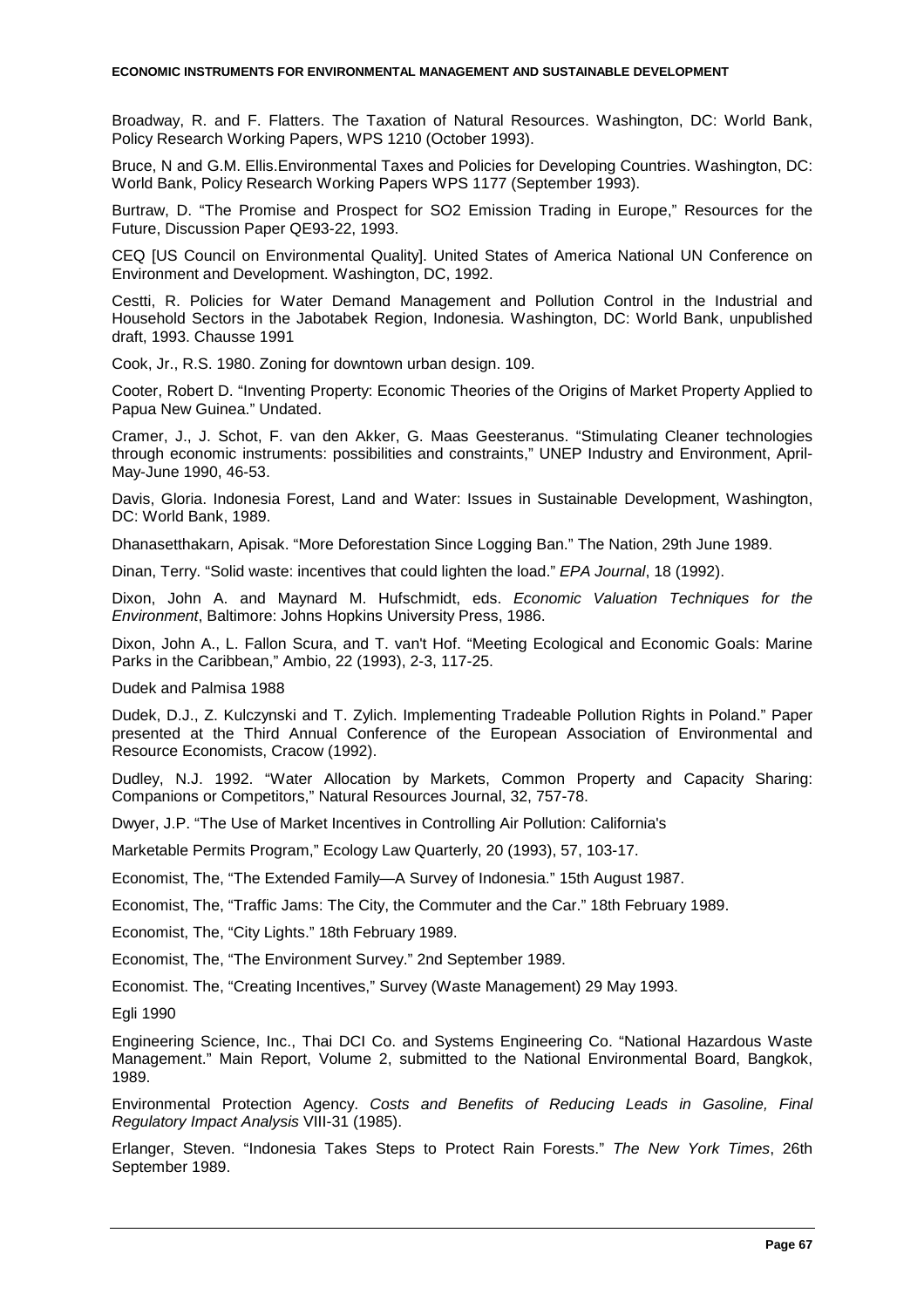Eröcal, D. (ed.). Environmental Management in Developing Countries. Paris: OECD Development Center, 1991.

Eskeland, G.S. "Curbing Pollution in Developing Countries" Finance & Development, 28, (March 1991), 1, 15-19.

Eskeland, G.S. and E. Jimenez. Choosing Policy Instruments for Pollution Control.

Washington, DC: World Bank, Policy Research Working Papers WPS 624 (March 1991).

Eskeland, G.S. A Presumptive Pigouvian Tax on Gasoline. Washington, DC: World Bank, Policy Research Working Papers WPS 1076 (January 1993).

Feder, Gershon, Tongroj Onchan, Yongyuth Chalamwong, and Chira Hongladarom. *Land Policies and Farm Productivity in Thailand*. Baltimore: Johns Hopkins University Press, 1988.

Feitelson, E. "An Alternative Role for Economic Instruments: Sustainable Finance for Environmental Management," Environmental Management, 16 (1992), 3, 299-307.

Field, B. G. "Road Pricing in Practice," Transportation Journal, Fall 1992, 5-14.

Food and Agriculture Organization (FAO). *Integrated Pest Management in Rice in Indonesia*. Jakarta: FAO, 1988.

Fultang, B. "The efficiency of the forestry taxation system in Cameroon," in: Cleaver, K, Munasinghe, M, Dyson, M, Egli, N, Peuker, A, Wencélius, F (eds). Conservation of West and Central African Rainforests. World Bank Environment Paper No. 1, 1992.

Gaines, S. and R. Westin (eds). Taxation for Environmental Protection.

Getzels, J and M. Jaffee. 1988. Zoning Bonuses in Central Cities 21. Planning Advisory Service Report No. 410, 1991.

Gibson, J.E. and W.J. Schrenk. "The Enterprise for the Americas Initiative: A second Generation of Debt-for-Nature Exchanges- with an Overview of other Recent Exchange Initiatives," The George Washington Journal of International Law and Economics, 25 (1991), 1-70.

Gillis, Malcolm. "West Africa: Resource Management Policies and the Tropical Forest." *Public Policies and the Misuse of Forest Resources*. Ed. Robert Repetto and Malcolm Gillis. New York: Cambridge University Press, 1988.

Goode, R. Government Finance in Developing Countries. Washington, DC, 1989.

Goodland, Robert and George Ledec. "Environmental Management in Sustainable Economic Development." *International Association of Impact Assessment*, Spring, 1987.

Grut, M, Gray, J.A, Egli, N. Forest Pricing and Concession Policies: Managing the High Forests of West and Central Africa. World Bank Technical Paper 143, 1991.

Hahn, R. W. and G.L. Hester. "Marketable Permits: Lessons for Theory and Practice," Ecology Law Quarterly, 16 (1989) 361 f.

Hahn, R. W. and G.L. Hester. "Where did all the Markets go? An analysis of EPA's Emissions Trading Program," Yale Journal on Regulation, 7(1990), 109-53.

Hahn, R.W. "Economic Prescriptions for Environmental Problems: How the Patient followed the Doctor's Orders," Journal of Economic Perspectives, 3 (1989), 2, 95-114.

Hahn, Robert. "Reshaping environmental policy: the test case of hazardous waste." *The American Enterprise*, 2 (1991).

Hahn, R.W. and R.N. Stavins. "Economic Incentives for Environmental Protection: Integrating Theory and Practice," AER, May 1992, 464-69.

Hahn, R.W. "Getting More Environmental Protection for Less Money: A Practitioner's Guide," Oxford Review of Economic Policy, 9 (1993), 4, 112-23.

Hahn, R.W. and V. Foster. "ET in LA: Looking back to the Future," Center for Science & International Affairs, Kennedy School of Government, Paper, P-94-01, 1994.

Hamrin, R.D. Policy Control Options for Comparative Air Pollution Study in Urban Areas. Washington, DC: World Bank, Environment Working Paper No. 28, 1990.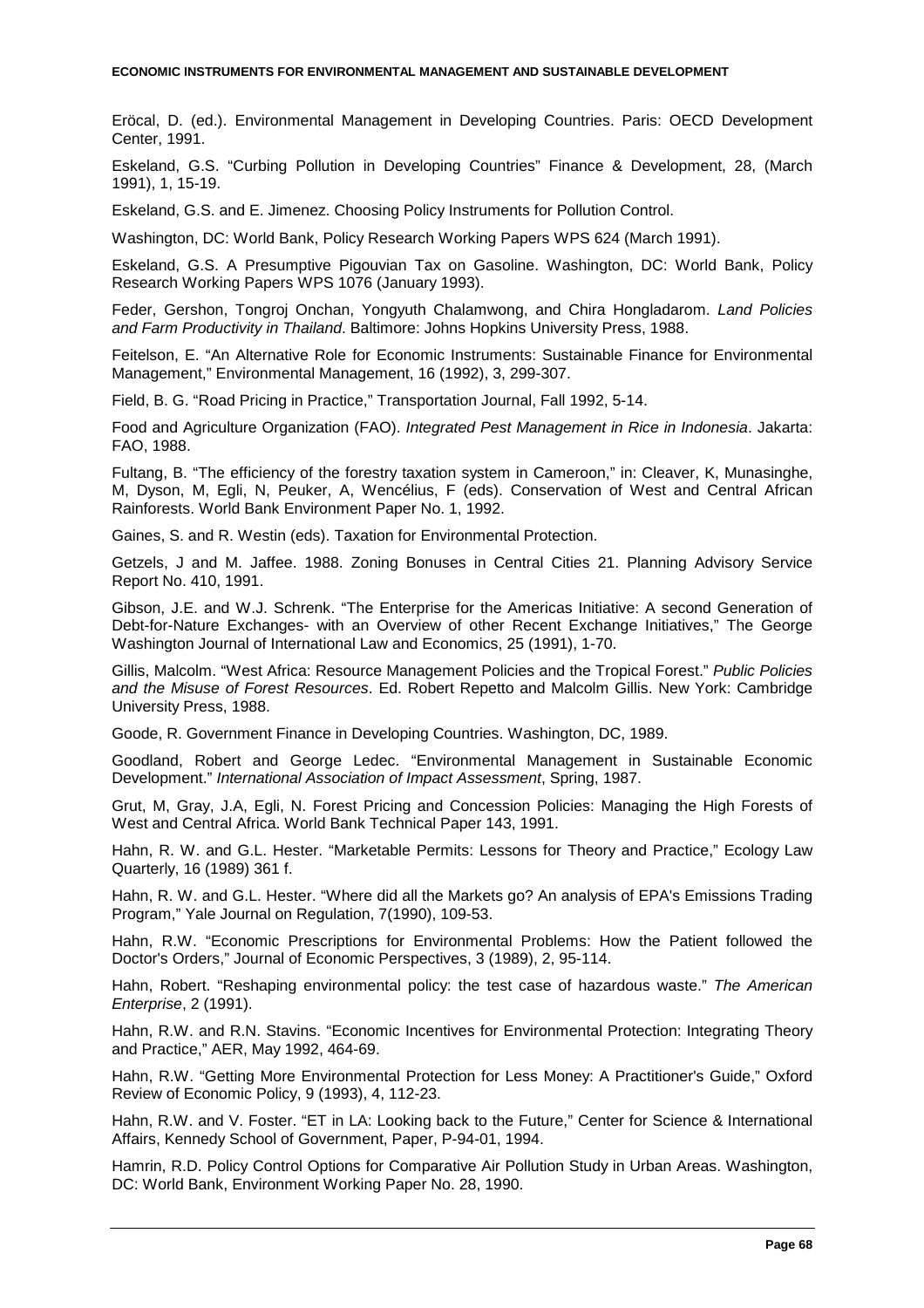Hanley, N. "Controlling Water Pollution using Market Mechanisms: Results from Empirical Studies," in: Turner, R.K. (ed.). Environmental Economics and Management. Belhaven Press, 1993.

Harrison, D. Economic Fundaments of Road Pricing. Washington, DC: World Bank, Policy Research Working Papers, WPS 1070 (December 1992).

Harrison, D. "Who wins and who loses from economic instruments?," OECD Observer, 180, February/March 1993, 29-31.

Hartie, Gauer, and Urquiza 1994

Hau, T.D. Congestion Charging Mechanisms for Roads. Washington, DC: World Bank, Policy Research Working Papers, WPS 1071 (December 1992).

Henry, C. "Microeconomics and Public Decision Making when Geography matters," European Economic Review, 34 (1990), 249-71.

HIID. "Natural Resources and the Environment in the Economies of Asia and the Near East: Growth, Structural Change and Policy Reform." Cambridge, MA: Harvard Institute for International Development, July 1989.

HIID. "Thailand Management of Natural Resources for Sustainable Development: Market Failures, Policy Distortions and Policy Options." Cambridge, MA: Harvard Institute for International Development, May 1988.

Huppes, G., E. van der Voet, W. van der Naald, P. Maxson, G. Vonkeman. New Market-Oriented Instruments for Environmental Policies. Brussels: European Communities Environmental Policy Series, 1992.

International Union for Conservation of Nature and Natural Resources (IUCNNR). *Economics and Biological Diversity: Developing and Using Economic Incentives to Conserve Biological Resources*, Gland, Switzerland: IUCNNR, 1988.

Jaffe, A.B., S.R. Peterson, P.R. Portney, and R.N. Stavins. "Environmental Regulation and International Competitiveness: What does the Evidence Tell Us?," Resources for the Future, Discussion Paper 94-08, 1994.

Jenkins, G. and R. Lamech. "Fiscal Policies to control pollution: International ..," Bulletin for International Fiscal Documentation, 46, 483-502, October, HLS ILS RR HJ 101.165 (1992).

Jenkins, G. "Market-based Incentive Instruments for Pollution Control," Bulletin for International Fiscal Documentation, 46, 523-38 (November 1992).

Johnson III, Sam H. *Physical and Economic Impacts of Sedimentation of Fishing Activities: Nam Fong, Northeast, Thailand*, Urbana-Champaign: University of Illinois, 1984.

Jorgenson, Dale and Wilcoxen. "Environmental Regulation and Economic Growth." 21 *Rand Journal of Economics* (1990).

*Journal of Conservation Biology* (*JCB*). "How Dams and Wildlife Can Coexist: Natural Habitats, Agriculture, and Major Water Resource Development Projects in Tropical Asia." *JCB*. Volume 1, No. 3, 3rd October 1987.

Kate. A. T. Industrial Development and the Environment in Mexico. Washington, DC: World Bank, Policy Research Working Paper, WPS 1125 (April 1993).

Kayden, J.S. "Market-Based Regulatory Approaches: A Comparative Discussion of Environmental And Land Use Techniques in the United States," Boston College Environmental Affairs Law Review, 19 (1992), 3, 565-80. Incentive Zoning and TDRs.

Kete, N. "Environmental Policy Instruments for Market and Mixed-Market Economies," Utilities Policy, January 1994, 5-18.

Knesh 1991

Koomey, J. and A.H. Rosenfeld. "Revenue-neutral Incentives for Efficiency and Environmental Quality," Contemporary Policy Issues, 8, July 1990, 142-56.

Kritiporn P., Panayotou T., and Charnprateep K. The Greening of Thai Industry: Producing More and Polluting Less. Bangkok: Thailand Development Research Institute, December 1990.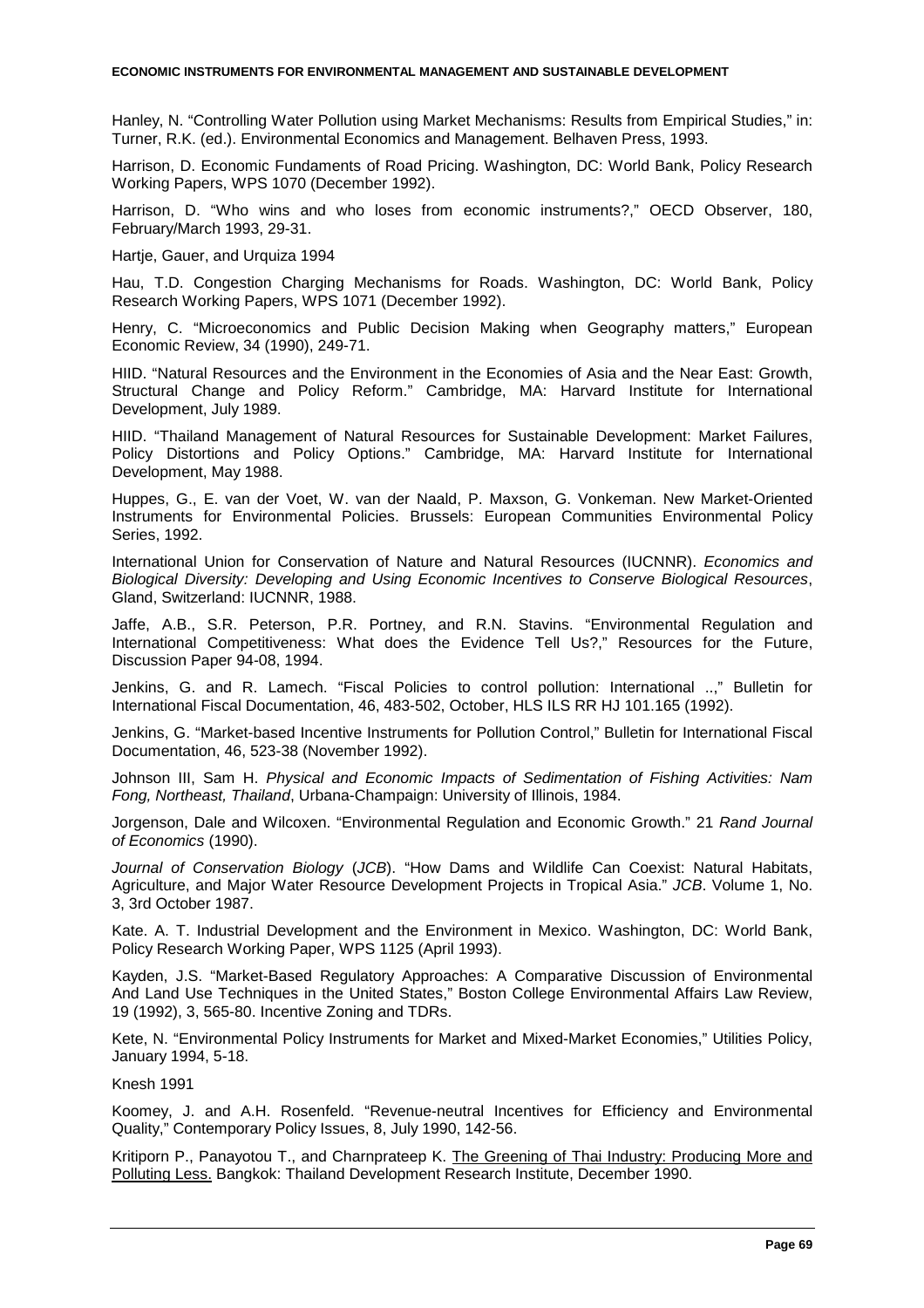Krupnick, A.J. Urban Air Pollution in Developing Countries: Problems and Policies.

Washington DC: Resources For the Future, Discussion Paper QE91-14, (1991).

Krupnick, A.J. and I. Sebastian. Issues in Urban Air Pollution: Review of the Beijing Case.

Washington, DC: World Bank, Environment Working Paper No. 31 (May 1990).

Krupnick, A.J. Measuring the Effects of Urban Transportation Policies on the Environment. Washington, DC: World Bank, Policy Research Working Papers, WPS 1030 (November 1992).

Larsen, B. World Fossil Fuel Subsidies and Global Carbon Emissions in a Model with Interfuel Substitution. Washington, DC: World Bank, Policy Research Working Paper, WPS 1256 (February 1994).

Ledec, George and Robert Goodland. *Wildlands: Their Protection and Management in Economic Development*. Washington, DC: World Bank, 1988.

Leonard, H. Jeffrey. *Natural Resources and Economic Development in Central America*.

New Brunswick: Transaction Books, 1987.

Lewis, Jr, S.R. Taxation for Development. Principles and Applications. New York, Oxford, 1984.

Lutz, E. and H. Daly. Incentives, Regulations, and Sustainable Land Use in Costa Rica.

Washington, DC: World Bank, Environment Working Paper No. 34, 1990. Lutz, E. and M. Young. "Integration of Environmental Concerns into Agricultural Policies of Industrial and Developing Countries," World Development, 20, 2, 241 f (1990).

Lynch 1991

Mahar, Dennis J. *Government Policies and Deforestation in Brazil's Amazon Region*.

Washington, DC: World Bank, 1989.

McKay, S.M. Pearson, and S. Smith. "Fiscal Instruments in Environmental Policy," Fiscal Studies, 1990, 1-20.

McNeely, Jeffrey A. "Protected Areas and Human Ecology: How National Parks Can Contribute to Sustaining Societies of the Twenty-first Century." *Conservation for the Twenty-first Century*., Ed. David Western and Mary C. Pearl. Oxford: Oxford University Press, 1989.

McNeely, J.A. "Economic Incentives for Conserving Biodiversity: Lessons for Africa," Ambio, 22 (1993), 2-3, 144-50.

Menck, K.W. "Umweltsteuern und Finanzierung von öffentlichen und privaten Umweltschutzinvestitionen in Entwicklungsl ändern," Schriften des Vereins für Socialpolitik, Bd. 226 (December 1993).

Michaelis, P. "Environmental Policies in OECD countries: Lessons for ASEAN," ASEAN Economic Bulletin, 9, 169-86, November 1992.

Mirante, Edith. "A `Teak War' Breaks Out in Burma." *Earth Island Journal*, Summer 1989.

Morgenstern, R.D. "The Market-based Approach at EPA," EPA Journal, May/June 1992, 27 f.

Munasinghe, M. Managing Water Resources to Avoid Environmental Degradation: Policy Analysis and Application. Washington, DC: World Bank, Environment Working Paper No. 41 (December 1990).

Norwegian Statistical Office Nunnenkamp, P. "International Financing of Environmental Protection," Kiel Institute of World Economics, Working Paper No. 512, 1992.

Oates, W. E. "Pollution Charges as a Source of Public Revenues," in Giersch, H. (ed.), Economic Progress and Environmental Concerns, Berlin: Springer, 1993.

Occhiolini, M. Debt-for-Nature Swaps. Washington, DC: World Bank Policy, Research, and External Affairs Complex Working Paper No. WPS 393, 1990.

OECD. Economic instruments in solid waste management. Paris, 1981.

OECD. Economic Instruments for Environmental Protection. Paris, 1989.

OECD. Environmental Policy: How to Apply Economic Instruments. Paris, 1991a.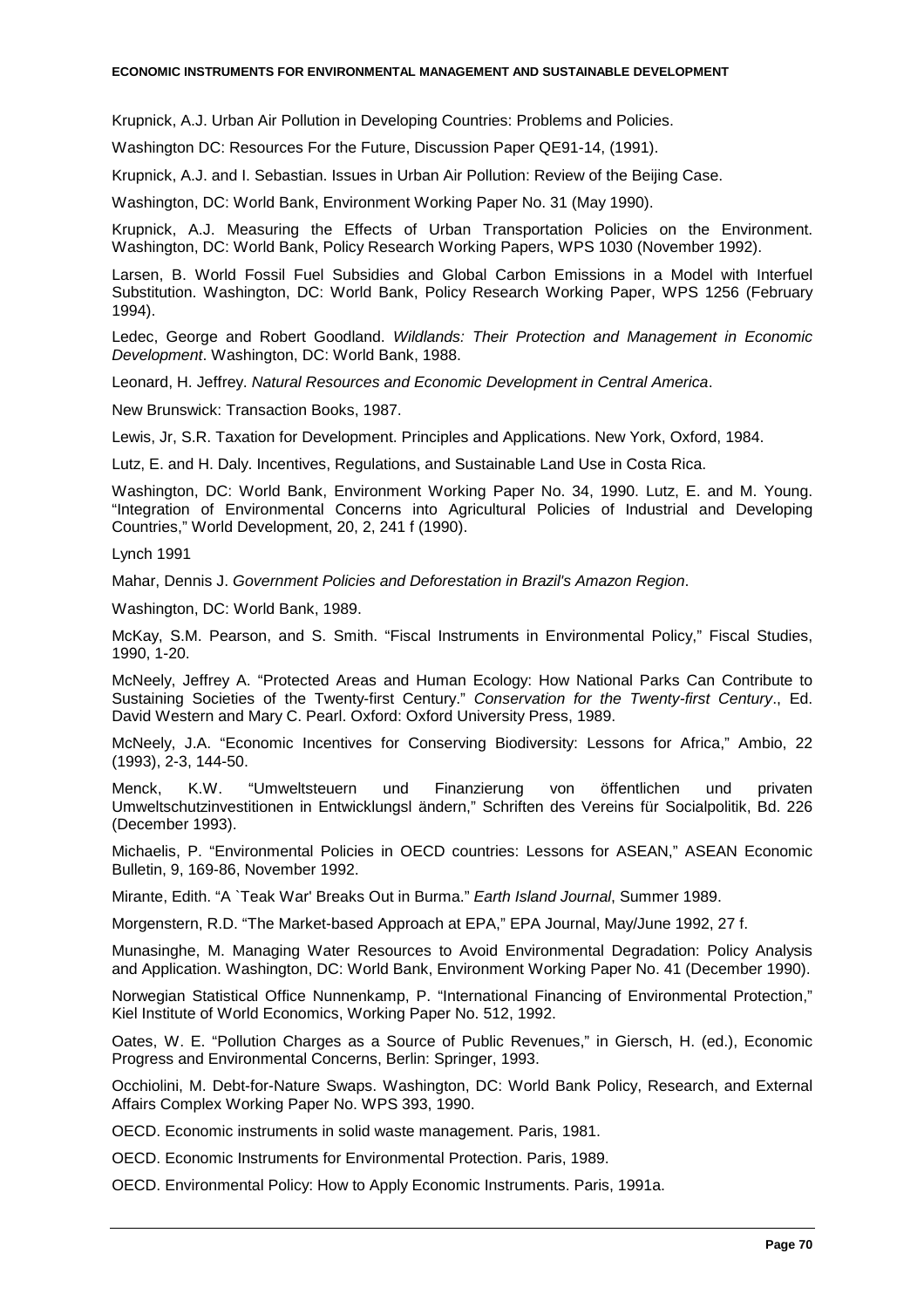OECD. Renewable Natural Resources: Economic Incentives for improved Management.

Paris. NL;US,N,EC, Water, Forests, Land, 1991b.

OECD. Economic Instruments for environmental management in developing countries: proceedings of a workshop held at OECD headquarters in Paris on 8 October 1992. Paris, 1993a.

OECD. Taxation and Environment: Complementary Policies. Paris, 1993b.

OECD. Environmental Policies and Industrial Competitiveness. Paris, 1993c.

OECD. Integrating Environment and Economics: The Role of Economic Instruments. Paris. forthcoming, 1994.

Opschoor, J.B., und H.B. Vos. Economic Instruments for Environmental Protection. Paris: OECD Publications, 1989.

Organization for Economic Co-operation and Development (OECD). *Economic Instruments for Environmental Protection*. Paris: OECD, 1989a.

Palmisiano, J. and B. Haddad. "The USSR's Experience with Economic Incentive Approaches to Pollution Control," Comparative Economic Studies, 34 (1992), 2, 50-62.

Panayotou, Theodore. "Economics, Environment and Development", Development Discussion Paper No. 259." Cambridge, MA: Harvard Institute for International Development, December 1987.

Panayotou, Theodore. "Natural Resource Management: Strategies for Sustainable Asian Agriculture in the 1990's." Cambridge, MA: Harvard Institute for International Development, September 1988.

Panayotou, Theodore. "An Econometric Study of the Causes of Tropical Deforestation: The Case of Northeast Thailand." Development Discussion Paper No. 284. Cambridge, MA: Harvard Institute for International Development, March 1989.

Panayotou, Theodore. "Environment and Development in Asia." *Asian Development Bank*. Manilla (1991)

Panayotou, Theodore. "An Innovative Economic Instrument for Hazardous Waste Management: The Case of the Thailand Industrial Environmental Fund." *Greener Management International* (1993).

Panayotou, T., R. Bluffstone and V. Balaban, "Lemons and Liabilities: Privatization, Foreign Investment, and Environmental Liability in Central and Eastern Europe" in Environmental Impact Assessment Review 14 (1994).

Panayotou, T. "Financing Mechanisms for Agenda 21 (or How to Pay for Sustainable Development). Cambridge, MA: HIID (March 1994a).

Panayotou, T. "Conservation of Biodiversity and Economic Development: The Concept of Transferable Development Rights," Environmental and Resource Economics, 4 (1994b), 91-110.

Panayotou forthcoming Pelekasi, K. and M.S. Skourtos. "Air Pollution in Greece: An Overview," Ekistics, 348-49 May-August 1991, p. 135-55.

Peters, J.E. "Saving Farmland: How well have we done?," in: Planning, 13 (September 1990).

Phantumvanit D. and Panayotou T. "Industrialization and Environmental Quantity: Paying the Price". Bangkok: Thailand Development Research Institute, December 1990.

Portney, P. "Economics and the Clean Air Act," Journal of Economic Perspectives, 4, 4, pp. 173-82 (Fall 1990).

Rahim, K.A. and J.R. Vincent. "Pollution Control in Malaysia," mimeo, 1994.

Rahim, K.A. "Internalization of externalities: who bears the cost of pollution control?" The Environmentalist 11 (1991).

Rehbinder, E. and R. Stewart. "Environmental protection policy." De Gruyter (1985).

Rehbinder, E. "Environmental Regulation Through Fiscal and Economic Incentives in a Federalist System," Ecology Law Quarterly, 20 (1993), 57, 57-83.

Reich, M.R. "Environmental Policy in India: Strategies for better," Policy Studies Journal, 20, 4, 643- 62 (Winter 1992).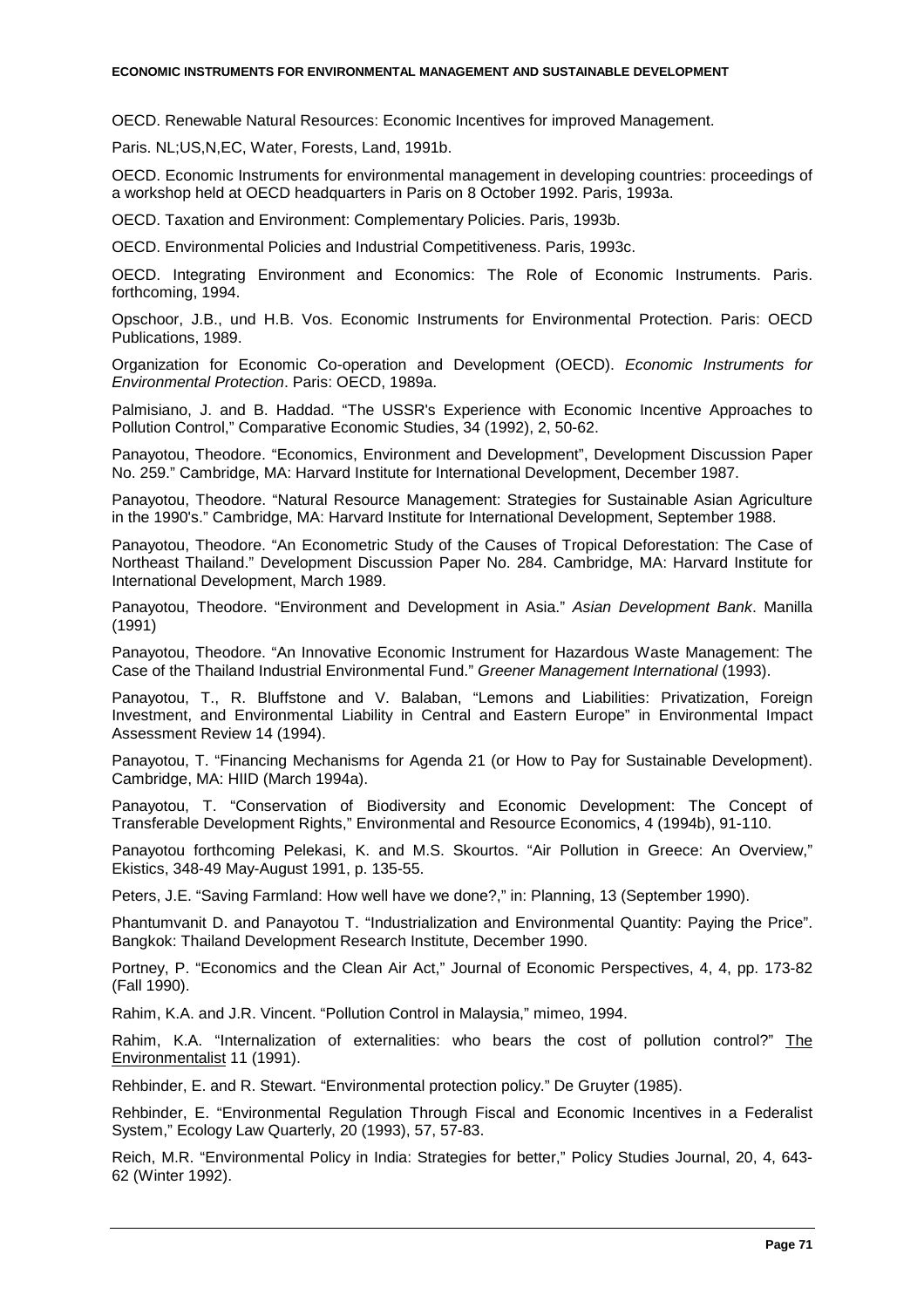Reid, W. "Conserving life's diversity: Can the extinction crisis be avoided?," *Environmental Science and Technology*, 26, 6, 1090-95 (June 1992). cabot per 3645 Renewable Natural Resources. Paris: OECD, 1989b,.

Repetto, Robert. *Skimming the Water: Rent-seeking and the Performance of Public Irrigation Systems*. Washington, DC: World Resources Institute, December 1986.

Rogers, Peter, "Fresh Water", in Robert Repetto, ed. *The Global Possible: Resources, Development and the New Century*. New Haven: Yale University Press, 1985. Rosegrant, M.W. and H.P. Binswanger. 1993. "Markets in tradable water rights: Potential for efficiency gains in developingcountry irrigation," mimeo.

Ross, Lester. *Environmental Policy in China*. Bloomington: Indiana University Press, 1988.

Schramm, Gunter and Jeremy J. Warford, eds. *Environmental Management and Economic Development*. Washington, DC: World Bank, 1989.

Sedjo, R.A. "A Global Forestry Initiative," Resources, No. 109, 1992, 16-19.

Sedjo, R.A. with M. Bowes and C. Wiseman. Toward a worldwide system of tradeable forest protection and management obligations. Washington, DC: Resources for the Future, Discussion paper ENR 91-16, (1991).

Sinesio, Mariano, et al. 1987

Sorsa, P. "Competitiveness and Environmental Standards," World Bank Working Paper 1249, International Economics Department, Washington, DC, 1994.

Southgate, David and David Pearce. "Agricultural Colonization and Environmental Degradation in Frontier Developing Economies." Washington, DC: World Bank, October 1988.

Srivardhana, Ruandoj. *The Nam Pong Case Study: Some Lessons to be Learned*. Environment and Policy Institute. Honolulu: East-West Center, 1982.

Stavins, R.N. "Clean Profits: Using Economic Incentives to Protect the Environment," Policy Review, Spring 1989, 58-63.

Stavins, R.N. "Incentives for Action: Designing Market-Based Environmental Strategies." Project 88 -- Round II. A Public Policy Study sponsored by Senator Timothy E. Wirth, Colorado, and Senator John Heinz, Pennsylvania. Washington, D.C. (1991).

Stavins, R.N. "Market Forces can help lower Waste Volumes," Forum for Applied Research and Public Policy, Spring 1993, 6-15.

Stavins, R.N. "Transaction Costs and the Performance of Markets for Pollution Control," Resources For the Future, Discussion Paper QE93-16, (1993).

Stewart, R.B. Models for Environmental Regulation: Central Planning Versus Market-Based Approaches," Boston College Environmental Affairs Law Review, 19, 3, 547-62 (Spring 1992).

Svirsky, P.S. "San Francisco: The Downtown Development Bonus System," in N.

Marcus and M.W. Groves (eds), The New Zoning: Legal, Administrative, and Economic Concepts and Techniques, 1970, 139-145.

Szulc, Tad. "Brazil's Amazonian Frontier." *Bordering on Trouble: Resources & Politics in Latin America*. Ed. Andrew Maguire and Janet Welsh Brown. Bethesda, Maryland,: Adler & Adler Publishers, 1986.

Tang, D. T. On the feasibility of economic incentives in Taiwan's environmental regulations: lessons from the American experience. Nankang, Taipei: Institute of American Culture Academia Sinica, 1990.

Tanzi, V. "Quantitative Characteristics of the Tax Systems in Developing Countries," in: Bird, R.M. and O. Oldman (eds). Taxation in Developing Countries. Baltimore and London, 1990, p. 5 f.

Thailand Development Research Institute (TDRI). *National Resources Profile*. TDRI, 1987.

Thomas, Vinod. "Pollution Control in Sao Paulo, Brazil: Costs, Benefits and Effects on Industrial Location." World Bank Staff Working Paper No. 501. Washington, DC: World Bank, November 1981.